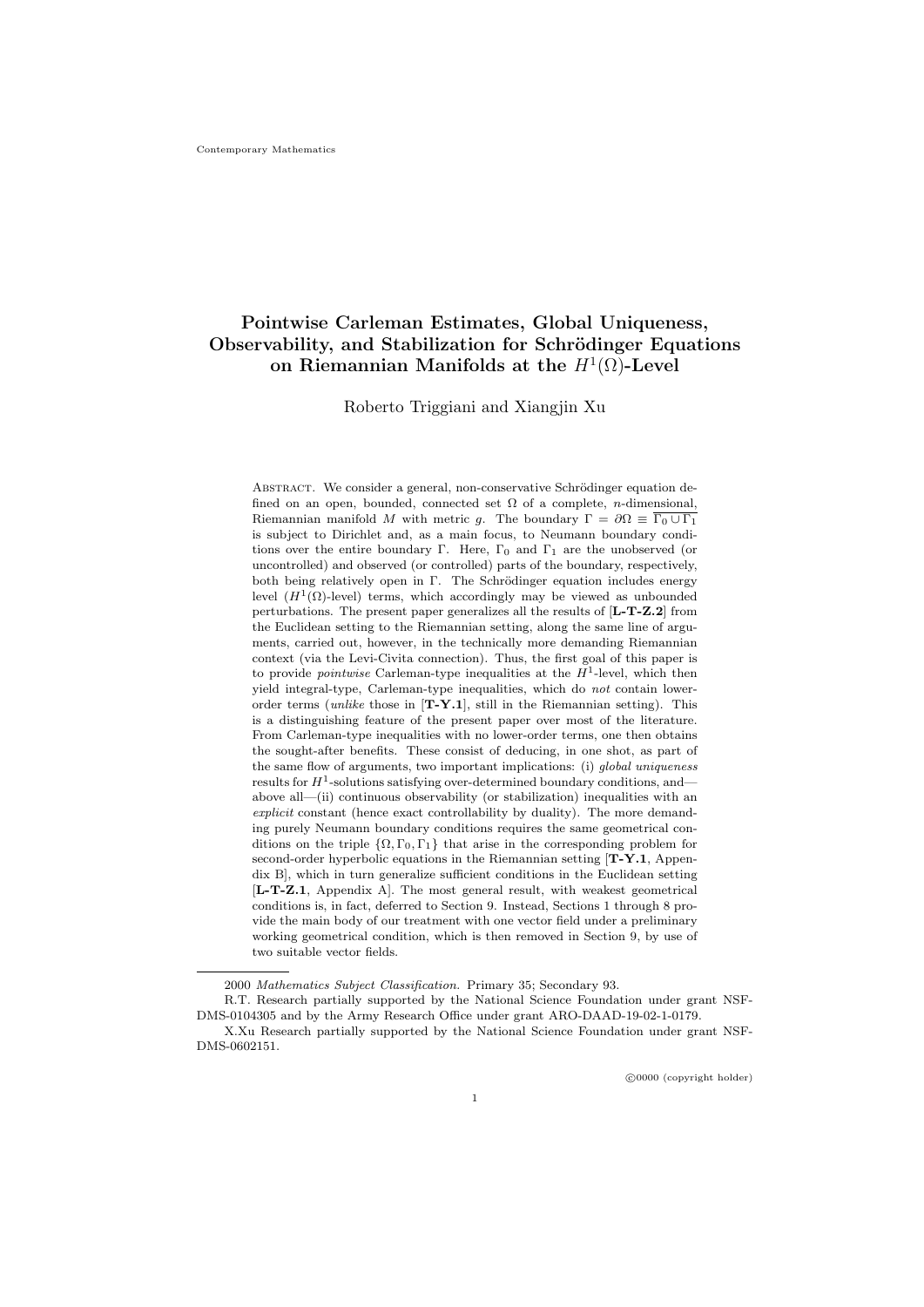#### 1. Introduction. Problem Statement. Assumptions

**Preliminary notation.** Throughout this paper,  $M$  is a complete *n*-dimensional, Riemannian manifold of class  $C^3$  with  $C^3$ -metric  $g(\cdot, \cdot) = \langle \cdot, \cdot \rangle$  and squared norm  $|X|^2 = g(X, X)$ . We may, on occasion, append a subscript g:  $\langle \cdot, \cdot \rangle_g$ ;  $|\cdot|_g$ . We shall denote it by  $(M, g)$ . Let  $\Omega$  be an open, bounded, connected set of M with smooth boundary (say, of class  $C^2$ )  $\partial\Omega \equiv \Gamma = \overline{\Gamma_0 \cup \Gamma_1}$ . Here,  $\Gamma_0$ is the uncontrolled or unobserved part of  $\Gamma$  and  $\Gamma_1$  is the controlled or observed part of Γ, both relatively open in Γ. We let  $\nu$  denote the outward unit normal field along the boundary Γ. Further, we denote by  $\nabla$  the gradient, by D the Levi-Civita connection, by  $D^2$  the Hessian, by  $\Delta = \text{div}(\nabla)$  the Laplace (Laplace-Beltrami) operator [Do.1, p. 55, p. 83, p. 141], [Le.1, p. 28, pp. 43–44, p. 54, p. 68].

Model. In this paper, we consider the following Schrödinger equation in the (complex-valued) unknown  $w(t, x)$  defined on  $Q$ ,

(1.1) 
$$
\mathcal{P}w \equiv iw_t + \Delta w = F(w) + f \quad \text{in } Q \equiv (0, T] \times \Omega.
$$

In  $(1.1)$ , we have set

(1.2a) 
$$
F(w) = \langle P(t,x), Dw \rangle + q_0(t,x)w,
$$

where  $q_0$  is a complex-valued function on  $[0, T] \times \Omega$  and  $P(t)$  is a complex-valued vector field on M for  $t > 0$ . A standing *assumption* on the energy level term F is that

(1.2b) 
$$
|F(w)|^2 \le C_T \{|Dw|^2 + |w|^2\}, \quad \forall (t, x) \in Q \text{ a.e.},
$$

where  $Dw = \nabla w$  for the scalar function w. Thus,  $Dw \in \mathcal{X}(M) =$  the set of all  $C^2$ -complex-valued vector fields on M. Furthermore, we assume throughout that the forcing term  $f$  in  $(1.1)$  satisfies (at least)

(1.3) 
$$
f \in L_2(0, T; L_2(\Omega)) \equiv L_2(Q); \quad \int_Q |f|^2 dQ < \infty,
$$

where  $dQ = d\Omega dt$  is the volume element [Do.1, p. 45], [Le.1, p. 29], of the manifold  $M$  in its Riemannian metric  $q$ .

**Remark 1.1.** Property (1.2b) is fulfilled if  $q_0 \in L_\infty(Q)$ ,  $P \in L_\infty(0,T; \mathcal{X}(M))$ [He.1]. The aforementioned regularity assumptions suffice for the first main result, Theorem 2.1.1. In effect, for this theorem, we could relax the standing assumption of the lower-order coefficient  $q_0$  and just require  $q_0 \in L_p(Q)$ ,  $p = n+1$ , by invoking a Sobolev embedding theorem. Beyond that, in particular, to obtain Theorem 2.1.3, stronger regularity assumptions are needed.

**Remark 1.2.** Modulo a first-order additive operator  $(Df)(w)$ , we have that  $\Delta_q w$  models the principal part of a second-order elliptic operator with variable coefficients  $a_{ij}(x)$  in space, defined on an n-dimensional Euclidean bounded domain, see Section 10.1, Eqn. (10.1.7). In this case, the Riemannian manifold is  $(\mathbb{R}^n, g)$ , where the Riemannian metric  $q$  is derived from an inversion on the symmetric matrix  $\{a_{ij}(x)\}\)$ . See [**C-H.1**], [**Du.1**].

**Main assumptions.** In addition to the standing assumptions  $(1.2b)$ ,  $(1.3)$ on the first-order operator  $F$  and the forcing term  $f$ , the following hypothesis is postulated throughout Section 8 of this paper.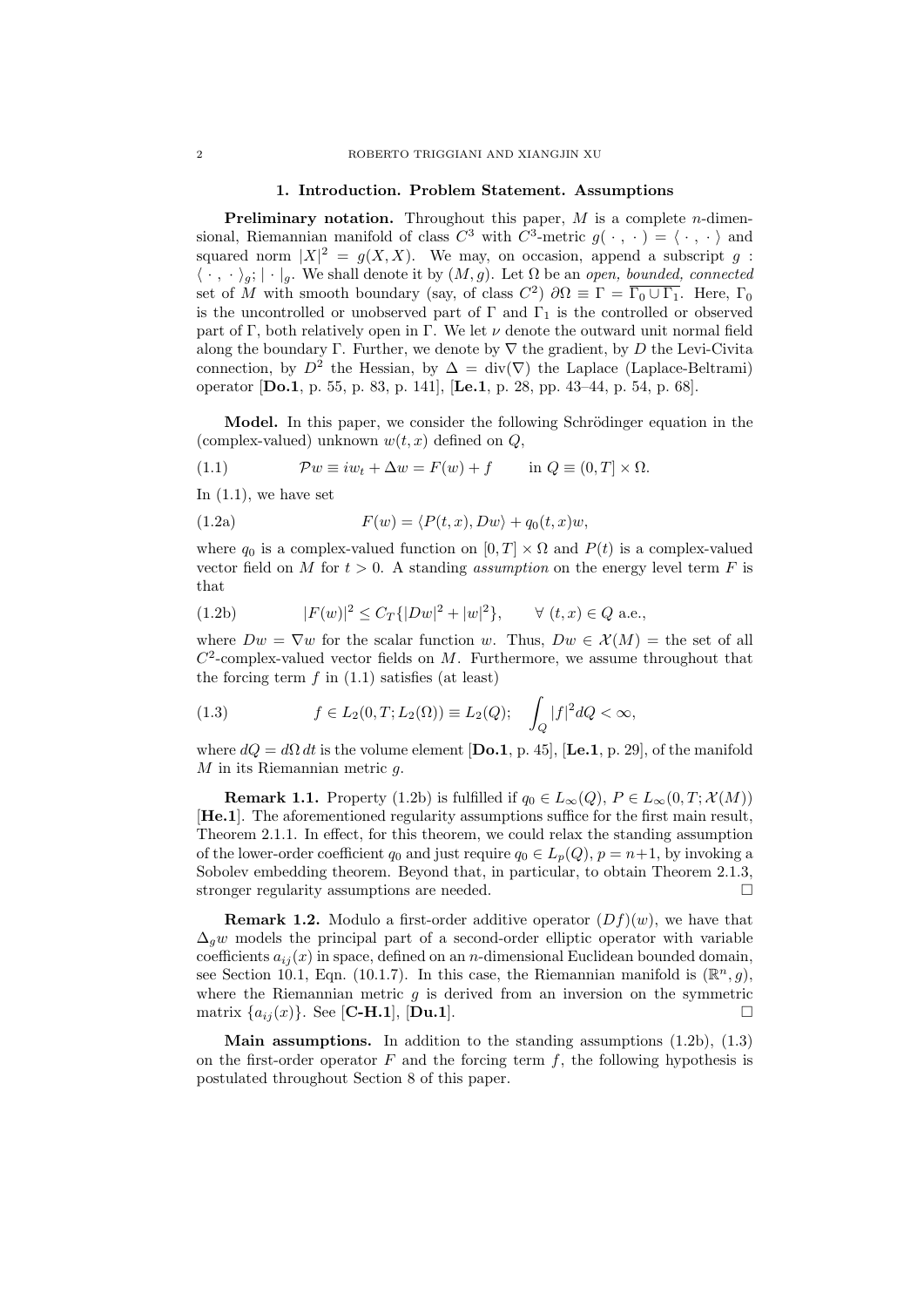(A.1) Given the triple  $\{\Omega, \Gamma_0, \Gamma_1\}$ ,  $\partial\Omega = \overline{\Gamma_0 \cup \Gamma_1}$ , there exists a non-negative, real-valued function  $d : \overline{\Omega} \Rightarrow \mathbb{R}^+$  of class  $C^3$  that is strictly convex in the metric g. This means that the Hessian  $D^2d$  of d (a two-order tensor) satisfies  $D^2d(X, X) > 0$ ,  $\forall x \in \overline{\Omega}, \forall X \in T_xM = \text{the tangent space at } x.$  By compactness of  $\Omega$ , we can always achieve that: There exists a constant  $\rho > 0$  such that

(1.4) 
$$
D^2d(X,\overline{X}) \equiv \langle D_X(Dd), \overline{X} \rangle_g \ge \rho |X|_g^2, \quad \forall \ x \in \Omega, \ \forall \ X \in T_xM.
$$

A working assumption throughout Section 8, to be later relaxed in Section 9, is that  $d(x)$  has no critical point on  $\overline{\Omega}$ .

(A.2)

$$
\inf_{x \in \Omega} |Dd| = p > 0.
$$

**Remark 1.3.** In effect, assumption  $(A.2) = (1.5)$  is needed to hold true only for  $x \in \Gamma_0$  (uncontrolled or unobserved part of the boundary Γ); that is, it can be replaced by: inf  $|Dd| = p > 0$ , where the inf is taken just over  $\Gamma_0$ . Indeed, a critical point of  $d(x)$  at a point (necessarily interior) of  $\Omega$ , or at a point of  $\Gamma_1$  (controlled or observed part of Γ) can always be eliminated, by smoothly redefining  $d(x)$ , first locally around the critical point, and then away from  $\Gamma_0$ , as to make the new critical point fall off of  $\Omega$ , while preserving the positivity condition (1.4).

Remark 1.4. Assumption (A.2) will be dispensed with in Section 9, which will provide the most general results of the present paper; see Theorem 9.1.2. This can be achieved (as in the case of second-order hyperbolic equations on an Euclidean domain  $[L-T-Z.1, Section 10]$  or on a Riemannian manifold  $[T-Y.1, Section 10]$ ; or as in the case of Schrödinger equations on a Euclidean domain  $[L-T-Z.1, Section$ 9) by splitting  $\Omega$  as  $\Omega = \Omega_1 \cup \Omega_2$ , for two suitably overlapping sets  $\Omega_1$  and  $\Omega_2$ , and working with two strictly convex functions (in the Riemann metric)  $d_1$  and  $d_2$ , where each  $d_i$  satisfies assumption (1.5), but only on  $\Omega_i$ ,  $i = 1, 2$ . Since the full statement of results without  $(A.2)$  requires a rather lengthy preparatory background, we have opted (as in our past aforementioned efforts) for the strategy of retaining assumption  $(A.2)$  throughout Section 8.

**Pseudo-convex function**  $\varphi(t, x)$ . Having chosen, on the strength of assumption (A.1), a strictly convex potential function  $d(x) \geq 0$  satisfying condition (1.4), we next introduce the pseudo-convex function  $\varphi : \Omega \times \mathbb{R} \to \mathbb{R}$  of class  $C^3$  by setting

(1.6a) 
$$
\varphi(x,t) = d(x) - c\left(t - \frac{T}{2}\right)^2; \quad 0 \le t \le T, \ x \in \Omega,
$$

where  $T > 0$  is arbitrary, and where  $c = c_T$  is chosen large enough as to have

(1.6b) 
$$
cT^2 > 4 \max_{\overline{\Omega}} d(x), \qquad \text{so that } cT^2 > 4 \max_{\overline{\Omega}} d(x) + 4\delta,
$$

for a suitably small  $\delta > 0$ , henceforth kept fixed. Unless otherwise explicitly noted,  $\varphi(x, t)$  is selected as described above and kept fixed henceforth. Such function  $\varphi(x, t)$  has the following properties:

(a) for constant  $\delta > 0$ , fixed in (1.6b), we have

$$
(1.7) \ \varphi(x,0) = \varphi(x,T) = d(x) - c\frac{T^2}{4} \le \max_{\overline{\Omega}} d(x) - c\frac{T^2}{4} \le -\delta \text{ uniformly in } x \in \overline{\Omega};
$$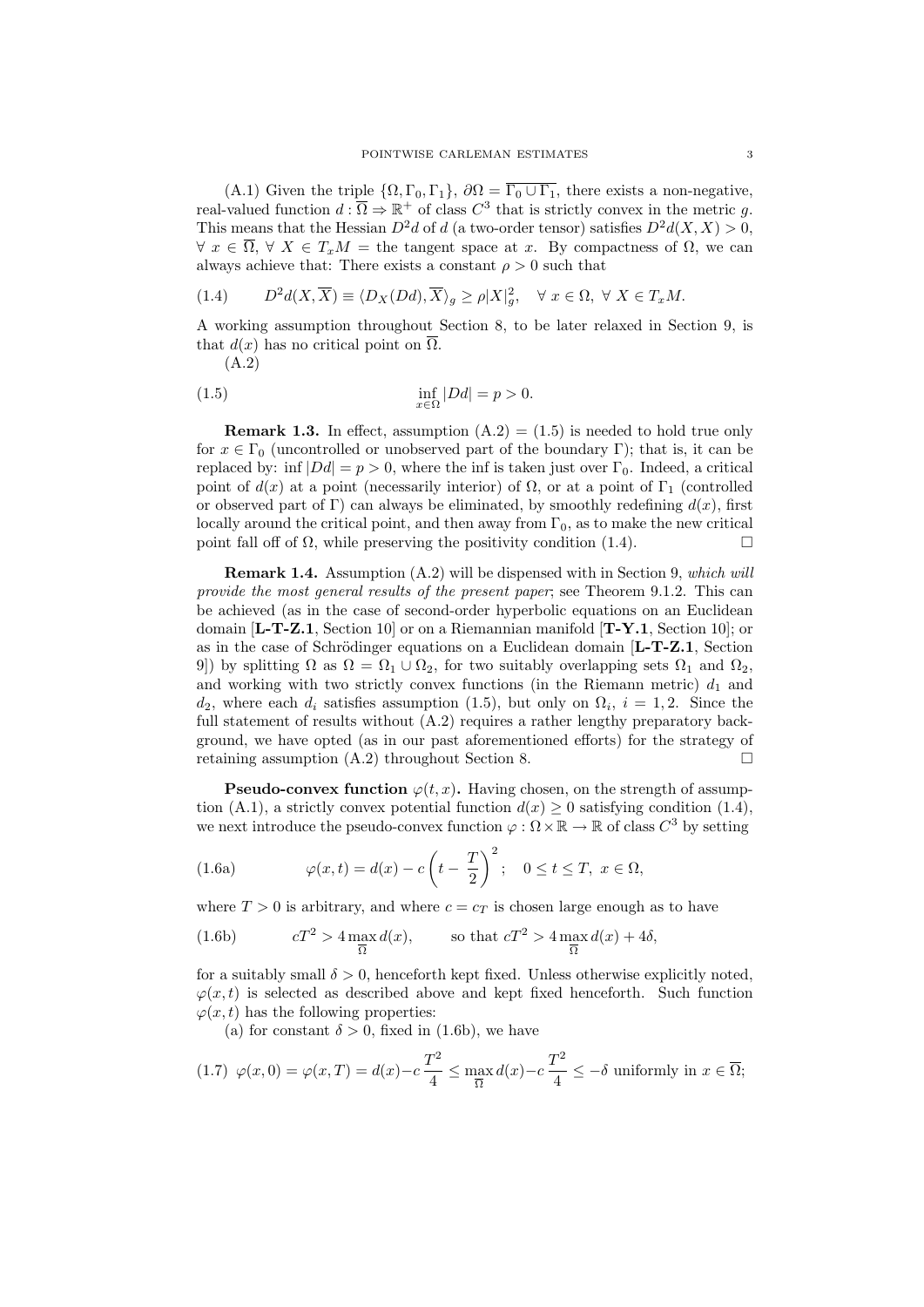(b) there exist  $t_0$  and  $t_1$ , with  $0 < t_0 < \frac{T}{2} < t_1 < T$ , such that

(1.8) 
$$
\min_{x \in \overline{\Omega}, t \in [t_0, t_1]} \varphi(x, t) \geq -\frac{\delta}{2},
$$

since  $\varphi(x, \frac{T}{2}) = d(x) \geq 0$  for all  $x \in \Omega$  (actually, we shall only need the weaker property  $\min_{\overline{\Omega} \times [t_0, t_1]} \varphi(x, t) \ge \sigma > -\delta$  in place of (1.8)).

Throughout this paper, we set

$$
(1.9) \quad E(t) \equiv \int_{\Omega} |Dw(t)|^2 d\Omega; \quad \mathbb{E}(t) = \int_{\Omega} [|Dw(t)|^2 + |w(t)|^2] d\Omega = ||w(t)||_{H^1(\Omega)}^2.
$$

Boundary conditions. In seeking continuous observability inequalities, in Sections 2.3 and 2.4, we shall supplement Eqn. (1.1) with either purely Dirichlet B.C. or purely Neumann B.C. In each case, a geometric condition related to the normal derivative  $\langle Dd, \nu \rangle$  on  $\Gamma_0$  is needed, with d introduced in assumption (A.1). They are:

**Purely Dirichlet B.C.** With  $\Sigma = (0, T] \times \Gamma$ ,

(1.10)  $w|_{\Sigma} \equiv 0$ , in which case we assume  $\langle Dd, \nu \rangle \leq 0$  on  $\Gamma_0$ .

#### Purely Neumann B.C.

(1.11)  $\langle Dw, \nu \rangle \equiv 0$  on  $\Sigma$ , in which case we assume  $\langle Dd, \nu \rangle = 0$  on  $\Gamma_0$ .

The geometric requirement in (1.10) in the case of Dirichlet B.C. is standard on Γ<sub>0</sub> (but also the geometrical condition  $\langle Dd, \nu \rangle \geq 0$  on Γ<sub>1</sub> was traditionally made, which, however, we dispense with here, as in  $[L-T-Z.1]$ ,  $[L-T-Z.2]$ . The stronger geometrical requirement (1.11) in the case of Neumann B.C. was introduced in  $[Tr.1, Section 5]$ . Reference  $[L-T-Z.1, Appendix A-C]$  provides, by different mathematical techniques, several classes of triples  $\{\Omega, \Gamma_0, \Gamma_1\}$ ,  $\overline{\Gamma_0 \cup \Gamma_1} = \Gamma$ , in the Euclidean setting  $\mathbb{R}^n$ ,  $n \geq 2$ , where assumptions  $(A.1) = (1.4)$ ,  $(A.2) = (1.5)$ , as well as the geometrical requirement on (1.11) are satisfied for a suitably constructed strictly convex function d. Reference  $[T-Y.1$ , Appendix B extends a general sufficient condition of [L-T-Z.1] to the Riemannian setting. These results are also reported in  $[G-L-L-T.1]$ . They will also be recalled and used in Section 10 dealing with examples.

The more demanding purely Neumann B.C. case (1.11) will be the primary focus of the present paper. Naturally, a combination of Dirichlet/Neumann B.C. can be readily derived as well from the present treatment.

Goals. Literature. The main goal of the present paper is to generalize essentially all results of  $[L-T-Z.2]$  for non-conservative Schrödinger equations from the Euclidean setting in  $[L-T-Z.2]$  to the Riemannian setting as in (1.1). In particular, this includes the generalization, on a bounded Euclidean domain, from the Euclidean Laplacian to a second-order elliptic differential operator with space variable coefficients, as in Section 10.1. This latter case alone justifies the treatment in the Riemannian setting.

First Goal. Thus, as in  $[L-T-Z.2]$ , the first goal is therefore to establish Carleman-type inequalities at the  $H^1(\Omega)$ -level for w—the basic energy level—for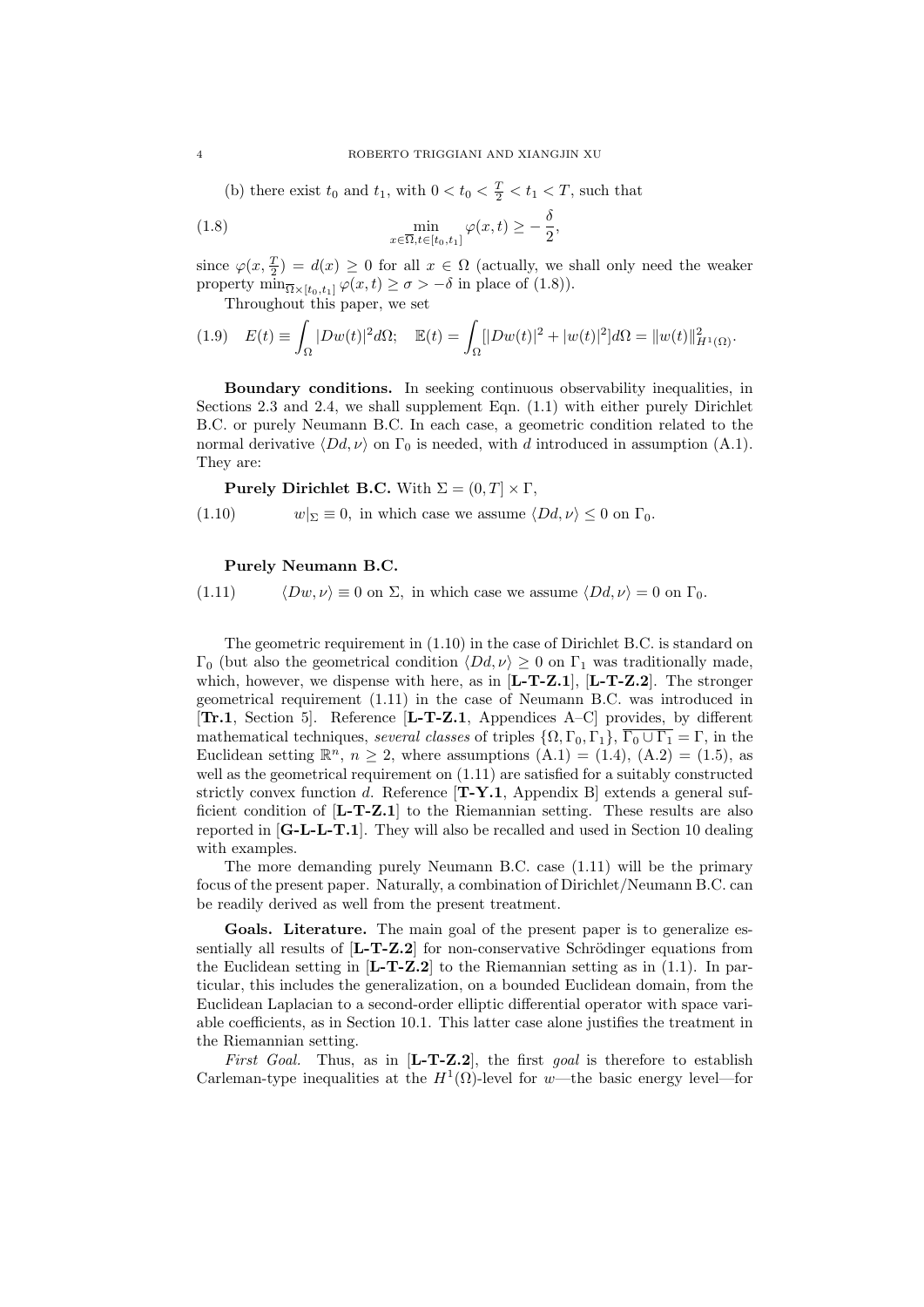these solutions *without lower-order terms*. The proofs of the present paper therefore follow closely those of  $[L-T-Z.2]$ , albeit at the more technical Riemannian setting, based on the Levi-Civita connection. This is particularly more demanding in the first part of the present paper, to include Section 3, where the desired pointwise Carleman inequality is achieved via, at times, a more precise analysis than in  $[L-T-Z.2]$ . In essence, the present paper is a generalization from the Euclidean  $[L-T-Z.2]$  to the Riemannian setting for general, non-conservative Schrödinger equations, in the same way that  $[T-Y.2]$  is a generalization still from the Euclidean  $[L-T-Z.1]$  to the Riemannian setting for general, on-conservative, second-order, hyperbolic equations. In all these four works— $[L-T-Z.1]$ ,  $[L-T-Z.2]$  in the Euclidean case,  $[T-Y.2]$ and the present paper in the Riemannian case—the emphasis is on pointwise Carleman estimates without lower-order terms, following the original inspiration of [L-R-S.1] for wave equations in the Euclidean setting. In contrast, Carleman inequalities for non-conservative Schrödinger equations, however, with  $(interior)$ lower-order terms were obtained in  $[\text{Tr.2}, \text{Theorems } 2.1.1 \text{ and } 2.1.2, \text{ pp. } 464-466]$ in the Euclidean setting and  $[T-Y.1$ , Theorems 3.3 and 3.4, pp. 640–641 in the Riemannian setting (or in the setting of Section 10.1). In the present work, as in the aforementioned references, the boundary terms (traces of  $w$ ) of the solutions w to Eqn.  $(1.1)$  which appear in the Carleman estimate are *explicit*. Moreover, for the final observability results in Theorem 2.3.1 (Dirichlet case) and Theorem 2.4.1 (Neumann case), the *explicit* constant in estimates (2.3.2a) and (2.4.2) is  $Ce^{-CN^2}$ , where N is the norm in (2.3.2b) penalizing the coefficients  $q_0$  and  $R_1$ .

As in past work [L-T.4], [L-T-Z.1], [L-T-Z.2], [L-T-Y.1], [L-T-Y.2], [Tr.2], [T-Y.1], the basic assumption of the present paper is: the existence of a strictly convex function  $d(x)$ , in the Riemannian metric g, in  $\overline{\Omega}$ . Many classes of examples for this assumption to hold true in  $\{\mathbb{R}^n, g\}$  (the case of Section 10.1) were already given in  $\left[\mathbf{L}\text{-T-Y.1}\right]$ ,  $\left[\mathbf{L}\text{-T-Y.2}\right]$ ,  $\left[\mathbf{Y.1}\right]$ ,  $\left[\mathbf{Y.2}\right]$ . Additional classes in  $\{M, g\}$  were provided in  $[B-G-L.1]$  and in  $[G-L-L-T.1]$ . In Section 10.2, we augment the collection of such examples.

Second goal. As a consequence of the Carleman estimates without lower-order terms and explicit boundary terms or traces (our first goal), we then achieve precisely as in  $[L-T-Z.2]$ —our second goal: that is, we obtain global uniqueness results as well as continuous observability/uniform stabilization inequalities at the basic energy level  $H^1(\Omega)$ , in one shot; that is, as part of the same flow of arguments. Further elaboration on the advantages of Carleman estimates without lower-order terms are noted in [L-T-Z.2, Section 1].

Literature. A detailed analysis of the literature—from pure Schrödinger equations to more general Schrödinger equations, in this latter case, with or without lower-order terms—is given in [**L-T-Z.2**, Section 1]. It puts the results quoted above and others in an historical perspective. In short, regarding control-theoretic properties such as exact controllability and uniform stabilization, we quote:  $[L-T.3]$ , [Ma.1], [Leb.1], for pure Schrödinger equations ( $F \equiv 0$ ) in the Euclidean setting; [Tr.2] (Euclidean setting), [T-Y.2] (Riemannian setting), [Ta.1]-[Ta.6] (pseudodifferential setting). All these papers obtain exact controllability by duality on continuous observability estimates. Instead,  $[H-L.1]$ ,  $[H-L.2]$ —which deal with variable coefficient principal part and  $F \equiv 0$ —give exact controllability results directly, while reading off the boundary control as trace of the required solution, following the approach in  $[Li-Ta.1]$ .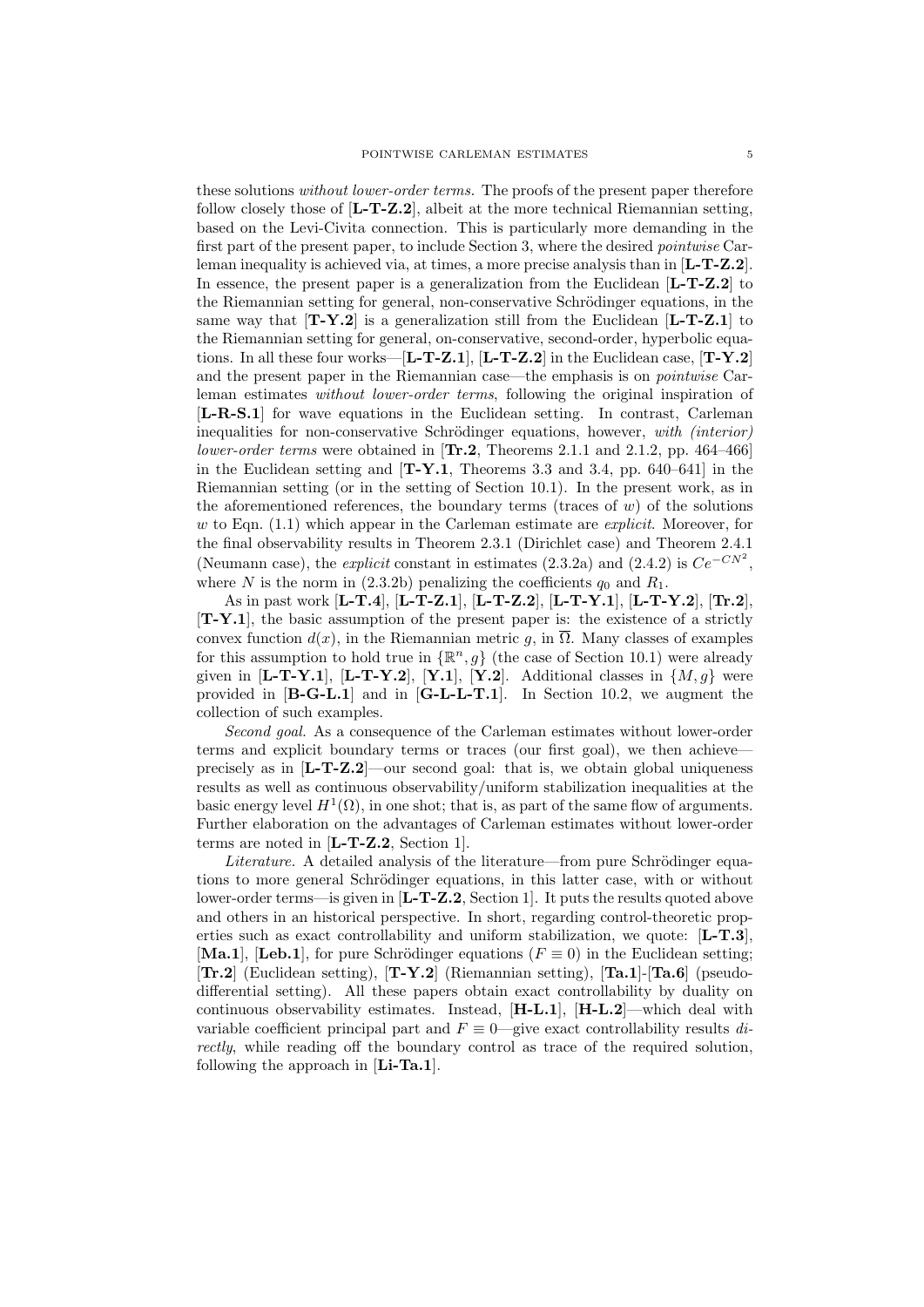In the case of Schrödinger equations, the local theory of  $[Ta.4]$  excludes the case of Neumann B.C. (since it does not satisfy the strong Lopatinski Condition) and conjectures that the same unique continuation result continues to hold true also in this case  $[Ta.4,$  Remark 5.7, p. 406. We also refer to  $[Ta.5],$   $[Ta.6]$ . The global unique continuation in Section 2.4 below extend those of  $[L-T-Z.2]$  to the present Riemannian setting.

#### 2. Main Results under Assumptions (A.1) and (A.2)

2.1. Carleman Estimates without Lower-Order Terms for  $H^{2,2}(Q)$ -Solutions of Eqn. (1.1) and No boundary Conditions under Assumptions  $(A.1) = (1.4), (A.2) = (1.5).$ 

THEOREM 2.1.1. (First version) Let  $T > 0$  be arbitrary, and let  $c = c_T$  be defined by (1.6b). Let  $d(x) \in C^3(\overline{\Omega})$  be the non-negative, real, strictly convex function satisfying assumptions  $(A.1) = (1.4)$  and  $(A.2) = (1.5)$ . Define accordingly  $\varphi(x,t)$ by  $(1.6a)$ . Let w be a solution of Eqn.  $(1.1)$  [with no boundary conditions imposed] in the following class:

$$
(2.1.1a) \t w \in H^{2,2}(Q) \equiv L_2(0,T;H^2(\Omega)) \cap H^2(0,T;L_2(\Omega)),
$$

so that  $[\mathbf{L}\text{-}\mathbf{M}\text{-}\mathbf{L}]$  with  $\nu =$  the outward unit normal field along  $\Gamma$ : (2.1.1b)

$$
\langle Dw, \nu \rangle \in L_2(0,T; H^{\frac{1}{2}}(\Gamma)); \ w_t \in L_2(0,T;H^1(\Omega)); \ w_t|_{\Gamma} \in L_2(0,T;H^{\frac{1}{2}}(\Gamma)),
$$

where (1.1) is subject to the standing assumption (1.2b) for  $F(w)$  and (1.3) for f. Then, for all  $\tau$  sufficiently large, the following one-parameter family of estimates holds true:

$$
B_{\Sigma}(w) + 4 \int_0^T \int_{\Omega} e^{2\tau \varphi} |f|^2 d\Omega dt
$$
  
(2.1.2) 
$$
\geq m_{\rho, p, \tau, C_T} \left\{ \int_0^T \int_{\Omega} e^{2\tau \varphi} [|Dw|^2 + |w|^2] d\Omega dt \right\}
$$

$$
- (C_{d,T}) \tau e^{-2\tau \delta} [\mathbb{E}(T) + \mathbb{E}(0)]
$$
  
(2.1.3) 
$$
\geq m_{\rho, p, \tau, C_T} e^{-\delta \tau} \int_0^{t_1} \mathbb{E}(t) dt - (C_{d,T}) \tau e^{-2\tau \delta} [\mathbb{E}(T) + \mathbb{E}(0)]
$$

$$
(2.1.3) \quad \geq \quad m_{\rho,p,\tau,C_T} e^{-\delta \tau} \int_{t_0}^{t_1} \mathbb{E}(t) dt - (C_{d,T}) \tau e^{-2\tau \delta} [\mathbb{E}(T) + \mathbb{E}(0)];
$$

(2.1.4)

$$
m_{\rho,p,\tau,C_T} \equiv \min\left\{ \left[ \delta_0 \left( 2\tau p - \frac{1}{2} \right) - 4C_T \right], \left[ 4\tau^3 \rho p^2 (1 - \delta_0) + \mathcal{O}(\tau^2) - 4C_T \right] \right\}
$$
  
  $\nearrow \infty \text{ as } \tau \nearrow \infty,$ 

where  $\rho > 0$ ,  $p > 0$ ,  $\delta > 0$  are defined by (1.4), (1.5), (1.6b);  $C_{d,T}$  is a positive constant depending on d and T, and  $\delta_0$  is a constant  $0 < \delta_0 < 1$ . Moreover,  $\mathbb{E}(t)$  is defined by (1.9), while  $t_0, t_1$  are as in (1.8). The boundary terms  $B_{\Sigma}(w)$  are given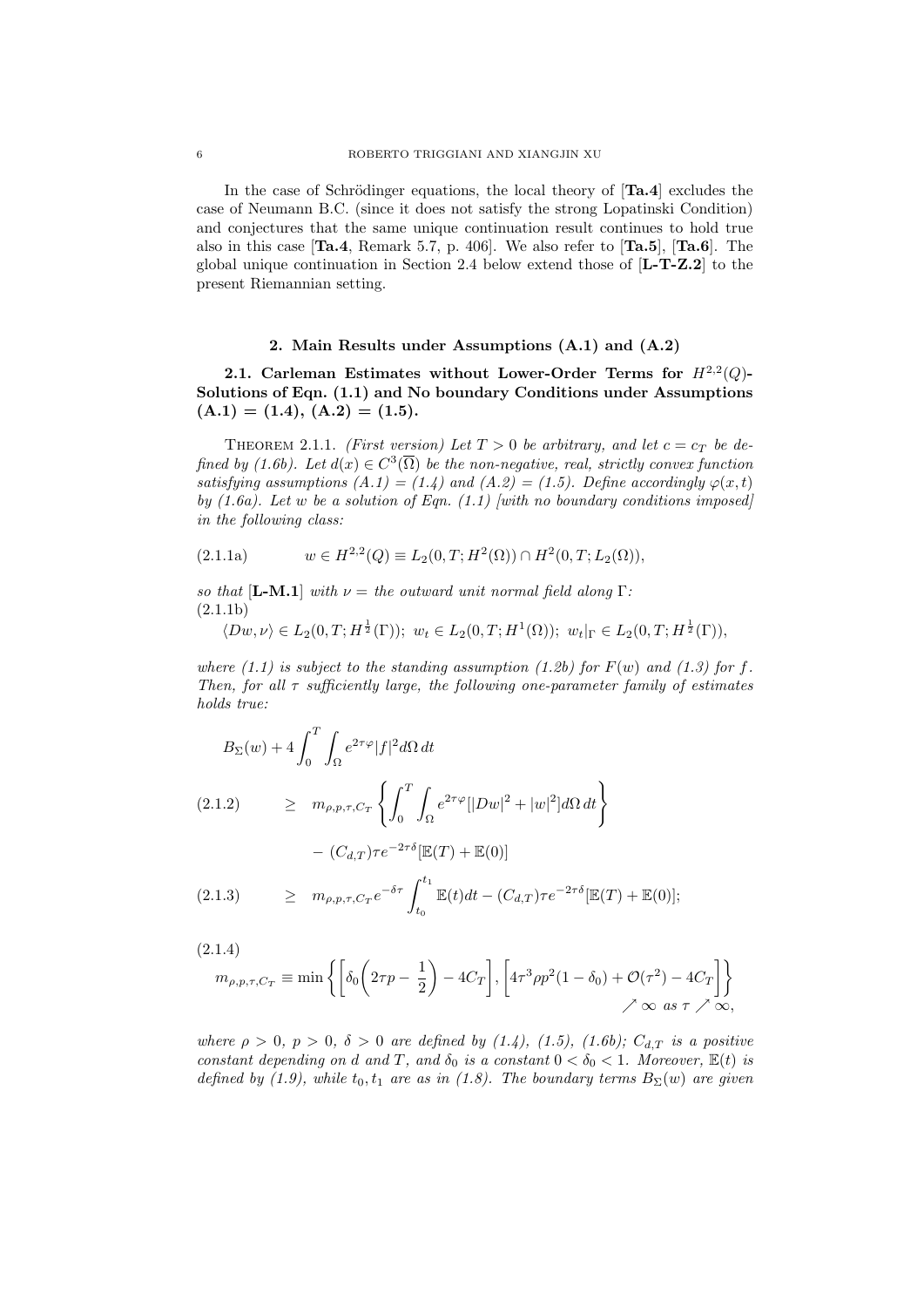explicitly as follows, where  $\xi = Re w$ ,  $\eta = Im w$ : (2.1.5)

$$
B_{\Sigma}(w) = 2\tau \int_{0}^{T} \int_{\Gamma} e^{2\tau\varphi} \left[ 2\tau^{2} |Dd|^{2} + \Phi \right] |w|^{2} \langle Dd, \nu \rangle d\Gamma dt
$$
  

$$
- 4c\tau \int_{0}^{T} \int_{\Gamma} e^{2\tau\varphi} \left( t - \frac{T}{2} \right) \left[ \eta \langle D\xi, \nu \rangle - \xi \langle D\eta, \nu \rangle \right] d\Gamma dt
$$
  

$$
- 2\tau \int_{0}^{T} \int_{\Gamma} e^{2\tau\varphi} \left[ \xi_{t} \eta - \xi \eta_{t} \right] \langle Dd, \nu \rangle d\Gamma dt
$$
  

$$
+ \int_{0}^{T} \int_{\Gamma} e^{2\tau\varphi} \left[ 2\tau^{2} |Dd|^{2} - \tau \Delta d \right] \left[ \bar{w} \langle Dw, \nu \rangle + w \langle D\bar{w}, \nu \rangle \right] d\Gamma dt
$$
  

$$
+ 2\tau \int_{0}^{T} \int_{\Gamma} e^{2\tau\varphi} \langle Dd, [D\bar{w} \langle Dw, \nu \rangle + Dw \langle D\bar{w}, \nu \rangle] \rangle d\Gamma dt
$$
  

$$
- 2\tau \int_{0}^{T} \int_{\Gamma} e^{2\tau\varphi} |Dw|^{2} \langle Dd, \nu \rangle d\Gamma dt.
$$

Here, c is the constant in (1.6b), while the function  $\Phi$  occurring in (2.1.5) may be taken to satisfy either  $\Phi \equiv 0$  or else  $\Phi \equiv \tau \Delta d(x)$ , see (4.3b) and (4.4). Thus, from  $(2.1.5)$ , the following estimate holds true:

$$
(2.1.6) \quad B_{\Sigma}(w) \le C_{\phi,\tau} \int_0^T e^{2\tau\varphi} \left[ \|w(t)\|_{H^1(\Gamma)}^2 + \|\langle Dw,\nu\rangle\|_{L_2(\Gamma)}^2 + \|w_t\|_{H^{-1}(\Gamma)}^2 \right] dt.
$$

Theorem 2.1.1 is proved in Sections 3 through 5 (for  $H^{2,2}(Q)$ -solutions). In particular, inequalities  $(2.1.2)$ ,  $(2.1.3)$  are established in inequalities  $(5.1)$ ,  $(5.2)$ below (for  $\epsilon = 1$ ).

Remark 2.1.1. The Carleman estimate of Theorem 2.1.1 is essentially the one in  $[T-Y.1$ , Theorem 3.3, p. 640, *except for the critical improvement* that the present version, unlike [T-Y.1], in Theorem 2.1.1 does not include an interior lower-order term. In turn,  $[T-Y.1,$  Theorem 3.3, p. 640 was the extension to the Riemannian case of the prior Carleman estimate in the Euclidean case of [Tr.1, Theorem 2.1.1, p. 464], which likewise did contain an interior lower-order term. The technique of proof of the present paper (leading to pointwise Carleman estimates) is vastly different from the technique of proof in  $[T-Y.1]$ , which is based on Riemannian multipliers.

Corollary 2.1.2. (Global uniqueness) Assume the setting of Theorem 2.1.1. In particular, let w be a solution of Eqn.  $(1.1)$  in the class  $H^{2,2}(Q)$  defined in  $(2.1.1).$ 

 $(i)$  Neumann case: Assume further that such w satisfies, in addition, the following B.C.:

(2.1.7)  $\langle Dw, \nu \rangle \equiv 0 \text{ on } \Sigma \text{ and } w|_{\Sigma_1} \equiv 0, \text{ where } \langle Dd, \nu \rangle = 0 \text{ on } \Gamma_0,$ 

with  $\Sigma \equiv (0, T] \times \Gamma$ ;  $\Sigma_1 \equiv (0, T] \times \Gamma_1$ . Then, in fact, such solution must vanish:  $w \equiv 0$  in  $(0, T] \times \Omega$ .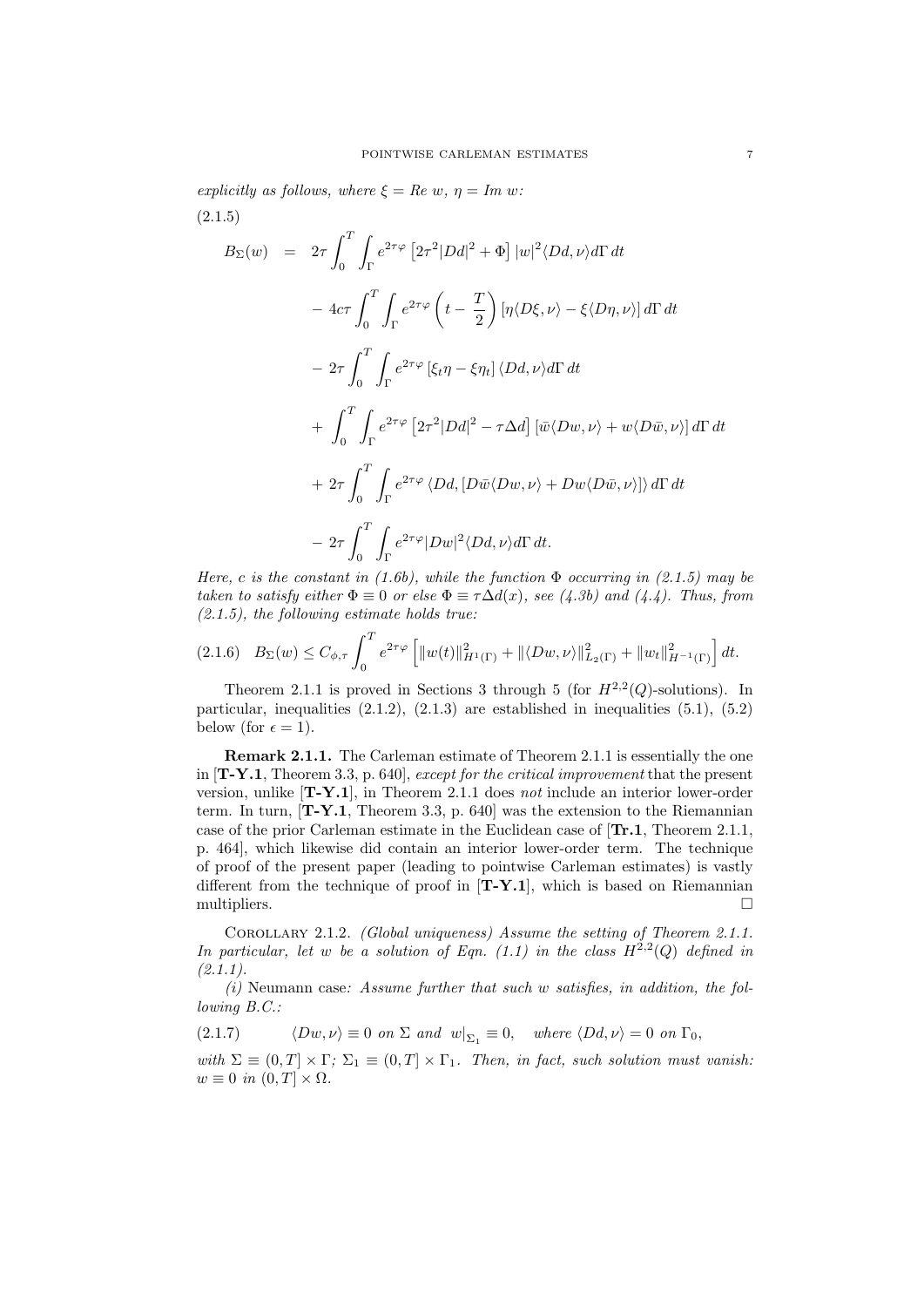(ii) Dirichlet case: Assume further that such w satisfies, in addition, the following B.C.:

(2.1.8)  $w|_{\Sigma} \equiv 0 \text{ and } \langle Dw, \nu \rangle \equiv 0 \text{ on } \Sigma_1, \text{ where } \langle Dd, \nu \rangle \leq 0 \text{ on } \Gamma_0.$ 

Then, in fact, such solution must vanish:  $w \equiv 0$  in  $(0, T] \times \Omega$ .

Corollary 2.1.2 is established at the end of Section 5, after completion of the proof of Theorem 2.1.1.

Imposition of structural properties. Henceforth, we shall specialize to the case dim  $M \geq 2$ , and leave the case dim  $M = 1$  to Appendix A below. Thus, let dim  $M \geq 2$ . In this case, as in [**Tr.1**], [**T-Y.1**], [**L-T-Z.1**], in order to refine Theorem 2.1.1, we need to specialize the first-order operator  $F(w)$  by imposing a *structural* property. This is stated by the following assumption, whereby, eventually, without loss of generality, we can assume that the vector field  $P(t, x)$  in (1.2a) be purely imaginary (this is the case of the magnetic potential  $[\mathbf{R}\text{-}\mathbf{S}\text{-}\mathbf{I}, \, \mathbf{p}, \, 173]$ , even in the Euclidean case):

(A.3) We assume that  $P(t, x) = -iR_1(t, x)$ , where  $R_1(t, x)$  is a real-valued vector field on  $\mathbb{R}_t \times M$ . Moreover, in this case, we make the following additional regularity assumption (over  $P \in L_{\infty}(0,T; \mathcal{X}(M))$ ,  $q_0 \in L_{\infty}(Q)$ , behind assumption  $(1.2b)$ ) on the vector field  $R_1$  and the function  $q_0$ . Recall that the covariant differential (a 2 – 0 tensor  $T_2^0$ ) of  $R_1 \in \mathcal{X}(M)$  determines a bilinear form on  $TM \times TM$ , for each  $x \in M$ , defined by  $DR_1(X, Y) = \langle D_XR_1, Y \rangle_a$ . Then, we require that

(2.1.9a) 
$$
\begin{cases} |DR_1(X,Y)| = |\langle D_X R_1, Y \rangle| \le C|X| |Y|, & 0 \le t \le T, \\ \text{or } DR_1 \in L_{\infty}(0,T;T_2^0). \end{cases}
$$

(2.1.9b)  
\neither 
$$
q_0 \in \begin{cases} L_1(0, T; W^{1,2}(\Omega)), \\ L_1(0, T; W^{1,2+\epsilon}(\Omega)), \\ L_1(0, T; W^{1, \dim M}(\Omega)), \end{cases}
$$
  
\nor else  $(q_0)_t \in \begin{cases} L_1(0, T; L_1(\Omega)), & \dim M = 1, \\ L_1(0, T; L_{1+\epsilon}(\Omega)), & \dim M = 2, \\ L_1(0, T; L_{1+\epsilon}(\Omega)), & \dim M = 2, \\ L_1(0, T; L_{\frac{\dim M}{2}}(\Omega)), & \dim M \ge 3. \end{cases}$ 

Sufficient conditions are  $|Dq_0|$ ,  $(q_0)_t \in L_\infty(Q)$ , respectively. The proof of Lemma 6.1(v) will use the assumption on  $q_0$  on the LHS of (2.1.9b), while Remark 6.1 will use  $(q_0)_t$  on the RHS of  $(2.1.9b)$ .

Consequence of (A.3). It is documented in Appendix A, on the basis of the counterpart of precisely the same argument as in  $[L-T-Z.2,$  Appendix A, that: under assumption (A.3), we can always assume, without loss of generality, that Eqn.  $(1.1)$  be of the form (magnetic potential  $[\mathbf{R}\text{-}\mathbf{S}\text{-}\mathbf{I}]$ , Theorem X.22, p. 173, at least in the Euclidean case):

$$
(2.1.10) \t i w_t + \Delta w = -i \langle R_1(t, x), Dw \rangle + q_0(t, x) w + f,
$$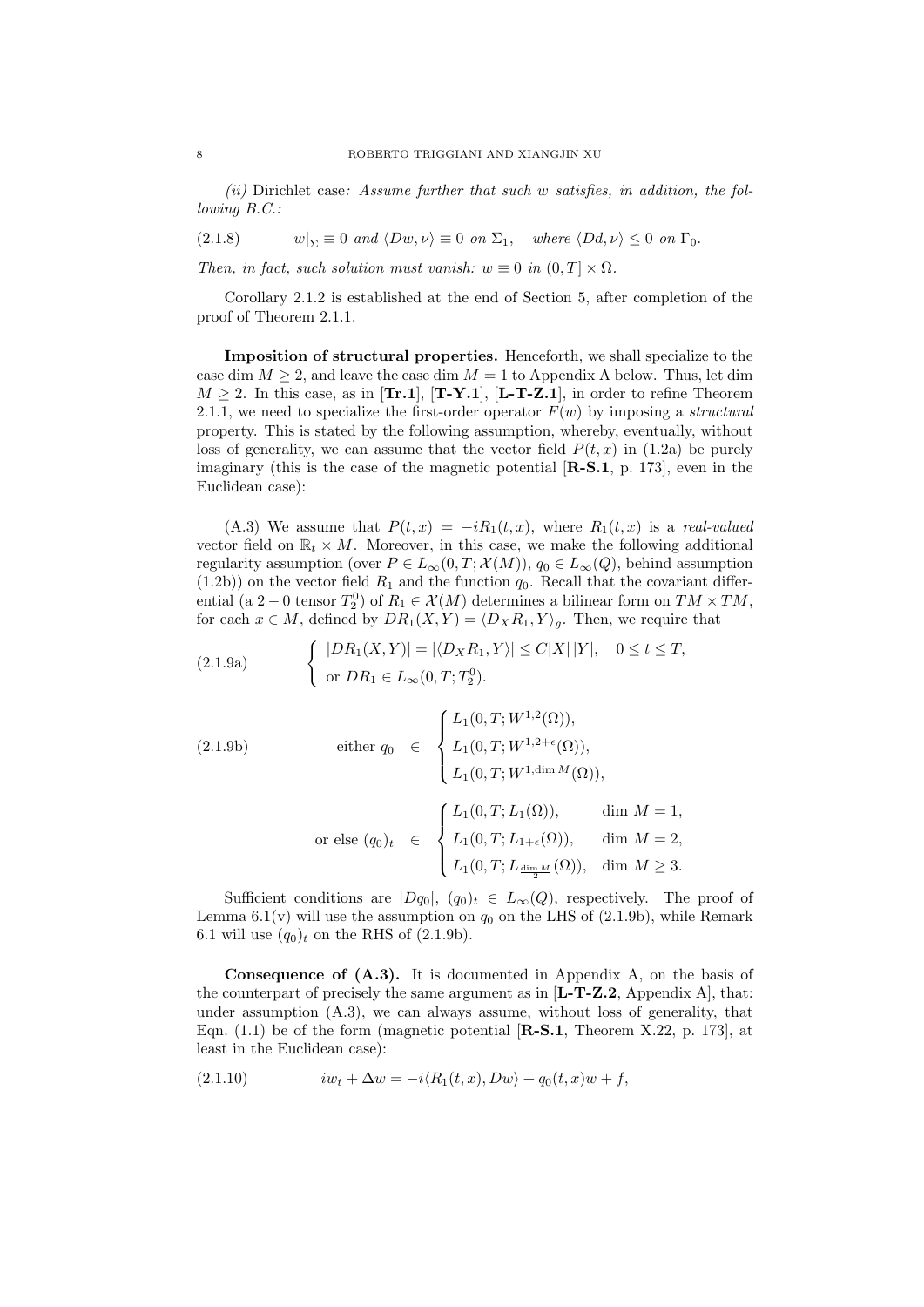where  $q_0$  is a real-valued scalar function on  $\mathbb{R}_t \times M$ , while  $R_1(t, x)$  is a realvalued vector field on  $\mathbb{R}_t \times M$ , such that assumptions (2.1.9a–b) hold true, and moreover—such that

(2.1.11a) 
$$
\int \text{ either } |\langle R_1, \mu \rangle|^2 \le \langle R_1, \nu \rangle < 1 \quad \text{on } \Gamma,
$$

 $(2.1.11b)$ or else  $\langle R_1, \nu \rangle \equiv 0$  on  $\Gamma_0$ ,

where  $\mu$  is any unit tangent vector on  $\partial\Omega = \Gamma$ , so that  $\langle D \cdot , \mu \rangle$  is the tangential gradient. Moreover, in the case dim  $\Omega = 1$ , we can even take  $R_1(t, x) \equiv 0$ .

The structural property  $P = -iR_1$ ,  $R_1$  real, is *critical* precisely as in [**Tr.1**],  $[T-Y.1]$ ,  $[L-T-Z.2]$ . We shall use the first "w.l.o.g."-assumption  $(2.1.11a)$  in the case of Neumann B.C.  $(1.11)$ ; and the second "w.l.o.g."-assumption  $(2.1.11b)$  in the case of Dirichlet B.C. (1.10).

The use of assumption  $(A.3)$ —which includes  $(2.1.9a-b)$  as well as its consequences  $(2.1.10)$ ,  $(2.1.11a-b)$ —will be seen in Lemma 6.1(ii), (iv), Eqns. (6.7), (6.9), (6.11) via (6.15). Such an assumption will permit us to obtain a second version, more refined, of the Carleman-type estimate (2.1.3) of Theorem 2.1.1.

THEOREM 2.1.3. (Second version) Assume the setting, in particular  $(A.1)$  $(1.4)$ ,  $(A.2) = (1.5)$ , and the notation of Theorem 2.1.1. In addition, we assume hypothesis  $(A.3) = (2.1.9a-b)$ , so that the dynamics under consideration may be taken to be  $(2.1.10)$ , and properties  $(2.1.11a-b)$  hold true. Assume that  $f \in L_2(0,T; H^1(\Omega))$ . Let w be a solution of Eqn. (1.1)—ultimately (2.1.10)—in the class  $H^{2,2}(Q)$  defined in (2.1.1a).

Then, for all  $\tau > 0$  sufficiently large, the following one-parameter family of estimates holds true, where  $k_{\varphi,\tau} > 0$ :

$$
(2.1.12) \quad \tilde{B}_{\Sigma}(w) + 4 \int_0^T \int_{\Omega} e^{2\tau \varphi} |f|^2 d\Omega dt + C_{p,q,\rho,\tau} ||f||^2_{L_2(0,T;H^1(\Omega))}
$$
  

$$
\geq \left\{ m_{\rho,p,\tau,C_T} e^{-\delta \tau} \frac{(t_1 - t_0)}{2} e^{-C_T T} - (C_{d,T}) \tau e^{-2\tau \delta} \right\} [\mathbb{E}(T) + \mathbb{E}(0)]
$$

 $(2.1.13) \geq k_{\varphi,\tau}[\mathbb{E}(T) + \mathbb{E}(0)],$ 

with explicit  $m_{\rho,p,\tau,C_T}$ , which is noted in Eqn. (2.1.4) or Eqn. (5.3) below, while  $\mathbb{E}(t)$  is defined in (1.9). Moreover, the boundary terms  $\tilde{B}_{\Sigma}(w)$  (2.1.12) are given by

$$
(2.1.14) \quad \tilde{B}_{\Sigma}(w) = B_{\Sigma}(w) + C_{\varphi, p, q} \left\{ \int_0^T \int_{\Gamma} |\langle Dw, \nu \rangle| \left[ |w_t| + |\langle Dw, \nu \rangle| \right] |\langle R_1, \nu \rangle \right. \\ \left. + \mathcal{O}_c | + |q_0 w| + |w| + |f| \right] d\Gamma dt \right\},\
$$

with constant  $C_{\varphi,p,q}$ , which may be given explicitly via the LHS of (2.1.12) and  $G(T)$  in (6.13). Moreover, we have that  $\mathcal{O}_c = 0$  in the case of the Dirichlet B.C.  $w|_{\Sigma} \equiv 0$ ; and  $\mathcal{O}_c = 1$  otherwise.

Theorem 2.1.3 is proved in Section 6 (for  $H^{2,2}(Q)$ -solutions).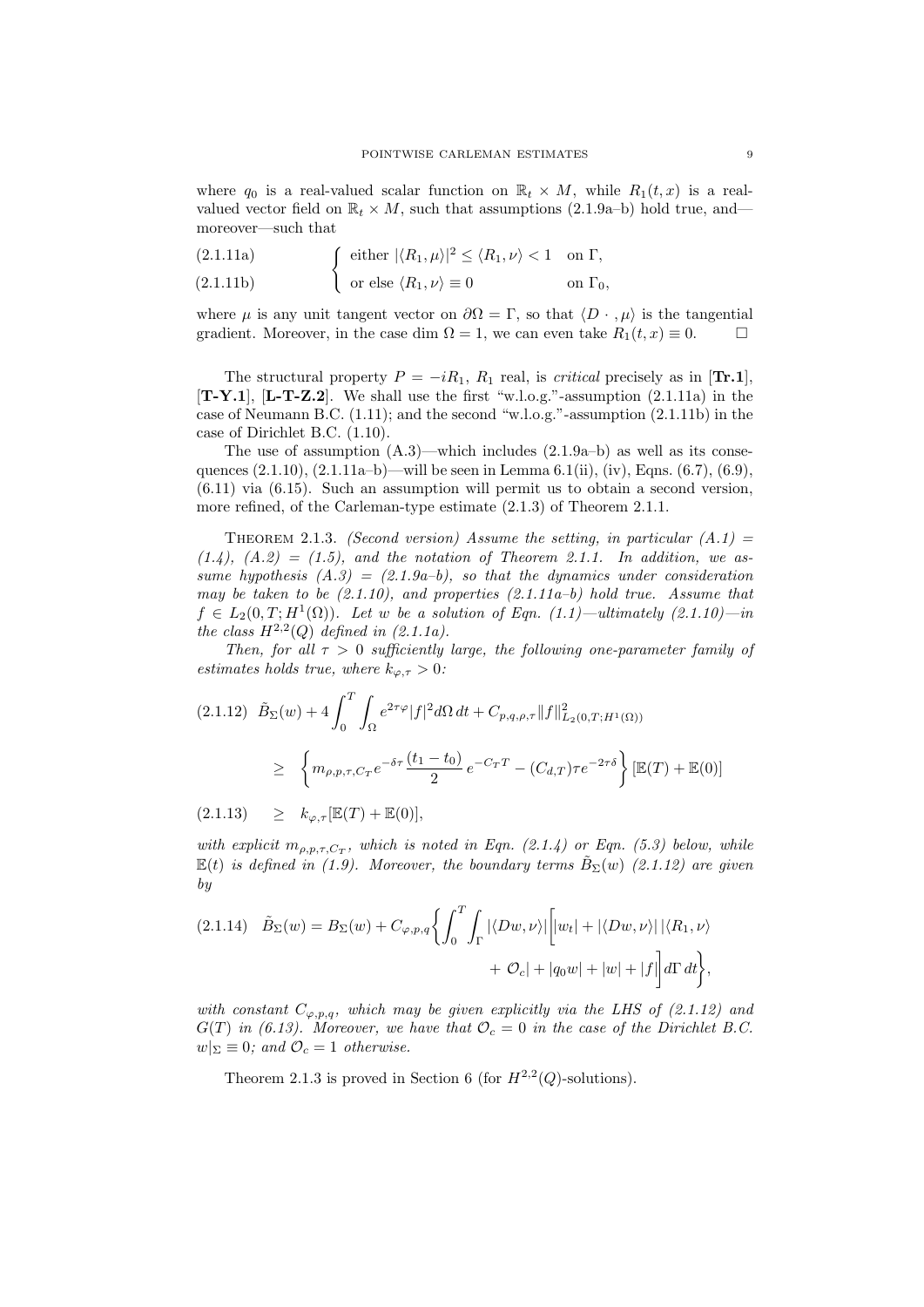#### 2.2. Extension of Carleman Estimate (2.1.3) to Finite Energy Solutions.

THEOREM 2.2.1. Assume the hypotheses of Theorem 2.1.3:  $(1.2b)$ ,  $(A.3)$  for  $F(w), f \in L_2(0,T; H^1(\Omega)),$  in addition to  $(A.1) = (1.4)$  and  $(A.2) = (1.5)$ . Then, estimate  $(2.1.3)$  of Theorem 2.1.1 and estimate  $(2.1.13)$  of Theorem 2.1.3 can be extended to finite energy solutions in the class

$$
(2.2.1) \t w \in C([0,T];H^1(\Omega)); \langle Dw,\nu\rangle, w_t \in L_2(0,T;L_2(\Gamma)),
$$

provided that the (unbounded) term  $F(w) = -i \langle R_1, Dw \rangle + q_0 w$  in (2.1.10) satisfies the following additional hypothesis of convenience: (2.2.2)

 $(A.4)$  the vector field  $R_1$  and the function  $q_0$  are time-independent.

[See [L-T-Z.2, below (2.2.2)] for the time-dependent case.] The proof of Theorem 2.2.1 is given in Section 7.

2.3. Continuous Observability. Global Uniqueness. Dirichlet B.C. We first list our main results in our treatment of Sections 1 through 8.

Purely Dirichlet problem. Here, we consider the following problem:

(2.3.1a)  
\n
$$
\begin{cases}\ni w_t + \Delta w = F(w) + f \equiv -i \langle R_1, Dw \rangle + q_0 w + f & \text{in } (0, T] \times \Omega \equiv Q; \\
w(0, \cdot) = w_0 & \text{in } \Omega; \\
w|_{\Sigma} = 0 & \text{in } (0, T] \times \Gamma \equiv \Sigma.\n\end{cases}
$$

In the case of the Dirichlet problem (2.1.3), the extension of Theorem 2.1.3 as given by Theorem 2.2.1 is not needed. Indeed, the extension of the final sought-after continuous observability inequality (2.3.2) below can be readily accomplished from  $H^{2,2}(Q)$ -solutions to  $H^{1,1}(Q)$ -solutions just by virtue of the regularity theorem ("direct" inequality obtained in [L-T.2] (which is valid also in the Riemannian setting by virtue of the techniques in  $[T-Y.1]$  which generalize to the Riemannian setting those of [L-T.2] originally performed in the Euclidean setting. Thus, the additional assumption (2.2.2) of Theorem 2.2.1 may be dispensed with. We obtain

THEOREM 2.3.1. Let w be a solution of problem  $(2.3.1)$  with I.C.  $w_0 \in H_0^1(\Omega)$ and with  $f \in L_2(0,T;H^1(\Omega))$ , under the standing assumption (1.2b) on  $F(w)$  $-\langle R_1, Dw \rangle + q_0w$ , as dictated by assumption (A.3), with  $R_1$  and  $q_0$  satisfying  $(2.1.9a-b)$ . Assume further  $(A.1) = (1.4)$  and  $(A.2) = (1.5)$  for  $d(x)$  (see also Remark 1.4). Assume  $\Gamma_0$  as in (1.10); that is,  $\langle Dd, \nu \rangle \leq 0$  on  $\Gamma_0$ . Let  $\Gamma_1 = \Gamma \setminus \Gamma_0$ . Let  $T > 0$  be arbitrary. Then:

(a) There exists a constant  $C_T > 0$  such that the following continuous observability inequality holds true:

(2.3.2a) 
$$
C_T \mathbb{E}(0) \leq \int_0^T \int_{\Gamma_1} |\langle Dw, \nu \rangle|^2 d\Gamma_1 dt + ||f||^2_{L_2(0,T;H^1(\Omega))}.
$$

The constant  $C_T$  in (2.3.2a) is explicit: it is of the order of  $Ce^{-CN^2}$ , where N is the appropriate norm of the coefficients  $R_1$  and  $q_0$ . For instance, under (1.2b) and  $(2.1.9a-b)$  for  $n = \dim M \geq 3$ , we have

(2.3.2b) 
$$
N = |q_0|_{L_{\infty}(Q)} + |q_0|_{L_1(0,T;W^{1,n}(\Omega))} + |R_1|_{L_{\infty}(0,T;W^{1,\infty}((\Omega)^n))},
$$
  
and analogously for  $n = \dim M = 1,2$ .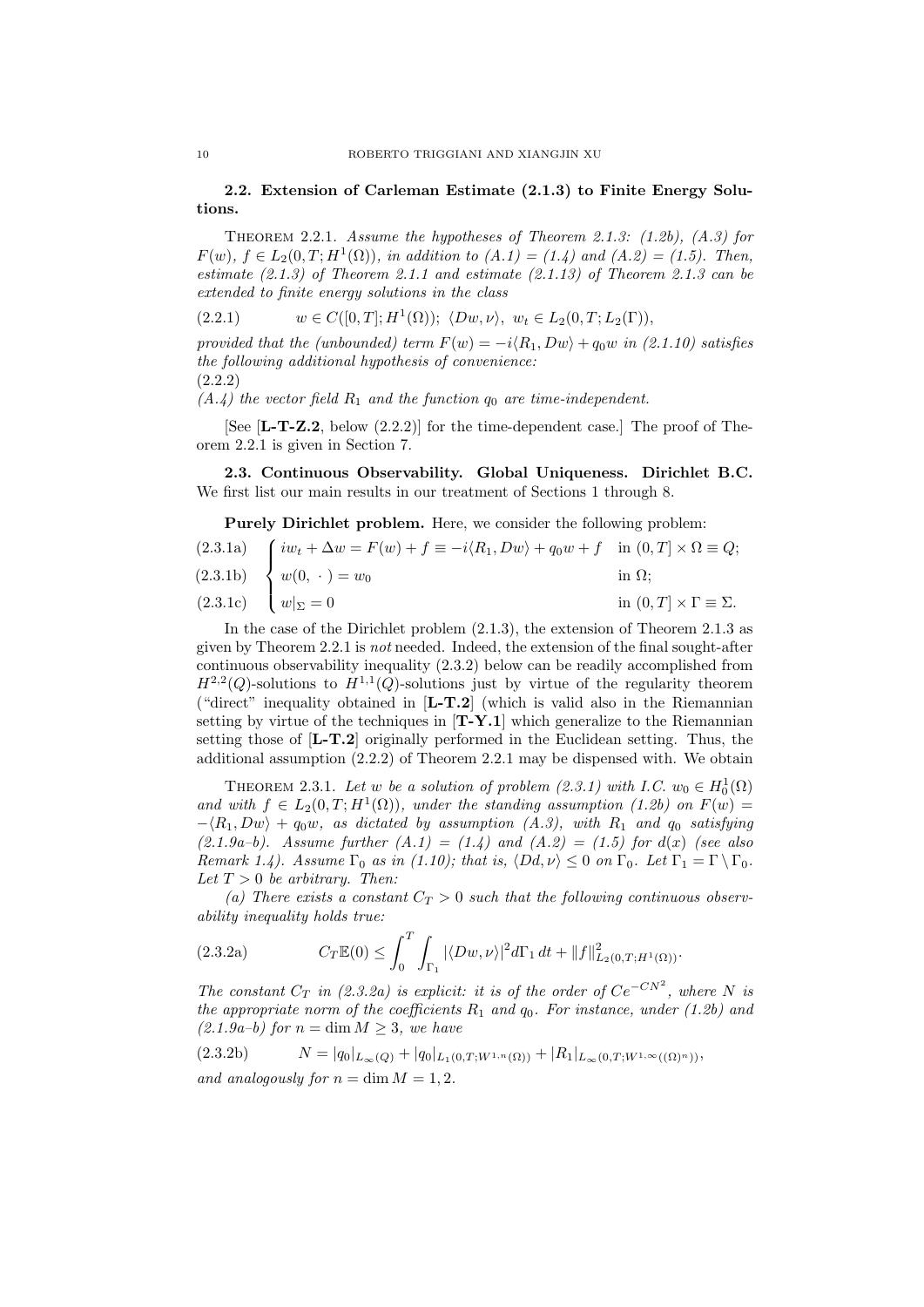(b) Let now  $f \equiv 0$  in (2.3.1). Then the following global uniqueness result holds true: with  $T > 0$ , let w be a  $H^{1,1}(Q)$ -solution of Eqn. (2.3.1a) and over-determined B.C.'s:

(2.3.3)  $|w|_{\Sigma} \equiv 0$  and  $\langle Dw, \nu \rangle \equiv 0$  on  $\Sigma_1 = (0, T] \times \Gamma_1$ , where  $\langle Dd, \nu \rangle \leq 0$  on  $\Gamma_0 = \Gamma \setminus \Gamma_1$ . Then, in fact,  $w \equiv 0$  in Q, indeed in  $\mathbb{R}_t^+ \times \Omega$ .

Theorem 2.3.1(a) is established as Theorem 8.2(c) in Section 8. See also  $[Ta.6]$ Section 7].

2.4. Continuous Observability. Global Uniqueness. Neumann B.C.. We first list our main continuous observability inequalities and related global uniqueness results in our treatment of Sections 1 through 8.

Purely Neumann problem. Here we consider the following problem:

(2.4.1a)  
\n
$$
\begin{cases}\ni w_t + \Delta w = F(w) + f \equiv -i \langle R_1, Dw \rangle + q_0 w + f & \text{in } (0, T] \times \Omega \equiv Q; \\
w(0, \cdot) = w_0 & \text{in } \Omega; \\
\langle Dw, \nu \rangle \equiv 0 & \text{in } (0, T] \times \Gamma \equiv \Sigma.\n\end{cases}
$$

As explained below in Section 7, it is for the Neumann problem (2.4.1) that the extension Theorem 2.2.1 is called for. Accordingly, we inherit its additional (noncritical) assumption (2.2.2).

THEOREM 2.4.1. Let w be the solution of problem  $(2.4.1)$  with I.C.  $w_0 \in H^1(\Omega)$ and with  $f \in L_2(0,T;H^1(\Omega))$ , under the standing assumption (1.2b) on  $F(w)$ . Assume, further, hypotheses  $(A.1) = (1.4)$ ,  $(A.2) = (1.5)$ ,  $(A.3)$  [that is, P =  $-iR_1$ , with  $R_1$  and  $q_0$  satisfying  $(2.1.9a-b)$ , as well as  $(A.4)$ . Assume further  $\Gamma_0$ as in (1.11); that is,  $\langle Dd, \nu \rangle \equiv 0$  on  $\Gamma_0$ . Let  $\Gamma_1 = \Gamma \setminus \Gamma_0$ . Let  $T > 0$  be arbitrary. Then:

(a) there exists a constant  $C_T > 0$  such that the following continuous observability inequality holds true where  $\mathbb{E}(\cdot)$  is defined in (1.9):

$$
(2.4.2) \tC_T \mathbb{E}(0) \le \int_0^T \int_{\Gamma_1} |w|^2 + |w_t|^2 d\Gamma_1 dt + ||f||^2_{L_2(0,T;H^1(\Omega))}.
$$

The constant  $C_T$  in (2.4.2) is explicit. It is given as in Theorem 2.3.1.

(b) Let  $f \equiv 0$  in (2.4.1). Then the following global uniqueness result holds true: with  $T > 0$ , let w be a  $H^{1,1}(Q)$ -solution of Eqn. (2.4.1) and over-determined B.C.'s:

(2.4.3) 
$$
\langle Dw,\nu\rangle \equiv 0 \text{ on } \Sigma \text{ and } w|_{\Sigma_1} \equiv 0, \text{ where } \langle Dd,\nu\rangle = 0 \text{ on } \Gamma_0 = \Gamma \setminus \Gamma_1,
$$

 $\Sigma_1 = (0,T] \times \Gamma_1$ . Then, in fact,  $w \equiv 0$  in Q, indeed in  $\mathbb{R}_t^+ \times \Omega$ .

(c) Let  $f \equiv 0$ . Then, inequality (2.4.2) can be improved to:

(2.4.4) 
$$
C_T \mathbb{E}(0) \leq \int_0^T \int_{\Gamma_1} |w_t|^2 d\Gamma dt.
$$

The above results are the perfect counterpart of the Euclidean case [L-T-Z.2, Sections 2.3, 2.4]. See also [Ta.6, Section 7].

In effect, we shall first prove the global uniqueness statement of part (b) of Theorem 2.4.1 in Section 8, as a direct consequence of the Carleman estimate without lower-order terms of Theorem 2.1.3, first for smooth  $H^{2,2}(Q)$ -solutions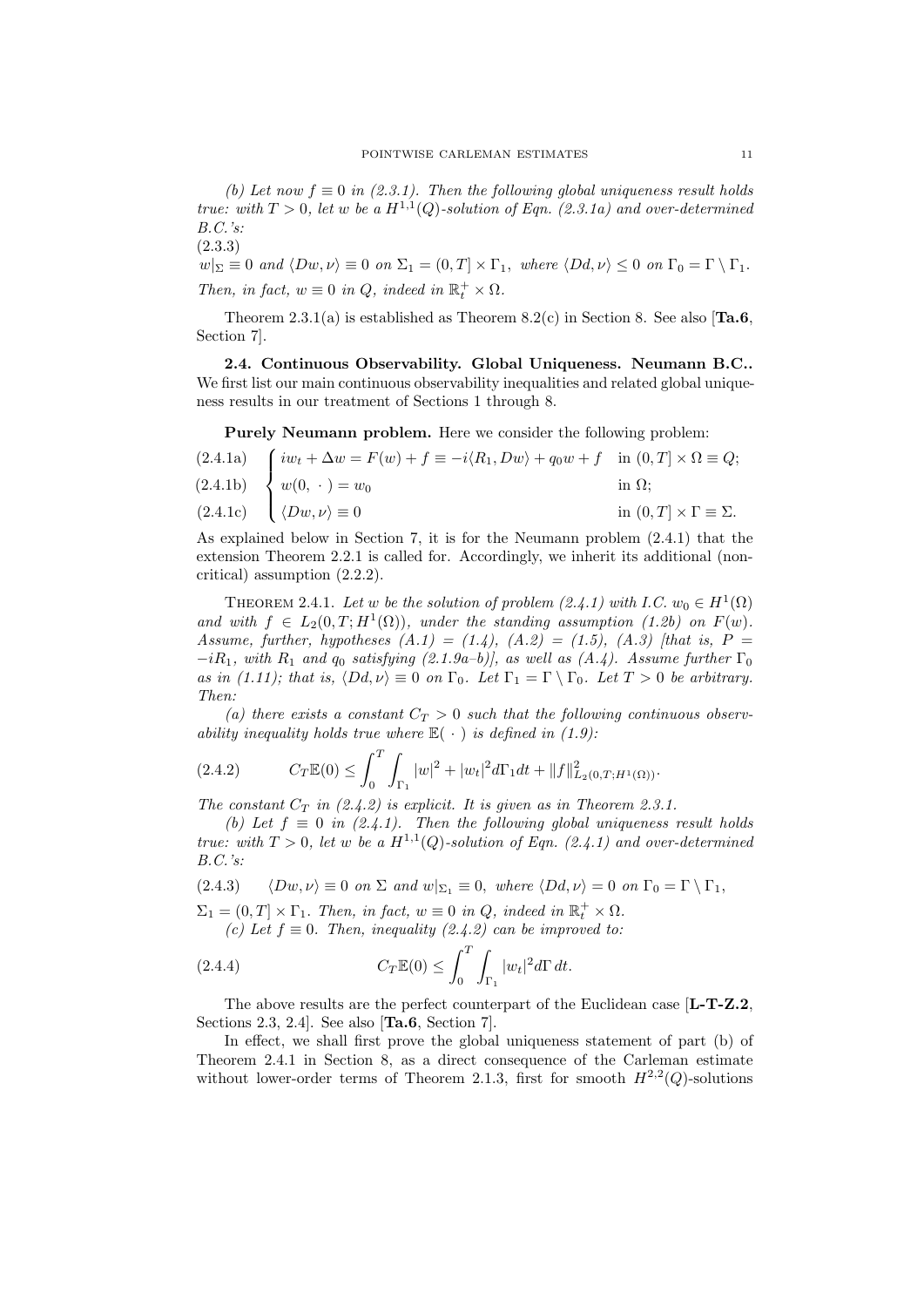and next extended to  $H^{1,1}(Q)$ -solutions in Section 7. Next, part (b) will be used to establish part (a) in Theorem 8.4 of Section 8 by virtue also of the trace result of Theorem 8.3. The above global uniqueness result appears to be new over (mostly local) results of the literature  $[Ho.1]$ ,  $[Is.1]$ ,  $[Is.2]$ ,  $[Ta.3]$ - $[Ta.6]$  also in view of the passage from local to global results given in [Lit.2].

2.5. Exact Controllability. By the usual duality between exact controllability and continuous observability [L-T.3], [Ma.1], [G-L-L-T.1, Section 0, pp. 76– 78], we obtain exact controllability results.

Purely Dirichlet problem. We consider the following problem:

(2.5.1a)  $(2.5.1b)$ (2.5.1c)  $\sqrt{ }$  $\int$  $\overline{\mathcal{L}}$  $iy_t + \Delta y = F(y) = -i\langle R_1(t, x), Dy \rangle + q_0(t, x)y, \text{ in } (0, T] \times \Omega \equiv Q;$  $y(0, \cdot) = y_0$  in  $\Omega$ ;  $y|_{\Sigma_0} \equiv 0, \ y|_{\Sigma_1} = u, \qquad \text{in } \Sigma_i.$ 

By duality on the COI of Theorem 2.3.1 with  $f \equiv 0$  (as in [**L-T.5**, Lemma 3.1, p. 529]), we obtain the following topologically optimal result. See also [Ta.6, Section 7] and  $[T-Y.1]$ . In the Euclidean setting we recover  $[L-T-Z.2]$ ,  $[Tr.2]$ , and for  $F = 0$  we obtain [**L-T.3**], [**Ma.1**]; in this latter case [**Leb.1**] obtains the result under the geometric optics condition, but requires analytic boundary Γ.

THEOREM 2.5.1. As in Theorem 2.3.1, assume the hypotheses  $(1.2b)$  and  $(A.3)$ (to include (2.1.9a–b)) on  $F(y) = -\langle R_1, Dy \rangle + q_0 y$ ; and the hypotheses (A.1) = (1.4) and (A.2) = (1.5) on the strictly convex function  $d(x)$ . Let  $\Gamma_0$  be defined as in (1.10): i.e.,  $\langle Dd, \nu \rangle \leq 0$  on  $\Gamma_0$ . Let  $\Gamma_1 = \Gamma \setminus \Gamma_0$ . Let  $T > 0$  be arbitrary. Given  $y_T \in H^{-1}(\Omega)$  [respectively, given  $y_0 \in H^{-1}(\Omega)$ ], there exists a boundary control  $u \in L_2(0,T;L_2(\Gamma_1)),$  such that the corresponding solution of problem  $(2.5.1a-b-c)$ with  $y_0 = 0$  [respectively, of problem (2.5.1a-b-c) for such given  $y_0 \in H^{-1}(\Omega)$ ] satisfies  $y(T) = y_T$  [respectively, satisfies  $y(T) = 0$ ].

Purely Neumann problem. Here we consider the following problem:

|  | (2.5.2a) $\int iy_t + \Delta y = F(y) = -i \langle R_1(t, x), Dy \rangle + q_0(t, x) y$ , in $(0, T] \times \Omega \equiv Q$ ; |  |
|--|--------------------------------------------------------------------------------------------------------------------------------|--|
|--|--------------------------------------------------------------------------------------------------------------------------------|--|

- $(2.5.2b)$  $\int$  $y(0, \cdot) = y_0$  in  $\Omega$ ;
- (2.5.2c)  $\overline{\mathcal{L}}$  $\langle Dy, \nu \rangle \equiv 0$  on  $\Sigma_0$ ,  $\langle Dy, \nu \rangle|_{\Sigma_1} = u$ , in  $\Sigma_i$ in  $\Sigma_i$ .

By duality on the COI of Theorem 2.4.1(c) with  $f \equiv 0$ , Eqn. (2.4.4), we obtain:

THEOREM 2.5.2. As in Theorem 2.4.1, assume the hypotheses  $(1.2b)$ ,  $(A.3)$ (to include (2.1.9a–b)),  $(A.4) = (2.2.2)$  on  $F(y)$ , as well as  $(A.1) = (1.4)$ ,  $(A.2)$  $= (1.5)$  on the strictly convex function d(x). Let  $\Gamma_0$  be defined as in (1.11):  $\langle Dy, \nu \rangle \equiv 0$  on  $\Gamma_0$ ; or else  $\langle Dy, \nu \rangle \leq 0$  on  $\Gamma_0$  if  $y|_{\Sigma_0} \equiv 0$ . Let  $\Gamma_1 = \Gamma \setminus \Gamma_0$ . Let  $T > 0$  be arbitrary. Given  $y_T \in H^1(\Omega)$  [respectively, given  $y_0 \in H^1(\Omega)$ ], there is a boundary control  $u \in L_2(0,T;L_2(\Gamma_1))$ , such that the corresponding solution of problem  $(2.5.2a-b-c)$  with  $y_0 = 0$  [respectively, of problem  $(2.5.2a-b-c)$  for such given  $y_0 \in H^1(\Omega)$  satisfies  $y(T) = y_T$  [respectively, satisfies  $y(T) = 0$ ].

**Remark 2.5.1.** Theorem 2.5.2 is not optimal: with the class of  $L_2(0, T; L_2(\Gamma_1))$ controls in the Neumann B.C.  $(2.5.2c)$ , the corresponding problem  $(2.5.2a-b-c)$  is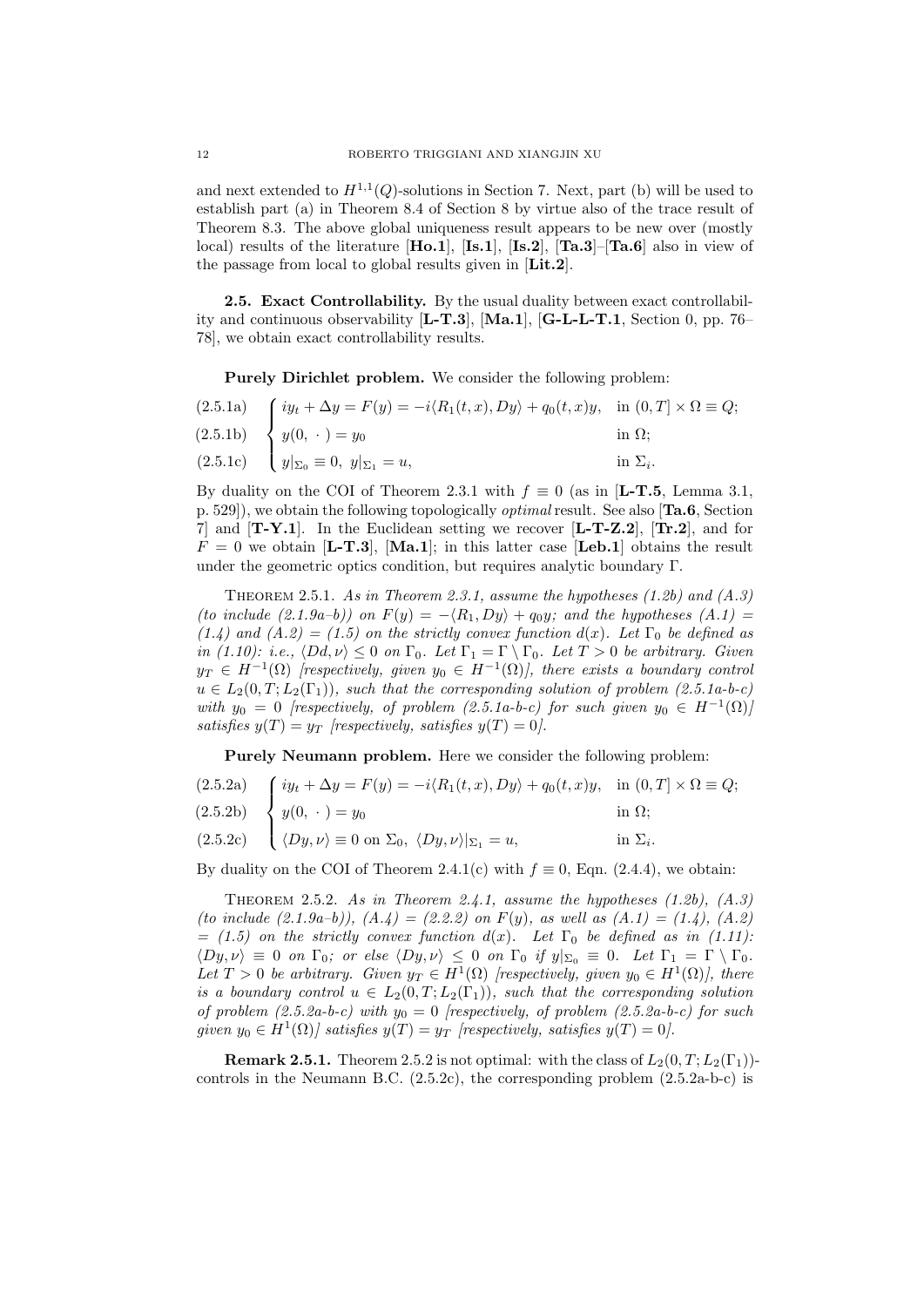exactly controllable on the space  $L_2(\Omega)$  [rather than  $H^1(\Omega)$ ], at least in the Euclidean case, see  $[L-T.6,$  Theorem 1.4, essentially already contained in  $[L-T-Z.2,$ Section 11]. For the Riemannian case, see [Tr.3].

This latter result requires  $L_2(\Omega)$ -energy estimates (rather than  $H^1(\Omega)$ -energy estimates, see  $[L-T-Z.2, Section 10]$ , which no doubt extend also to the Riemannian setting.  $[\mathbf{L}\text{-}\mathbf{T}\text{-}\mathbf{Z}\text{-}\mathbf{Z}\text{-}\mathbf{R}\text{-}\mathbf{R}\text{-}\mathbf{R}\text{-}\mathbf{Z}\text{-}\mathbf{Z}\text{-}\mathbf{R}\text{-}\mathbf{R}\text{-}\mathbf{R}\text{-}\mathbf{R}\text{-}\mathbf{R}\text{-}\mathbf{R}\text{-}\mathbf{R}\text{-}\mathbf{R}\text{-}\mathbf{R}\text{-}\mathbf{R}\text{-}\mathbf{R}\text{-}\mathbf{R}\text{-}\mathbf{R}\text{-}\mathbf{R}\text{-}\mathbf{R}\text{-}\mathbf{R}\text{-}\mathbf{R}\text{-$ 

2.6. Uniform Stabilization with Neumann Dissipation. In this section, we briefly treat also a uniform stabilization result, as it follows readily from prior estimates. We consider the following problem:

(2.6.1a) 
$$
\int w_t = i \Delta w, \qquad \text{in } (0, T] \times \Omega \equiv Q;
$$

$$
(2.6.1b) \qquad \qquad \left\{ w(0, \cdot \right) = w_0 \qquad \text{in } \Omega;
$$

(2.6.1c) 
$$
\langle Dw, \nu \rangle + w_t \equiv 0 \quad \text{in } (0, T] \times \Gamma \equiv \Sigma.
$$

For the Euclidean version, see [L-T-Z.2][Section 7 and Appendix C.2, Eqns. (C.18a-b-c)]. For a related problem still in the Euclidean case, see [Ma.1]. As in  $[L-T-Z.2, Eqn. (C.20)],$  we define the operator (2.6.2)

$$
Aw = i\Delta w, \mathcal{D}(A) = \{w \in H^2(\Omega) : \Delta w|_{\Gamma} \in L_2(\Gamma) \text{ and } [\langle Dw, \nu \rangle + i\Delta w]_{\Gamma} = 0\}
$$

on the space

(2.6.3) 
$$
\mathcal{H} \equiv H^{1}(\Omega)/\text{const}; \ (f,g)_{\mathcal{H}} = \int_{\Omega} \langle Df, D\bar{g} \rangle d\Omega.
$$

THEOREM 2.6.1. (a) The operator A in  $(2.6.2)$  is dissipative

(2.6.4) 
$$
Re\{(Aw, w)_{\mathcal{H}}\} = Re\{\{i\int_{\Omega}\langle D(\Delta w), D\bar{w}\rangle d\Omega\}\}
$$

$$
= -\int_{\Gamma} |\langle Dw, \nu\rangle|^2 d\Gamma \le 0, \quad \forall \ w \in \mathcal{D}(A).
$$

Indeed,  $A$  is maximal dissipative on  $H$  and hence it is the generator of a s.c. contraction semigroup  $e^{At}$  on  $H$ .

(b) With reference to problem  $(2.6.1)$ , the following estimate holds true:

(2.6.5) 
$$
\int_0^T \int_{\Gamma_1} |w_t|^2 d\Gamma_1 dt \geq C_T [\mathbb{E}(T) + \mathbb{E}(0)],
$$

recalling (1.9) for  $\mathbb{E}(\cdot)$ . Accordingly, there is  $T > 0$  such that

(2.6.6) 
$$
\|e^{AT}\|_{\mathcal{L}(\mathcal{H})} < 1 \quad \text{and so} \quad \mathbb{E}(t) \leq Me^{-\delta t}\mathbb{E}(0),
$$

for some  $M \geq 1$  and  $\delta > 0$ .

Remark 2.6.1. In Theorem 2.6.1, we could modify the B.C. (2.6.1c) in the usual way. That is, we could require the dissipative condition in  $(2.6.1c)$  only on  $\Sigma_1$ , while on  $\Sigma_0$  taking either the Dirichlet homogeneous condition  $w|_{\Sigma_0} \equiv 0$  under the geometric assumption  $\langle Dd, \nu \rangle \leq 0$  on  $\Gamma_0$  as in (1.10); or else the Neumann homogeneous condition  $\langle Dw, \nu \rangle \equiv 0$  on  $\Sigma_0$  under the geometric assumption  $\langle Dd, \nu \rangle = 0$ on  $\Gamma_0$  as in (1.11).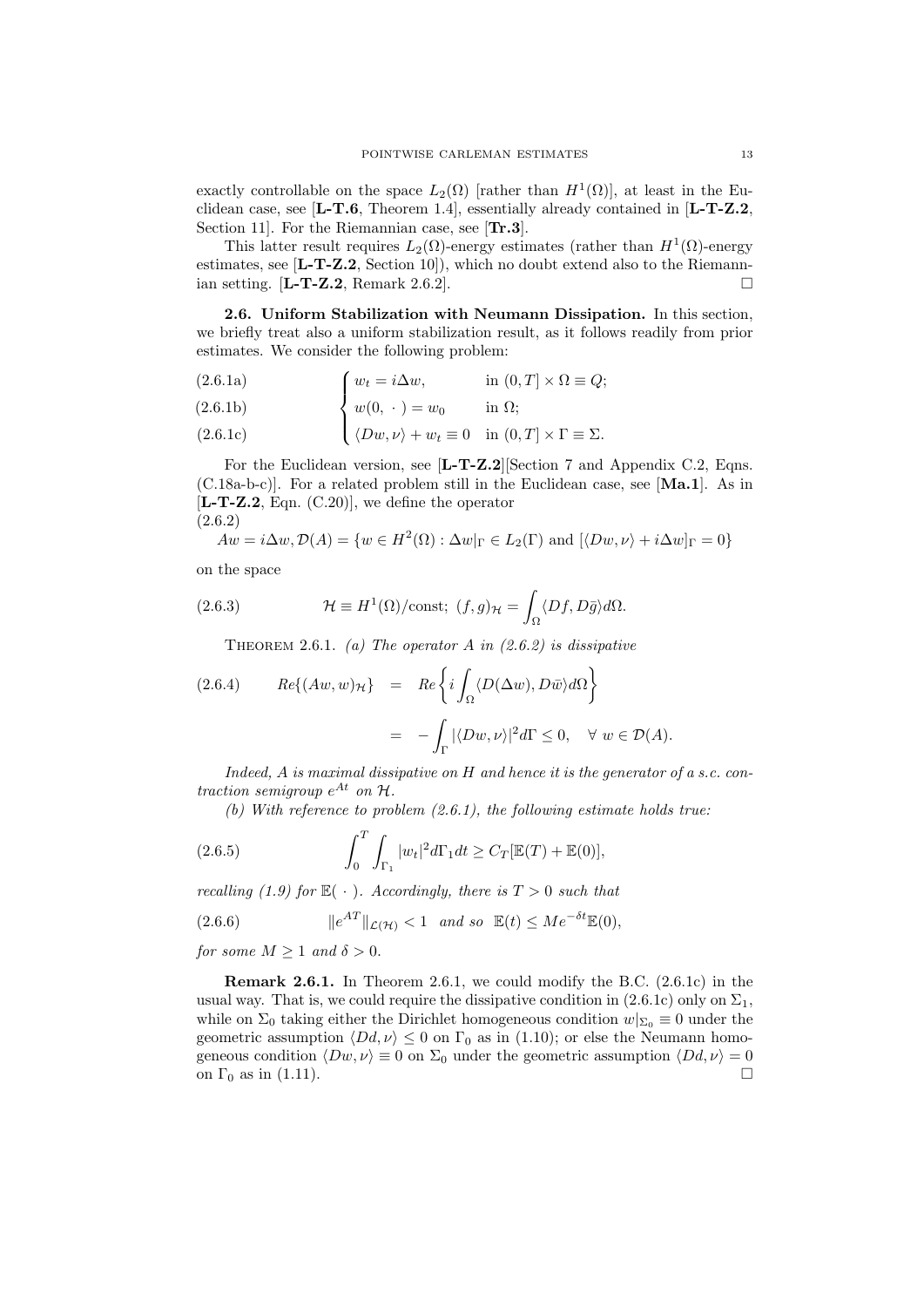Remark 2.6.2. (Counterpart of Remark 2.5.1) A far more attractive uniform stabilization result—with a Neumann boundary dissipation involving only  $w$ , and not  $w_t$ ; and the mathematically more desirable space  $L_2(\Omega)$ , rather than  $H^1(\Omega)$ —is given in [L-T-Z.2, Section 11] in the linear case and in [L-T.6] in the nonlinear case. As is the case in Remark 2.5.1, these more attractive linear and nonlinear uniform decay results require  $L_2(\Omega)$ -energy estimates (rather than  $H^1(\Omega)$ -energy estimates, see [L-T-Z.2, Section 10]), which no doubt extend to the Riemannian setting as well [**L-T-Z.2**, Remark 2.6.2].

The proof of Theorem 2.6.1 is given at the end of Section 8.

2.7. The Euler-Bernoulli Equation. In this section, we transfer the estimates of the Schrödinger problem, given in the previous section, into estimates for the Euler-Bernoulli (E-B) equation with 'hinged' B.C. Thus, we consider the following problem:

(2.7.1a) 
$$
\int w_{tt} + \Delta^2 w = f \qquad \text{in } (0, T] \times \Omega \equiv Q;
$$

(2.7.1b) 
$$
\begin{cases} w_{tt} = w_0, & w_t(0, \cdot) = w_1 \text{ in } \Omega; \\ w(0, \cdot) = w_0, & w_t(0, \cdot) = w_1 \text{ in } \Omega; \end{cases}
$$

(2.7.1c) 
$$
w|_{\Sigma} \equiv 0, \ \Delta w|_{\Sigma} \equiv 0 \qquad \text{in } (0, T] \times \Gamma = \Sigma,
$$

where now  $w(t, x)$  is real-valued. Writing the E-B equation as an iteration of two Schrödinger equations, in the usual way

(2.7.2) 
$$
w_{tt} + \Delta^2 w = (\Delta + i\partial_t)(\Delta - i\partial_t)w = f \text{ in } Q,
$$

and setting

(2.7.3a)  
\n
$$
\begin{cases}\nv = iw_t - \Delta w; \\
|v|^2 = w_t^2 + |\Delta w|^2; \\
|\nabla v|^2 = |\nabla w_t|^2 + |\nabla \Delta w|^2,\n\end{cases}
$$

we rewrite problem  $(2.7.1)$  via  $(2.7.3)$  as

(2.7.4a) iv<sup>t</sup> + ∆v = f in Q;

(2.7.4b) 
$$
\begin{cases}\nv(t) = w_1 - \Delta w_0 & \text{in } \Omega; \\
v(0) = iw_1 - \Delta w_0 & \text{in } \Omega;\n\end{cases}
$$

$$
(2.7.4c) \t\t\t v|_{\Sigma} = 0 \t\t\t in \Sigma.
$$

Setting in this section

(2.7.5a) 
$$
E_w(t) \equiv \int_{\Omega} [|\nabla \Delta w(t)|^2 + |\nabla w_t(t)|^2] d\Omega
$$

(2.7.5b) 
$$
= E_v(t) = \int_{\Omega} |\nabla v(t)|^2 d\Omega,
$$

via  $(2.7.3b)$ , we can apply Theorem 2.3.1 (Dirichlet case) to the v-problem  $(2.7.4)$ and obtain

THEOREM 2.7.1. Let w be a solution of problem (2.7.1) with  $\{w_0, w_1\} \in H^3(\Omega) \times$  $H^1(\Omega)$ . Let  $f \in L_2(0,T;H^1(\Omega))$ . Let  $d(x)$  be the function satisfying properties  $(1.4)$ ,  $(1.5)$  (see also Remark 1.3 and 1.4). Let, as in Theorem 2.3.1,  $\Gamma_0$  be defined by (1.10), i.e.,  $\langle Dd, \nu \rangle \leq 0$  on  $\Gamma_0$ . Let  $\Gamma_1 = \Gamma \setminus \Gamma_0$ , and let  $T > 0$  be arbitrary. Then, there exists a constant  $C_T > 0$ , such that the following continuous observability inequality holds true:

$$
(2.7.6) \quad C_T E_w(0) \le \int_0^T \int_{\Gamma_1} \left[ |\langle D\Delta w, \nu \rangle|^2 + |\langle Dw_t, \nu \rangle|^2 \right] d\Gamma_1 dt + ||f||^2_{L_2(0,T;H^1(\Omega))}.
$$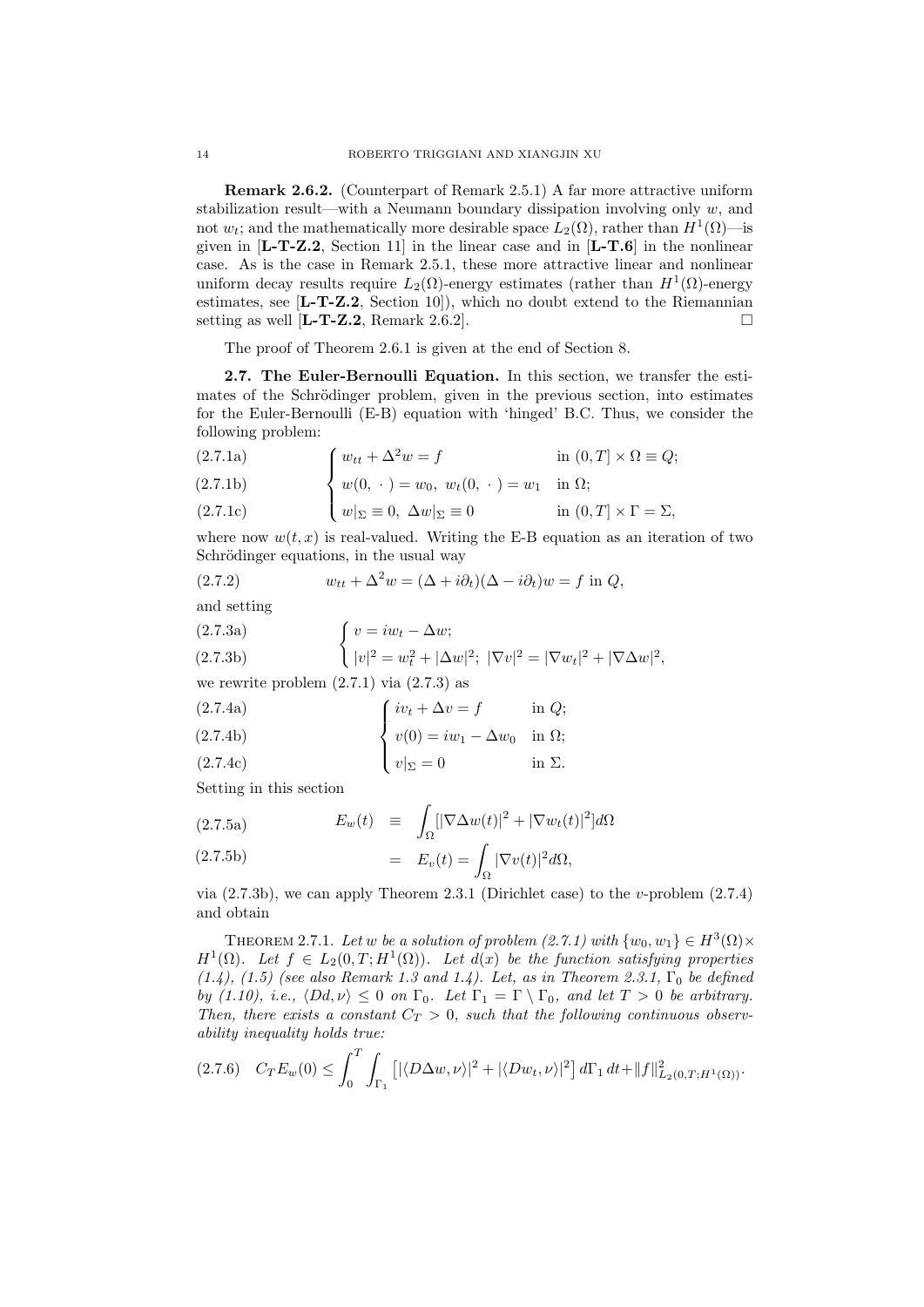The constant  $C_T$  in (2.7.6) is explicit and is given by the expression in Theorem 2.3.1:  $Ce^{-CN^2}$ , with N defined by (2.3.2b).

**Proof.** Apply Theorem 2.3.1 with 
$$
v(0) \in H^1(\Omega)
$$
,  $|\nabla v(0)|^2 = |\nabla w_1|^2 + |\nabla \Delta w_0|^2$ .

Remark 2.7.1. Classical results, even in the Euclidean case, yielded a result such as Theorem 2.7.1, however, with a *non-explicit* constant  $C_T$ , resulting from a compactness/uniqueness argument by contradiction to absorb lower-order terms. In the Euclidean case, the improvement of estimate  $(2.7.6)$  with an explicit constant  $C_T$ is given in  $[\mathbf{L}\text{-}\mathbf{T}\text{-}\mathbf{Z}\text{-}\mathbf{2}, \mathbf{T}$  Theorem 2.5.1], of which the present result is a generalization to the Riemannian case. In the Riemannian case, Carleman estimates for plate-like equations with general energy level terms are given in  $[L-T-Y.2]$ ; they contain, however, l.o.t.  $\square$ 

#### 3. A Fundamental Lemma

The following lemma is the key starting point of our analysis. It gives a pointwise estimate which is the counterpart, in the present Riemannian metric, of [L-T-Z.2, Lemma 3.1]. Its proof is mostly a parallel development, however, in the Riemannian metric, of that given in [L-T-Z.2] in the Euclidean metric.

Lemma 3.1. Let

(3.1) 
$$
w(t,x) \in C^2(\mathbf{R}_t \times M; \mathbf{C}), \ \ell(t,x) \in C^3(\mathbf{R}_t \times M; \mathbf{R}),
$$

$$
\Phi(t,x), \ \Psi(t,x) \in C^1(\mathbf{R}_t \times M; \mathbf{R}),
$$

be given functions, all real-valued, except for  $w(t, x)$  which is, instead, complexvalued. Let

(3.2) 
$$
\nabla(\ell_t) \equiv 0; \quad \theta(t,x) = e^{\ell(t,x)}; \quad v(t,x) = \theta(t,x)w(t,x),
$$

where the condition on  $\ell$  is an assumption, while the other two relations in (3.2) are definitions. Let  $\epsilon > 0$  be arbitrary. Then, the following pointwise inequality holds true:

$$
(3.3) \quad \left(1 + \frac{1}{\epsilon}\right) \theta^2 |iw_t + \Delta w|^2 - \frac{\partial \mathcal{M}}{\partial t} + \text{div}V
$$
\n
$$
\geq \quad \left\{-2(\Psi + \Delta \ell)\Delta \ell + 4D^2 \ell (D\ell, D\ell) + 2\langle D\ell, D(\Phi - \Delta \ell)\rangle \right.
$$
\n
$$
+ 2\langle D\ell, D(\Psi + \Delta \ell)\rangle - \epsilon |\Psi + \Delta \ell|^2
$$
\n
$$
- \frac{1}{\epsilon} |D(\Delta \ell)|^2 - [\Psi^2 + \Phi^2 - 2\Phi \Delta \ell] + \ell_{tt} \right\} |v|^2
$$
\n
$$
+ 2\left\{D^2 \ell (Dv, D\bar{v}) + D^2 \ell (D\bar{v}, Dv) - (\Psi + \Delta \ell)|Dv|^2\right\} - \epsilon |Dv|^2.
$$

The left side of (3.3) is defined as follows. Call  $\xi \equiv \text{Re } w$  and  $\eta \equiv \text{Im } w$ . Then, we set:

(3.4) 
$$
\mathcal{M} = \mathcal{M}(w) \equiv \theta^2 [2 \langle D\ell, D\xi \rangle \eta - \xi \langle D\ell, D\eta \rangle - \ell_t |w|^2];
$$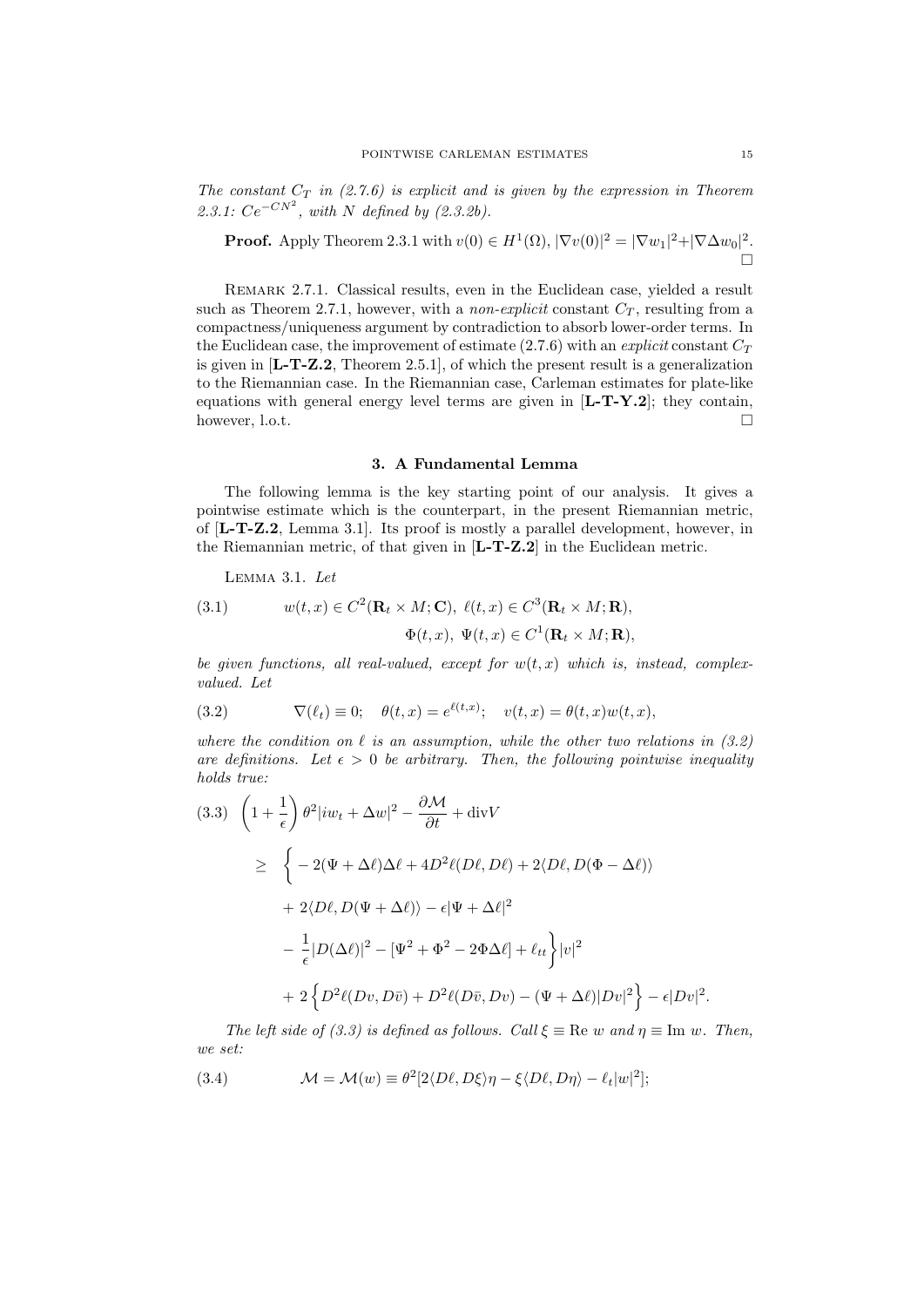(3.5) 
$$
V = V(w) \equiv 2\theta^2 \left\{ \left[ 2|D\ell|^2 - (\Delta\ell + \Psi) + \Phi \right] |w|^2 D\ell + \ell_t (\eta D\xi - \xi D\eta) - (\xi_t \eta - \xi \eta_t) D\ell + \frac{1}{2} (2|D\ell|^2 + \Delta\ell) D(|w|^2) + \langle D\ell, D\bar{w} \rangle Dw + \langle D\ell, Dw \rangle D\bar{w} - |Dw|^2 D\ell \right\}.
$$

**Remark 3.1.** Inequality  $(3.3)$  is a streamlined variation of  $[L-T-Z.2, \text{Eqn. } (3.3)]$ ; both expressions produce the sought-after consequences.  $\Box$ 

**Proof.** Step 1. From 
$$
v = \theta w
$$
, we obtain by direct computation:

(3.6a)  
\n
$$
\begin{cases}\n\theta_t = \theta \ell_t; \ v_t = \theta_t w + \theta w_t = \ell_t v + \theta w_t; \\
\theta \Delta w = \Delta v - 2 \langle D\ell, Dv \rangle + (|D\ell|^2 - \Delta \ell)v.\n\end{cases}
$$

Then by (3.6a–b), we compute

$$
(3.7) \ |\theta(iw_t + \Delta w)|^2 = \left| i(v_t - \ell_t v) + \Delta v - 2\langle D\ell, Dv \rangle + (|D\ell|^2 - \Delta \ell) v \right|^2
$$

= |I<sup>1</sup> − I<sup>2</sup> + I3| (3.8)

(3.9) 
$$
= |I_1|^2 + |I_2|^2 + |I_3|^2 - (I_1\bar{I}_2 + I_2\bar{I}_1)
$$

$$
- (I_2\bar{I}_3 + I_3\bar{I}_2) + (I_1\bar{I}_3 + I_3\bar{I}_1),
$$

where, after adding and subtracting  $\Phi v$  and  $\Psi v$  in (3.7), we have

(3.10a)  
\n
$$
\begin{cases}\nI_1 \equiv iv_t + \Delta v + (|Dl|^2 - \Delta \ell)v - \Psi v, \\
I_2 = 2\langle D\ell, Dv \rangle + \Phi v + i\ell_t v; \quad I_3 = (\Psi + \Phi)v.\n\end{cases}
$$

Thus, dropping  $|I_1|^2 + |I_2|^2$  in (3.9), we obtain

$$
(3.11) \qquad |\theta(iw_t + \Delta w)|^2 \geq |I_3|^2 - (I_1\overline{I}_2 + I_2\overline{I}_1) - (I_2\overline{I}_3 + I_3\overline{I}_2) + (I_1\overline{I}_3 + I_3\overline{I}_1).
$$

Step 2: With reference to (3.10b), in this Step 2 we shall establish that (3.12)  $I_2\bar{I}_3 + I_3\bar{I}_2 = 2 \text{ div } [(\Psi + \Phi)|v|^2 D\ell] + 2(\Psi + \Phi)(\Phi - \Delta\ell)|v|^2$  $-2\langle D(\Psi + \Phi), D\ell \rangle |v|^2$ .

Proof of  $(3.12)$ . By invoking the definitions in  $(3.10b)$ , we compute  $I_2\bar{I}_3 + I_3\bar{I}_2 = [2\langle D\ell, Dv \rangle + \Phi v + i\ell_t v](\Psi + \Phi)\bar{v}$ 

+ 
$$
(\Psi + \Phi)v[2\langle D\ell, D\bar{v}\rangle + \Phi\bar{v} + i\ell_t\bar{v}]
$$

(3.13) = 
$$
2(\Psi + \Phi)[\langle D\ell, Dv \rangle \bar{v} + \langle D\ell, D\bar{v} \rangle v] + 2\Phi(\Phi + \Psi)|v|^2
$$

$$
(3.14) \qquad = \quad 2(\Psi + \Phi) \langle D\ell, D(|v|^2) \rangle + 2\Phi(\Psi + \Phi)|v|^2,
$$

after a cancellation of  $[i\ell_t(\Phi + \Psi)|v|^2]$  to arrive at (3.13). We next observe that (3.15)

$$
2 \operatorname{div}[(\Psi + \Phi)|v|^2 D\ell] = 2\langle D(\Psi + \Phi), D\ell \rangle |v|^2 + 2(\Psi + \Phi)\Delta\ell |v|^2 + 2(\Psi + \Phi)\langle D\ell, D(|v|^2) \rangle.
$$

Extracting  $2(\Psi + \Phi) \langle D\ell, D(|v|^2) \rangle$  from (3.15) and substituting into the right side of (3.14) yields (3.12), as desired.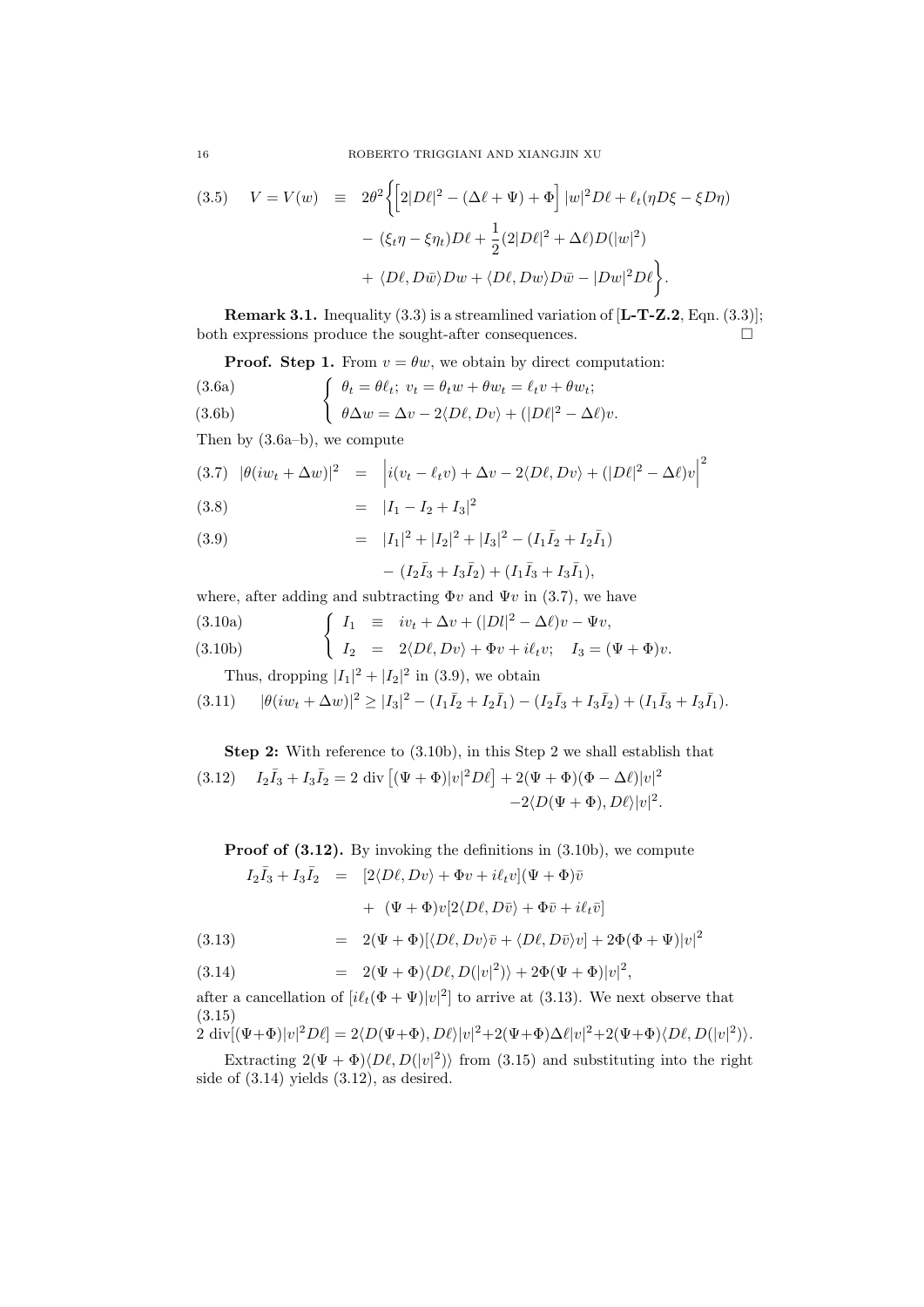Step 3: With reference to (3.10), in this step we shall establish that

(3.16) 
$$
I_1\bar{I}_3 + I_3\bar{I}_1 = \Phi(I_1\bar{v} + \bar{I}_1v) + i\Psi(v_t\bar{v} - \bar{v}_tv) + \text{div}(\Psi D(|v|^2))
$$
  
-  $\langle D\Psi, D(|v|^2) \rangle - 2\Psi|Dv|^2 + 2\Psi(|D\ell|^2 - \Delta\ell - \Psi)|v|^2$ .

Proof of  $(3.16)$ . By invoking the definitions in  $(3.10)$ , we compute

$$
(3.17) \quad I_1\bar{I}_3 + I_3\bar{I}_1 = I_1(\Psi + \Phi)\bar{v} + (\Psi + \Phi)v\bar{I}_1 = \Phi(I_1\bar{v} + \bar{I}_1v) + I_1\Psi\bar{v} + \Psi v\bar{I}_1
$$

$$
= \Phi(I_1\bar{v} + \bar{I}_1v) + [iv_t + \Delta v + (|D\ell|^2 - \Delta\ell)v - \Psi v]\Psi\bar{v}
$$

$$
+ \Psi v[-i\bar{v}_t + \Delta\bar{v} + (|D\ell|^2 - \Delta\ell)\bar{v} - \Psi\bar{v}]
$$

$$
= \Phi(I_1\bar{v} + \bar{I}_1v) + i\Psi(v_t\bar{v} - \bar{v}_tv) + \Psi[\Delta v\bar{v} + \Delta\bar{v}v]
$$

$$
+ 2\Psi[|D\ell|^2 - \Delta\ell - \Psi]|v|^2.
$$

On the other hand, using  $\Delta(|v|^2) = \Delta(v \cdot \bar{v}) = \Delta v \bar{v} + \Delta \bar{v}v + 2|Dv|^2$ , we have

(3.18) 
$$
\operatorname{div}(\Psi D(|v|^2)) = \Psi[\Delta v\overline{v} + \Delta \overline{v}v] + 2\Psi|Dv|^2 + \langle D\Psi, [\overline{v}Dv + vD\overline{v}]\rangle.
$$

Extracting  $\Psi[\Delta v\bar{v} + \Delta \bar{v}v]$  from (3.18) and substituting into the right side of (3.17) yields (3.16), as desired.

Step 4. With reference to (3.10), in this Step 4 we shall establish that

(3.19a) 
$$
I_1\bar{I}_2 + I_2\bar{I}_1 = \Phi(I_1\bar{v} + \bar{I}_1v) + i\{2[\langle D\ell, D\bar{v}\rangle v]_t - 2 \operatorname{div}[D\ell(\bar{v}_t v)] + 2\Delta\ell(v\bar{v}_t) + \operatorname{div}[\ell_t(vD\bar{v} - \bar{v}Dv)]\} + (\ell_t|v|^2)_t - \ell_{tt}|v|^2 + (C);
$$

where

(3.19b) 
$$
(C) = (B) - 4D^2 \ell(Dv, D\bar{v}) + 2\Delta \ell |Dv|^2
$$

$$
- 2 [|D\ell|^2 - \Delta \ell - \Psi] \Delta \ell |v|^2
$$

$$
- 2 \left\{ 2D^2 \ell(D\ell, D\ell) - \langle D(\Delta \ell), D\ell \rangle - \langle D\Psi, D\ell \rangle \right\} |v|^2;
$$
  
(3.19c) 
$$
(B) = 2 \operatorname{div} \left\{ \langle D\ell, D\bar{v} \rangle Dv + \langle D\ell, Dv \rangle D\bar{v} - |Dv|^2 D\ell \right\}
$$

$$
+ [|D\ell|^2 - \Delta \ell - \Psi] |v|^2 D\ell \}.
$$

Proof of  $(3.19)$ . We shall accomplish this in a few steps. (i) First, we show that

(3.20) 
$$
I_1\overline{I}_2 + I_2\overline{I}_1 = \Phi(I_1\overline{v} + \overline{I}_1v) + 2i\langle D\ell, v_t D\overline{v} - \overline{v}_t Dv \rangle + 2\langle D\ell, \Delta v D\overline{v} + \Delta \overline{v}Dv \rangle + \ell_t(|v|^2)_t + 2\langle D\ell, D(|v|^2)\rangle[|D\ell|^2 - \Delta \ell - \Psi] + i\ell_t[v\Delta \overline{v} - \overline{v}\Delta v].
$$

In fact, to prove  $(3.20)$ , we recall  $(3.10)$  and write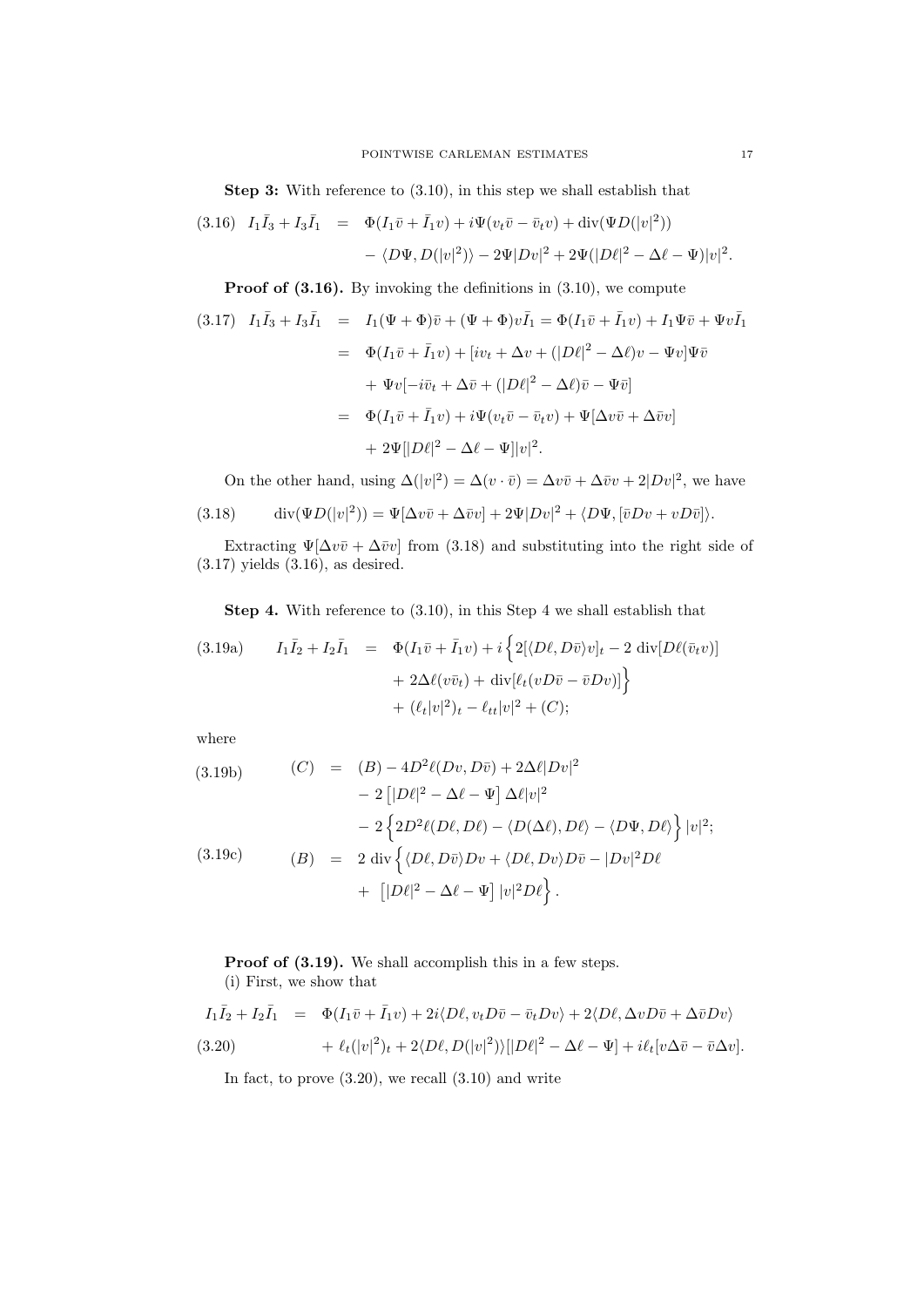$$
(3.21) I_1\overline{I_2} + I_2\overline{I_1} = I_1 [2\langle D\ell, D\overline{v} \rangle + \Phi\overline{v} - i\ell_t\overline{v}] + [2\langle D\ell, Dv \rangle + \Phi v + i\ell_t v] \overline{I_1}
$$
  
\n
$$
= \Phi(I_1\overline{v} + \overline{I_1}v)
$$
  
\n
$$
+ [iv_t + \Delta v + (|D\ell|^2 - \Delta\ell)v - \Psi v] [2\langle D\ell, D\overline{v} \rangle - i\ell_t\overline{v}]
$$
  
\n
$$
+ [-i\overline{v}_t + \Delta\overline{v} + (|D\ell|^2 - \Delta\ell)\overline{v} - \Psi\overline{v}] [2\langle D\ell, Dv \rangle + i\ell_t v]
$$
  
\n
$$
= \Phi(I_1\overline{v} + \overline{I_1}v) + 2iv_t\langle D\ell, D\overline{v} \rangle + iv_t(-i\ell_t\overline{v})
$$
  
\n
$$
- 2iv_t\langle D\ell, Dv \rangle - i\overline{v}_t(i\ell_t v)
$$
  
\n
$$
+ [\Delta v + (|D\ell|^2 - \Delta\ell)v - \Psi v] 2\langle D\ell, D\overline{v} \rangle
$$
  
\n
$$
+ i\ell_t\overline{v} [\Delta v + (|D\ell|^2 - \Delta\ell)\overline{v} - \Psi\overline{v}]
$$
  
\n
$$
+ i\ell_t v [\Delta\overline{v} + (|D\ell|^2 - \Delta\ell)\overline{v} - \Psi\overline{v}]
$$
  
\n
$$
+ i\ell_t v [\Delta\overline{v} + (|D\ell|^2 - \Delta\ell)\overline{v} - \overline{v}_t Dv \rangle
$$
  
\n
$$
+ 2\langle D\ell, \Delta v D\overline{v} + \Delta\overline{v} Dv \rangle + \ell_t(|v|^2)_t
$$
  
\n
$$
+ 2\langle D\ell, v D\overline{v} + \overline{v} Dv \rangle [|D\ell|^2 - \Delta\ell - \Psi] + i\ell_t [v\Delta\overline{v} - \overline{v}\Delta v].
$$

after a cancellation of terms,  $i\ell_t(|D\ell|^2 - \Delta\ell)|v|^2$  and  $i\ell_t\Psi|v|^2$ . Then, (3.22) readily yields (3.20).

Remark 3.2. So far, the proof has followed closely—in a Riemannian setting using intrinsic, rather than coordinate-based quantities—the Euclidean proof in [L-T-Z.2, Lemma 3.1]. Henceforth, some tactical modifications will take place over [L-T-Z.2], with the common goal of establishing that the RHS of Eqn. (3.20) does coincide with the RHS of (3.19a); that is, we next seek to establish that

RHS of 
$$
(3.20)
$$
 = RHS of  $(3.19a)$ .

(ii) Next, we shall simplify the RHS of (3.19a) to match (3.20). First, just using repeatedly the identity:  $\text{div}(fX) = f \text{div } X + X(f), X(f) = \langle \nabla_g f, X \rangle_g,$  $\nabla_g f = Df$ , as well as  $|Dv|^2 = Dv \cdot D\overline{v}$ , etc., on the expression of  $(B)$  in  $(3.19c)$ , we readily obtain

(3.23) 
$$
(B) = 2\left\{\langle D\langle D\ell, D\bar{v}\rangle, Dv\rangle + \langle D\ell, D\bar{v}\rangle \Delta v + \langle D\langle D\ell, Dv\rangle, D\bar{v}\rangle \right.\left. + \langle D\ell, Dv\rangle \Delta \bar{v} - \Delta\ell |Dv|^2 - \langle D\ell, D\langle Dv, D\bar{v}\rangle \rangle \right.\left. + \langle D\langle D\ell, D\ell\rangle - D(\Delta\ell) - D\Psi, D\ell\rangle |v|^2 \right.\left. + \left[ \langle D\ell, D\ell\rangle - \Delta\ell - \Psi \right] \Delta\ell |v|^2 \right.\left. + \left[ \langle D\ell, D\ell\rangle - \Delta\ell - \Psi \right] \langle D\ell, vD\bar{v} + \bar{v}Dv\rangle \right\},
$$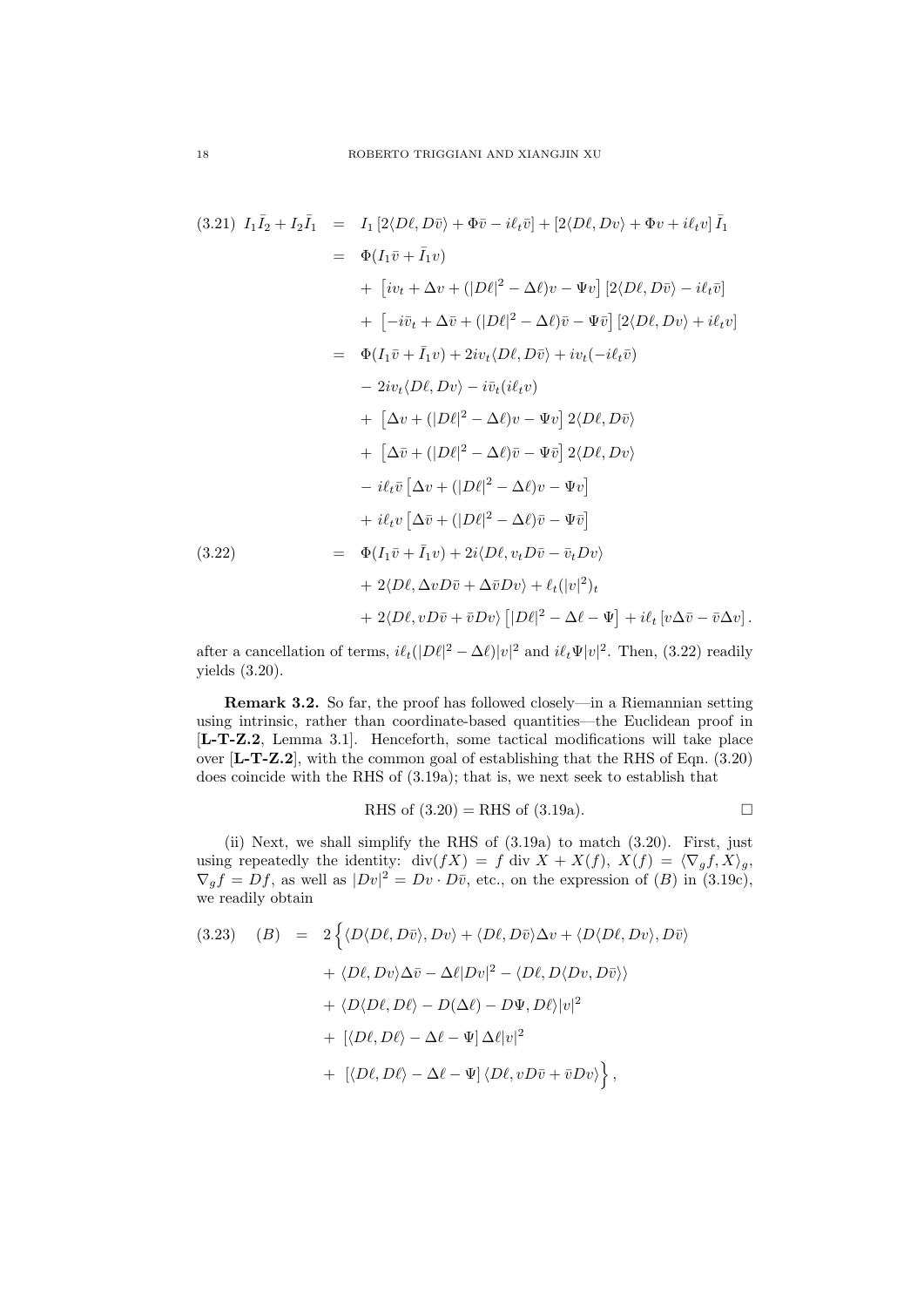where  $vD\bar{v} + \bar{v}Dv = D(|v|^2)$ . Next, we substitute the expression (3.23) for (B) into the definition  $(3.19b)$  for  $(C)$  and obtain

$$
(3.24) (C) = 2\langle D\langle D\ell, D\bar{v}\rangle, Dv\rangle + 2\langle D\ell, D\bar{v}\rangle \Delta v + 2\langle D\langle D\ell, Dv\rangle, D\bar{v}\rangle + 2\langle D\ell, Dv\rangle \Delta \bar{v} - 2\Delta \ell |\mathcal{D}v|^2 - 2\langle D\ell, D\langle Dv, D\bar{v}\rangle\rangle + 2\langle D\langle D\ell, D\ell\rangle, D\ell\rangle |v|^2 - 2\langle D\langle D\ell, D\ell\rangle |v|^2 - 2\langle D\Phi, D\ell\rangle |v|^2 + 2[\langle D\ell, D\ell\rangle - \Delta \ell - \Psi] \Delta \ell |v|^2 + 2[\langle D\ell, D\ell\rangle - \Delta \ell - \Psi] \langle D\ell, vD\bar{v} + \bar{v}Dv\rangle - 4D^2\ell(Dv, D\bar{v}) + 2\Delta \ell |Dv|^2 - 2[|D\ell|^2 \angle \Delta \ell - \Psi] \Delta \ell |v|^2 - 4D^2\ell(D\ell, D\ell)|v|^2 + 2\langle D\langle D\ell, D\ell\rangle |v|^2 + 2\langle D\Phi, D\ell\rangle |v|^2.
$$

After the cancellations noted above in  $(3.24)$ , and after combining the  $6<sup>th</sup>$  term with the  $11^{th}$  term; and the  $7^{th}$  term with the  $16^{th}$  term, we obtain

(3.25) 
$$
(C) = 2\langle D\langle D\ell, D\bar{v}\rangle, Dv\rangle + 2\langle D\ell, D\bar{v}\rangle \Delta v + 2\langle D\langle D\ell, Dv\rangle, D\bar{v}\rangle + 2\langle D\ell, Dv\rangle \Delta \bar{v} - 2\langle D\ell, D(|Dv|^2)\rangle + 2\left[|D\ell|^2 - \Delta\ell - \Psi\right] \langle D\ell, vD\bar{v} + \bar{v}Dv\rangle + (D) - 4D^2\ell(Dv, D\bar{v}),
$$

where the term  $(D)$  is defined by

(3.26) 
$$
(D) \equiv 2\langle D\langle D\ell, D\ell \rangle, D\ell \rangle |v|^2 - 4D^2 \ell (D\ell, D\ell) |v|^2 \equiv 0.
$$

We shall show below that  $(D) = 0$ , after which we then obtain via  $(3.25)$ ,  $(3.26)$ :

(3.27) 
$$
(C) = 2 \left\{ \langle D \langle D\ell, D\bar{v} \rangle, Dv \rangle + \langle D\ell, D\bar{v} \rangle \Delta v + \langle D \langle D\ell, Dv \rangle, D\bar{v} \rangle + \langle D\ell, Dv \rangle \Delta \bar{v} - \langle D\ell, D \langle Dv, D\bar{v} \rangle \rangle + \left[ \langle D\ell, D\ell \rangle - \Delta \ell - \Psi \right] \langle D\ell, v D\bar{v} + \bar{v} Dv \rangle - D^2 \ell (Dv, D\bar{v}) - D^2 \ell (D\bar{v}, Dv) \right\}.
$$

We shall next establish several identities, one of which will imply  $(D) = 0$ , as claimed in (3.26).

Claim. Let  $X, Y, Z \in \mathcal{X}(M)$ . Then:

(3.28a) (a) 
$$
\langle D\langle X,Y\rangle, Z\rangle = \langle D_Z X, Y\rangle + \langle X, D_Z Y\rangle;
$$

(3.28b) (b) 
$$
\langle D\langle D\ell, D\ell \rangle, D\ell \rangle = 2D^2\ell(D\ell, D\ell);
$$

(3.28c) (c) 
$$
\langle D\langle D\ell, D\bar{v}\rangle, Dv\rangle = D^2\ell(D\bar{v}, Dv) + D^2\bar{v}(D\ell, Dv);
$$

(3.28d) (d) 
$$
\langle D\langle D\ell, Dv\rangle, D\overline{v}\rangle = D^2\ell(Dv, D\overline{v}) + D^2v(D\ell, D\overline{v});
$$

(3.28e) (e) 
$$
\langle D\ell, D\langle Dv, D\bar{v}\rangle\rangle = D^2 \bar{v}(D\ell, Dv) + D^2 v(D\ell, D\bar{v}).
$$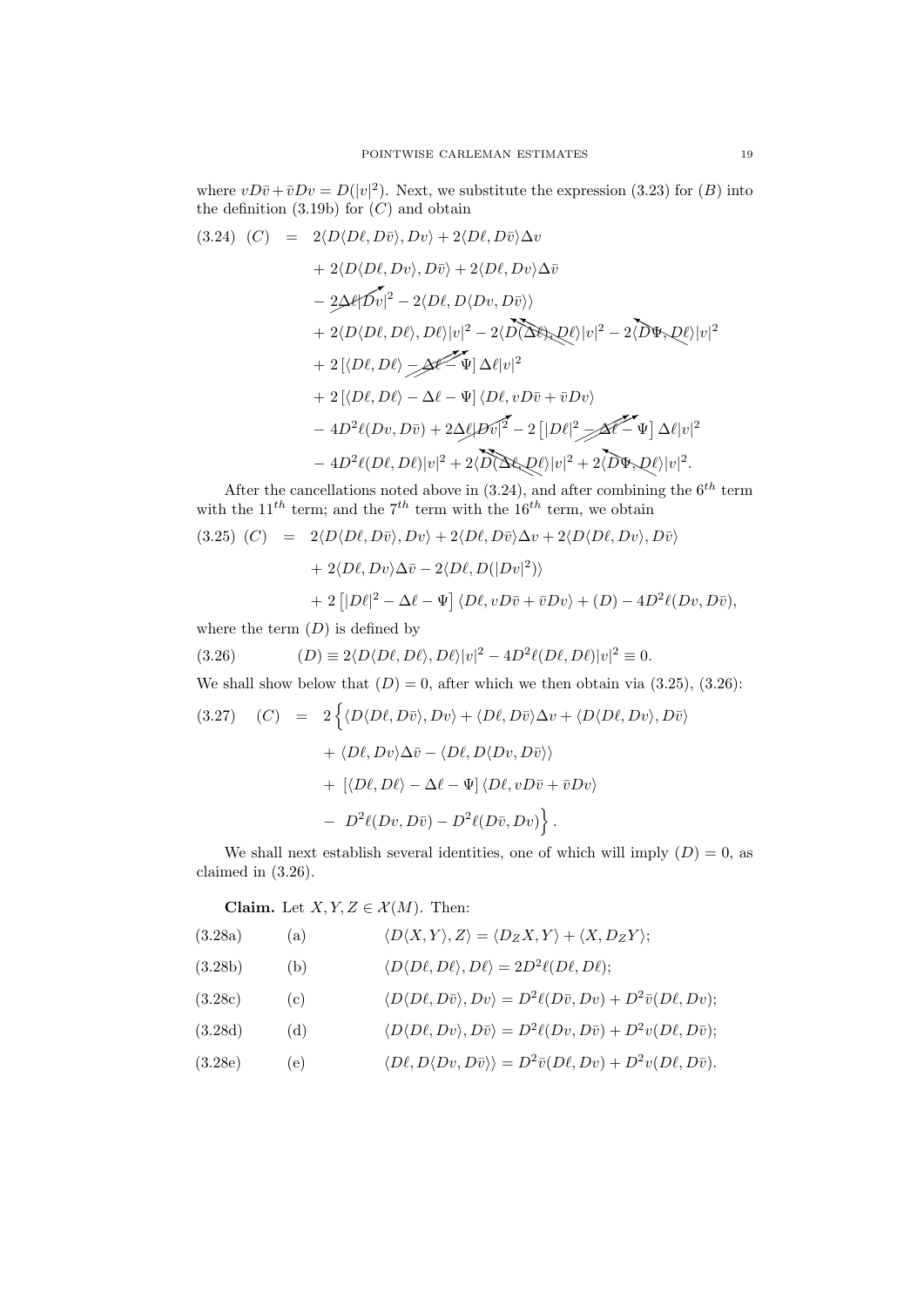**Proof of Claim.** (a) In fact, let  $f = \langle X, Y \rangle$  so that  $\langle Df, Z \rangle = Z(f)$  and

$$
\langle D\langle X,Y\rangle,Z\rangle=\langle Df,Z\rangle=Z(f)=Z\langle X,Y\rangle=\langle D_ZX,Y\rangle+\langle X,D_ZY\rangle,
$$

recalling, in the last step, the metric compatibility of the Levi-Civita connection [Do.1, p. 54]. Thus,  $(3.28a)$  is established.

(b) We take  $X = Y = Z = D\ell$ . Then, (3.28a) yields (3.28b) by the very definition of  $D^2\ell(\cdot, \cdot)$ , see (1.4).

(c) We take  $X = D\ell$ ,  $Y = D\bar{v}$ ,  $Z = Dv$ . Then, (3.28a)

$$
\langle D\langle D\ell, D\bar{v}\rangle, Dv\rangle = \langle D_{Dv}(D\ell), D\bar{v}\rangle + \langle D\ell, D_{Dv}(D\bar{v})\rangle
$$

yields (3.28c) by definition of the Hessian.

- (d) We take  $X = D\ell, Y = Dv, Z = D\bar{v}$ .
- (e) We take  $X = Dv$ ,  $Y = D\bar{v}$ ,  $Z = D\ell$ . Then (3.28a),

$$
\langle D\langle Dv, D\bar{v}\rangle, D\ell\rangle = \langle D_{D\ell}(Dv), D\bar{v}\rangle + \langle Dv, D_{D\ell}(D\bar{v})\rangle
$$

yields (3.28e).

Finally, we obtain at once that  $(3.28b)$  implies  $(D) = 0$  in  $(3.26)$ , as desired. Substituting (3.28c-d-e) into (3.27) yields

(3.29) 
$$
(C) = 2\Big\{ \left[ D^2 \ell (D \bar{v}, D v) + D^2 \bar{v} (D \ell, D \bar{v}) \right] + \langle D \ell, D \bar{v} \rangle \Delta v + \left[ D^2 \ell (D \ell, D \bar{v}) + D^2 \bar{v} (D \ell, D \bar{v}) \right] + \langle D \ell, D v \rangle \Delta \bar{v} - \left[ D^2 \bar{v} (D \ell, D \bar{v}) + D^2 \bar{v} (D \ell, D \bar{v}) \right] + \left[ \langle D \ell, D \ell \rangle - \Delta \ell - \Psi \right] \langle D \ell, v D \bar{v} + \bar{v} D v \rangle - D^2 \ell (D \ell, D \bar{v}) - D^2 \ell (D \bar{v}, D v) \Big\}.
$$

After the cancellations noted above in (3.29), we finally obtain

(3.30) 
$$
(C) = 2 \left\{ \langle D\ell, D\bar{v} \rangle \Delta v + \langle D\ell, Dv \rangle \Delta \bar{v} + \left[ \langle D\ell, D\ell \rangle - \Delta \ell - \Psi \right] \langle D\ell, v D\bar{v} + \bar{v} Dv \rangle \right\}.
$$

Orientation. Our goal, as stated in Remark 3.1 and at the outset of Step (ii), is to establish that the RHS of Eqn. (3.20) does coincide with the RHS of (3.19a). Thus, if we compare the RHS of (3.20), already proved in Step (i), with the RHS of (3.19a), we see that the term  $\Phi(I_1\bar{v}+\bar{I}_1v)$  is in common. Having simplified, in  $(3.29)$  above, the expression of  $(C)$  defined on the RHS of  $(3.19a)$ , we now address, in Step (iii) below, the term  $\{\}$  on the RHS of (3.19a) and rewrite it in a more suitable way to obtain the desired match with the RHS of (3.20), as stated in Remark 3.1.  $\Box$ 

(iii) We consider three terms in the expression within  $\{ \}$  on the RHS of (3.19a), and simplify them as follows; since  $D(\ell_t) \equiv 0$  by assumption (3.2):  $(iii1)$ 

(3.31a) 
$$
2[\langle D\ell, D\bar{v}\rangle v]_t = 2\langle D\ell, D\bar{v}_t\rangle v + 2\langle D\ell, D\bar{v}\rangle v_t;
$$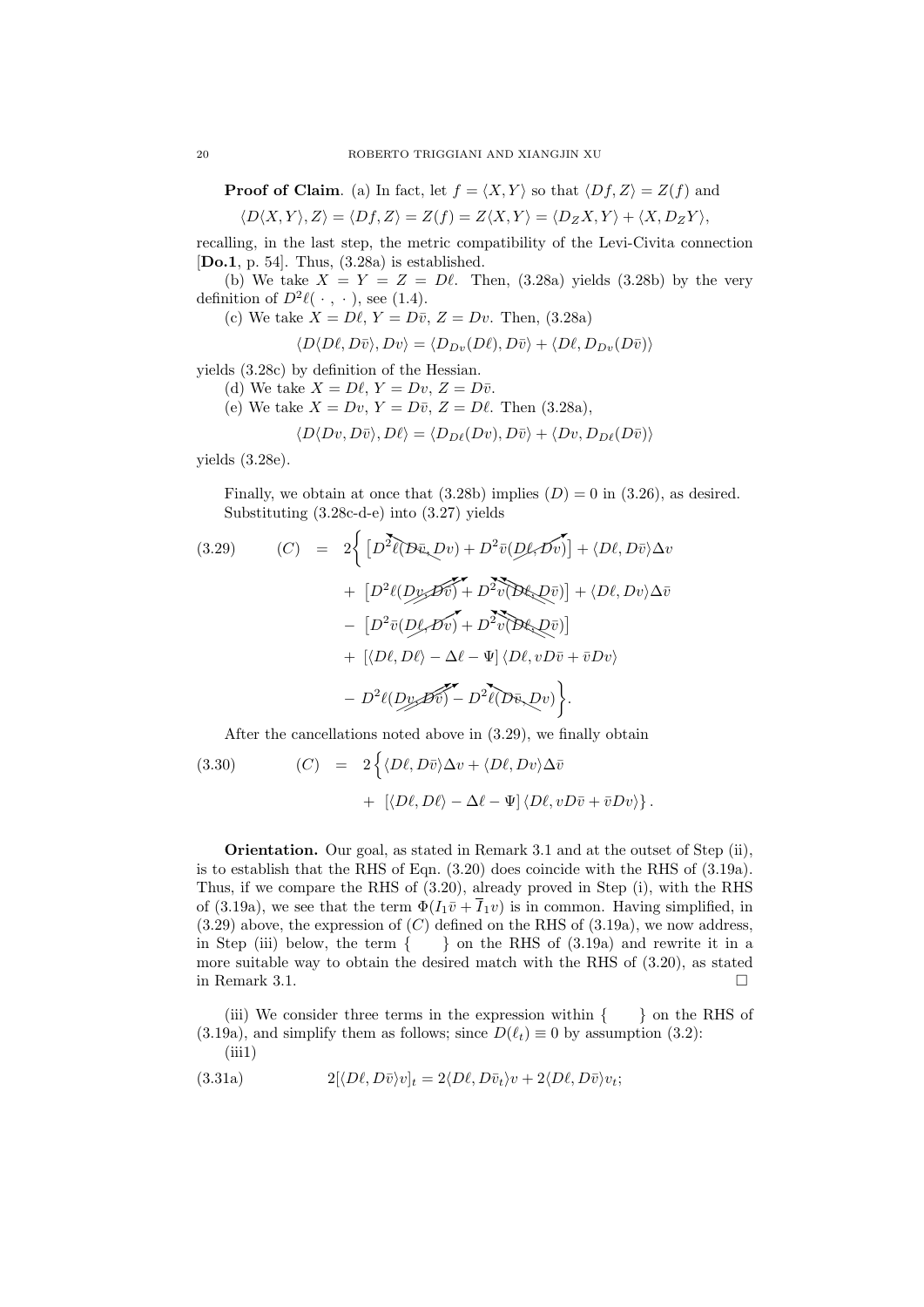(iii2)  
\n
$$
(3.31b) \t -2 \operatorname{div}[D\ell(\bar{v}_t v)] = -2\Delta\ell(\bar{v}_t v) - 2\langle D\ell, D(\bar{v}_t v) \rangle
$$
\n
$$
= -2\Delta\ell(\bar{v}_t v) - 2\langle D\ell, D\bar{v}_t \rangle)v - 2\langle D\ell, Dv \rangle v_t;
$$

 $(iii3)$ 

(3.31c) 
$$
\operatorname{div}[\ell_t v D \bar{v}] = \Delta \bar{v}(\ell_t v) + \langle D \bar{v}, D v \rangle \ell_t;
$$

$$
(\text{iii4})
$$

(3.31d) 
$$
-\text{div}[\ell_t \bar{v}Dv] = -\Delta v(\ell_t \bar{v}) + \langle Dv, D\bar{v} \rangle \ell_t.
$$

Then, summing up the terms in (3.31a-b-c-d) along with  $2\Delta\ell(v\bar{v}_t)$ , we obtain after two cancellations—that the expression  $\{ \}$  on the RHS of  $(3.19a)$  is simplified as follows:

(3.32) 
$$
\left\{2\left[\langle D\ell, D\bar{v}\rangle v\right]_t - 2 \operatorname{div}[D\ell(v_t v)] + 2\Delta\ell(v\bar{v}_t) + \operatorname{div}[\ell_t(vD\bar{v} - \bar{v}Dv)]\right\}
$$

$$
= 2\langle D\ell, D\bar{v}\rangle v_t - 2\langle D\ell, Dv\rangle \bar{v}_t + \Delta\bar{v}(\ell_t v) - \Delta v(\ell_t v).
$$

Moreover, with reference to the two additional terms after  $\{ \quad \}$  in the RHS of (3.19a), we have

(3.33) 
$$
(\ell_t|v|^2)_t - \ell_{tt}|v|^2 = \ell_t(|v|^2)_t.
$$

Finally, combining  $(3.32)$  in  $\{-\}$ ,  $(3.33)$  and  $(3.30)$  in  $(C)$ , we obtain returning to (3.19a),

(3.34) [RHS of (3.19a)] 
$$
-\Phi(I_1\bar{v} + \bar{I}_1v)
$$
  
\n
$$
= i \left\{ 2 \left[ \langle D\ell, D\bar{v} \rangle v \right]_t - 2 \operatorname{div}[D\ell(\bar{v}_t v)] + 2\Delta\ell(v\bar{v}_t) + \operatorname{div}[\ell_t(vD\bar{v} - \bar{v}Dv)] \right\}
$$
\n
$$
+ [(\ell_t|v|^2)_t - \ell_{tt}|v|^2] + (C)
$$
\n
$$
= i \left\{ 2\langle D\ell, D\bar{v} \rangle v_t - 2\langle D\ell, Dv \rangle \bar{v}_t + \Delta\bar{v}(\ell_t v) - \Delta v(\ell_t \bar{v}) \right\}
$$
\n
$$
+ \ell_t(|v|^2)_t + 2 \left\{ \langle D\ell, D\bar{v} \rangle \Delta v + \langle D\ell, Dv \rangle \Delta \bar{v} + [|D\ell|^2 - \Delta\ell - \Psi] \langle D\ell, D(|v|^2) \rangle \right\}
$$
\n
$$
= [RHS of (3.20)] - \Phi(I_1\bar{v} + \bar{I}_1 v),
$$

and the sought-after identity in Remark 3.2 is established. Thus, identity (3.19a) in Step 4 has been verified.

Step 5. In this step, we shall establish that

$$
(3.35) \ |\theta(iw_t + \Delta w)|^2 \ge |I_3|^2 - (I_1\bar{I}_2 + I_2\bar{I}_1) - (I_2\bar{I}_3 + I_3\bar{I}_2) + (I_1\bar{I}_3 + I_3\bar{I}_1)
$$
  
=  $X_1 + X_2 + X_3 + X_4$ .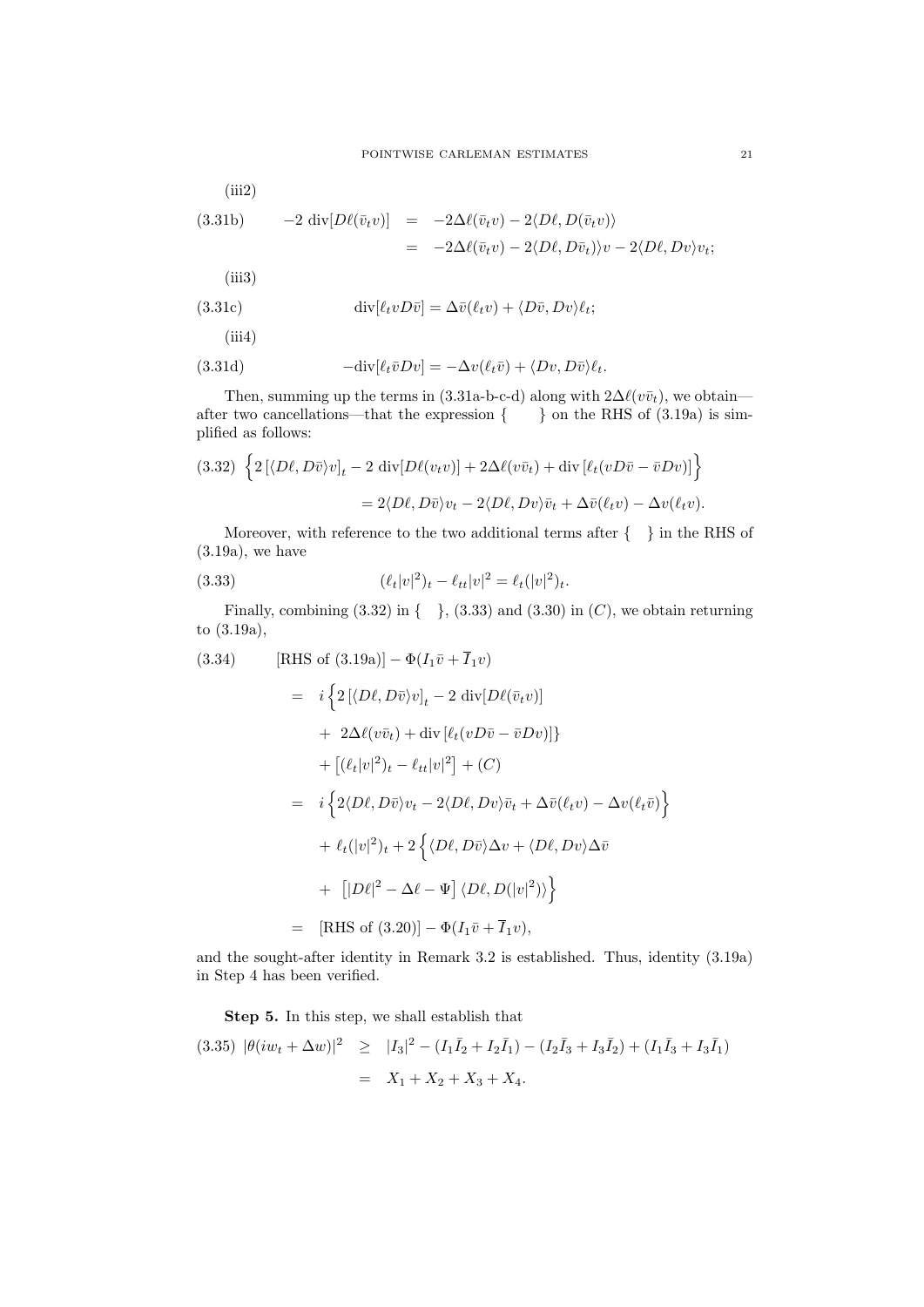with

(3.36a) 
$$
X_1 = \left\{ 2(\Psi + \Delta \ell)(|D\ell|^2 - \Delta \ell) + 4D^2\ell(D\ell, D\ell) + 2\langle D\Phi, D\ell \rangle \right.
$$

$$
-2\langle D\ell, D(\Delta \ell) \rangle - \Psi^2 - \Phi^2 + 2\Phi \Delta \ell + \ell_{tt} \right\} |v|^2
$$

$$
+ 2\left\{ D^2\ell(Dv, D\bar{v}) + D^2\ell(D\bar{v}, Dv) - (\Psi + \Delta \ell)|Dv|^2 \right\}
$$

$$
(3.36b) \qquad X_2 = -[\ell_t|v|^2]_t - 2 \operatorname{div} \left[ (|D\ell|^2 - \Delta \ell + \Phi)|v|^2 D\ell - \frac{\Psi}{2} D(|v|^2) \right.
$$

$$
+ \langle D\ell, D\bar{v} \rangle Dv + \langle D\ell, Dv \rangle D\bar{v} - D\ell|Dv|^2 \right]
$$

$$
(3.36c) \qquad X_3 = -\langle D\Psi, D(|v|^2) \rangle + i(\Psi + \Delta \ell)(v_t \bar{v} - \bar{v}_t v)
$$

(3.36d) 
$$
X_4 = -i \left\{ [2\langle D\ell, D\bar{v} \rangle v + \Delta \ell |v|^2]_t + \text{div}[\ell_t (vD\bar{v} - \bar{v}Dv) - 2D\ell(\bar{v}_t v)] \right\},
$$

where  $X_1, X_2, X_3, X_4$  are all real valued.

**Proof of (3.35):** It is enough to substitute  $(3.10b)$  (for  $I_3$ ),  $(3.19a)$ ,  $(3.12)$ , (3.16) in the first line of (3.35): after cancelling some terms, and using identity (3.33), as well as  $\Delta \ell(|v|^2)_t = (\Delta \ell |v|^2)_t$ , due to assumption (3.2):  $D(\ell_t) = 0$ , we obtain (3.35), as desired.

Step 6. Orientation. So far, all terms in estimate  $(3.35)$  are expressed in terms of the variable  $v = \theta w$ , rather than the original variable w. Beginning with this step, we return from the variable  $v$  to the variable  $w$  in terms under the timederivative  $\frac{\partial}{\partial t}$  and the space divergence div. This is the same strategy that was used in  $[L-T-Z.1]$ ,  $[L-T-Z.2]$ . More precisely, in our present Schrödinger case, we shall proceed as follows: (i) we shall leave  $X_1$  unchanged until the very end of the proof; (ii) we shall pass from the variable v to the variable w in the terms  $X_2$  and X<sub>4</sub>; these will still yield—though now in the variable w—time-derivative terms  $\frac{\partial}{\partial t}$ and space divergence div terms. This is accomplished in  $(3.57)$  below for  $X_2$  and in (3.38) below for  $X_4$ . The time-derivative  $\frac{\partial}{\partial t}$  terms will define  $\frac{\partial}{\partial t}M$ , see (3.4); while the div terms will contribute to the definition of div  $V$ , see  $(3.5)$ ; (iii) from  $X_3$ —or better from the lower bound on  $X_3$ —we shall extract one more term in div to complete the definition of div  $V$  in  $(3.5)$ . This is accomplished in  $($ ) below. In conclusion: the full terms  $X_2$  and  $X_4$  as well as one component term of  $X_3$  are those that contribute to  $\left[-\frac{\partial M}{\partial t} + \text{div } V\right]$  on the left side of (3.3).

To return from  $v$  to  $w$  in selected terms, as identified in the above Orientation, we shall use the following identities:

$$
(3.37) \quad \theta_t = \theta \ell_t; \ v_t = \theta_t w + \theta w_t = \theta(\ell_t w + w_t); \ D\theta = \theta D\ell, \ Dv = \theta[Dw + wD\ell].
$$

**Step 7.** Here we shall show that  $X_4$  expressed in terms of v in  $(3.36d)$ , can be rewritten in terms of  $w = \xi + i\eta$ ,  $\xi = \text{Re } w$ ,  $\eta = \text{Im } w$  as follows: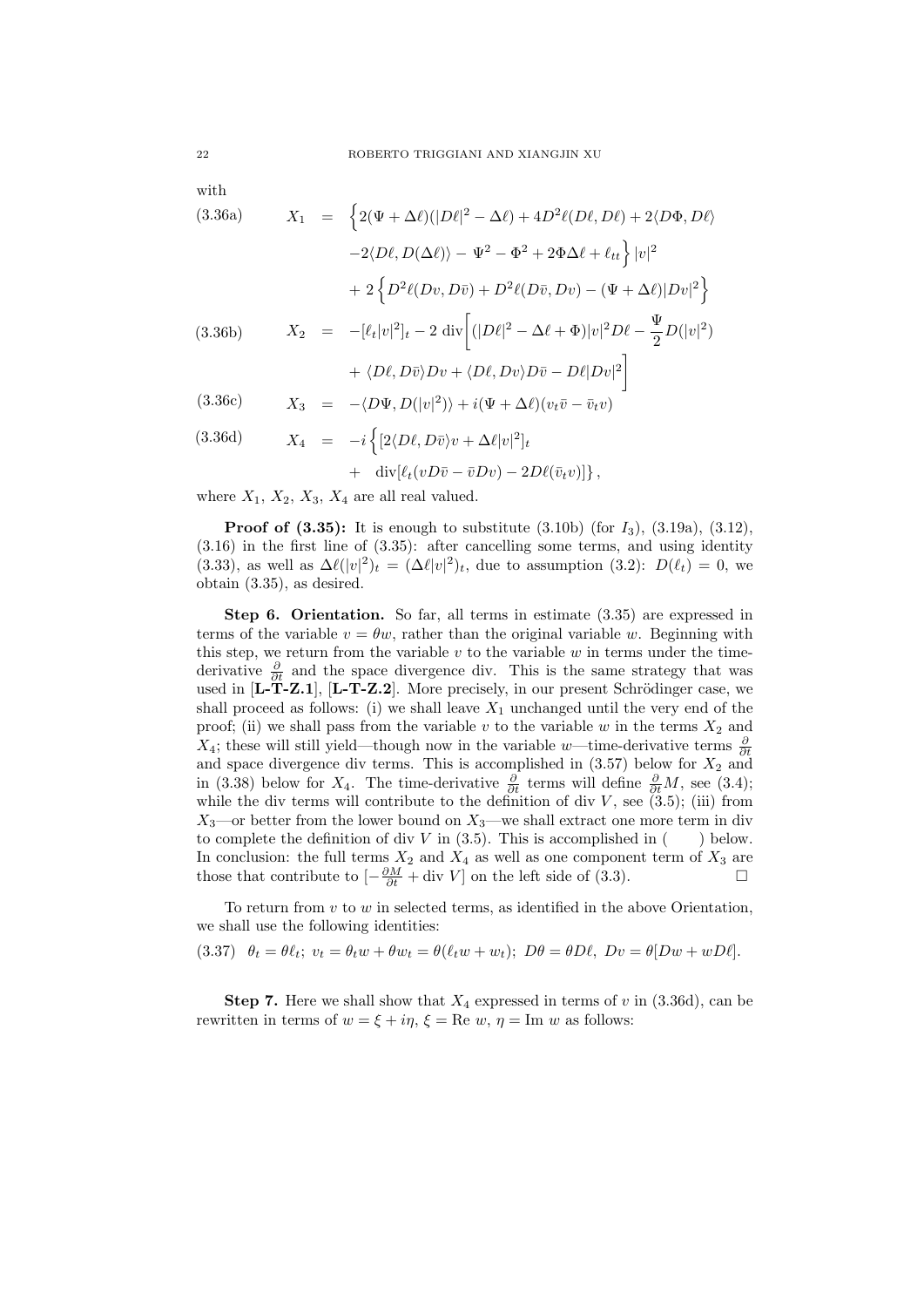(3.38) 
$$
X_4 = \frac{\partial}{\partial t} \left\{ 2\theta^2 \langle D\ell, \eta D\xi - \xi D\eta \rangle \right\} + \text{div} \left\{ 2\theta^2 [\ell_t(\eta D\xi - \xi D\eta) - D\ell(\xi_t \eta - \xi \eta_t)] \right\}.
$$

Proof of  $(3.38)$ . We recall the definition  $(3.36d)$  and by direct use of  $(3.37)$ , we get

$$
(3.39) \quad X_4 = -i \left\{ [2\langle D\ell, D\bar{v} \rangle v + \Delta\ell |v|^2]_t + \text{div}[\ell_t (vD\bar{v} - \bar{v}Dv) - 2D\ell(\bar{v}_t v)] \right\}
$$
  

$$
= -i \left\{ [2\langle D\ell, D\bar{v} \rangle v]_t - 2 \text{ div}[D\ell(\bar{v}_t v)]
$$
  

$$
+ [\Delta\ell |v|^2]_t + \text{div}[\ell_t (vD\bar{v} - \bar{v}Dv)] \right\}
$$
  

$$
= -i \left\{ (1) + (2) + (3) \right\},
$$

after interchanging the order of the terms. Performing the indicated time-differentiations  $\left[\begin{array}{c} \n\end{array}\right]_t$  using  $D(\ell_t) \equiv 0$ ,  $\Delta \ell_t \equiv 0$  from assumption (3.2), we obtain after a cancellation of  $2\langle \ell, D\bar{v}_t\rangle v$ :

$$
(3.40) \quad X_4 = -i \left\{ 2 \langle D\ell, v_t D\bar{v} - \bar{v}_t Dv \rangle + \Delta \ell (v_t \bar{v} - v \bar{v}_t) + \text{div}[\ell_t (v D\bar{v} - \bar{v} Dv)] \right\}.
$$

Now we transform each of the three terms in  $(3.40)$  from v to w using  $(3.37)$ :

$$
(3.41) \quad \begin{aligned} \left(1\right) &\equiv 2\langle D\ell, v_t D\bar{v} - \bar{v}_t Dv \rangle \\ &= 2\theta^2 \langle D\ell, (w_t D\bar{w} - \bar{w}_t Dw) + D\ell(\bar{w}w_t - w\bar{w}_t) + \ell_t(wD\bar{w} - \bar{w}Dw) \rangle, \end{aligned}
$$

after regrouping and a cancellation of  $D\ell(\ell_t|w|^2)$ ;

(3.42) 
$$
\qquad \qquad (\underline{2}) \equiv \Delta \ell (v_t \bar{v} - v \bar{v}_t) = \theta^2 \Delta \ell (w_t \bar{w} - \bar{w}_t w),
$$

after regrouping and a cancellation of  $w\bar{w}\ell_t$ ;

(3.43) 
$$
\textcircled{3} \equiv \text{div}[\ell_t(vD\bar{v} - \bar{v}Dv)] = \text{div}[\theta^2 \ell_t(wD\bar{w} - \bar{w}Dw)],
$$

after a cancellation of  $|w|^2 D\ell$ .

Our next step is to use  $w = \xi + i\eta$  in (3.41) for  $(1)$ ; (3.42) for  $(2)$ ; (3.43) for 3). As to term (1), after a cancellation of numerous terms  $(\xi_t D\xi; \eta_t D\eta; D\ell[\xi\xi_t +$  $\eta \eta_t]; \ell_t[\xi D\xi + \eta D\eta],$  and regrouping, we obtain

$$
(3.44)\quad (-i)\left(1\right) = 2\theta^2 \langle D\ell, 2(\eta_t D\xi - \xi_t D\eta) + 2D\ell(\xi\eta_t - \eta\xi_t) + 2\ell_t(\eta D\xi - \xi D\eta)\rangle.
$$

As to the term  $(2)$ , after a cancellation of  $\Delta \ell [\xi \xi_t + \eta \eta_t]$  and regrouping, we obtain

(3.45) 
$$
(-i)\left(2\right) = 2\theta^2 \Delta \ell (\xi \eta_t - \eta \xi_t).
$$

As to term  $(3)$ , after a cancellation of  $[\xi D\xi + \eta D\eta]$  and regrouping, we obtain

(3.46) 
$$
(-i)\left(3\right) = 2 \operatorname{div}[\theta^2 \ell_t(\eta D\xi - \xi D\eta)].
$$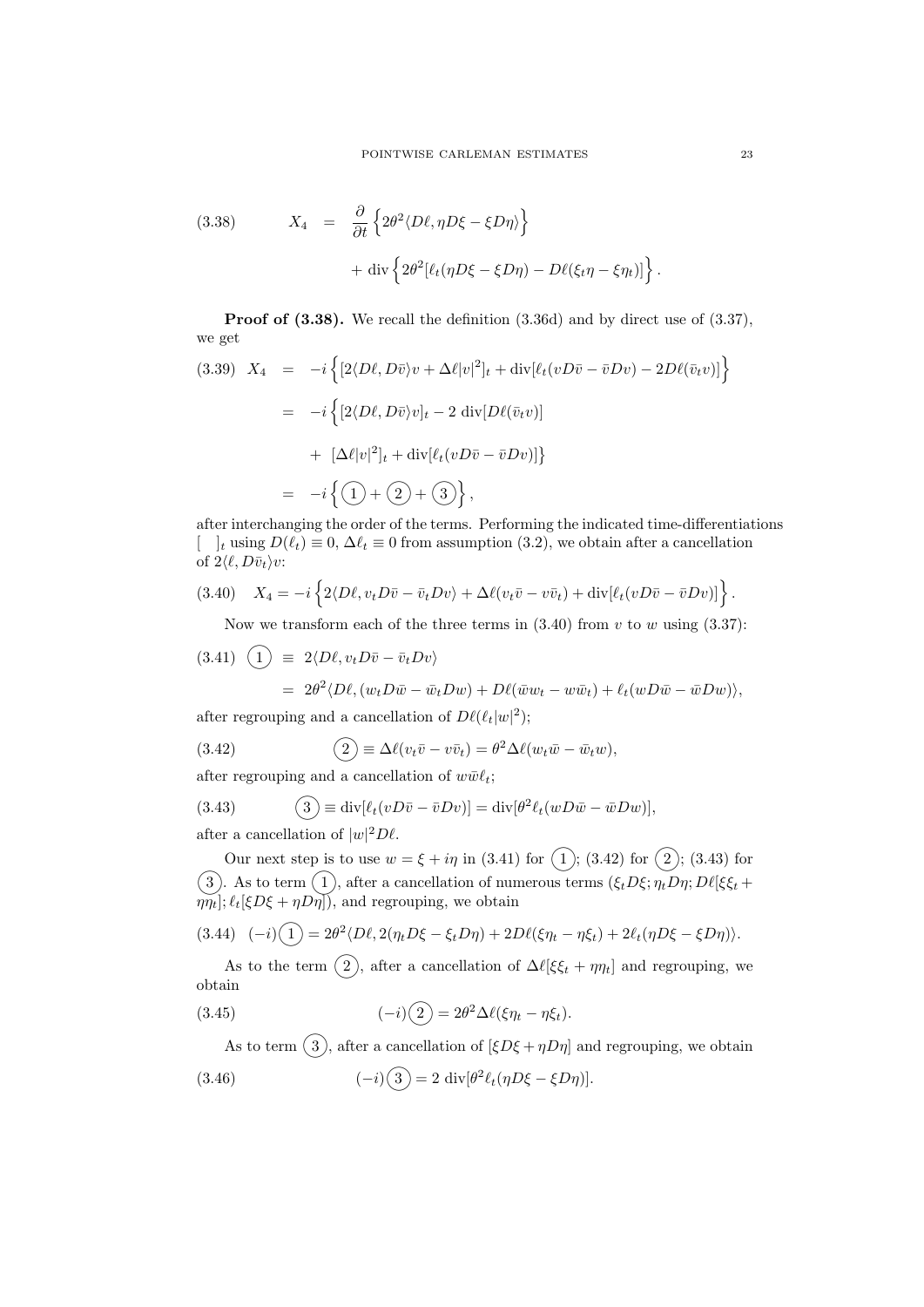Summing up (3.44), (3.45), (3.46) on the RHS of (3.39), then yields

(3.47) 
$$
X_4 = 2\theta^2 \langle D\ell, 2(\eta_t D\xi - \xi_t D\eta) + 2\ell_t (\eta D\xi - \xi D\eta) + 2D\ell(\xi \eta_t - \eta \xi_t) \rangle
$$

$$
+ 2\theta^2 \Delta \ell [(\eta_t \xi - \xi_t \eta)] + 2 \operatorname{div}[\theta^2 \ell_t (\eta D\xi - \xi D\eta)]
$$
  
(3.48) 
$$
= 2\theta^2 [2\langle D\ell, \eta_t D\xi - \xi_t D\eta \rangle + 2\ell_t \langle D\ell, \eta D\xi - \xi D\eta \rangle
$$

$$
+ (2|D\ell|^2 + \Delta \ell)(\xi \eta_t - \eta \xi_t)] + 2 \operatorname{div}[\theta^2 \ell_t (\eta D\xi - \xi D\eta)].
$$

We now compute the right side of (3.38). Recalling from (3.2) that  $D(\ell_t) = 0$ and invoking (3.37), we obtain

 $(3.49)$  RHS of  $(3.38)$ 

$$
= \frac{\partial}{\partial t} \left\{ 2\theta^2 \langle D\ell, \eta D\xi - \xi D\eta \rangle \right\}
$$
  
+  $\text{div} \left\{ 2\theta^2 [\ell_t(\eta D\xi - \xi D\eta) - D\ell(\xi_t \eta - \xi \eta_t)] \right\}$   
=  $4\theta^2 \ell_t \langle D\ell, \eta D\xi - \xi D\eta \rangle + 2\theta^2 \langle D\ell, \eta_t D\xi + \eta D\xi_t - \xi_t D\eta - \xi D\eta_t \rangle$   
-  $4\theta^2 |D\ell|^2 (\xi_t \eta - \xi \eta_t) - 2\theta^2 \Delta \ell (\xi_t \eta - \xi \eta_t)$   
-  $2\theta^2 \langle D\ell, \eta D\xi_t + \xi_t D\eta - \eta_t D\xi - \xi D\eta_t \rangle$   
+  $\text{div} [2\theta^2 \ell_t (\eta D\xi - \xi D\eta)]$   
=  $4\theta^2 [\ell_t \langle D\ell, \eta D\xi - \xi D\eta \rangle + \langle D\ell, \eta_t D\xi - \xi_t D\eta \rangle]$   
-  $2\theta^2 [2|D\ell|^2 + \Delta \ell](\xi_t \eta - \xi \eta_t) + \text{div} [2\theta^2 \ell_t (\eta D\xi - \xi D\eta)]$   
= RHS of (3.48) = X<sub>4</sub>.

Thus, (3.49) proves (3.38), as desired.

**Step 8.** We next consider  $X_3$  in (3.36c) and rewrite it in terms of  $w$ , recalling  $v = \theta w$  as well as (3.37):

(3.50) 
$$
X_3 = -\langle D\Psi, D(|v|^2) \rangle + i(\Psi + \Delta l)(v_t\bar{v} - \bar{v}_t v)
$$
  
\n
$$
= i(\Psi + \Delta \ell)\theta^2[(w_t + \ell_t w)\bar{w} - (\bar{w}_t + \ell_t \bar{w})w] - \langle D\Psi, D(|v|^2) \rangle
$$
  
\n
$$
= (\Psi + \Delta \ell)\theta^2[(iw_t)\bar{w} + \overline{(iw_t)}w] - \langle D\Psi, D(|v|^2) \rangle
$$
  
\n
$$
= \theta^2(\Psi + \Delta \ell)[(\mathcal{P}w)\bar{w} + w(\overline{\mathcal{P}w}) - \Delta w\bar{w} - \Delta \bar{w}w] - \langle D\Psi, D(|v|^2) \rangle,
$$

where in the last step in (3.50) we have invoked the Schrödinger operator  $\mathcal{P}w =$  $iw+\Delta w$ , from (1.1). Next, we shall use the identity  $\Delta(w\bar{w}) = \Delta w\bar{w} + \Delta \bar{w}w + 2|Dw|^2$ , to rewrite  $X_3$  in (3.50) as follows:

(3.51) 
$$
X_3 = \theta^2 (\Psi + \Delta \ell) [(\mathcal{P}w)\bar{w} + w(\overline{\mathcal{P}w})] + \theta^2 (\Psi + \Delta \ell) [2|Dw|^2 - \Delta (|w|^2) - \langle D\Psi, D(|v|^2) \rangle.
$$

Next, on the terms  $|Dw|^2$  and  $\Delta(|w|^2)$  in (3.51), we use the following identities:

(3.52) 
$$
\theta^2 |Dw|^2 = |Dv - vD\ell|^2 = |Dv|^2 + |D\ell|^2 |v|^2 - \langle D\ell, D(|v|^2) \rangle;
$$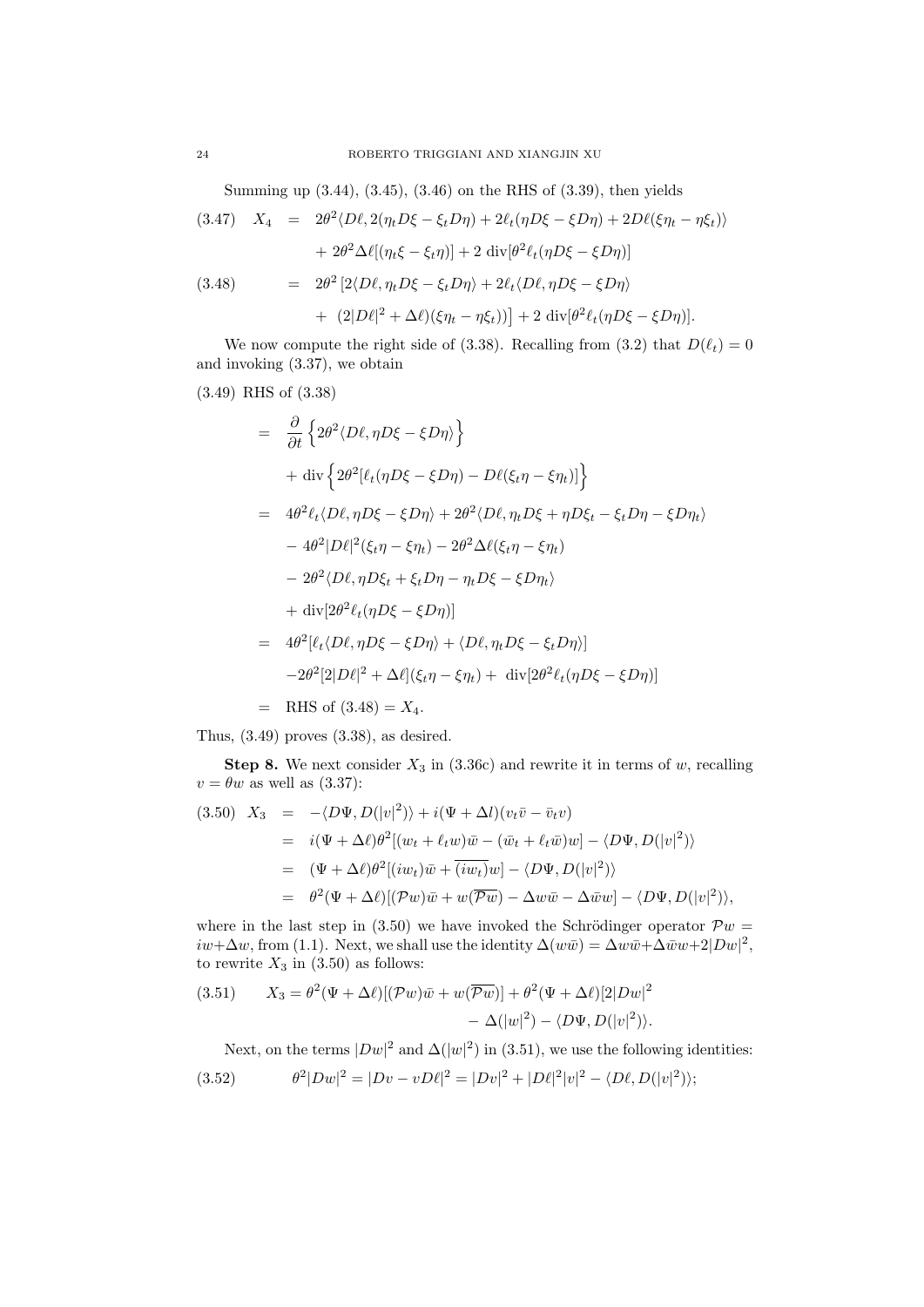(3.53) 
$$
\begin{aligned}\n\operatorname{div}[\theta^2(\Psi + \Delta \ell)D(|w|^2)] &= \theta^2(\Psi + \Delta \ell)\Delta(|w|^2) \\
&+ \langle D(|\theta|^2)(\Psi + \Delta \ell), D(|w|^2) \rangle \\
&+ \langle \theta^2 D(\Psi + \Delta \ell), D(|w|^2) \rangle,\n\end{aligned}
$$

 $D(|\theta|^2) = 2\theta^2 D\ell$  by (3.2), whereby then (3.51) is rewritten as

(3.54) 
$$
X_3 = \theta^2 (\Psi + \Delta \ell) [(\mathcal{P}w)\bar{w} + w(\overline{\mathcal{P}w})] + 2(\Psi + \Delta \ell) [|Dv|^2 + |D\ell|^2 |v|^2 - \langle D\ell, D(|v|^2) \rangle] - \text{div}[\theta^2 (\Psi + \Delta \ell)D(|w|^2)] + 2\theta^2 (\Psi + \Delta \ell) \langle D\ell, D(|w|^2) \rangle + \theta^2 \langle D\Psi + D(\Delta \ell), D(|w|^2) \rangle - \langle D\Psi, D(|v|^2) \rangle.
$$

Next, in (3.54), we use twice, in the 4<sup>th</sup> and 5<sup>th</sup> term, the identity  $\theta^2 D(|w|^2) =$  $D(|v|^2) - 2|v|^2 D\ell$ ; and obtain

(3.55) 
$$
X_3 = \theta^2 (\Psi + \Delta \ell) [(\mathcal{P}w)\bar{w} + w(\overline{\mathcal{P}w})] - \text{div}[\theta^2 (\Psi + \Delta \ell)D(|w|^2)] + 2(\Psi + \Delta \ell)[|Dv|^2 + |D\ell|^2|v|^2 - \langle D\ell, D(|v|^2) \rangle + \langle D\ell, D(|v|^2) \rangle - 2|v|^2 D\ell]| + (D\Psi + D(\Delta \ell), D(|v|^2) - 2|v|^2 D\ell - (D\Psi, D(|v|^2)) = \theta^2 (\Psi + \Delta \ell) [(\mathcal{P}w)\bar{w} + w(\overline{\mathcal{P}w})] - \text{div}[\theta^2 (\Psi + \Delta \ell)D(|w|^2)] + 2(\Psi + \Delta \ell)[|Dv|^2 - |D\ell|^2 - |D\ell|^2|v|^2] - 2(D\Psi + D(\Delta \ell), D\ell)|v|^2 + (D(\Delta \ell), D(|v|^2)).
$$

To pass from (3.55) to (3.56) we have cancelled two terms  $\langle D\ell, D(|v|^2) \rangle$  and  $\langle D\Psi, D(|v|^2) \rangle$ .

**Step 9.** In this step, we return to the term  $X_2$  in (3.36b), use here  $Dv =$  $\theta[Dw+wD\ell]$  from (3.37), as well as  $D(\theta^2) = 2\theta^2 D\ell$  from (3.2), and obtain:

$$
(3.57) \quad X_2 = -[\ell_t|v|^2]_t - 2 \operatorname{div} \left[ (|D\ell|^2 - \Delta\ell + \Phi)D\ell|v|^2 - \frac{\Psi}{2}D(|v|^2) \right]
$$
  
+  $\langle D\ell, D\bar{v} \rangle Dv + \langle D\ell, Dv \rangle D\bar{v} - D\ell|Dv|^2 \right]$   
=  $[-[\ell_t \theta^2|w|^2]_t - 2 \operatorname{div} \left[ \theta^2(|D\ell|^2 - \Delta\ell + \Phi)D\ell|w|^2 \right]$   
-  $\theta^2 \frac{\Psi}{2} [D(|w|^2) + 2|w|^2 D\ell]$   
+  $\theta^2 \left\{ \langle D\ell, D\bar{w} + \bar{w}D\ell \rangle (Dw + wD\ell) + \langle D\ell, Dw + wD\ell \rangle (D\bar{w} + \bar{w}D\ell) \right\}$   
-  $D\ell\langle Dw + wD\ell, D\bar{w} + \bar{w}D\ell \rangle \right\}$   
=  $[-[\ell_t \theta^2|w|^2]_t - 2 \operatorname{div} \left[ \theta^2(|D\ell|^2 - \Delta\ell + \Phi - \Psi)D\ell|w|^2 - \theta^2 \frac{\Psi}{2}D(|w|^2) \right]$   
+  $\theta^2 \left\{ \langle D\ell, D\bar{w} \rangle Dw + \langle D\ell, Dw \rangle D\bar{w} + |D\ell|^2 D(|w|^2) \right\}$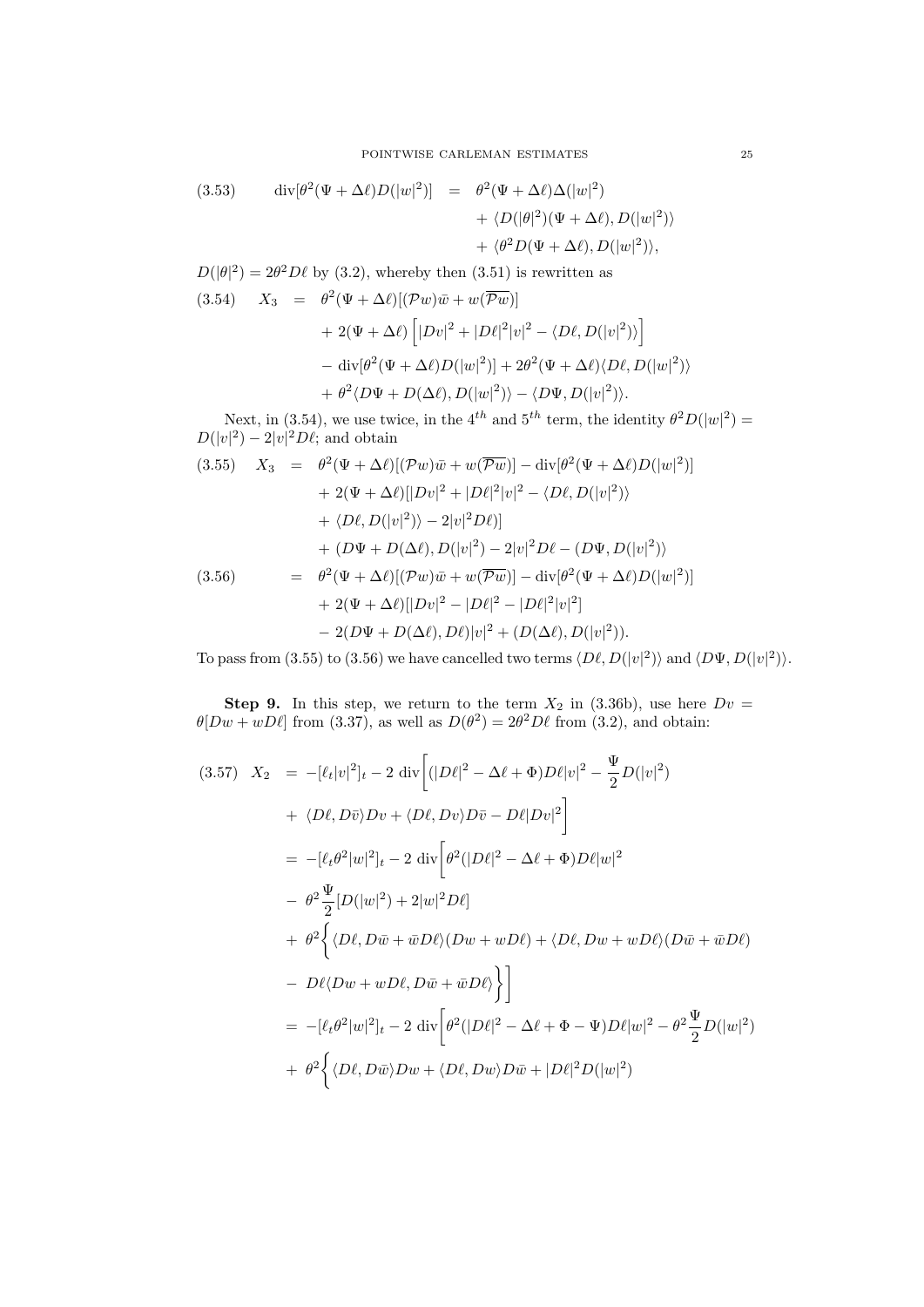+ 
$$
|D\ell|^2 |w|^2 D\ell - |Dw|^2 D\ell
$$
   
\n=  $[-\ell_t \theta^2 |w|^2]_t - 2 \operatorname{div} \left[\theta^2 (2|D\ell|^2 - \Delta \ell + \Phi - \Psi) D\ell |w|^2$   
\n+  $\theta^2 \left(|D\ell|^2 - \frac{\Psi}{2}\right) D(|w|^2)$   
\n+  $\theta^2 \left\langle \langle D\ell, D\bar{w} \rangle Dw + \langle D\ell, Dw \rangle D\bar{w} - |Dw|^2 D\ell \right\rangle \right].$ 

Step 10. We return to inequality  $(3.35)$ , rewritten here for convenience

(3.58) 
$$
|\theta(iw_t + \Delta w)|^2 \ge X_1 + X_2 + X_3 + X_4.
$$

Now we leave  $X_1$  untouched; and substitute  $(3.38)$  for  $X_4$ ,  $(3.56)$  for  $X_3$ ,  $(3.57)$ for  $X_2$ , in (3.58). We obtain:

$$
(3.59)
$$

$$
\begin{split}\n&|\theta(iw_t + \Delta w)|^2 \\
&\geq X_1 + \left[ \left[ -\ell_t \theta^2 |w|^2 \right]_t - 2 \operatorname{div} \left[ \theta^2 (2|D\ell|^2 - \Delta \ell + \Phi - \Psi) D\ell |w|^2 \right. \\
&+ \theta^2 \left( |D\ell|^2 - \frac{\Psi}{2} \right) D(|w|^2) + \theta^2 \left\{ \langle D\ell, D\bar{w} \rangle Dw + \langle D\ell, Dw \rangle D\bar{w} - D\ell |Dw|^2 \right\} \right] \right] \\
&+ \left\{ \left\{ \theta^2 (\Psi + \Delta \ell) [(\mathcal{P}w)\bar{w} + w(\overline{\mathcal{P}w})] - \operatorname{div} \left[ \theta^2 (\Psi + \Delta \ell) D(|w|^2) \right] \right. \\
&+ 2(\Psi + \Delta \ell) [|Dv|^2 - |D\ell|^2 |v|^2 \right] - 2 \langle D\Psi + D(\Delta \ell), D\ell \rangle |v|^2 + \langle D(\Delta \ell), D(|v|^2) \rangle \right\} \right\} \\
&+ \left( \left( \frac{\partial}{\partial t} \{ 2\theta^2 (D\ell, \eta D\xi - \xi D\eta) \} + \operatorname{div} \{ 2\theta^2 [\ell_t (\eta D\xi - \xi D\eta) - D\ell(\xi_t \eta - \xi \eta_t) ] \} \right) \right),\n\end{split}
$$

where we have used the following notation:  $X_2 = [[ \quad ]]; X_3 = \{ \{ \quad \} \}; X_4 =$ (()). Thus, we see that the term  $\text{div}[\theta^2 \Psi D(|w|^2)]$  in  $X_2$  cancels out with the term of opposite sign in  $X_3$ . We obtain from  $(3.58)$ ,

$$
(3.60) \t\t\t |\theta(iw_t + \Delta w)|^2
$$

$$
\geq \quad {\rm RHS \; of} \; (3.58)
$$

(3.61) 
$$
= X_1 + \theta^2 (\Psi + \Delta \ell) [(\mathcal{P}w)\bar{w} + w(\overline{\mathcal{P}w})] + \langle D(\Delta \ell), D(|v|^2) \rangle + 2(\Psi + \Delta \ell) [|Dv|^2 - |D\ell|^2 |v|^2] - 2\langle D\Psi + D(\Delta \ell), D\ell \rangle |v|^2 + \frac{\partial}{\partial t} \left\{ 2\theta^2 \langle D\ell, \eta D\xi - \xi D\eta \rangle - \ell_t \theta^2 |w|^2 \right\}
$$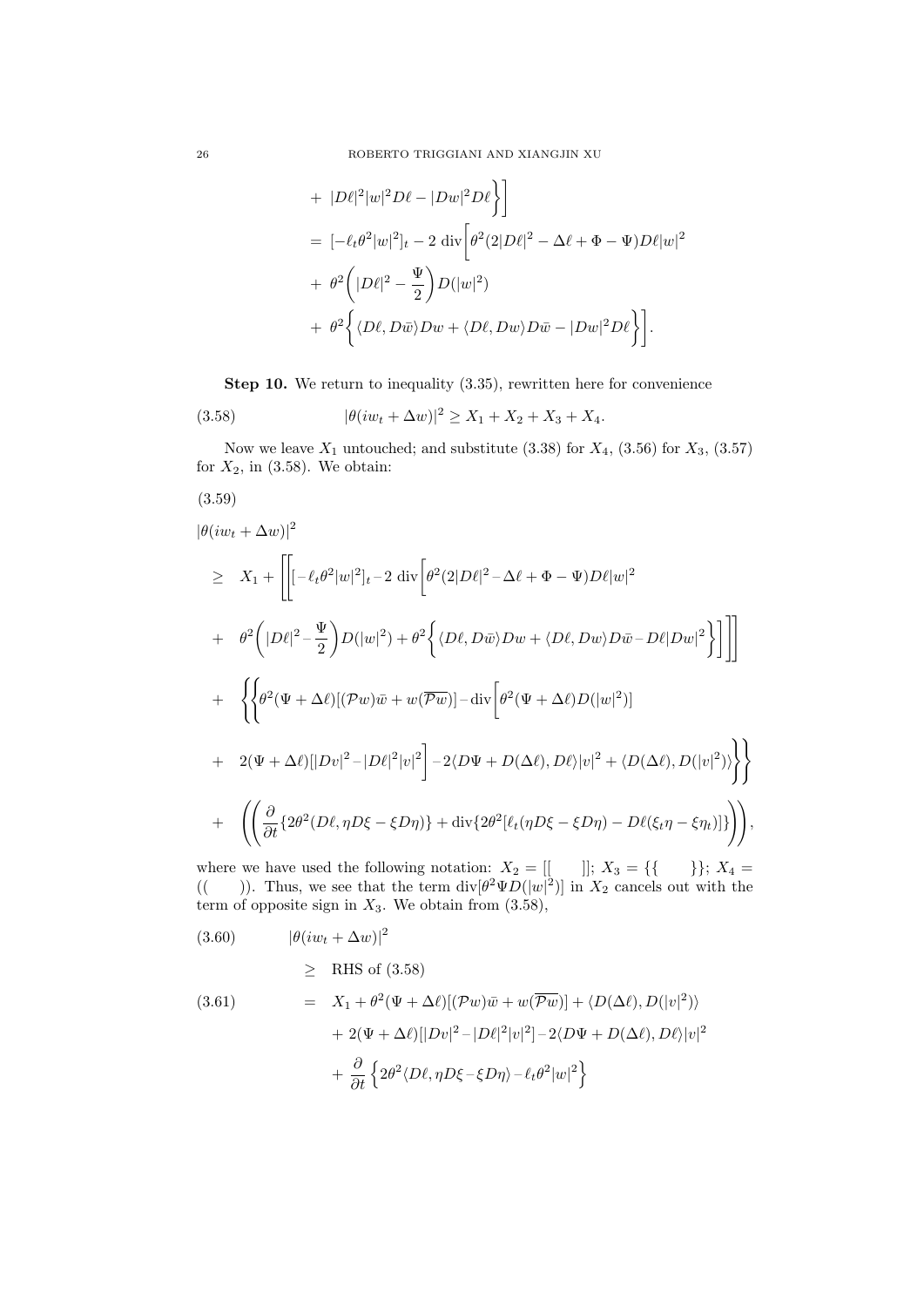POINTWISE CARLEMAN ESTIMATES 27

$$
- \operatorname{div} \left\{ 2\theta^2 \left[ (2|D\ell|^2 - \Delta\ell + \Phi - \Psi) D\ell |w|^2 + \left( |D\ell|^2 + \frac{1}{2} \Delta\ell \right) D(|w|^2) \right. \\ + \langle D\ell, D\bar{w} \rangle Dw + \langle D\ell, Dw \rangle D\bar{w} - D\ell |Dw|^2 \\ + \ell_t (\eta D\xi - \xi D\eta) - D\ell(\xi_t \eta - \xi \eta_t) \right] \right\}
$$
  
=  $X_1 + \theta^2 (\Psi + \Delta\ell) [(\mathcal{P}w)\bar{w} + w(\overline{\mathcal{P}w})] + \langle D(\Delta\ell), D(|v|^2) \rangle$   
+  $2(\Psi + \Delta\ell) [|Dv|^2 - |D\ell|^2 |v|^2] - 2\langle D\Psi + D(\Delta\ell), D\ell \rangle |v|^2$   
+  $\frac{\partial}{\partial t} M - \operatorname{div} V,$ 

recalling  $(3.4)$  for M and  $(3.5)$  for V.

**Remark 3.3.** So far, in handling  $X_1, X_2, X_3, X_4$ , we have managed to keep "identities" all along. Thus, (3.61) above is a bit sharper than its counterpart in the Euclidean case [L-T-Z.2, Eqn.  $(3.61)$ ], where, instead, the term  $X_3$  was estimated by an inequality.  $\Box$ 

**Step 11.** For any  $\epsilon > 0$ , we note the following two inequalities:

(3.62a) 
$$
(\Psi + \Delta \ell)[(\mathcal{P}w)\bar{w} + w(\overline{\mathcal{P}w})] \ge -\epsilon |\Psi + \Delta \ell|^2 |w|^2 - \frac{1}{\epsilon} |\mathcal{P}w|^2
$$
  
(3.62b) 
$$
\langle D(\Delta \ell), D(|v|^2) \rangle \ge -\epsilon |Dv|^2 - \frac{1}{\epsilon} |D(\Delta \ell)|^2 |v|^2
$$

Next, substituting inequalities (3.62a–b) on the RHS of (3.60), and recalling here the definition of  $X_1$  in (3.36a), we obtain

$$
(3.63) \quad \theta^2 |iw_t + \Delta w|^2
$$
  
\n
$$
\geq \langle \langle \{ 2(\Psi + \Delta \ell)(|D\ell)^2 - \Delta \ell \} + 4D^2 \ell(D\ell, D\ell) + 2(D\Phi, D\ell) \rangle
$$
  
\n
$$
- 2(D\ell, D(\Delta \ell)) - \Psi^2 - \Phi^2 + 2\Phi \Delta \ell + l_{tt} \} |v|^2
$$
  
\n
$$
+ 2 \{ D^2 \ell(Dv, D\bar{v}) + D^2 \ell(D\bar{v}, Dv) - (\Psi + \Delta \ell) |D\bar{v}|^2 \} \rangle \rangle
$$
  
\n
$$
+ 2(\Psi + \Delta \ell) |D\bar{v}|^2 - |D\ell|^2 |\bar{v}|^2 - 2(D\Psi + D(\Delta \ell), D\ell) |v|^2
$$
  
\n
$$
- \epsilon |\Psi + \Delta \ell|^2 |v|^2 - \epsilon |Dv|^2 - \frac{1}{\epsilon} |D(\Delta \ell)|^2 |v|^2
$$
  
\n
$$
- \frac{\theta^2}{\epsilon} |Dw|^2 + \frac{\partial}{\partial t} M - \text{div } V,
$$

where we have used the notation  $X_1 = \langle \langle \quad \rangle \rangle$ , and we have noted two cancellations. We regroup the remaining terms, we recall  $\mathcal{P}w = iw_t + \Delta w$  from (1.1), we use the identity

(3.64) 
$$
2\langle D\Phi, D\ell\rangle - 2\langle D\Psi, D\ell\rangle - 4\langle D\ell, D(\Delta\ell)\rangle
$$

$$
= 2\langle D\ell, D(\Phi - \Delta\ell)\rangle + 2\langle D\ell, D(\Psi + \Delta\ell)\rangle,
$$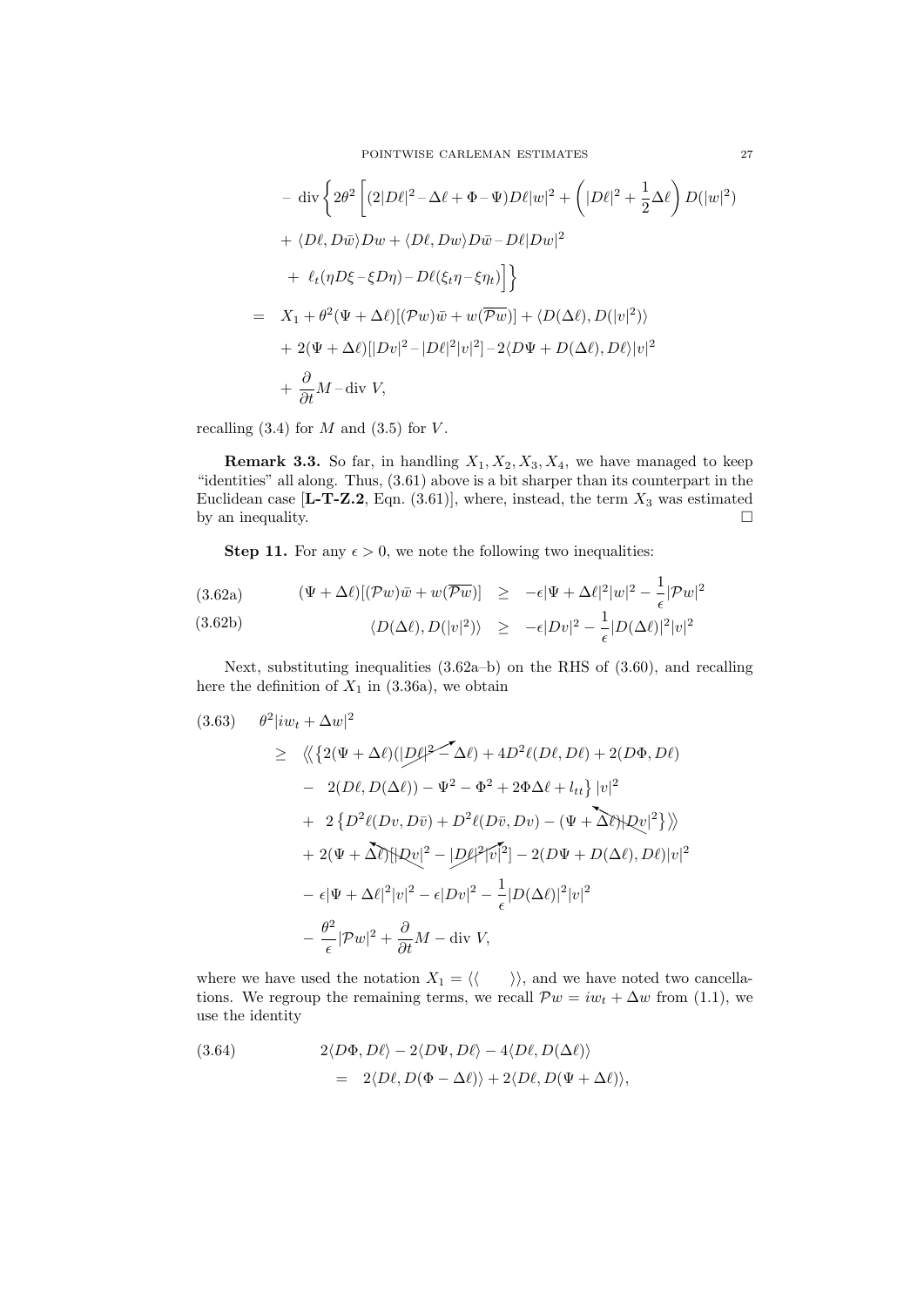and we thus obtain

$$
(3.65) \quad \left(1 + \frac{1}{\epsilon}\right) \theta^2 |iw_t + \Delta w|^2 - \frac{\partial M}{\partial t} + \text{div } V
$$
\n
$$
\geq \left\{ -2(\Psi + \Delta \ell) \Delta \ell + 4D^2 \ell (D\ell, D\ell) \right.
$$
\n
$$
+ 2\langle D\ell, D(\Phi - \Delta \ell) \rangle + 2\langle D\ell, D(\Psi + \Delta \ell) \rangle - \epsilon |\Psi + \Delta \ell|^2
$$
\n
$$
- \frac{1}{\epsilon} |D(\Delta \ell)|^2 - \Psi^2 - \Phi^2 + 2\Phi \Delta \ell + \ell_{tt} \right\} |v|^2
$$
\n
$$
+ 2\left\{ D^2 \ell (Dv, D\bar{v}) + D^2 \ell (D\bar{v}, Dv) \right\} - \epsilon |Dv|^2,
$$

and (3.65) establishes (3.3), as desired. The proof of Lemma 3.1 is complete.  $\square$ 

### 4. A Basic Pointwise Inequality

We now make suitable choices of the functions  $\ell(t, x)$ ,  $\Psi(t, x)$ , and  $\Phi(t, x)$  occurring in Lemma 3.1, precisely as in [L-T-Z.2, Theorem 4.1].

THEOREM 4.1. Let

(4.1) 
$$
w(t,x) \in \mathbf{C}^{2}(\mathbb{R}_{t} \times \overline{\Omega}; \mathbb{C}); d(x) \in C^{3}(\overline{\Omega}; \mathbb{R})
$$

be two given functions, w being complex-valued, while d being real-valued. [At this stage,  $w$  and  $d$  need not be the solution of Eqn.  $(1.1)$  and the function provided by assumptions (A.1), (A.2), respectively.] If  $\tau$  is a positive parameter, we select the function  $\ell(t, x)$ ,  $\Psi(t, x)$  and  $\Phi(t, x)$  in Lemma 3.1 as follows:

(4.2) 
$$
\ell(t,x) = \tau \left[ d(x) - C \left( t - \frac{T}{2} \right)^2 \right] \equiv \tau \varphi(t,x) \in C^3(\mathbb{R}_+ \times \overline{\Omega}; \mathbb{R});
$$

(4.3a) 
$$
\Psi(t,x) \equiv -\Delta \ell(t,x) \in C^1(\mathbb{R}_+ \times \overline{\Omega}; \mathbb{R}),
$$

(4.3b) *either* 
$$
\Phi(t, x) \equiv \Delta \ell(t, x)
$$
; *or else*  $\Phi(t, x) \equiv 0$ ,

so that the required assumption  $D(\ell_t) \equiv 0$  in (3.2) is satisfied. The function  $\varphi(t, x)$ in (4.2) is defined consistently with (1.6a). In particular,  $T > 0$  is arbitrary, while the constant c appearing in  $(4.2)$  is selected as in  $(1.6b)$ .

(a) Then, with the above choices, Lemma 3.1 specializes as follows:

(4.4) 
$$
D\ell = \tau Dd; \ |D\ell|^2 = \tau^2 |Dd|^2; \ D(\ell_t) \equiv 0; \ \Delta \ell = \tau \Delta d; \ell_t = -2c\tau \left(t - \frac{T}{2}\right); \ \ell_{tt} = -2c\tau;
$$

(4.5) 
$$
4D^2\ell(D\ell, D\ell) = 4\tau^3D^2d(Dd, Dd),
$$

where  $D^2\ell(\cdot,\cdot)$  and  $D^2d(\cdot,\cdot)$  are, respectively, the Hessian of  $\ell$  and d (a twoorder tensor);

(4.6) 
$$
-(\Psi^2 + \Phi^2) + 2\Phi\Delta\ell = -(\Phi - \Delta\ell)^2 \quad \text{for } \Psi = -\Delta\ell.
$$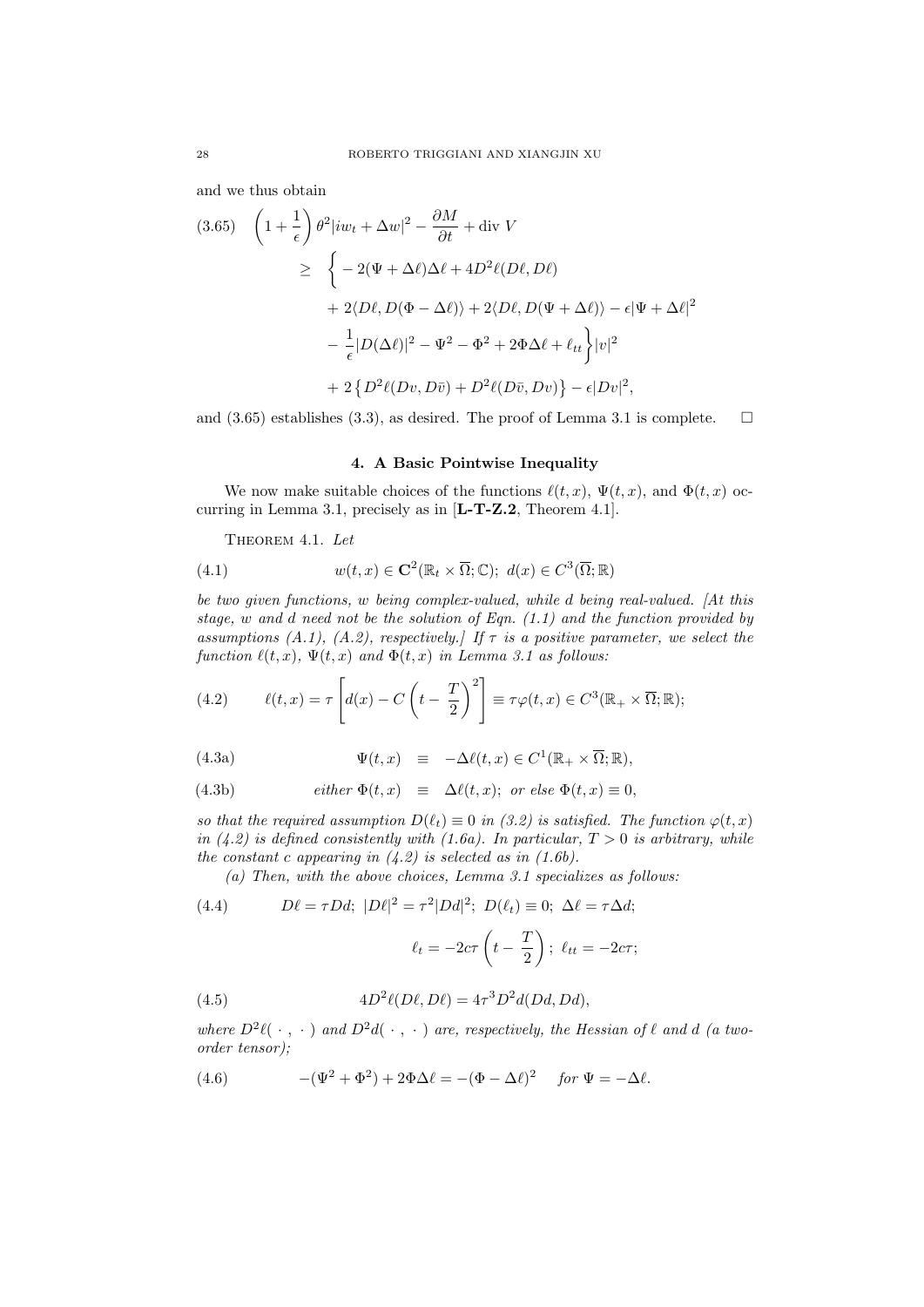Moreover, still with  $\Psi = -\Delta \ell$ , we obtain

$$
2\langle D[\Phi - \Delta \ell], D\ell \rangle - (\Psi^2 + \Phi^2) + 2\Phi \Delta \ell
$$
  
= 2\langle D[\Phi - \Delta \ell], D\ell \rangle - (\Phi - \Delta \ell)^2, \ \Psi = -\Delta \ell  
(4.7a)  
= 
$$
\begin{cases} 0, & \text{if } \Phi = \Delta \ell \end{cases}
$$

(4.7b) 
$$
= \begin{cases} -\tau^2[2\langle D(\Delta d), Dd\rangle + (\Delta d)^2], & \text{if } \Phi \equiv 0, \end{cases}
$$

according to the two choices in (4.3b).

(b) As a consequence of  $(4.2)$ – $(4.7)$ , the pointwise estimate (3.3) of Lemma 3.1 becomes as follows:

(b<sub>1</sub>) Under the choice  $\Psi = -\Delta \ell$ , we obtain from (3.3):

(4.8) 
$$
\left(1 + \frac{1}{\epsilon}\right) \theta^2 [iw_t + \Delta w]^2 - \frac{\partial \mathcal{M}}{\partial t} + div \ V
$$
  
\n
$$
\geq 2 \left\{ D^2 \ell (Dv, D\bar{v}) + D^2 \ell (D\bar{v}, Dv) \right\} - \epsilon |Dv|^2
$$
  
\n
$$
+ \left\{ 4D^2 \ell (D\ell, D\ell) + 2\langle D[\Phi - \Delta \ell], D\ell \rangle \right.
$$
  
\n
$$
- (\Phi - \Delta \ell)^2 + \ell_{tt} - \frac{1}{2} |D(\Delta \ell)|^2 \right\} |v|^2
$$
  
\n(4.9) 
$$
= 2\tau \left\{ D^2 d(Dv, D\bar{v}) + D^2 d(D\bar{v}, Dv) \right\} - \epsilon |Dv|^2
$$
  
\n
$$
+ \left\{ 4\tau^3 D^2 d(Dd, Dd) + 2\langle D[\Phi - \Delta \ell], D\ell \rangle \right.
$$
  
\n
$$
- (\Phi - \Delta \ell)^2 - 2c\tau - \frac{\tau^2}{\epsilon} |D(\Delta d)|^2 \right\} |v|^2.
$$

(b<sub>2</sub>) Either with the further choice  $\Phi = 0$  made in (4.9) (whereby  $(\Phi - \Delta \ell)^2 =$  $\tau^2(\Delta d)^2$ , or else with the further choice  $\Phi = \Delta \ell$  made in (4.9), we likewise obtain in both cases from  $(4.9)$  the final pointwise estimate:

$$
(4.10) \quad \left(1 + \frac{1}{\epsilon}\right)\theta^2 |iw_t + \Delta w|^2 - \frac{\partial \mathcal{M}}{\partial t} + div\ V
$$
  

$$
\geq 2\tau \left\{ D^2 d(Dv, D\bar{v}) + D^2 d(D\bar{v}, Dv) \right\} - \epsilon |Dv|^2
$$
  

$$
+ \left\{ 4\tau^3 D^2 d(Dd, Dd) + \mathcal{O}(\tau^2) \right\} \theta^2 |w|^2, \quad \forall \ x, t \in Q,
$$

 $v = \theta w$ , which is valid for the choices  $\Psi = -\Delta \ell$ , and either  $\Phi \equiv 0$  or else  $\Phi = \Delta \ell$ , where the constant in O depends on d, c,  $\epsilon$ .

(c) Moreover, only under the choice in (4.2) for  $\ell$  and in (4.3a) for  $\Psi = -\Delta \ell$ , and leaving  $\Phi$  uncommitted, the vector field V in (3.5) specializes to the following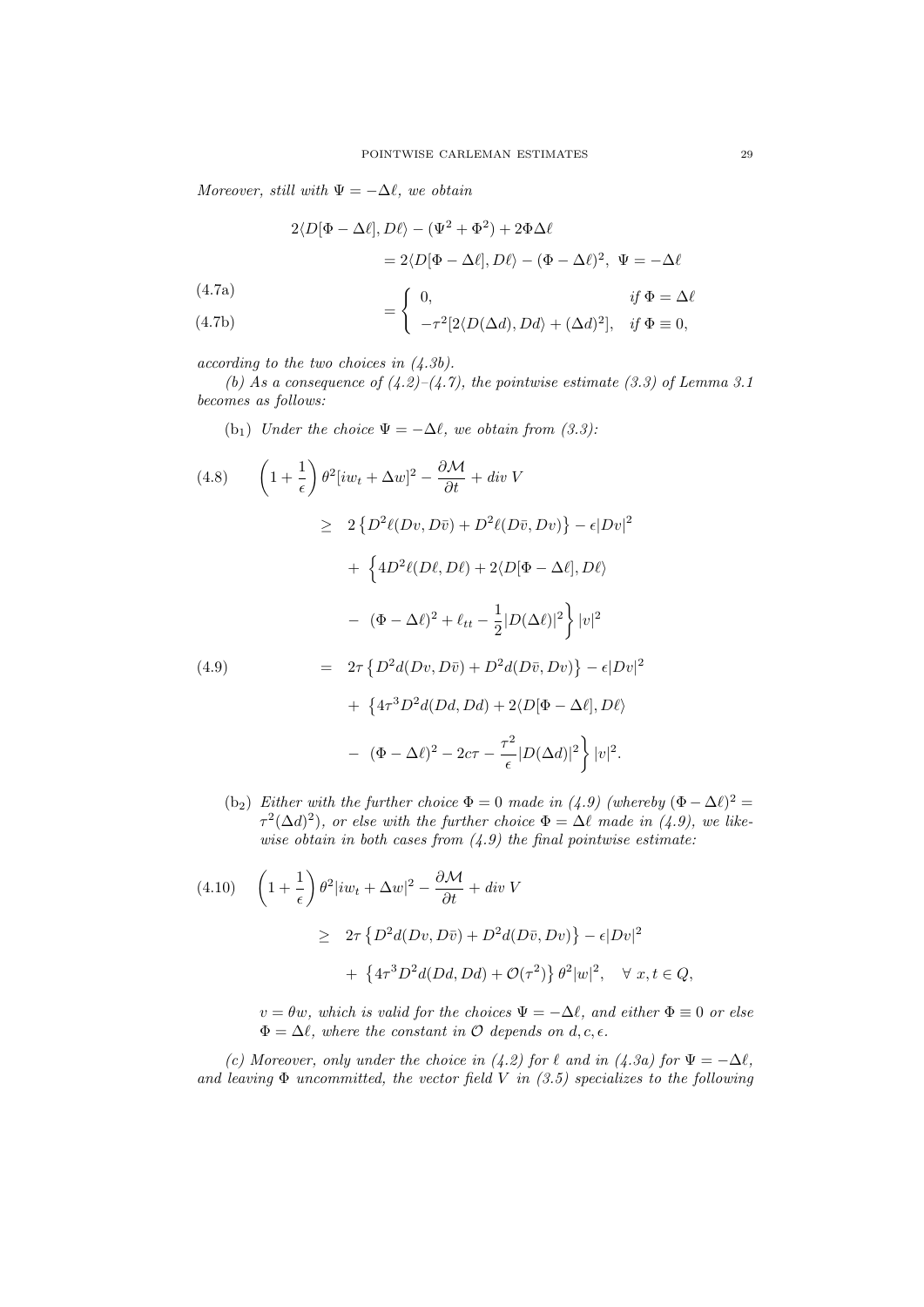expression:

(4.11) 
$$
V = V(w) = 2\theta^2 \left\{ [2\tau^2 |Dd|^2 + \Phi] \tau Dd|w|^2 + (\ell_t \eta)D\xi - (\ell_t \xi)D\eta \right.- \tau Dd(\xi_t \eta - \xi \eta_t) + [\tau^2 |Dd|^2 + \frac{\tau}{2}\Delta d]D(|w|^2) + \tau \langle Dd, D\bar{w} \rangle Dw + \tau \langle Dd, Dw \rangle D\bar{w} - \tau Dd|Dw|^2 \right\}.
$$

**Proof.** The proof is a direct verification. The choice  $\Psi + \Delta \ell \equiv 0$  causes the vanishing of three terms in (3.3) for the coefficient of  $|v|^2$ ; the vanishing of one term in (3.3) for the coefficient of  $|Dv|^2$ ; and the vanishing of one term in the coefficient of  $|w|^2$  in (3.5) for V. The remaining terms in (3.3) then yield (4.8) and next (4.9), also by virtue of the obvious identities (4.4)–(4.7). Note that  $\mathcal{O}(\tau^2)$  comes from the term  $|D(\Delta \ell)|^2$ , regardless of the choice of  $\Phi$ . The verification of (4.11) is immediate.  $\hfill \square$ 

The pointwise estimate of interest, given in Corollary 4.2 below, is then obtained for the choice of the function  $d(x) \in C^3(\overline{\Omega})$  coming from assumptions  $(A.1) = (1.4)$ and  $(A.2) = (1.5)$ .

COROLLARY 4.2. Let  $d(x) \in C^3(\overline{\Omega})$  satisfy assumption  $(A.1) = (1.4)$  and  $(A.2)$  $= (1.7)$ . Define then,  $\ell, \Psi$ , and  $\Phi$  as in (4.2), (4.3), with constant  $c > 0$  in (4.2) selected as in (1.6b) for  $T > 0$  arbitrary. Let  $w \in C^2(\mathbb{R}_t \times \Omega; \mathbb{C})$  as in (4.1).

(i) Then, with these choices, inequality  $(4.10)$  specializes as follows: for any  $\epsilon > 0$  small, we have the following estimate for sufficiently large  $\tau$ :

$$
(4.12) \quad \left(1 + \frac{1}{\epsilon}\right) \theta^2 |iw_t + \Delta w|^2 - \frac{\partial \mathcal{M}}{\partial t} + div \, V
$$
  
\n
$$
\geq [4\tau \rho - \epsilon] |Dv|^2 + [4\tau^3 \rho |Dd|^2 + \mathcal{O}(\tau^2) ]\theta^2 |w|^2
$$
  
\n
$$
(4.13) \quad \geq \delta_0 \left[2\tau \rho - \frac{\epsilon}{2}\right] \theta^2 |Dw|^2 + [2\tau^3 \rho p^2 (1 - \delta_0) + \mathcal{O}(\tau^2) ]\theta^2 |w|^2,
$$

for some  $1 > \delta_0 > 0$ , where the constant in  $\mathcal O$  depends on d, c,  $\epsilon$ .

(ii) Moreover, for future use below, we note here that on the boundary  $\Gamma = \partial \Omega$ with outward unit normal field  $\nu(x)$  along Γ, the vector field V in (3.5) yields the following identity via the divergence theorem [Le.1, p. 43], where  $D\ell = \tau Dd$ , and where  $\Phi$  is left uncommitted:

(4.14) 
$$
\int_{\Omega} \operatorname{div} V \, d\Omega = \int_{\Gamma} \langle V, \nu \rangle d\Gamma
$$

$$
\begin{aligned} \left( \int_{\Omega} \operatorname{div} V \, d\Omega \right) &= 2 \int_{\Gamma} \theta^2 \left[ 2\tau^2 |D \, d|^2 + \Phi \right] \tau |w|^2 \langle D \, d, \nu \rangle d\Gamma \\ &+ 2 \int_{\Gamma} \theta^2 \ell_t [\eta \langle D \xi, \nu \rangle - \xi \langle D \eta, \nu \rangle] d\Gamma \\ &- 2 \int_{\Gamma} \theta^2 [\xi_t \eta - \xi \eta_t] \tau \langle D \, d, \nu \rangle d\Gamma \end{aligned}
$$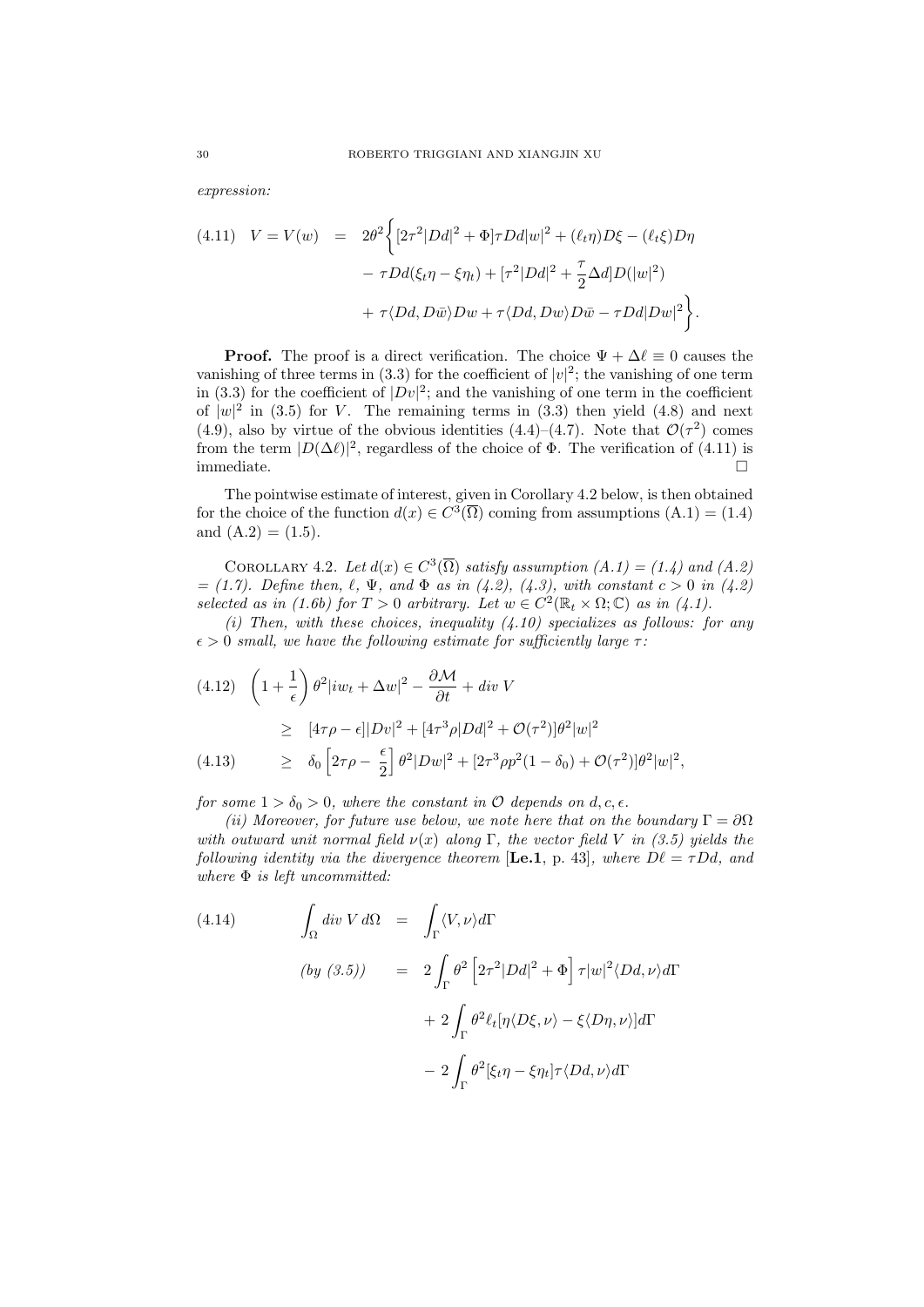+ 
$$
\int_{\Gamma} \theta^2 \left[ 2\tau^2 |D d|^2 - \tau \Delta d \right] \left[ \bar{w} \langle Dw, \nu \rangle + w \langle D \bar{w}, \nu \rangle \right] d\Gamma
$$
  
+  $2 \int_{\Gamma} \theta^2 \tau \langle D d, [D \bar{w} \langle Dw, \nu \rangle + Dw \langle D \bar{w}, \nu \rangle] \rangle d\Gamma$   
-  $2 \int_{\Gamma} \theta^2 |D w|^2 \tau \langle D d, \nu \rangle d\Gamma$ .

(iii) Finally, as for the M-term in  $(3.4)$ , we likewise note for future reference that

$$
(4.15)\quad \int_{\Omega} \int_0^T \frac{\partial \mathcal{M}}{\partial t} dt \, d\Omega \quad = \quad \left[ \int_{\Omega} \mathcal{M} d\Omega \right]_0^T \le \tau C_{d,T} \left[ \int_{\Omega} e^{2\tau \varphi} [|Dw|^2 + |w|^2] d\Omega \right]_0^T
$$

$$
(4.16) \qquad \qquad \leq \qquad (C_{d,T})\tau e^{-2\tau\delta}[\mathbb{E}(T)+\mathbb{E}(0)],
$$

where  $\mathbb{E}(t) = ||w(t)||_{H^1(\Omega)}^2$  as defined in (1.9).

**Proof.** (i) Inequality (4.12) follows at once from estimate (4.10) by direct use of assumptions  $(A.1) = (1.4)$  and  $(A.2) = (1.5)$ . Next, by  $(3.2)$ :  $Dv = \theta Dw + wD\theta$ ,  $D\theta = \theta D\ell = \theta \tau Dd$ , and hence

(4.17) 
$$
2|Dv|^2 \geq \theta^2|Dw|^2 - 2\tau^2|Dd|^2\theta^2|w|^2.
$$

Then, with reference to the RHS of (4.12), we estimate with  $0 < \delta_0 < 1$ :

(4.18) 
$$
[4\tau\rho - \epsilon]|Dv|^2 > [4\tau\rho - \epsilon]\delta_0|Dv|^2
$$
  
\n(by (4.17)) 
$$
\geq [4\tau\rho - \epsilon]\delta_0 \left[\frac{\theta^2}{2}|Dw|^2 - \tau^2|Dd|^2\theta^2|w|^2\right]
$$

$$
= \left[2\tau\rho - \frac{\epsilon}{2}\right]\delta_0\theta^2|Dw|^2 - 4\tau^3\rho\delta_0|Dd|^2\theta^2|w|^2 + \epsilon\delta_0\tau^2|Dd|^2\theta^2|w|^2.
$$

Using estimate  $(4.18)$  on the RHS of  $(4.12)$ , we obtain

(4.19) RHS of (4.12) 
$$
\geq \left[2\tau\rho - \frac{\epsilon}{2}\right] \delta_0 \theta^2 |Dw|^2 + [4\tau^3 \rho |Dd|^2 (1 - \delta_0) + \mathcal{O}(\tau^2)] \theta^2 |w|^2.
$$

Finally, recalling  $|Dd|^2 \ge p^2 > 0$  from assumption  $(A.2) = (1.5)$ , we see that (4.19) yields (4.13), as claimed.

(iii) Recalling (3.4) with  $D\ell = \tau Dd$ , and  $\ell_t$  in (4.4), we obtain

(4.20) 
$$
\left| \int_{\Omega} \int_{0}^{T} \frac{\partial M}{\partial t} dt \, d\Omega \right| = \left| \left[ \int_{\Omega} M d\Omega \right]_{0}^{T} \right|
$$
  
(by (3.4)) 
$$
= \left| \left[ \int_{\Omega} \theta^{2} [2\tau \langle Dd, D\xi \rangle \eta - \xi \tau \langle Dd, D\eta \rangle + 2c\tau \left( t - \frac{T}{2} \right) |w|^{2} |d\Omega \right]_{0}^{T} \right|
$$

(4.21) 
$$
\leq \tau \tilde{c}_{d,T} \left| \left[ \int_{\Omega} \theta^2 [|Dw| \, |w| + |w|^2] d\Omega \right]_0^T \right|
$$

(4.22) 
$$
\leq \tau c_{d,T} \left| \left[ \int_{\Omega} \theta^2 [|Dw|^2 + |w|^2] d\Omega \right]_0^T \right|,
$$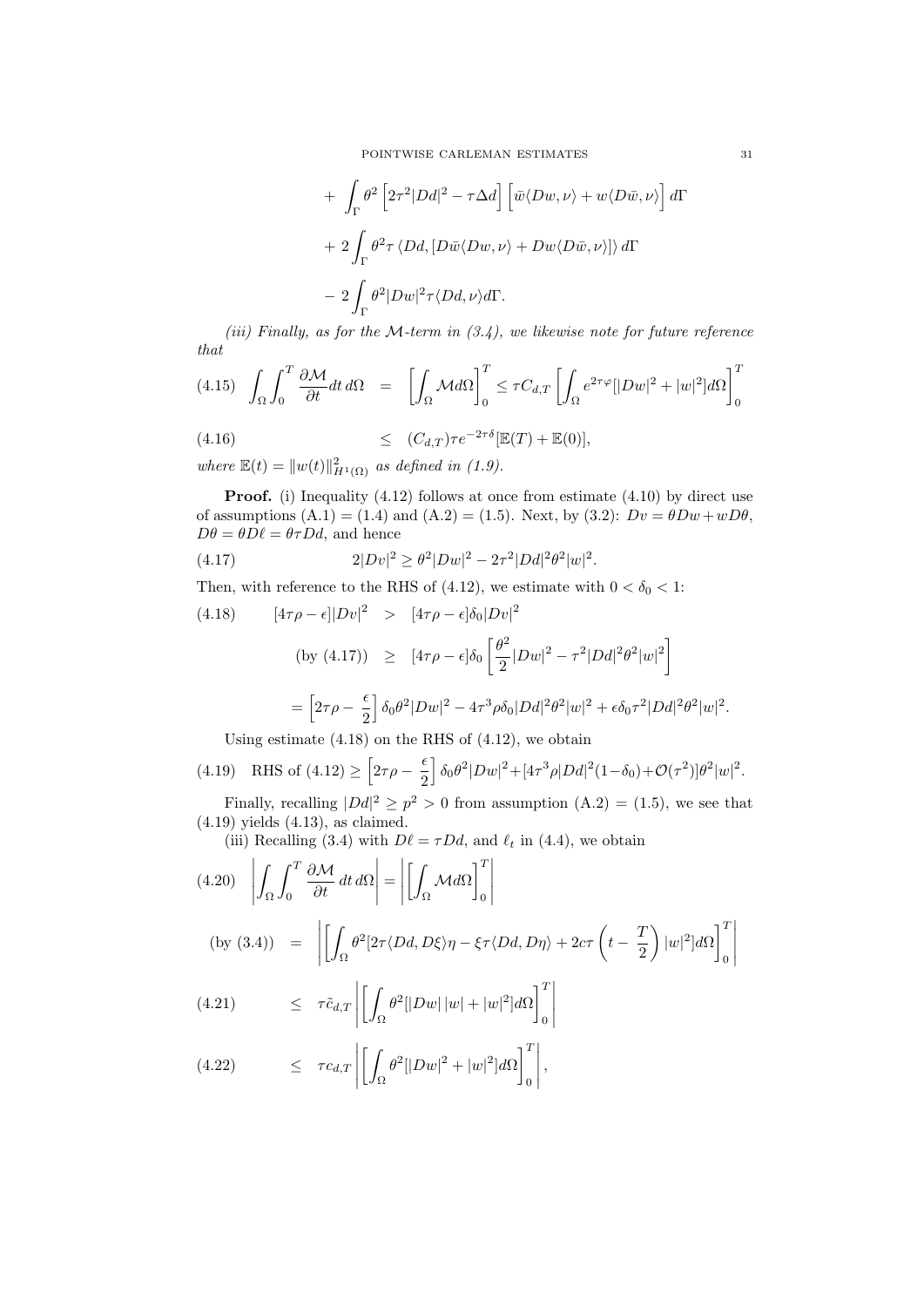where in going from (4.20) to (4.21) we have recalled  $\xi = \text{Re } w, \eta = \text{Im } w$ . Then, inequality (4.22) establishes inequality (4.15) via  $\theta = e^{\ell} = e^{\tau \varphi}$  by (3.2), (4.2). Finally, (4.15) yields (4.16) by recalling property (1.7) for  $\varphi|_{t=0}$  and  $\varphi|_{t=T}$ , as well as the definition (1.9) for  $\mathbb{E}(t)$ .

## 5. Proof of Theorem 2.1.1 and Corollary 2.1.2. Carleman Estimates for  $H^{2,2}(Q)$ -Solutions of Eqn. (1.1). First Version

The next key result yields a Carleman estimate, as in [L-T-Z.2]. This is Theorem 2.1.1 rewritten here for convenience; however, at this stage, it is obtained only for  $H^{2,2}(Q)$ -solutions of Eqn. (1.1). Achievement of its extension Theorem 2.2.1 in its full strength, i.e., as extended to solutions of Eqn. (1.1) in the class (2.2.1) will take place in Section 7.

THEOREM 5.1. Let  $T > 0$  and let c be defined accordingly by (1.6b). Let  $d(x) \in C^3(\overline{\Omega})$  be a (real) function satisfying  $(A.1) = (1.4)$  and  $(A.2) = (1.5)$ . Define  $\varphi(t,x)$  as in  $(1.6a) = (4.2)$ . Let  $w \in C^2(\mathbb{R}_t \times M; \mathbb{C})$  be a solution of Eqn. (1.1) [and no B.C.] under the standing assumption (1.2) for F with constant  $C_T$  and (1.3) for f. Then,

(i) the following one-parameter family of estimates hold true for all  $\tau > 0$ sufficiently large and all  $\epsilon > 0$ :

$$
(5.1) \ B_{\Sigma}(w) + 2\left(1 + \frac{1}{\epsilon}\right) \int_0^T \int_{\Omega} e^{2\tau \varphi} |f|^2 d\Omega dt
$$
  

$$
\geq m_{\rho, p, \tau, C_T, \epsilon} \left\{ \int_0^T \int_{\Omega} e^{2\tau \varphi} |Dw|^2 + |w|^2 |d\Omega dt \right\}
$$
  

$$
- C_{d,T} \ \tau e^{-2\tau \delta} [\mathbb{E}(T) + \mathbb{E}(0)]
$$

(5.2) 
$$
\geq m_{\rho,p,\tau,C_T,\epsilon}e^{-\delta\tau}\int_{t_0}^{t_1}\mathbb{E}(t)dt-C_{d,T}\ \tau e^{-2\tau\delta}[\mathbb{E}(T)+\mathbb{E}(0)];
$$

(5.3) 
$$
m_{\rho,p,\tau,C_T,\epsilon} \equiv \min \left\{ \left[ \delta_0 \left( 2\tau p - \frac{\epsilon}{2} \right) - 2C_T \left( 1 + \frac{1}{\epsilon} \right) \right], \left[ 4\tau^3 \rho p^2 (1 - \delta_0) + \mathcal{O}(\tau^2) - 2C_T \left( 1 + \frac{1}{\epsilon} \right) \right] \right\} \nearrow \infty, \text{ as } \tau \nearrow \infty.
$$

On the LHS of (5.1), the boundary terms  $B_{\Sigma}(w)$  are defined by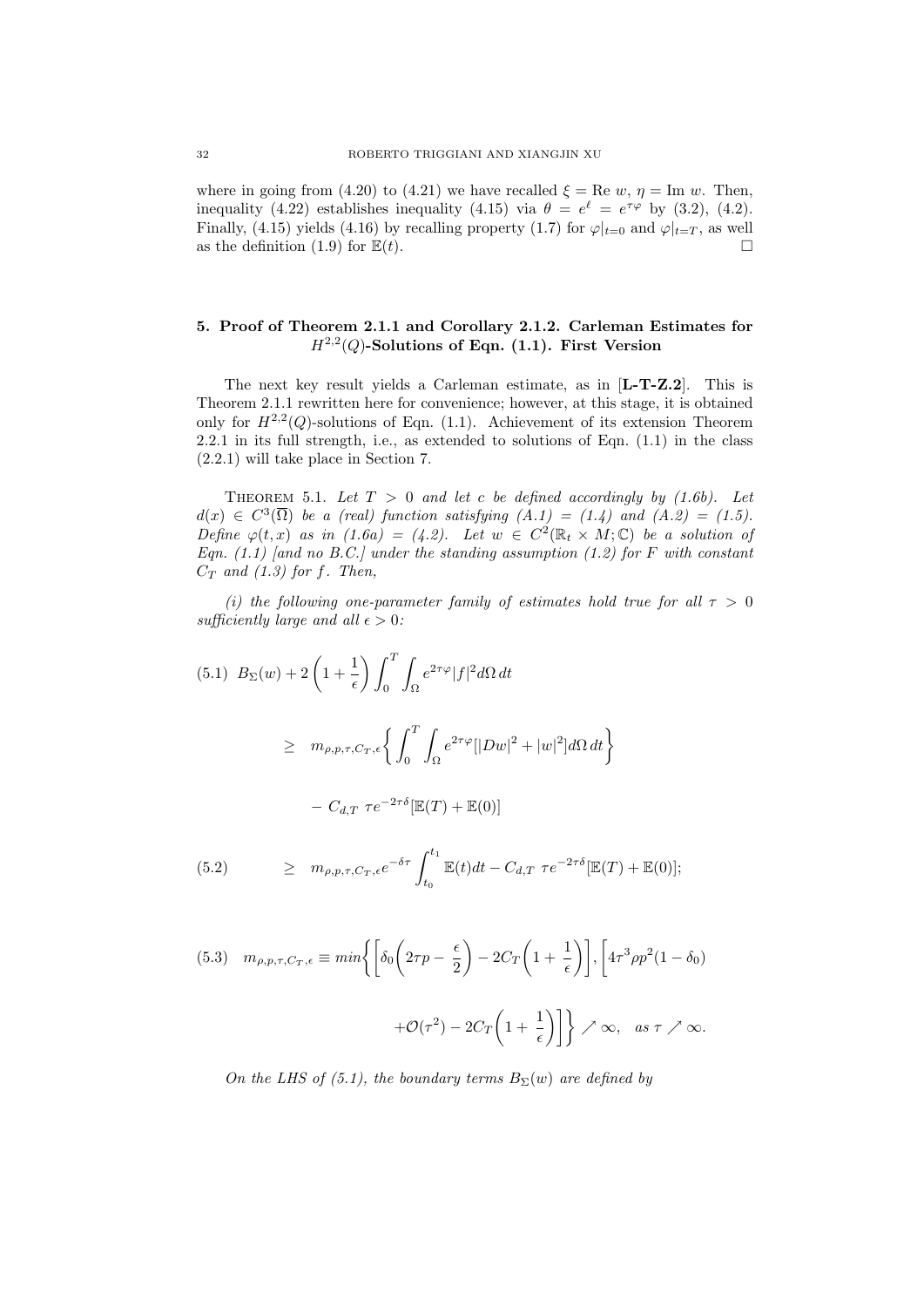(5.4a) 
$$
B_{\Sigma}(w) = \int_0^T \int_{\Omega} \operatorname{div} V \, d\Omega \, dt = \int_0^T \int_{\Gamma} \langle V, \nu \rangle d\Gamma \, dt
$$
\n(5.4b) 
$$
= 2 \int_0^T \int_{\Gamma} e^{2\tau \varphi} [2\tau^2 |Dd|^2 + \Phi] \tau |w|^2 \langle Dd, \nu \rangle d\Gamma \, dt
$$
\n
$$
- 2 \int_0^T \int_{\Gamma} e^{2\tau \varphi} 2c\tau \left( t - \frac{T}{2} \right) [\eta \langle D\xi, \nu \rangle - \xi \langle D\eta, \nu \rangle] \, d\Gamma \, dt
$$
\n
$$
- 2 \int_0^T \int_{\Gamma} e^{2\tau \varphi} [\xi_t \eta - \xi \eta_t] \tau \langle Dd, \nu \rangle d\Gamma \, dt
$$
\n
$$
+ \int_0^T \int_{\Gamma} e^{2\tau \varphi} [2\tau^2 |Dd|^2 - \tau \Delta d] [\bar{w} \langle Dw, \nu \rangle + w \langle D\bar{w}, \nu \rangle] d\Gamma \, dt
$$
\n
$$
+ 2 \int_0^T \int_{\Gamma} e^{2\tau \varphi} \tau \langle Dd, D\bar{w} \langle Dw, \nu \rangle + Dw \langle D\bar{w}, \nu \rangle \rangle d\Gamma \, dt
$$
\n
$$
- 2 \int_0^T \int_{\Gamma} e^{2\tau \varphi} |Dw|^2 \tau \langle Dd, \nu \rangle d\Gamma \, dt
$$

(ii) The above inequality (5.2) may then be extended by density to all  $w \in$  $H^{2,2}(Q)$ .

**Proof.** We return to estimate (4.13) and integrate it over  $Q = (0, T] \times \Omega$ . On the LHS, we invoke Eqn.  $(1.1)$  as well as identity  $(4.14)$  for div V and inequality (4.16) for  $\frac{\partial M}{\partial t}$ . We thus obtain, recalling  $\theta$  and  $\ell_t$  from (3.2), (4.2), (4.4), and  $B_{\Sigma}(w)$ from (5.4a):

$$
(5.5) \quad \left(1 + \frac{1}{\epsilon}\right) \int_0^T \int_\Omega \theta^2 |F(w) + f|^2 d\Omega dt + (C_{d,T})\tau e^{-2\tau\delta} [\mathbb{E}(T) + \mathbb{E}(0)] + B_{\Sigma}(w) \n\geq \left(1 + \frac{1}{\epsilon}\right) \int_0^T \int_\Omega \theta^2 |iw_t + \Delta w|^2 d\Omega dt \n- \left[\int_\Omega \mathcal{M} d\Omega\right]_0^T + \int_0^T \int_\Omega \text{div } V d\Omega dt \n\geq \delta_0 \left[2\tau \rho - \frac{\epsilon}{2}\right] \int_0^T \int_\Omega \theta^2 |Dw|^2 d\Omega dt \n+ \left[4\rho(1 - \delta_0)p^2 \tau^3 + \mathcal{O}(\tau^2)\right] \int_0^T \int_\Omega \theta^2 |w|^2 d\Omega dt.
$$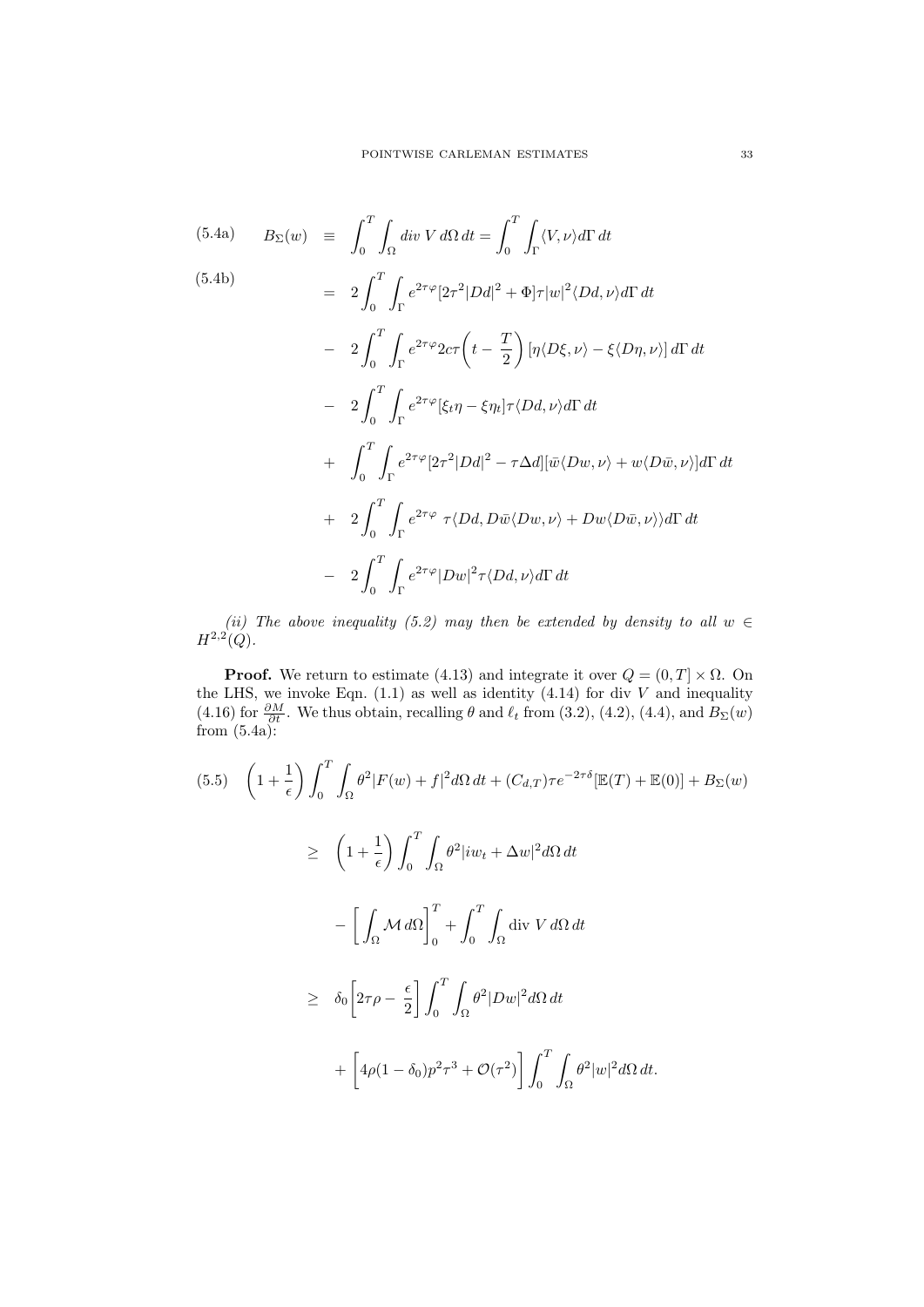Next, invoking estimate (1.2b) for  $F(w)$  on the LHS of (5.5), we finally obtain

$$
(5.6) \quad 2\left(1+\frac{1}{\epsilon}\right) \int_0^T \int_{\Omega} e^{2\tau \varphi} |f|^2 d\Omega dt + B_{\Sigma}(w)
$$
  
\n
$$
\geq \left[\delta_0 \left(2\tau \rho - \frac{\epsilon}{2}\right) - 2C_T \left(1+\frac{1}{\epsilon}\right)\right] \int_0^T \int_{\Omega} e^{2\tau \varphi} |Dw|^2 d\Omega dt
$$
  
\n
$$
+ \left[4\tau^3 \rho p^2 (1-\delta_0) + \mathcal{O}(\tau^2) - 2C_T \left(1+\frac{1}{\epsilon}\right)\right] \int_0^T \int_{\Omega} e^{2\tau \varphi} |w|^2 d\Omega dt
$$
  
\n
$$
- (C_{d,T}) \tau e^{-2\tau \delta} [\mathbb{E}(T) + \mathbb{E}(0)],
$$

with  $C_T$  the constant in (1.2b). Thus (5.6) establishes (5.1) by using (5.3) with  $\tau$ sufficiently large. Finally, using property (1.8) on  $\varphi$  and (1.9) on  $\mathbb{E}(t)$  in the integral term in the RHS of (5.1), we obtain estimate (5.2).  $\square$ 

Theorem 5.1 coincides with Theorem 2.1.1 by taking  $\epsilon = 1$ .

Proof of Corollary 2.1.2. Step 1. We return to the definition  $(2.5)$  or  $(5.4b)$  of the boundary terms  $B_{\Sigma}(w)$  and verify directly that

(5.7a) 
$$
\begin{cases} \text{condition } (2.1.7) \Rightarrow B_{\Sigma}(w) \equiv 0 \\ \text{condition } (2.1.8) \Rightarrow B_{\Sigma}(w) = 2\tau \int_0^T \int_{\Gamma_0} e^{2\tau \varphi} |\langle Dw, \nu \rangle|^2 \langle Dd, \nu \rangle d\Sigma_0 \le 0. \end{cases}
$$

Indeed, in the case, say, of condition  $(2.1.7)$ , the individual terms in  $(2.1.5)$  (or (5.4b)) vanish either because  $\langle Dw, \nu \rangle \equiv 0$  on all of Γ; or else because of the combination  $\langle Dd, \nu \rangle \equiv 0$  on  $\Gamma_0$  and  $w \equiv 0$  on  $\Gamma_1$ , whereby then, with  $\Gamma = \overline{\Gamma_0 \cup \Gamma_1}$ , we have

$$
|Dw|^2 = |\langle Dw, \nu \rangle|^2 + |\langle Dw, \mu \rangle|^2 \equiv 0 \text{ on } \Sigma_1.
$$

Here  $\mu$  = tangential vector field along  $\Gamma_1$ . A similar analysis shows (5.7b).

**Step 2.** With  $B_{\Sigma}(w) \leq 0$  as obtained in either case (5.7a) and (5.7b) above, then estimate (2.1.3) (or (5.2)) with  $f \equiv 0$  yields

(5.8) 
$$
0 \geq m_{\rho,p,\tau,C_T} e^{-\delta \tau} \int_{t_0}^{t_1} \mathbb{E}(t) dt - (C_{d,T}) \tau e^{-2\tau \delta} [\mathbb{E}(T) + \mathbb{E}(0)];
$$

(5.9) 
$$
\frac{(C_{d,T})\tau e^{-2\tau\delta}[\mathbb{E}(T)+\mathbb{E}(0)]}{m_{\rho,p,\tau,C_T}} \geq \int_{t_0}^{t_1} \mathbb{E}(t)dt.
$$

Letting  $\tau \nearrow \infty$ , whereby  $m_{\rho, p, \tau, C_T} \nearrow \infty$  at the rate of  $\tau$ , see (2.1.4) or (5.3), we conclude that

(5.10) 
$$
0 = \int_{t_0}^{t_1} \mathbb{E}(t) dt, \text{ hence } w \equiv 0 \text{ on } (t_0, t_1) \times \Omega,
$$

recalling  $\mathbb{E}(t)$  in (1.9), where we recall from (1.8) that  $0 < t_0 < \frac{T}{2} < t_1 < T$ . With  $T > 0$  given and fixed for which  $(2.7)$  or  $(2.8)$  hold true, we may repeat the above argument for all intervals smaller than  $T$  and get, accordingly, at least,  $w \equiv 0$  in  $(0, \frac{T}{2}) \times \Omega$ , actually  $(0, t_1) \times \Omega$ , the original  $t_1$  in (5.10). Finally, we recall from the line below (1.8) that actually we may take as interval  $(t_0, t_1)$  any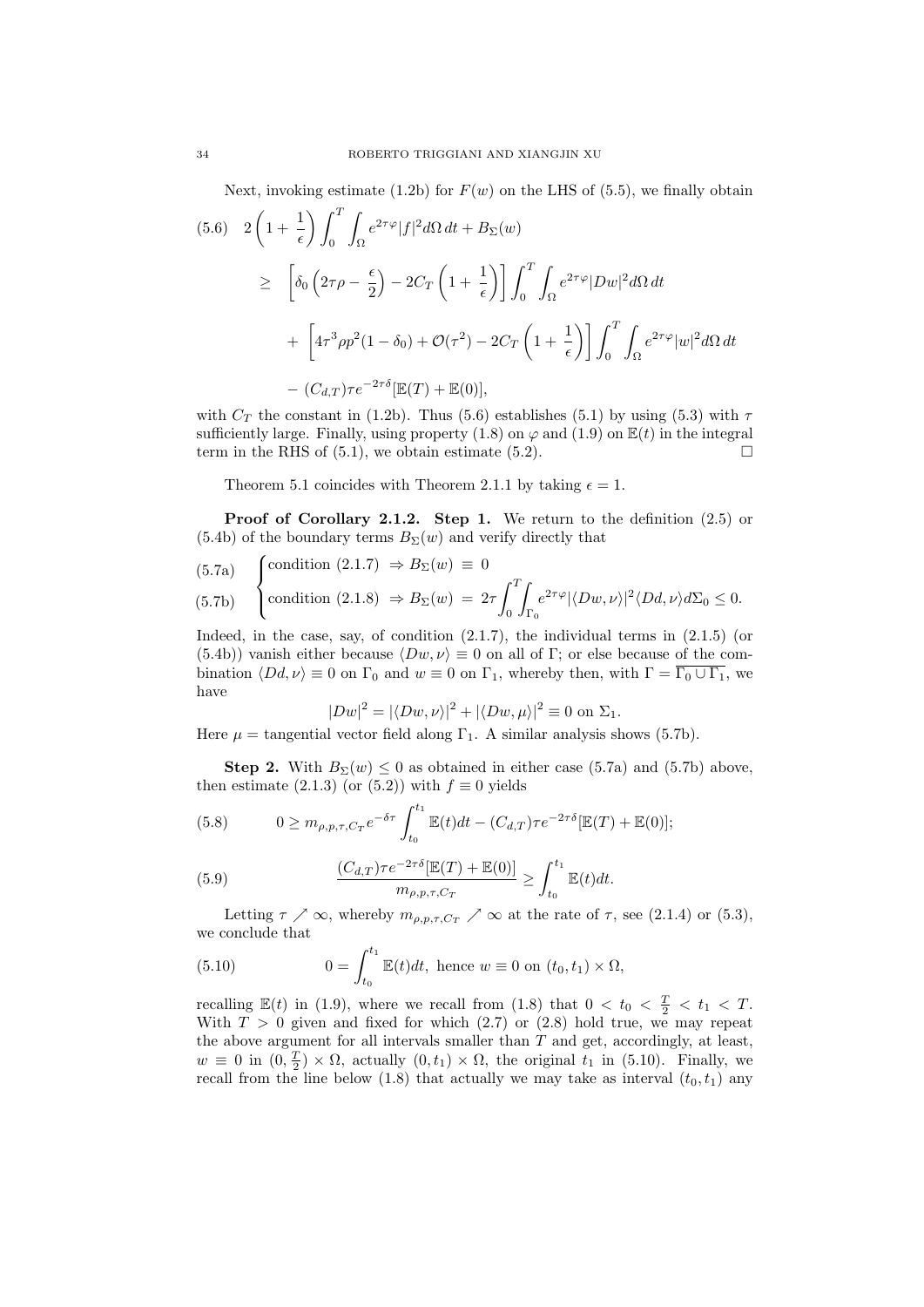interval where  $\varphi(t, x) \geq \sigma > -\delta$  uniformly in  $\Omega$ , with  $\sigma$  any number arbitrarily close to  $-\delta$ . We then conclude that the preceding argument actually yields  $w \equiv 0$  on  $(0, T] \times \Omega$ , hence  $w \equiv 0$  on  $[0, T] \times \Omega$ , since  $w \in (C[0, T]; L_2(\Omega))$ , *a-fortiori* from  $w \in$  $H^{2,2}(Q)$ .  $(Q).$ 

## 6. Proof of Theorem 2.1.3. Carleman Estimate for  $H^{2,2}(Q)$ -Solutions of Eqn.  $(1.1)$ , or Eqn.  $(2.1.10)$  under  $(A.3)$ . Second Version

Our starting point is Theorem 5.1, Eqn. (5.2), which coincides with Theorem 2.1.1, Eqn. (2.1.3), for  $H^{2,2}(Q)$ -solutions. This forms the basis upon which the sought-after results are based. From this present Section 6 on, our subsequent development merges with the one carried out in  $[Tr.1, Section 5]$  in the Euclidean setting, later adapted in [**T-Y.1**, Section 5] in the Riemannian setting  $\{M, g\}$ . In both these references a very different, multiplier-based approach was used yielding the same version of the Carleman estimate  $(2.1.3)$  of Theorem 2.1.1, however polluted by interior lower-order terms, as noted in Remark 2.1.1. This same development was taken up subsequently once more in  $[L-T-Z.2, Section 6]$ , still in the Euclidean setting, of which the present section is the Riemannian faithful counterpart.

According to Section 2.1, under assumption (A.3), which includes (2.1.9a–b), we may w.l.o.g. consider our basic dynamics as being (2.1.10), that is

(6.1) 
$$
iw_t + \Delta w = F(w) + f = -i \langle R_1(t, x), Dw \rangle + q_0(t, x)w + f,
$$

subject to the additional properties (2.1.11a) or (2.1.11b) on the real-valued vector field  $R_1(t, x)$  for dim  $\Omega > 2$ . For dim  $\Omega = 1$ , we may further take  $R_1(t, x) \equiv 0$ . As mentioned at the outset of the present section, the proof is patterned after that of  $[L-T-Z.2, Section 6]$  in the Euclidean case (based in turn on  $[Tr.1, Section 2.3]$ (Euclidean case) and  $[T-Y.1,$  Section 5 (Riemannian case  $(M, g)$ ). In this section, we shall need the Green's first identity  $[\mathbf{Do.1}, \mathbf{p.} \quad]$ ,  $[\mathbf{Le.1}, \mathbf{p. 44}]$ 

(6.2) 
$$
\int_{\Omega} (\Delta w) z \, d\Omega = \int_{\Omega} \langle Dw, Dz \rangle d\Omega - \int_{\Gamma} z \langle Dw, \nu \rangle d\Gamma,
$$

as well as the divergence theorem with  $X \in \mathcal{X}(M)$ , where  $X(f) = \langle Df, X \rangle$ :

(6.3) 
$$
\operatorname{div}(fX) = f \operatorname{div} X + \langle Df, X \rangle; \quad \int_{\Omega} \operatorname{div} X d\Omega = \int_{\Gamma} \langle X, \nu \rangle d\Gamma.
$$

Combining the identities in (6.3), we finally obtain

(6.4) 
$$
\int_{\Omega} \langle Df, X \rangle d\Omega = \int_{\Gamma} f \langle X, \nu \rangle d\Gamma - \int_{\Omega} f \operatorname{div} X d\Omega,
$$

to be invoked in the proof below.

Proof of Theorem 2.1.3. Step 1. Lemma 6.1(i). Let w be a  $H^{2,2}(Q)$ . solution of the Schrödinger equation (1.1), with  $f \in L_2(Q)$ , with  $F(w) = \langle P(t, x), Dw \rangle$  $+q_0(t, x)$ w satisfying (1.2b). Then: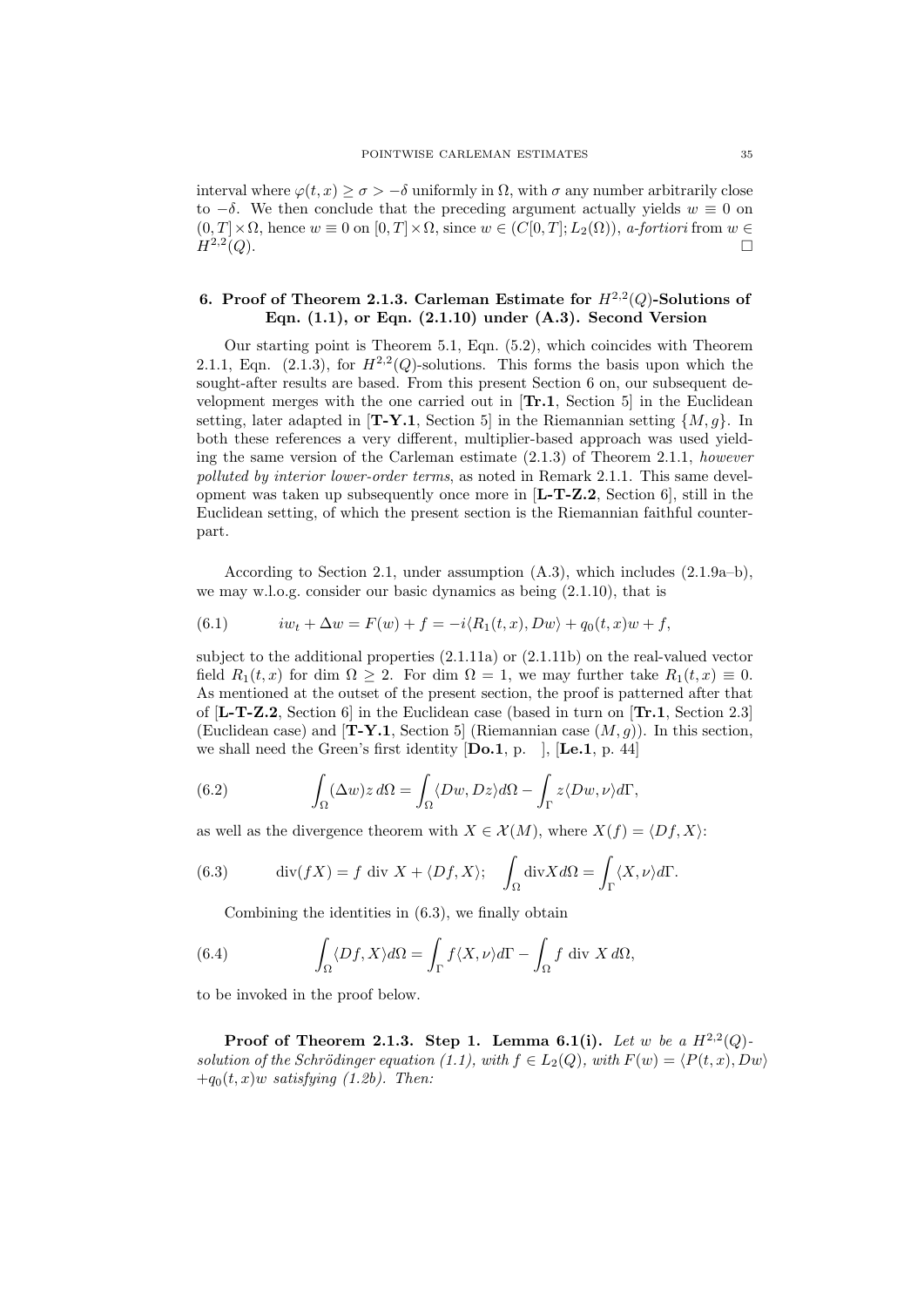(i<sub>1</sub>) With  $\mathbb{E}(t)$  defined by (1.9), we have for all t, s in  $[0, T]$ :

(6.5) 
$$
\mathbb{E}(t) - \mathbb{E}(s) = 2 \operatorname{Re} \left\{ \int_{s}^{t} \int_{\Gamma} \langle D\bar{w}, \nu \rangle w_t d\Gamma d\sigma \right\} + 2 \operatorname{Re} \left\{ i \int_{s}^{t} \int_{\Gamma} \langle Dw, \nu \rangle \bar{w} d\Gamma d\sigma \right\} + 2 \operatorname{Re} \left\{ \int_{s}^{t} \int_{\Omega} [F(w) + f][i\Delta \bar{w} - i\bar{w}] d\Omega d\sigma \right\}.
$$
  
(i<sub>2</sub>) Let  $q_0$  satisfy assumptions (2.1.9b) (Left-Hand Side), then:

(6.6) 
$$
Re\left\{i\int_{\Omega}\Delta\bar{w}q_0w\,d\Omega\right\} = Re\left\{i\int_{\Gamma}\langle D\bar{w},\nu\rangle q_0w\,d\Gamma\right\}
$$
  

$$
- Re\left\{i\int_{\Omega}q_0|Dw|^2\,d\Omega\right\} - Re\left\{i\int_{\Omega}w\langle D\bar{w},Dq_0\rangle d\Omega\right\}.
$$

(ii) Assume further hypothesis  $(A.3) = (2.1.9)$ , so that w.l.o.g., we can assume that the Schrödinger equation is in the form given by  $(6.1)$ , i.e.,  $(1.1)$  with  $P(t, x) = -iR_1(t, x)$  and  $q_0$  satisfying hypotheses (2.1.9a) and (2.1.9b) and  $R_1$  fulfilling further w.l.o.g. properties (2.1.11a) or (2.1.11b). Then, for a unit tangent vector  $\mu$ , we have:

 $(ii<sub>1</sub>)$ 

(6.7) 
$$
Re\left\{i\int_{\Omega}\Delta\bar{w}\langle P(t,x), Dw\rangle d\Omega\right\} = Re\left\{\int_{\Omega}\Delta\bar{w}\langle R_{1}(t,x), Dw\rangle d\Omega\right\}
$$

$$
= \frac{1}{2}\int_{\Gamma}|\langle Dw, \nu\rangle|^{2}\langle R_{1}(t,x), \nu\rangle d\Gamma
$$

$$
+ Re\left\{\int_{\Gamma}\langle D\bar{w}, \nu\rangle\langle Dw, \mu\rangle\langle R_{1}(t,x), \mu\rangle d\Gamma\right\}
$$

$$
- \frac{1}{2}\int_{\Gamma}|\langle Dw, \mu\rangle|^{2}\langle R_{1}(t,x), \nu\rangle d\Gamma
$$

$$
- \int_{\Omega}Re\{\langle D_{D\bar{w}}R_{1}, Dw\rangle\} d\Omega - \frac{1}{2}\int_{\Omega}|Dw|^{2}div R_{1}d\Omega;
$$
  
(6.8) 
$$
Re\left\{i\int_{\Omega}\Delta\bar{w}\langle P(t,x), Dw\rangle d\Omega\right\} = Re\left\{\int_{\Omega}\Delta\bar{w}\langle R_{1}(t,x), Dw\rangle d\Omega\right\}
$$

$$
\leq \int_{\Gamma}|\langle Dw, \nu\rangle|^{2}d\Gamma
$$

$$
- \frac{1}{2}\int_{\Gamma}|\langle Dw, \mu\rangle|^{2}\left[\langle R_{1}(t,x), \nu\rangle - |\langle R_{1}(t,x), \mu\rangle|^{2}\right]d\Gamma
$$

$$
- \int_{\Omega}Re\left\{\langle D_{D\bar{w}}R_{1}, Dw\rangle\right\} d\Omega - \frac{1}{2}\int_{\Omega}|Dw|^{2}div R_{1}d\Omega,
$$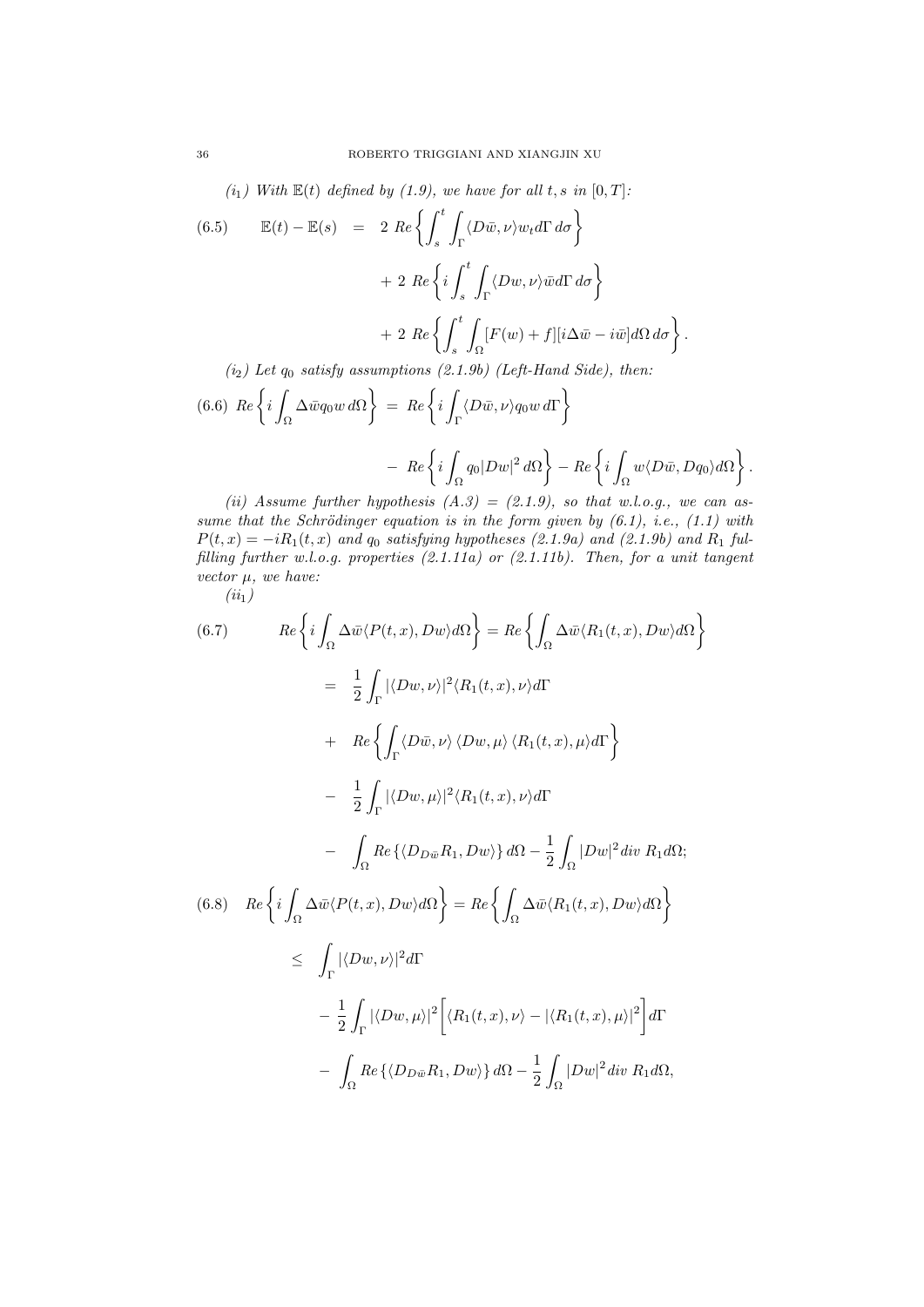where  $D_{D\bar{w}}R_1$  is the covariant derivative of the vector field  $R_1$  with respect to  $D\bar{w}$ .  $(ii_2)$ 

(6.9) 
$$
Re\left\{i\int_{\Omega}\Delta\bar{w}F(w)d\Omega\right\} = Re\left\{i\int_{\Omega}\Delta\bar{w}[(P(x,t),Dw)+q_0w]d\Omega\right\}
$$

$$
= \frac{1}{2}\int_{\Gamma}|\langle Dw,\nu\rangle|^2\langle R_1(t,x),\nu\rangle d\Gamma
$$

$$
+ Re\left\{\int_{\Gamma}\langle D\bar{w},\nu\rangle\langle Dw,\mu\rangle\langle R_1(t,x),\mu\rangle d\Gamma\right\}
$$

$$
- \frac{1}{2}\int_{\Gamma}|\langle Dw,\mu\rangle|^2\langle R_1(t,x),\nu\rangle d\Gamma + Re\left\{i\int_{\Gamma}\langle D\bar{w},\nu\rangle q_0w d\Gamma\right\}
$$

$$
- Re\left\{\int_{\Omega}\langle D_{D\bar{w}}R_1,Dw\rangle d\Omega\right\} - \frac{1}{2}\int_{\Omega}|Dw|^2\,div\,R_1d\Omega
$$

$$
- Re\left\{i\int_{\Omega}q_0|Dw|^2d\Omega\right\} - Re\left\{i\int_{\Omega}w\langle D\bar{w},Dq_0\rangle d\Omega\right\}.
$$

(iii) Assume further that  $f \in L_2(0,T;H^1(\Omega))$ . Then, in the L<sub>1</sub>-sense in t, on any subinterval of  $[0, T]$ :

 $(iii_1)$ 

$$
(6.10) \quad Re\left\{i\int_{\Omega}\Delta\bar{w}f\,d\Omega\right\} = -Re\left\{i\int_{\Gamma}\langle D\bar{w},\nu\rangle f\,d\Gamma\right\} + Re\left\{i\int_{\Omega}\langle D\bar{w},Df\rangle d\Omega\right\}.
$$

(iv) Under the assumptions of parts  $(i)$  through  $(iii)$ , we then have:

$$
(6.11a) \quad \mathbb{E}(t) - \mathbb{E}(s) = 2 \operatorname{Re} \left\{ \int_{s}^{t} \int_{\Gamma} \langle D\bar{w}, \nu \rangle [w_t + iq_0 w - if] d\Gamma d\sigma \right\} + \int_{s}^{t} \int_{\Gamma} |\langle Dw, \nu \rangle|^2 \langle R_1(t, x), \nu \rangle d\Gamma d\sigma + 2 \operatorname{Re} \left\{ i \int_{s}^{t} \int_{\Gamma} \langle Dw, \nu \rangle \bar{w} d\Gamma d\sigma \right\} + 2 \operatorname{Re} \left\{ \int_{s}^{t} \int_{\Gamma} \langle Dw, \nu \rangle \langle Dw, \mu \rangle \langle R_1(t, x), \mu \rangle d\Gamma d\sigma \right\} - \int_{s}^{t} \int_{\Gamma} |\langle Dw, \mu \rangle|^2 \langle R_1(t, x), \nu \rangle d\Gamma d\sigma - 2 \operatorname{Re} \left\{ \int_{s}^{t} \int_{\Omega} \left[ \langle D_{D\bar{w}} R_1, Dw \rangle + iq_0 |Dw|^2 \right. + iw \langle D\bar{w}, Dq_0 \rangle - i \langle D\bar{w}, Df \rangle + i[F(w) + f]\bar{w} \right] d\Omega d\sigma \right\} - \int_{s}^{t} \int_{\Omega} |Dw|^2 \operatorname{div} R_1 d\Omega d\sigma,
$$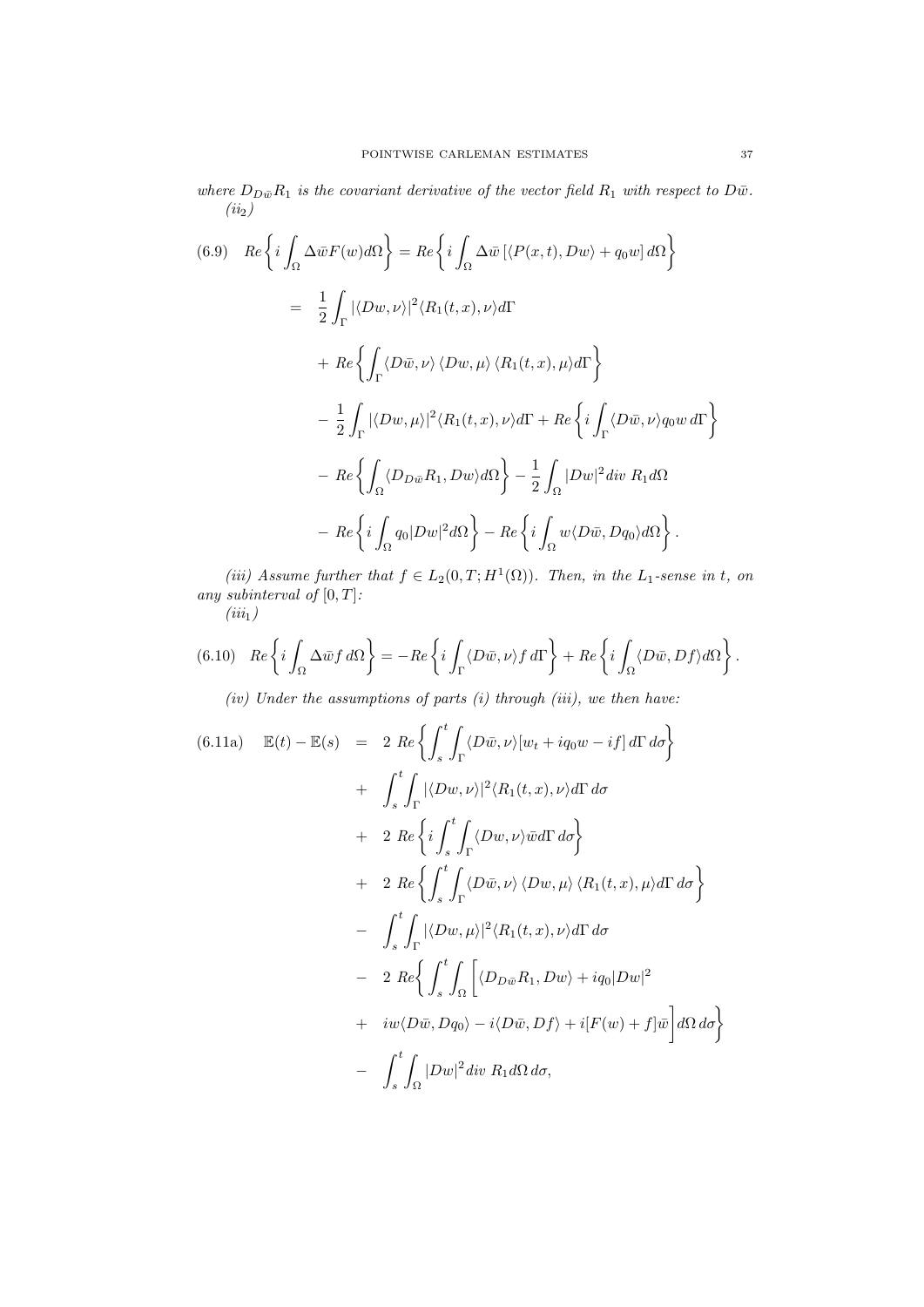where, for purposes other than the Dirichlet B.C., we estimate

$$
(6.11b) \t2 Re \left\{ \int_{s}^{t} \int_{\Gamma} \langle D\bar{w}, \nu \rangle \langle Dw, \mu \rangle \langle R_{1}, \mu \rangle d\Gamma d\sigma - \int_{s}^{t} \int_{\Gamma} |\langle Dw, \mu \rangle|^{2} \langle R_{1}(t, x), \nu \rangle d\Gamma d\sigma \right\}
$$
  

$$
\leq \int_{s}^{t} \int_{\Gamma} |\langle Dw, \nu \rangle|^{2} d\Gamma d\sigma
$$
  

$$
+ \int_{s}^{t} \int_{\Gamma} |\langle Dw, \mu \rangle|^{2} \left[ |\langle R_{1}(t, x), \mu \rangle|^{2} - \langle R_{1}(t, x), \nu \rangle \right] d\Gamma d\sigma
$$
  

$$
\leq \int_{s}^{t} \int_{\Gamma} |\langle Dw, \nu \rangle|^{2} d\Gamma d\sigma,
$$

while in the Dirichlet case  $w|_{\Sigma} \equiv 0$ , the LHS of (6.11b) vanishes.

 $(v)$  Finally, under the assumptions of parts  $(i)$  through  $(iii)$ , we then have the following estimate for all  $0 \leq s \leq t \leq T$ :

(6.12a) 
$$
\mathbb{E}(t) - \mathbb{E}(s) = 2 \operatorname{Re} \left\{ \int_{s}^{t} \int_{\Gamma} \langle D\bar{w}, \nu \rangle [w_t + iq_0 w - if] d\Gamma d\sigma \right\} + \int_{s}^{t} \int_{\Gamma} |\langle Dw, \nu \rangle|^2 \langle R_1(t, x), \nu \rangle d\Gamma d\sigma + 2 \operatorname{Re} \left\{ i \int_{s}^{t} \int_{\Gamma} \langle Dw, \nu \rangle \bar{w} d\Gamma d\sigma \right\} + \mathcal{O}_c \left( \int_{s}^{t} \int_{\Gamma} |\langle Dw, \nu \rangle|^2 d\Gamma d\sigma \right) + \mathcal{O} \left( \int_{s}^{t} \mathbb{E}(\sigma) d\sigma + \|f\|_{L_2(s, t; H^1(\Omega))}^2 \right).
$$

 $\mathcal{O}_c = 0$  in the Dirichlet case  $w|_{\Sigma} \equiv 0$ , and  $\mathcal{O}_c = 1$  otherwise.

(6.12b) 
$$
|\mathbb{E}(t) - \mathbb{E}(s)| \leq G(T) + c_T \int_s^t \mathbb{E}(\sigma) d\sigma;
$$

(6.13) 
$$
G(T) = 2 \int_0^T \int_{\Gamma} |\langle Dw, \nu \rangle| \left[ |w_t| + \frac{1}{2} |\langle Dw, \nu \rangle| \right] \langle R_1(t, x), \nu \rangle + O_c| + |q_0| |w| + |w| + |f| \Big] d\Gamma dt + \int_0^T \int_{\Omega} [|Df|^2 + |f|^2] d\Omega dt,
$$

where  $c_T = c_{q_0,q_1}$  is a constant depending on the constant  $C_T$  in (1.2b), the norm  $|div R_1|_{L_{\infty}(0,T)}$ ,  $DR_1 \in L_{\infty}(0,T;T_2^0M)$ .

**Proof.** (i) We multiply Eqn. (1.1) by the multiplier  $|i\Delta \bar{w} - i\bar{w}|$ , take real parts—whereby 2 Re $\{\bar{w}w_t\} = \frac{\partial}{\partial t} |w|^2$  while the term  $i|\Delta w|^2$  drops off—and integrate by parts, using similarly  $2 \text{ Re}\{\langle D\bar{w}, Dw_t\rangle = \frac{\partial}{\partial t} |Dw|^2$ . We readily obtain (6.5). Identity (6.6) is obtained by application of Green's first identity (6.2).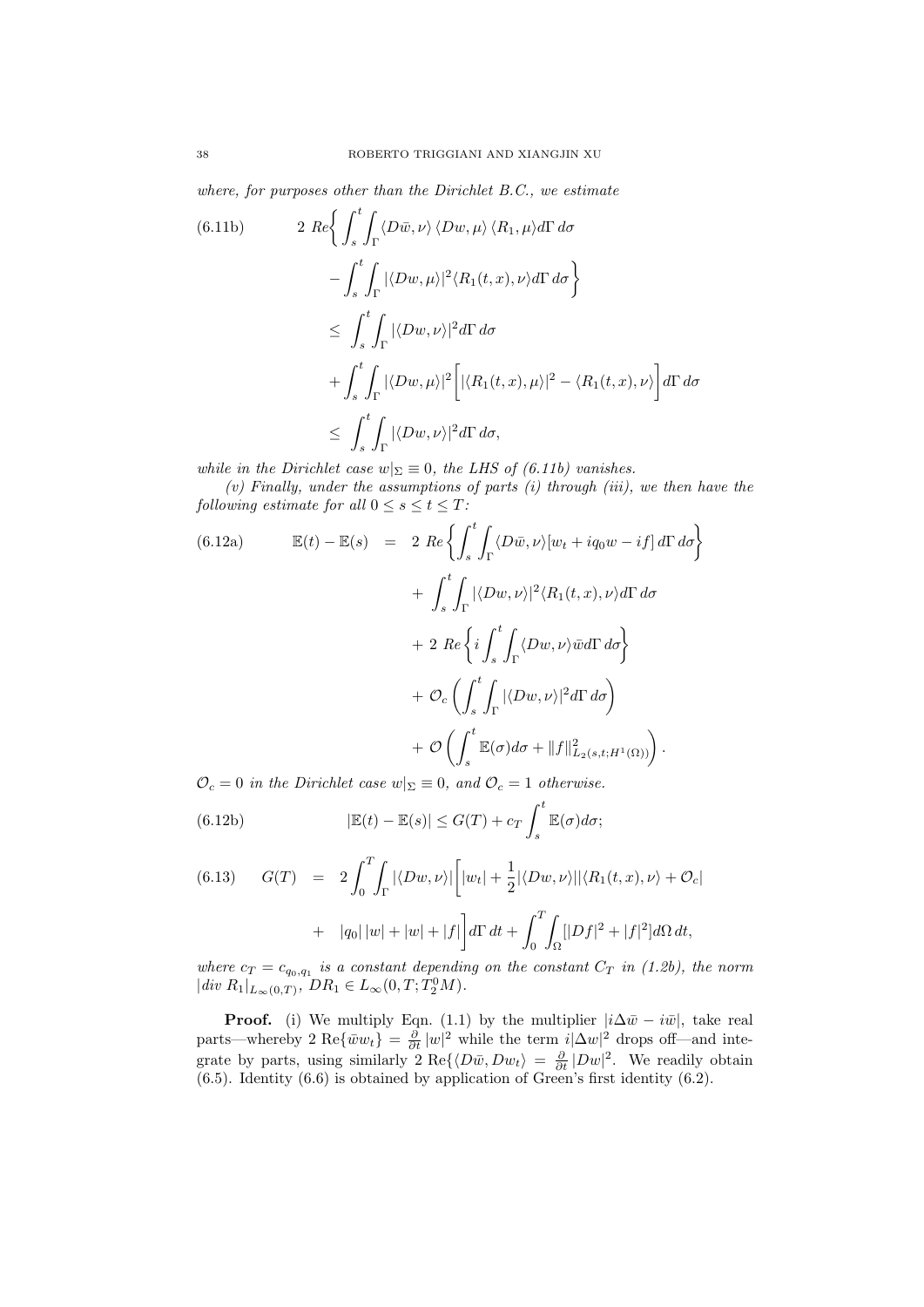(ii) Identity (ii<sub>1</sub>) is where the key structural hypothesis  $(A.3) = (2.1.9)$  is used, thus we provide details following  $[Tr.1]$ ,  $[T-Y.1]$ ,  $[L-T-Z.2]$ . We shall use the identity

(6.14) 
$$
\langle D\bar{w}, D\langle P, Dw \rangle \rangle = \langle D_{D\bar{w}}P, Dw \rangle + \langle P, D_{D\bar{w}}Dw \rangle,
$$

which is obtained from (3.28a) with  $X = P$ ,  $Y = Dw$ ,  $Z = D\bar{w}$ . Next, we multiply (6.14) by "i," invoke the structural assumption  $(A.3) = (2.1.9a)$ :  $iP(t, x) =$  $R_1(t, x)$  = real-valued vector field, take the real part, and obtain

(6.15a) Re 
$$
\{i\langle D\bar{w}, D\langle P, Dw \rangle\}
$$
 = Re  $\{\langle D_{D\bar{w}}R_1, Dw \rangle\}$  + Re  $\{\langle R_1, D_{D\bar{w}}Dw \rangle\}$ 

(6.15b) = Re 
$$
\left\{ \langle D_{D\bar{w}}R_1, Dw \rangle \right\} + \left\langle \frac{R_1}{2}, D(|Dw|^2) \right\rangle
$$
,

where in going from  $(6.15a)$  to  $(6.15b)$  we have invoked the identity

(6.15c) 
$$
2\text{Re}\left\{\langle R_1, D_{D\bar{w}}Dw\rangle\right\} = R_1(|Dw|^2) = \langle \nabla_g |Dw|^2, R_1 \rangle = \langle D(|Dw|)^2, R_1 \rangle,
$$

whose first key part is established in  $[T-Y.1$ , Appendix A, identity  $(A.0)$ , p. 368. Thus, we compute the critical term in (6.7), at first by Green's first identity (6.2):

(6.16) 
$$
\operatorname{Re}\left\{i\int_{\Omega}\Delta\bar{w}\langle P,Dw\rangle d\Omega\right\} = \operatorname{Re}\left\{i\int_{\Gamma}\langle D\bar{w},\nu\rangle\langle P,Dw\rangle d\Gamma\right\}
$$

$$
-\int_{\Omega}\operatorname{Re}\left\{i\langle D\bar{w},D\langle P,Dw\rangle\right\}d\Omega
$$
  
(6.17) 
$$
\text{(by (6.15b))} = \operatorname{Re}\left\{i\int_{\Gamma}\langle D\bar{w},\nu\rangle\langle P,Dw\rangle d\Gamma\right\}
$$

$$
-\int_{\Omega}\operatorname{Re}\left\{\langle D_{D\bar{w}}R_{1},Dw\rangle\right\}d\Omega - \frac{1}{2}\int_{\Omega}\langle R_{1},D(|Dw|^{2})\rangle d\Omega,
$$

after using identity (6.15b). We next evaluate the last term on the RHS of (6.17) by the divergence theorem (6.4), with  $f = |Dw|^2$  and  $X = R_1$ , to obtain

(6.18) 
$$
\int_{\Omega} \langle R_1, D(|Dw|^2) \rangle d\Omega = \int_{\Gamma} |Dw|^2 \langle R_1(t, x), \nu \rangle d\Gamma - \int_{\Omega} |Dw|^2 \text{div } R_1 d\Omega.
$$

Finally, regarding the boundary term on the RHS of (6.17), we again recall assumption (A.3):  $i = R_1$  (real-valued vector field) and compute with  $\mu$  being a unit tangent vector field on Γ:

(6.19) on 
$$
\Gamma : i \langle D\bar{w}, \nu \rangle \langle P, Dw \rangle
$$
  
\n
$$
= \langle D\bar{w}, \nu \rangle \left[ \langle R_1, \langle Dw, \nu \rangle \nu + \langle Dw, \mu \rangle \mu \rangle \right]
$$
\n
$$
= \langle R_1, \nu \rangle |\langle Dw, \nu \rangle|^2 + \langle R_1, \mu \rangle \langle D\bar{w}, \nu \rangle \langle Dw, \mu \rangle.
$$

Finally, substituting  $(6.18)$  and  $(6.19)$  into  $(6.17)$  yields identity  $(6.7)$ , using also

$$
|Dw|^2 = |\langle Dw, \nu \rangle|^2 + |\langle Dw, \mu \rangle|^2,
$$

by orthogonality of  $\nu$  and  $\mu$ . Then, inequality (6.8) follows readily from (6.7): in (6.8), we have evidenced the term  $|\langle R_1, \mu \rangle|^2 - \langle R_1, \nu \rangle \leq 0$ , via (2.1.11a) without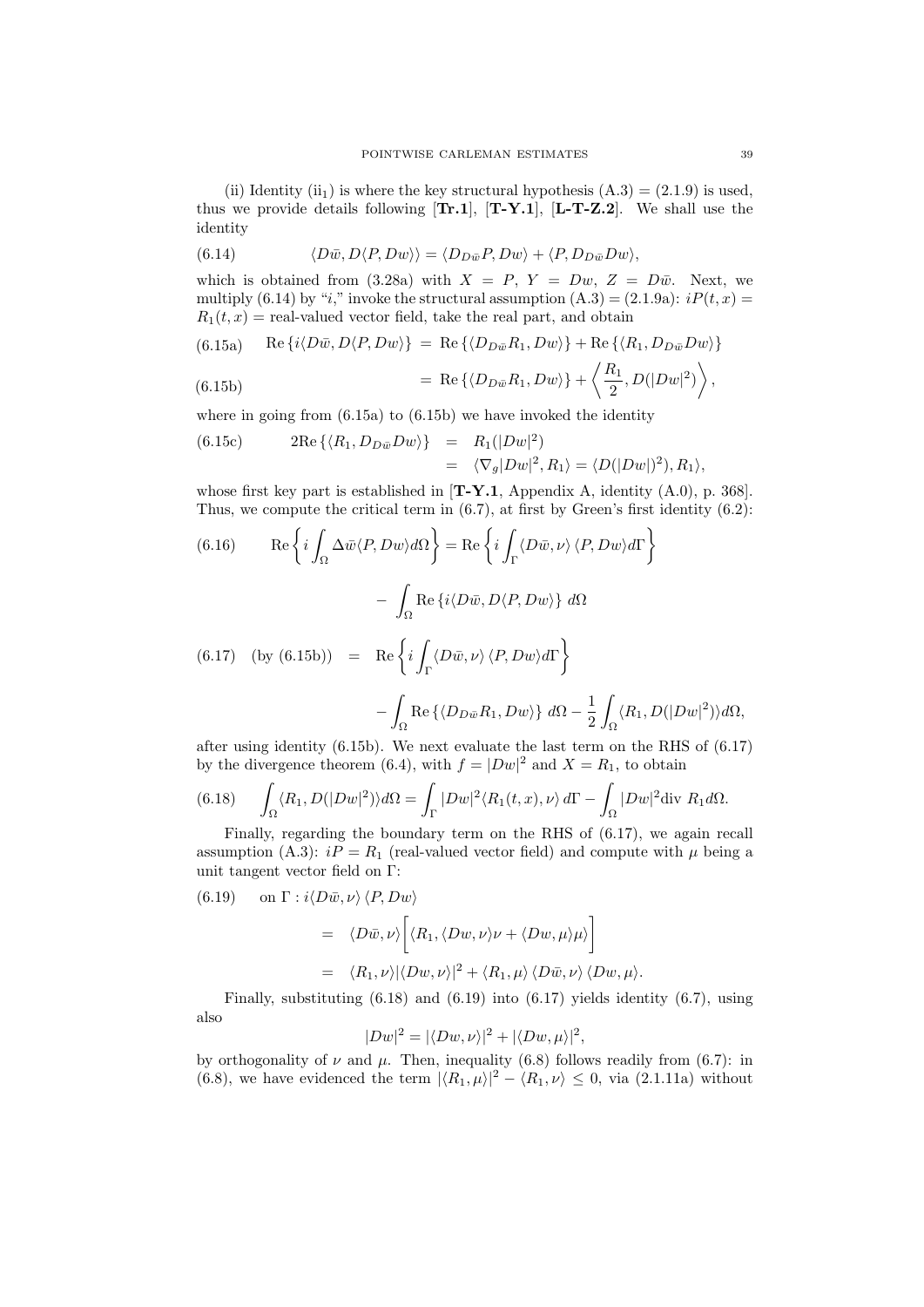loss of generality as in  $[L-T-Z.2,$  below Eqn. (6.10), in connection with Eqn. (C.7), Appendix C. Identities  $(6.9)$  and  $(6.10)$  follow readily, from  $(6.6)$  and  $(6.7)$ , respectively; the second via Green's first identity (6.2).

(iv) We rewrite (6.5) in detail:

$$
(6.20) \mathbb{E}(t) - \mathbb{E}(s)
$$
  
=  $2 \text{ Re } \left\{ \int_s^t \int_{\Gamma} \langle D\bar{w}, w_t \rangle d\Gamma d\sigma \right\} + 2 \text{ Re } \left\{ i \int_s^t \int_{\Gamma} \langle Dw, \nu \rangle \bar{w} d\Gamma d\sigma \right\}$   
+  $2 \text{ Re } \left\{ \int_s^t \int_{\Omega} i \Delta \bar{w} F(w) d\Omega d\sigma \right\} - 2 \text{ Re } \left\{ \int_s^t \int_{\Omega} i \bar{w} F(w) d\Omega d\sigma \right\}$   
+  $2 \text{ Re } \left\{ \int_s^t \int_{\Omega} i \Delta \bar{w} f d\Omega d\sigma \right\} - 2 \text{ Re } \left\{ \int_s^t \int_{\Omega} i \bar{w} f d\Omega d\sigma \right\}.$ 

Next, we substitute  $(6.9)$  for the third integral term and  $(6.10)$  for the fifth term, and obtain (6.11). Details are the direct counterpart of the Euclidean case [L-T-Z.2, Appendix B].

(v) Part  $(v)$  is the direct consequence of part (iv). The critical term in  $(6.11a)$ to analyze is

(6.21) 
$$
2\left| \operatorname{Re} \left\{ i \int_{s}^{t} \int_{\Omega} w \langle D\bar{w}, Dq_{0} \rangle d\Omega d\sigma \right\} \right|
$$
  

$$
\leq \int_{s}^{t} \int_{\Omega} |Dw|^{2} d\Omega d\sigma + \int_{s}^{t} \int_{\Omega} |w|^{2} |Dq_{0}|^{2} d\Omega d\sigma.
$$

The final step is therefore to prove that

(6.22) RHS of (6.21) 
$$
\leq C \int_{s}^{t} \int_{\Omega} |Dw|^2 d\Omega d\sigma
$$
,

as desired, provided that

(6.23) 
$$
q_0 \in L_1(0,T;W^{1,2}(\Omega))
$$
 for  $n = 1$ ;

$$
q_0 \in L_1(0,T;W^{1,2+\epsilon}(\Omega))
$$
 for  $n = 2$ ,  $\epsilon > 0$ ;  $q_0 \in L_1(0,T;W^{1,n}(\Omega))$  for  $n \ge 3$ ,

 $n = \dim M$ , as assumed in (2.1.9b) (LHS). Indeed, focusing first on the space variable, by embedding  $H^1(\Omega) \subset L_\rho(\Omega)$ , we obtain:

(6.24) 
$$
w \in H^{1}(\Omega) \Rightarrow w \in L_{\rho}(\Omega) \text{ for } \rho \leq \infty, n = 1;
$$

$$
\rho < \infty, n = 2; \ \rho \leq \frac{2n}{n-2}, n > 2.
$$

Thus, as a consequence, we obtain

(6.25) 
$$
w \in H^{1}(\Omega) \Rightarrow |w|^{2} \in L_{\infty}(\Omega), n = 1;
$$

$$
|w|^2 \in L_{\rho}(\Omega), \ n = 2, \ \rho < \infty; \ |w|^2 \in L_{\frac{n}{n-2}}(\Omega), \ n > 2.
$$

According to (6.25), the second integral term in (6.21) yields (6.22) provided that (6.26)  $|Dq_0|^2 \in L_1(\Omega)$ ,  $n = 1$ ;  $|Dq_0|^2 \in L_{1+\epsilon}(\Omega)$ ,  $n = 2$ ;  $|Dq_0| \in L_{\frac{n}{2}}(\Omega)$ ,  $n = 3$ , since  $\rho' = \frac{n}{2}$  is the conjugate index of  $\rho = \frac{n}{n-2}$ ,  $\rho' = \frac{\rho}{\rho-1}$ . Then (6.26) yields

$$
(6.27) \qquad q_0 \in W^{1,2}(\Omega), \ n = 1; \ q_0 \in W^{1,2+\epsilon}(\Omega), \ n = 2; \ q_0 \in W^{1,n}(\Omega), \ n > 2.
$$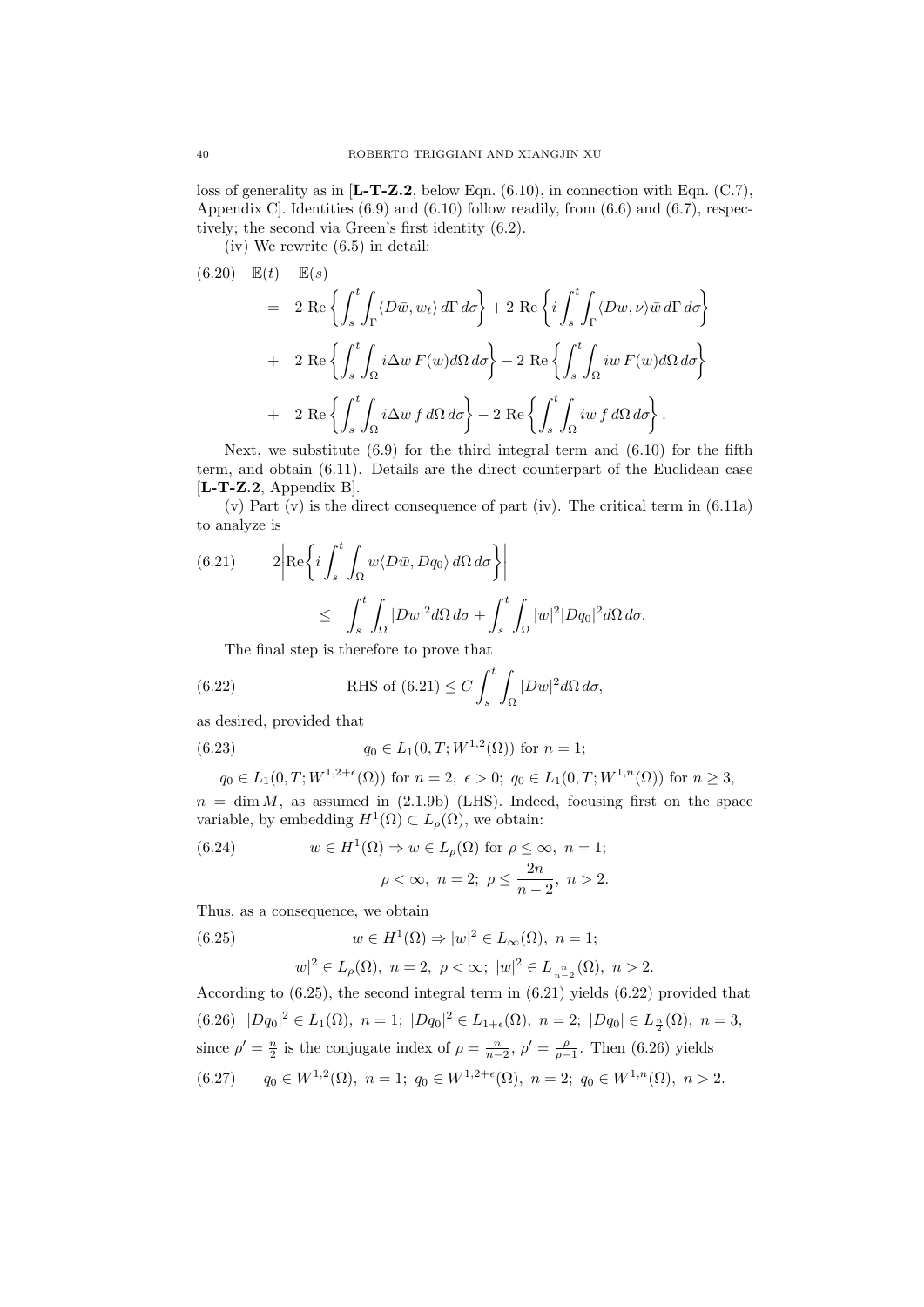Finally, starting from (6.27) and incorporating the analysis also the time derivative, we see that (6.21) yields (6.22), provided that (6.23) holds true.

Then, (6.22) used in (6.11a), yields  $\mathcal{O}(\int_s^t \mathbb{E}(\sigma) d\sigma)$ , as stated in (6.12a), provided that, in addition,  $q_0 \in L_\infty(Q)$  and  $DR_1 \in L_\infty(0,T;T_2^0)$ , as assumed in  $(2.1.9a)$ .  $\Box$ 

Remark 6.1. In the proof of Lemma 6.1, instead of multiplying Eqn. (1.1) by  $[i\Delta \bar{w}-i\bar{w}]$ , one could alternatively multiply Eqn. (1.1) by  $\bar{w}_t(=-i\Delta \bar{w}+i\bar{F}(w)+\bar{f})$ as done in  $\{Tr.1, p. 481\}$ ,  $\{Tr.1, [L-T-Z.2, Remark 6.1]$ . In this case, one would integrate in time rather than integrate in space. This way, one would have to handle a term like

(6.28) 
$$
\int_{s}^{t} q_0 w \,\overline{w}_t \, d\Omega \, d\sigma, \text{ hence } \int_{s}^{t} \int_{\Omega} (q_0)_t |w|^2 d\Omega \, d\sigma
$$

[**Tr.1**, Eqn. (2.3.8), p. 482] rather than the term  $\int_s^t \int_{\Omega} |Dq_0|^2 |w|^2 d\Omega d\sigma$  as in (6.21). Arguing as above, we see that this present method would likewise yield

(6.29) 
$$
\int_{s}^{t} (q_{0})_{t} |w|^{2} d\Omega d\sigma \leq C \int_{s}^{t} \int_{\Omega} |Dw|^{2} d\Omega d\sigma,
$$

as desired, provided that

(6.30) 
$$
(q_0)_t \in L_1(0,T; L_1(\Omega)), \ n = 1; \ (q_0)_t \in L_1(0,T; L_{1+\epsilon}(\Omega)), \ n = 2, \ \epsilon > 0;
$$
  
 $(q_0)_t \in L_1(0,T; L_{\frac{n}{2}}(\Omega)), \ n > 2,$ 

the counterpart (in the space variable) of (6.26).

$$
\qquad \qquad \Box
$$

STEP 2. LEMMA 6.2. Let w be a solution of Eqn.  $(1.1)$  in the class  $(2.1.1)$ . Let  $f \in L_2(0,T; H^1(\Omega))$ . Assume further hypothesis (A.3). Then

(ii) for any 
$$
0 \le s \le t \le T
$$
:

(6.31) 
$$
\mathbb{E}(t) \leq [\mathbb{E}(s) + G(T)]e^{c_T(t-s)}; \quad \mathbb{E}(s) \leq [\mathbb{E}(t) + G(T)]e^{c_T(t-s)};
$$
  
(iii)

(6.32) 
$$
\mathbb{E}(t) \ge \frac{\mathbb{E}(0) + \mathbb{E}(T)}{2} e^{-c_T T} - G(T); 0 \le t \le T.
$$

**Proof.** As usual, we apply the Gronwall inequality to the two inequalities that result from  $(6.12)$  and obtain  $(6.31)$ , from which  $(6.32)$  follows.

Remark 6.2. The above Lemmas 6.1 and 6.2 are the perfect counterpart for the  $H^1(\Omega)$ -energy  $\mathbb{E}(t)$  of the Euclidean case as in [**L-T-Z.2**, Section 6]. They are also the counterpart of  $[\text{Tr.1, Lemma 2.3.1, p. 480}, [\text{T-Y.1, Lemma 5.1 and}]$ Proposition 5.2, p. 650, which were instead stated for the 'gradient energy'  $E(t)$ in (1.9). This will be clear in Step 3 below. In  $[\mathbf{Tr.1}]$ ,  $[\mathbf{Tr.1}]$  where the Carleman estimates (hence the observability/stabilization inequalities) contained interior lower-order terms, it was more expedient to work with  $E(t)$  rather than  $\mathbb{E}(t)$ .  $\Box$ 

**Step 3.** We invoke inequality (6.32) for  $E(t)$  in Eqn. (2.1.3) = (5.2) and obtain  $B_{\Sigma}(w)+4\int_0^T$ Z (6.33)  $B_{\Sigma}(w) + 4 \int \int e^{2\tau \varphi} |f|^2 d\Omega dt + m_{\rho, p, \tau, C_T} e^{-\delta \tau} G(T) (t_1 - t_0)$ 

$$
\geq \left\{ m_{\rho,p,\tau,C_T} e^{-\delta \tau} \frac{e^{-c_T T}}{2} (t_1 - t_0) - (C_{d,T}) \tau e^{-2\tau \delta} \right\} [\mathbb{E}(T) + \mathbb{E}(0)]
$$

$$
(6.34) = k_{\varphi,\tau,C_T}[\mathbb{E}(T) + \mathbb{E}(0)],
$$

Ω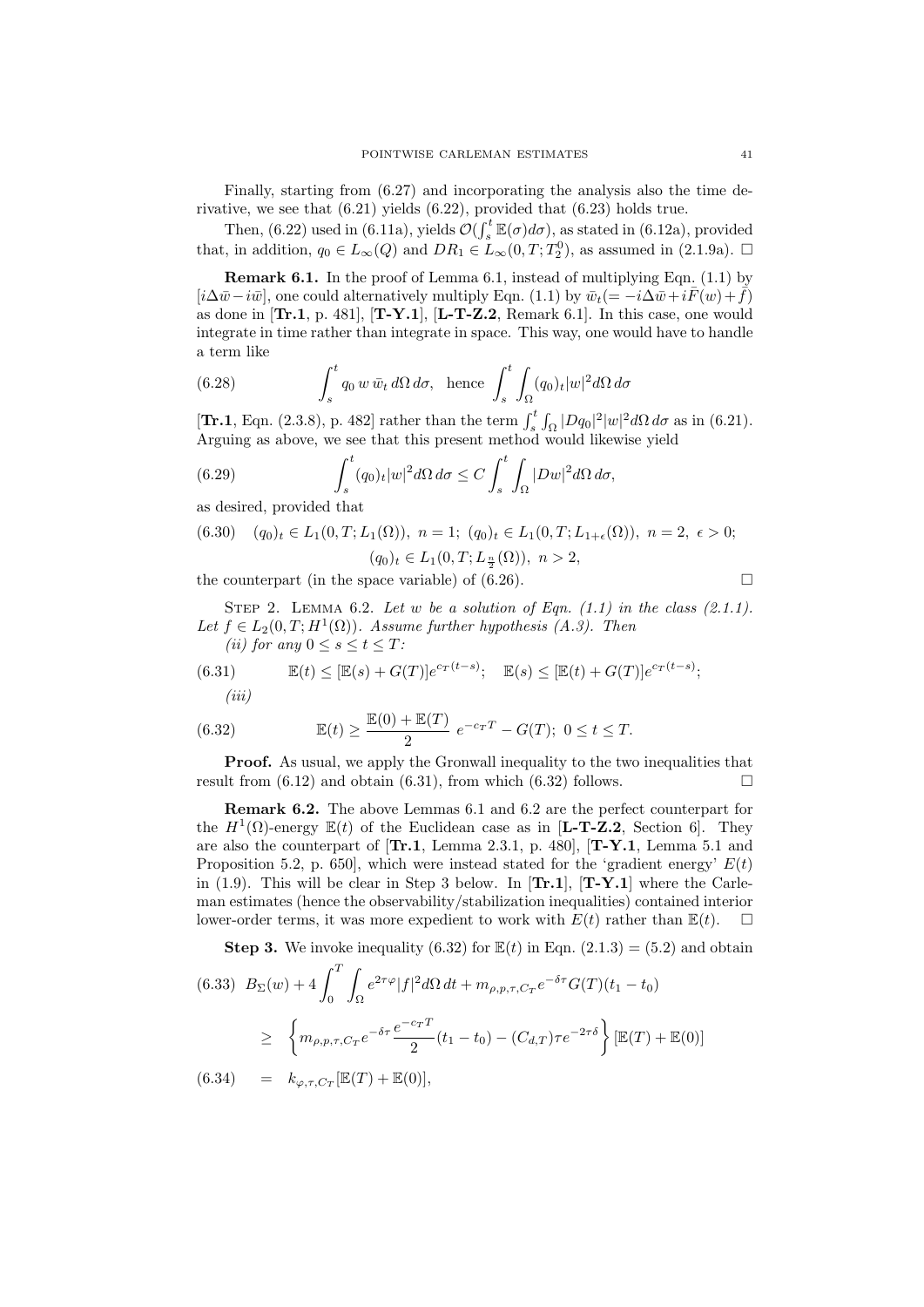for all  $\tau$  sufficiently large, so that  $k_{\varphi,\tau,C_T} > 0$  [recall (2.1.4) = (5.3)]. Next, on the LHS of 6. the definition of  $G(T)$ , we then see that (6.34) yields (2.1.12) with  $\tilde{B}_{\Sigma}(w)$  defined by (2.1.14). The proof of Theorem 2.1.3 is complete.

#### 7. Extension of Estimates to Finite Energy Solutions

So far, our estimates have been stated and proved only for  $C^2(\mathbb{R}_t \times M; \mathbb{C})$ solutions, hence  $H^{2,2}(Q)$ -solutions, to Eqn. (1.1), with  $f \in L_2(Q)$  (Theorem 5.1(ii)) or  $f \in L_2(0,T;H^1(\Omega))$  (Section 6). In the present section, we extend all our previous estimates from  $H^{2,2}(Q)$ -solutions to finite energy solutions on the class (2.2.1), rewritten here for convenience

(7.1) 
$$
w \in C([0,T]; H^1(\Omega)); \quad w_t, \quad \langle Dw, \nu \rangle \in L_2(0,T; L_2(\Gamma)).
$$

In order to achieve this goal, it suffices to extend the validity of estimate (5.2) of Theorem 5.1 from  $H^{2,2}(Q)$ -solutions to finite energy solutions defined by the above class  $(7.1) = (2.2.1)$ . Here, the main difficulty is the fact that finite energy solutions subject to Neumann B.C. do not produce  $H^1$ -traces on the boundary (in the Euclidean case as well). By contrast, in the case of Dirichlet B.C., the regularity results of [L-T.3], [L-T.4, Chapter 10, Section 9]—that admit a perfect counterpart from the Euclidean to the Riemannian setting, by virtue of the techniques of  $[T-Y.1]$ allows one to obtain the normal derivative  $\langle Dw, \nu \rangle \in L_2(0, T; L_2(\Gamma)) \equiv L_2(\Sigma)$  for  $w_0 \in H_0^1(\Omega)$ . To overcome the aforementioned difficulty in the Neumann case, it is necessary to employ the regularization procedure of  $[L-T-Z.2, Section 7]$ , as translated from the Euclidean setting there to the Riemannian setting in this section. Such regularization procedure was previously employed in the case of second-order hyperbolic equations in  $[L-T-Z.1, Section 8]$ , still under Neumann B.C., and for the same reasons, with original inspiration coming from [La-Ta.1]. Plainly, the Schrödinger case is technically more demanding than the second-order hyperbolic case. This is so, since the term  $F(w)$  in (1.2a) of the Schrödinger Eqn. (1.1) is an unbounded perturbation of the basic semigroup generator on the state space  $H^1(\Omega)$ , as established in the Euclidean case in  $[L-T-Z.2,$  Appendix C, while in the case of second-order hyperbolic equations in  $[L-T-Z.1, Section 8]$  (Euclidean case) and in  $[T-Y.1$ , Section 7 (Riemannian case) the corresponding first-order energy level term  $\langle R_1(t, x), Dw \rangle + q_1(t, x)w_t$  is a *bounded* perturbation of the corresponding basic semigroup generator on  $H^1(\Omega \times L_2(\Omega))$ . The same proofs of [**L-T-Z.2**, Section 7] work also in the present Riemannian setting mutatis mutandis, using the Riemannian techniques of the present paper (or of  $[T-Y.1]$ ). Thus, we shall confine ourselves to the relevant statements.

THEOREM 7.1. Assume the following hypotheses on the term  $F(w)$  of (1.1): (1.2b), (A.3) (which includes  $P = -iR_1$  and (2.1.9a–b)) and (A.4) = (2.2.2). Let  $f \in L_2(0,T;H^1(\Omega))$ . Then, estimate (5.2) of Theorem 5.1 holds true also for solutions of Eqn.  $(1.1)$  in the class  $(7.1)$ .

Remark 7.1. Even in the Euclidean setting, the proof of Theorem 7.1 is rather lengthy and delicate. It goes, among other things, through the establishment of sharp regularity estimates of the following non-homogeneous boundary dissipative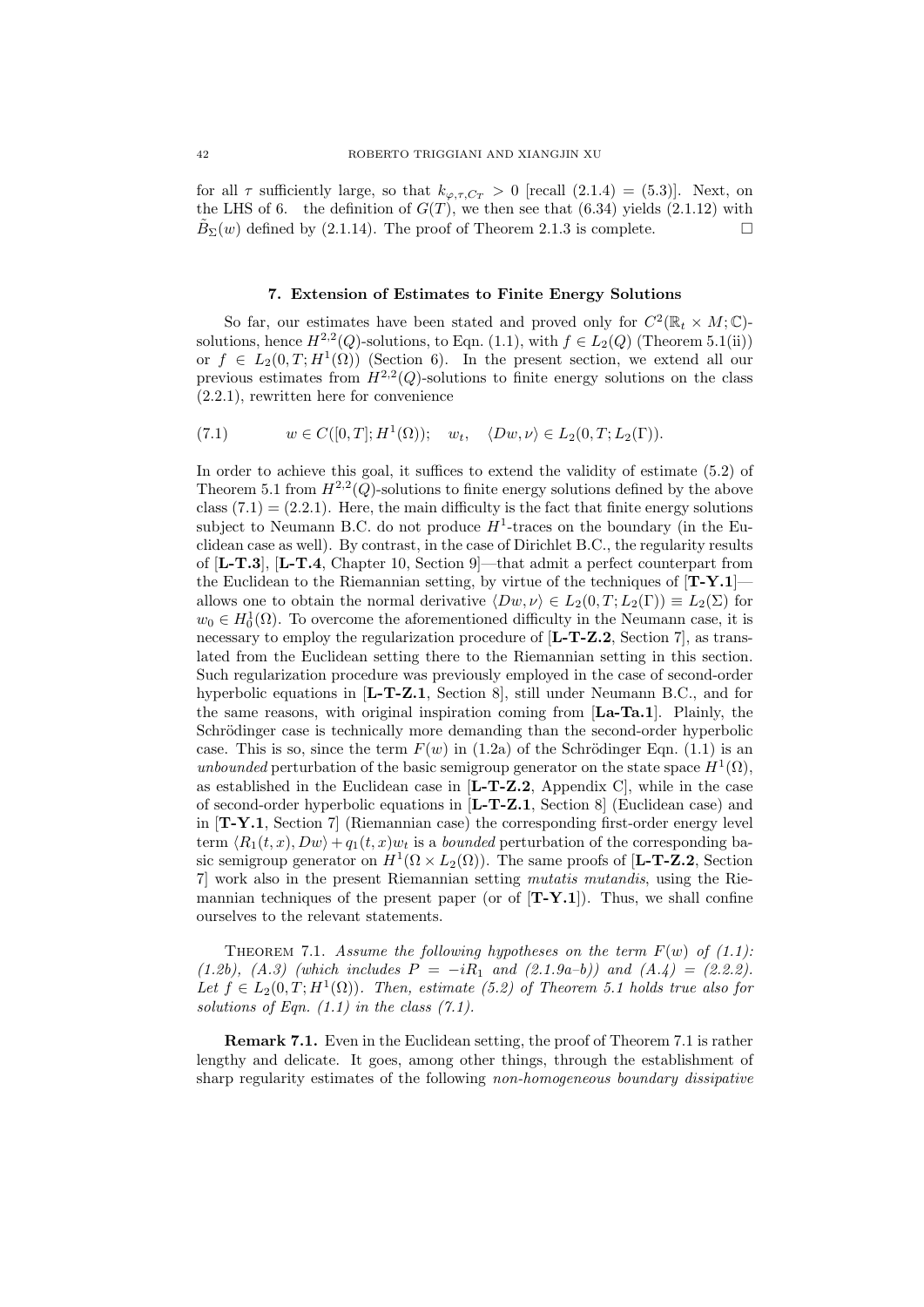(hence regularizing) problem:

(7.2a) 
$$
\int iw_t + \Delta w = F(w) + f \quad \text{in } (0, T] \times \Omega \equiv Q;
$$

(7.2b) 
$$
\begin{cases} w(0, \cdot) = w_0 & \text{in } \Omega; \end{cases}
$$

(7.2c) 
$$
\left\{\langle Dw,\nu\rangle+w_t=g\right\} \text{ in } (0,T]\times\Gamma\equiv\Sigma,
$$

for which the following interior and boundary estimates hold true.  $\Box$ 

THEOREM 7.2. (a) With reference to problem  $(7.2)$ , assume the hypotheses of Theorem 7.1:  $(1.2b)$ ,  $(A.3)$ ,  $(A.4)$ . Let

(7.3) 
$$
w_0 \in H^1(\Omega): f \in L_2(0,T;H^1(\Omega)); g \in L_2(0,T;L_2(\Gamma)).
$$

Then, there exists a unique solution of problem (7.2) which, moreover, satisfies the following estimates: there exists  $C_T > 0$  such that, for all  $0 < t \leq T$ :

$$
(7.4) \int_0^T \int_{\Gamma} |w_t|^2 d\Gamma d\sigma + \mathbb{E}(t) \leq C_T \left\{ \mathbb{E}(0) + \|f\|_{L_2(0,T;H^1(\Omega))}^2 + \|g\|_{L_2(0,T;L_2(\Gamma))}^2 \right\}.
$$

More specifically, the following regularity properties hold true for the solution of problem  $(7.2)$ , under present assumptions, in particular  $(7.3)$  on the data:

(7.5) 
$$
\{w, \Delta w\} \in C([0, T]; H^1(\Omega) \times H^{-1}(\Omega)), F(w) \in C([0, T]; L_2(\Omega)),
$$
  
 $w_t \in C([0, T]; H^{-1}(\Omega));$ 

(7.6) 
$$
\langle Dw,\nu\rangle, w_t|_{\Sigma} \in L_2(0,T;L_2(\Gamma)),
$$

continuously.

(b) For  $g \equiv 0$ ,  $f \equiv 0$ , the map  $w_0 \rightarrow w(t)$  defines a strongly continuous semigroup  $e^{At}$  with generator A on the space  $\mathcal{H} \equiv H^1(\Omega)/\text{const}$ , given by  $H^1(\Omega)$ quotient the constant functions, topologized by the gradient norm. More precisely, a suitable translation  $(A - k^2 I)$  generates a s.c. contraction semigroup on  $H$ , so that  $||e^{At}||_{\mathcal{H}} \leq e^{k^2 t}, t \geq 0.$ 

(c) The same semigroup conclusion holds true on the space  $H$ , if the dissipative term  $w_t$  is omitted (Neumann B.C.).

We refer to [**L-T-Z.2**, Section 7 and Appendix C]. Theorem 2.6.1 is a special case of Theorem 7.2.

## 8. Global Uniqueness Theorems. Continuous Observability. Stabilization

We begin with the main case of interest in the present paper.

The case with pure homogeneous Neumann B.C. on Σ. We consider the following over-determined problem with  $\Gamma_0$  as yet unspecified and  $\Gamma_1 = \Gamma \setminus \Gamma_0$ :

(8.1a) 
$$
\int iw_t + \Delta w = F(w) \quad \text{in } (0, T] \times \Omega \equiv Q;
$$

(8.1b) 
$$
\left\{ \langle Dw, \nu \rangle \equiv 0 \right\} \text{ in } (0, T] \times \Gamma \equiv \Sigma;
$$

(8.1c) 
$$
\left\{ w|_{\Sigma_1} \equiv 0 \right. \qquad \text{in } (0,T] \times \Gamma_1 \equiv \Sigma_1.
$$

Thus,  $f \equiv 0$  here. As a corollary of estimate (2.1.13) of Theorem 2.1.3, once extended as in Theorem 7.1, we obtain the following global uniqueness theorem.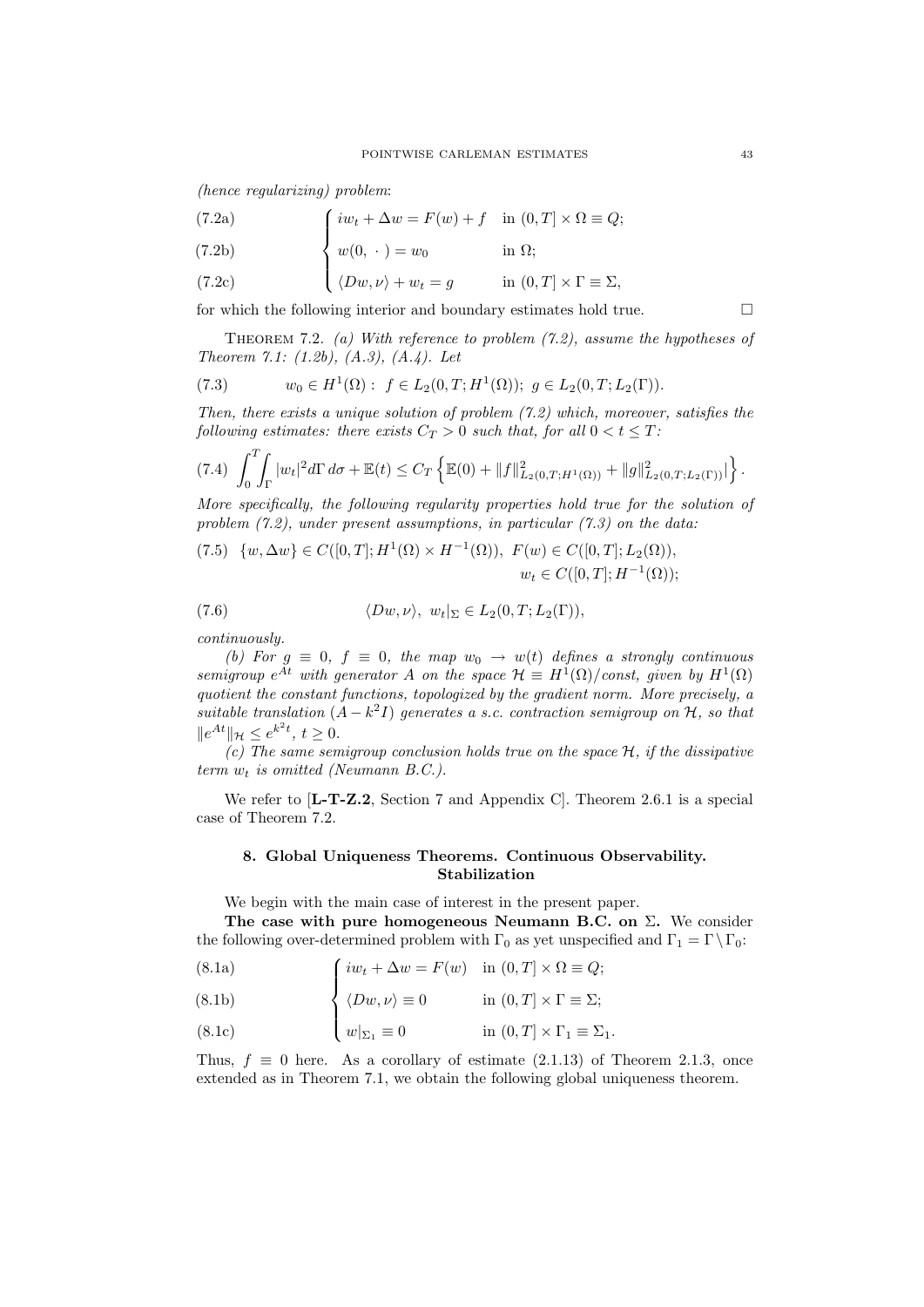THEOREM 8.1. Assume hypotheses  $(A.1) = (1.4), (A.2) = (1.5), (A.3) =$  $(2.1.9)$  on  $F(w)$ .

(a) Let, at first, w be a solution of Eqn.  $(8.1a)$  in the class  $H^{2,2}(Q)$  in  $(2.1.1)$ and of the Neumann B.C. (8.1b) on  $\Sigma$ . Then, with reference to the boundary terms  $B_{\Sigma}(w)$  and  $B_{\Sigma}(w)$ :

(8.2) 
$$
\tilde{B}_{\Sigma}(w) = B_{\Sigma}(w) = 2\tau \int_0^T \int_{\Gamma} e^{2\tau \varphi} [2\tau^2 |Dd|^2 + \Phi] |w|^2 \langle Dd, \nu \rangle d\Sigma
$$

$$
- 2\tau \int_0^T \int_{\Gamma} e^{2\tau \varphi} [\xi_t \eta - \xi \eta_t] \langle Dd, \nu \rangle d\Sigma
$$

$$
- 2\tau \int_0^T \int_{\Gamma} e^{2\tau \varphi} |\langle Dw, \mu \rangle|^2 \langle Dd, \nu \rangle d\Sigma.
$$

Furthermore, assume the geometrical condition  $\langle Dd, \nu \rangle \equiv 0$  on  $\Gamma_0$  in (1.11). Then we obtain

(8.3) 
$$
C \int_0^T \int_{\Gamma_1} [|w|^2 + |w_t|^2 + |\langle Dw, \mu \rangle|^2] d\Sigma_1 \ge \tilde{B}_{\Sigma}(w),
$$

regardless of the choice of  $\Phi$ : either  $\Phi \equiv 0$  or else  $\Phi = \tau \Delta d$ , see (4.3b).

(b) Let now w be a solution of  $(8.1a)$  in the finite energy class  $(2.2.1)$  satisfying the Neumann B.C.  $(8.1b)$ . Assume the additional assumption  $(A.4) = (2.2.2)$ , so that Theorem 7.1 holds true. Let, still,  $\langle Dd, \nu \rangle = 0$  on  $\Gamma_0$ . Then, the following inequality holds true:

$$
(8.4) \t C \int_0^T \int_{\Gamma_1} [ |w|^2 + |w_t|^2 + |\langle Dw, \mu \rangle|^2 ] d\Sigma_1 \ge \tilde{B}_{\Sigma}(w) \ge k_{\varphi, \tau} [\mathbb{E}(T) + \mathbb{E}(0)].
$$

(c) (Global uniqueness) Let now w be a solution in the finite energy class  $(2.2.1)$  of the over-determined problem  $(8.1a-b-c)$ . Furthermore, assume the geometrical condition  $\langle Dd, \nu \rangle \equiv 0$  on  $\Gamma_0$  in (1.11), as well as assumption (A.4) = (2.2.2). Then, in fact,  $w \equiv 0$  in Q. [This conclusion improves upon Corollary 2.1.2 by enlarging the class of solutions from  $H^{2,2}(Q)$ -solution in (2.1.1) to the finite energy class of solutions (2.2.1).]

**Proof.** (a) We return to  $\tilde{B}_{\Sigma}(w)$  given by (2.1.14) and see that (8.1b) yields  $\tilde{B}_{\Sigma}(w) = B_{\Sigma}(w)$ . Moreover, passing to  $B_{\Sigma}(w)$  as given by (2.1.5), we see that its  $2^{nd}$ ,  $4^{th}$ ,  $5^{th}$  integral terms vanish, while  $|Dw|^2 = |\langle Dw, \nu \rangle|^2 + |\langle Dw, \mu \rangle|^2$ . This leads to identity (8.2). Under the additional assumption  $\langle Dd, \nu \rangle \equiv 0$  on  $\Gamma_0$ , then  $(8.2)$  leads to  $(8.3)$  at once.

(b) Here, the starting point is that, under present assumptions, the extension Theorem 7.1 holds true. Thus, estimate (2.1.13) of Theorem 2.1.3 holds true also for finite energy solutions in the class  $(2.2.1)$ . Then  $(2.1.13)$  and  $(8.3)$  yield  $(8.4)$ .

(c) Now all boundary terms in (8.4) vanish, so that  $\hat{B}_{\Sigma}(w) = 0$ , since  $w|_{\Sigma_1} \equiv 0$ , so that  $\langle Dw, \mu \rangle \equiv 0$  on  $\Sigma_1$ , for the tangential vector field  $\mu$ . But then  $\tilde{B}_{\Sigma}(w) = 0$ implies  $\mathbb{E}(0) = 0$  by (8.4), hence  $w_0 = 0$  by definition (1.9), as desired. Since the problem is forward well-posed as a s.c. semigroup on  $H^1(\Omega)/\text{const}$ , see Theorem 7.2(b), it follows that  $w \equiv 0$  in  $\mathbb{R}^+$  ×  $\Omega$ . [Or else, we invoke inequality (6.12b) with:  $s = 0$ ,  $\mathbb{E}(0) = 0$ , and  $G(T) = 0$  by (6.13), (8.1b). Hence, the Gronwall inequality yields  $\mathbb{E}(t) \equiv 0$  in  $\mathbb{R}^+_t$  $\left\{ \frac{t}{t} \times \Omega. \right\}$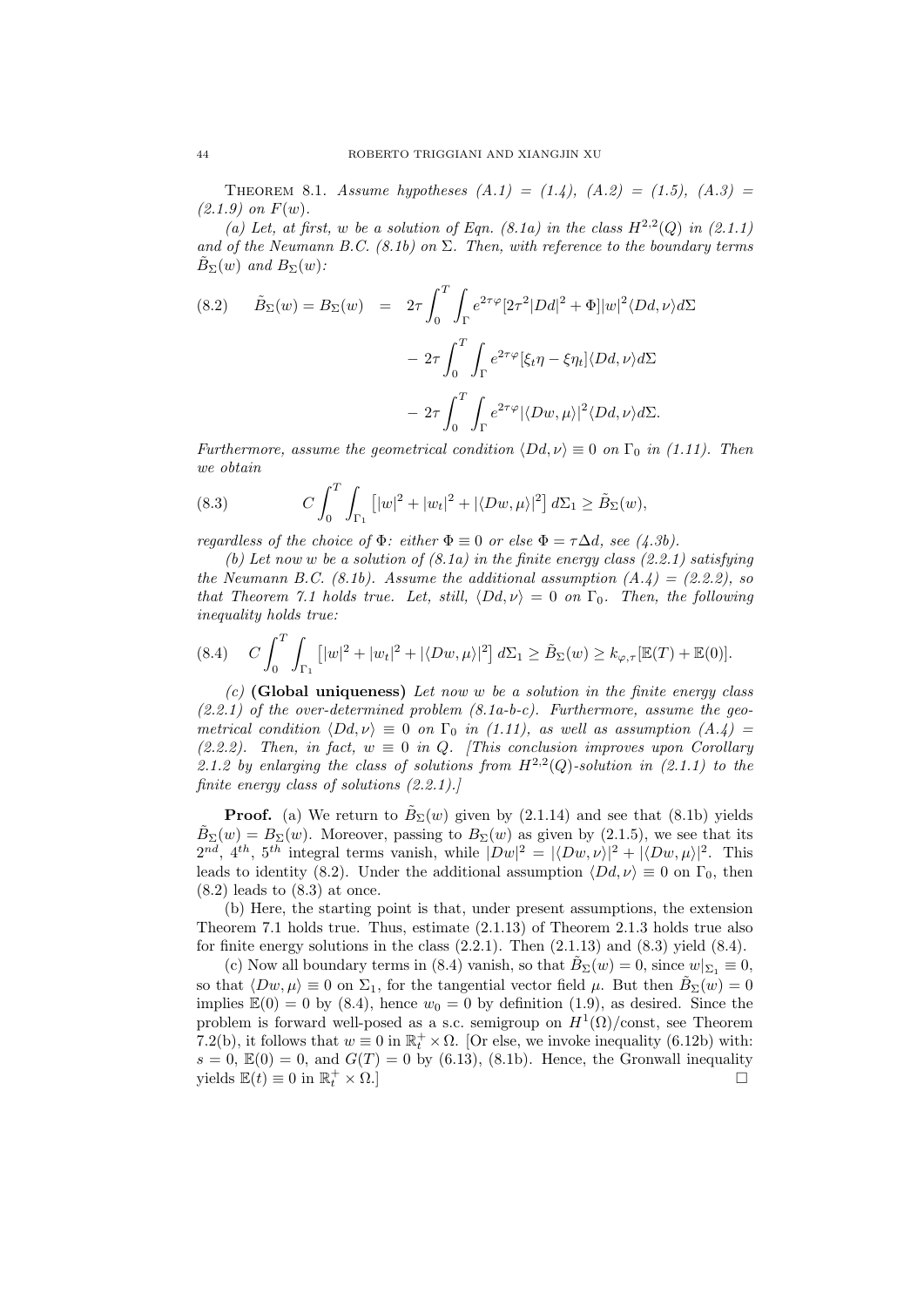The case of homogeneous Dirichlet B.C. on  $\Sigma$ . We consider the following over-determined problem with  $\Gamma_0$  as yet unspecified and  $\Gamma_1 = \Gamma \setminus \Gamma_0$ :

(8.5a) 
$$
\int iw_t + \Delta w = F(w) \quad \text{in } (0, T] \times \Omega \equiv Q;
$$

(8.5b) 
$$
\left\{ w|_{\Sigma} = 0 \right\} \text{ in } (0,T] \times \Gamma \equiv \Sigma;
$$

(8.5c) 
$$
\langle Dw,\nu\rangle \equiv 0 \qquad \text{in } (0,T] \times \Gamma_1 \equiv \Sigma_1.
$$

Again,  $f \equiv 0$  here. As a corollary of Theorem 2.1.3, that is, of estimate (2.1.13), we obtain the following global uniqueness/continuous observability theorem. A big difference with respect to the Neumann B.C. case in (8.1a-b-c), there is no need of the regularizing treatment addressed in Section 7, leading to Theorem 7.1 (whose proof is closely based on the proof of [L-T-Z.2, Section 7] translated into the Riemannian setting). Thus, we do not need to inherit the additional assumption  $(A.4) = (2.2.2)$  on which Section 7 rests (not critically, however). Thus, the situation now is more favorable. We obtain:

THEOREM 8.2. Assume hypotheses  $(A.1) = (1.4)$ ,  $(A.2) = (1.5)$ , as well as assumption  $(A.3) = (2.1.9)$  on  $F(w)$ .

(a) Let w be a solution of Eqn. (8.5a) in the class  $H^{2,2}(Q)$  in (2.1.1), and of the Dirichlet B.C. (8.5b) on  $\Sigma$ . Then, with reference to the boundary terms  $\tilde{B}_{\Sigma}(w)$ and  $B_{\Sigma}(w)$  in (2.1.14) and (2.1.5), we have:

(8.6) 
$$
\tilde{B}_{\Sigma}(w) = B_{\Sigma}(w) + C \int_0^T \int_{\Gamma} |\langle Dw, \nu \rangle|^2 |\langle R_1, \nu \rangle| d\Sigma
$$

(8.7) 
$$
= 2\tau \int_0^T \int_{\Gamma} e^{2\tau \varphi} |\langle Dw, \nu \rangle|^2 \langle Dd, \nu \rangle d\Sigma + C \int_0^T \int_{\Gamma} |\langle Dw, \nu \rangle|^2 |\langle R_1, \nu \rangle| d\Sigma.
$$

(b) (Continuous observability inequality) Let now w be a solution of Eqn.  $(8.5a)$  in the finite energy class  $(2.2.1)$  satisfying the Dirichlet B.C.  $(8.5b)$ and  $w_0 \in H^1(\Omega)$ . Furthermore, assume the geometrical condition  $\langle Dd, \nu \rangle \leq 0$  on  $\Gamma_0$  as in (1.10). Finally, we recall that without loss of generality we can achieve the additional property that  $\langle R_1, \nu \rangle \equiv 0$  on  $\Gamma_0$ , see (2.1.11b). Then the following continuous observability inequality holds true:

(8.8) 
$$
\int_0^T \int_{\Gamma_1} |\langle Dw, \nu \rangle|^2 d\Sigma_1 \geq \tilde{B}_{\Sigma}(w) \geq k_{\varphi, \tau}[\mathbb{E}(T) + \mathbb{E}(0)].
$$

 $(c)$  (Global uniqueness) Let now w be a solution of the over-determined problem  $(8.5a-b-c)$  in the finite energy class  $(2.2.1)$ . Further, assume the properties in part (b): that is, let  $\langle Dd, \nu \rangle \leq 0$  on  $\Gamma_0$  as in (1.10), and, moreover, w.l.o.g. we may achieve the additional property that  $\langle R_1, \nu \rangle \equiv 0$  on  $\Gamma_0$ , see (2.1.11b). Then, in fact,  $w \equiv 0$  in Q.

**Proof.** (a) By (8.5b) and hence  $\langle Dw, \mu \rangle \equiv 0$  on  $\Sigma$ ,  $\mu$  a tangential vector field, we see from (2.1.14) that (8.6) holds true. Moreover, all terms in  $B_{\Sigma}(w)$  given by  $(2.1.5)$  vanish by  $(8.5b)$ , except the last two terms, where we use—as usual  $[T-Y.1$ ,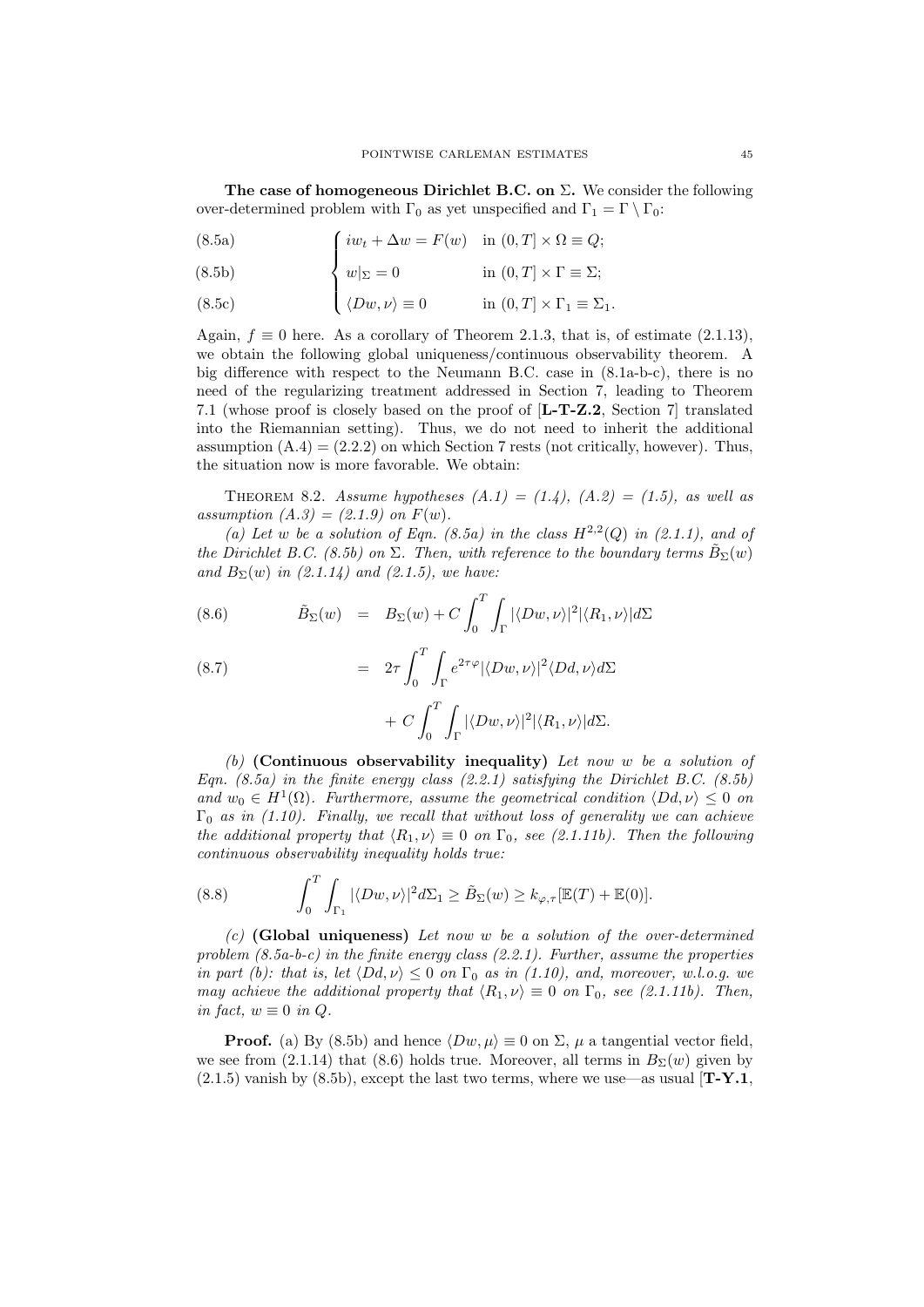Eqn. (8.6)]—as a consequence of (8.5b), that  $Dw = \langle Dw, \nu \rangle \nu$ , hence:

(8.9) on 
$$
\Sigma
$$
:  $\langle Dd, D\bar{w} \rangle = \langle D\bar{w}, \nu \rangle \langle Dd, \nu \rangle$ ;  
\n $\langle Dd, Dw \rangle = \langle Dw, \nu \rangle \langle Dd, \nu \rangle$ ;  $|Dw| = |\langle Dw, \nu \rangle|$ .

Then, conclusion  $(8.7)$  follows at once from  $(8.6)$  and  $(8.9)$  and  $(2.1.5)$ .

(b) Theorem 2.1.1 (or Theorem 5.1) and Theorem 2.1.3 continue to hold true for finite energy solutions in the class  $(2.2.1)$  if these satisfy the Dirichlet B.C.  $(8.5b)$ , as explained at the outset of Section 7. (Ultimately, this is due to the trace regularity result of [L-T.2], [L-T.4, Chapter 10, Section 9] translated in the Riemannian setting. Moreover, since  $\langle Dd, \nu \rangle \leq 0$  on  $\Sigma_0$  and w.l.o.g. (see (2.1.11b))  $\langle R_1, \nu \rangle = 0$ on  $\Sigma_0$ , then (8.7) combined with the basic estimate (2.1.13) of Theorem 2.1.3 yields (8.8).

(c) The additional assumption (8.5c) used in (8.8) implies  $\mathbb{E}(0) = 0$  or  $w_0 = 0$ . Since problem (8.5) is forward well-posed as a s.c. semigroup on  $\mathcal{H} \equiv H^1(\Omega)/\text{const}$ (Theorem 7.2(c)), then it follows that  $w \equiv 0$  in  $R_t^+ \times \Omega$ .

**Remark 8.1.** Theorem 8.2, parts (b) and (c) hold true with  $\Gamma_1 \equiv \Gamma$ , in which case the assumptions  $\langle Dd, \nu \rangle \leq 0$  on  $\Gamma_0$  and w.l.o.g. (see (2.1.11b),  $\langle R_1, \nu \rangle \equiv 0$  on  $\Gamma_0$  are empty.

While in equality (8.8) is the Continuous Observability Inequality (COI) for the Dirichlet problem (8.5), by contrast inequality (8.4) is not yet the COI of the Neumann problem (8.1), because of the presence of the term  $|\langle Dw, \mu\rangle|^2$  on  $\Gamma_1$ .

To control the tangential gradient  $|\langle Dw, \mu \rangle| = |D_{tan} w|^2$ , we shall invoke the following result from  $[\text{Tr.1}]$ ,  $[\text{T-Y.1}, p. 658]$ , which uses micro-local analysis.

THEOREM 8.3. Let  $f \in L_2(Q)$  and let w be a solution of Eqn. (1.1) in the class  $(2.1.1)$ .

(a) Given a non-empty portion  $\Gamma_1$  of  $\Gamma$  of positive measure, given  $T > 0$  and given  $0 < \epsilon < T$  and  $\epsilon_0 > 0$  arbitrarily small, there exists a constant  $C_{\epsilon,\epsilon_0,T} > 0$ such that

$$
(8.10) \qquad \int_{\epsilon}^{T-\epsilon} \int_{\Gamma_1} |\langle Dw, \mu \rangle|^2 d\Gamma_1 dt
$$
  
\n
$$
\leq C_{\epsilon, \epsilon_0, T} \Biggl\{ \int_0^T \int_{\Gamma_1} |w_t|^2 d\Gamma_1 dt + \int_0^T \int_{\Gamma} |\langle Dw, \nu \rangle|^2 d\Gamma dt
$$
  
\n
$$
+ \|w\|_{L_2(0, T; H^{\frac{1}{2} + \epsilon_0}(\Omega))}^2 + \|f\|_{H^{-\frac{1}{2} + \epsilon_0}(Q)}^2 \Biggr\}.
$$

Remark 8.2. Inequality (8.10) will suffice for our purposes but, in fact, on the RHS of (8.10),  $w_t$  could be penalized in  $L_2(0,T;H^{-1}(\Gamma_1))$ . Refer to [**L-T-Z.2**, Remark 8.2.

Theorem 8.4. (Continuous observability inequality, Neumann case) Assume the hypotheses of Theorem 8.1b: that is, hypotheses  $(A.1) = (1.4)$ ,  $(A.2)$  $= (1.5), (A.3) = (2.1.9), and (A.4) = (2.2.2)$  on  $F(w)$ , and, finally, the geometric condition  $\langle Dd, \nu \rangle \equiv 0$  on  $\Gamma_0$ , as in (1.11).

Let w be the finite energy solution in the class  $(2.1.2)$  of Eqn.  $(8.1a)$  satisfying the Neumann B.C. (8.1b) and  $w_0 \in H^1(\Omega)$ . Then the following COI holds true: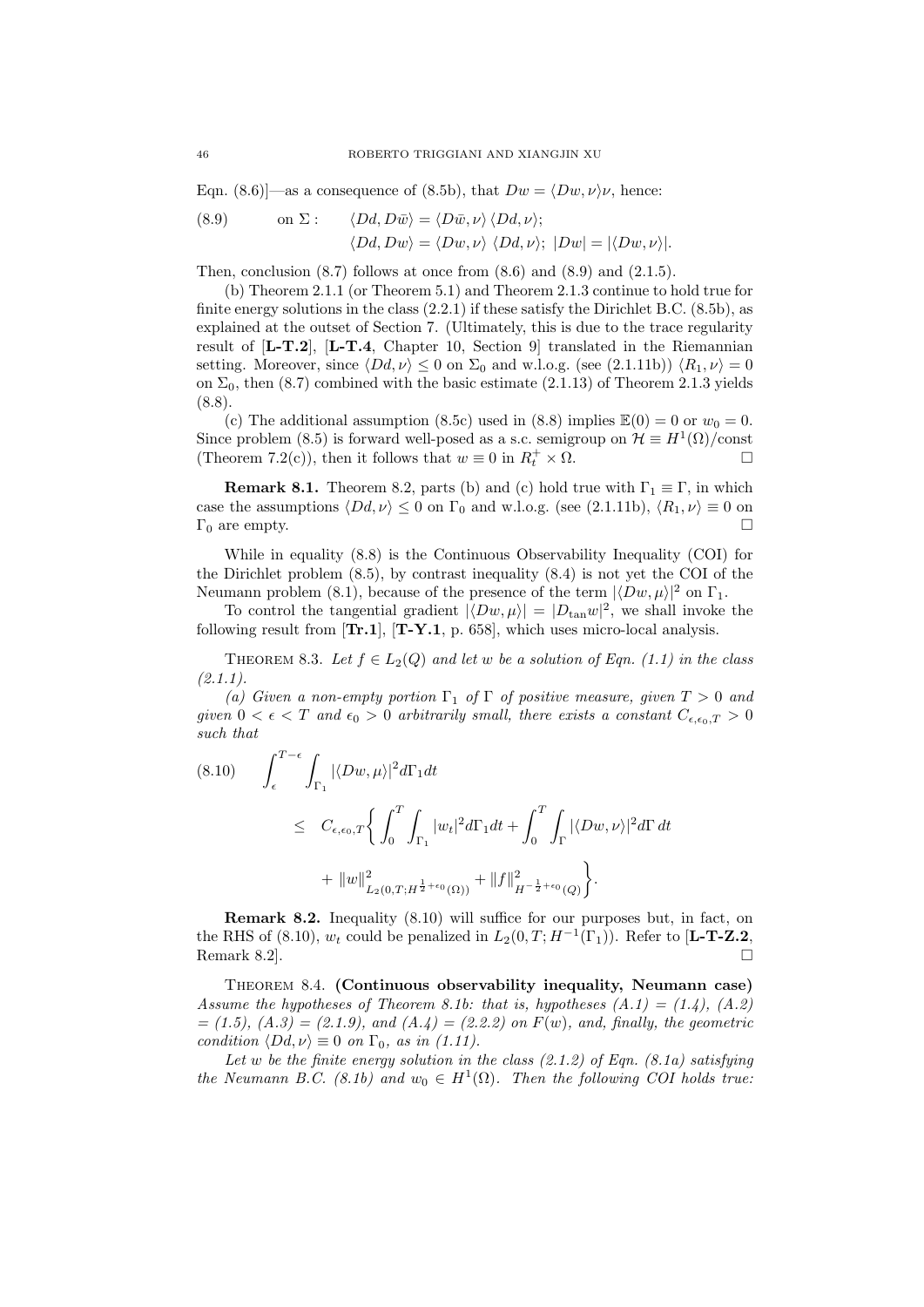There exists a constant  $C_T > 0$  such that

(8.11) 
$$
\int_0^T \int_{\Gamma_1} |w_t|^2 d\Sigma_1 \ge C_T [\mathbb{E}(T) + \mathbb{E}(0)].
$$

Proof. Step 1. Under the present hypothesis, we first establish the weaker conclusion: there exists  $C_T > 0$  such that

$$
(8.12) \qquad \int_0^T \int_{\Gamma_1} [|w|^2 + |w_t|^2] d\Sigma_1 + ||w||^2_{L_2(0,T;H^{\frac{1}{2}+\epsilon_0}(\Omega))} \ge C_T[\mathbb{E}(0) + \mathbb{E}(T)].
$$

To this end, we substitute (8.10) with  $f \equiv 0$  in estimate (8.3), this time rewritten over  $[\epsilon, T - \epsilon]$  rather than over  $[0, T]$ , thereby obtaining by virtue of  $(8.1b)$ :

$$
(8.13) \t C \bigg\{ \int_{\epsilon}^{T-\epsilon} \int_{\Gamma_1} [|w|^2 + |w_t|^2] d\Gamma_1 dt + ||w||^2_{L_2(0,T;H^{\frac{1}{2}+\epsilon_0}(\Omega))} \bigg\} \ge k_{\varphi,\tau} \mathbb{E}(\epsilon).
$$

Next, we recall from (6.32), where  $G(T) = 0$  by (6.13) and (8.1b), that

(8.14) 
$$
\mathbb{E}(\epsilon) \ge \frac{\mathbb{E}(0) + \mathbb{E}(T)}{2} e^{-C_T T}.
$$

Substituting (8.14) into the RHS of (8.13) yields (8.12), as desired.

Step 2. To eliminate the interior l.o.t. in estimate (8.12), we apply the by now standard compactness/uniqueness argument  $[L-T.1]$ ,  $[Lio.1]$ ,  $[Lit.1]$ . To this end, we invoke the global uniqueness Theorem  $8.1(c)$ . This way,  $(8.13)$  yields

(8.15) 
$$
\int_0^T \int_{\Gamma_1} [|w|^2 + |w_t|^2] d\Sigma_1 \ge C_T [\mathbb{E}(T) + \mathbb{E}(0)].
$$

 $\int_{\Sigma_1} |w|^2 d\Sigma_1$ , again by using a compactness/uniqueness argument, which invokes Step 3. Indeed, we can likewise absorb the lower-order boundary term the global uniqueness Theorem 8.1(c). This way,  $(8.15)$  yields  $(8.11)$ . Steps 2 and 3 can be combined.

Sketch of proof of Theorem 2.6.1. (a) Part (a) follows as in [L-T-Z.2, Appendix C.2: see in particular, Eqn. (C.24) and Eqn. (C.28) with  $r_1 \equiv 0$  for dissipativity and Eqn. (C.34) for maximality]. [We refer also the more general Theorem 7.3 above.]

(b) Estimate (2.6.5) follows by returning to Theorem 2.1.3, extended as in Section 7, where we use the B.C. (2.6.1c) in  $\tilde{B}_{\Sigma}(w)$  in (2.1.14), and where we invoke Theorem 8.3 for the tangential gradient: precisely as in the proof of Theorem 8.4. The passage from  $(2.6.5)$  to  $(2.6.6)$  is standard.

#### 9. Replacement of Assumption  $(A.2) = (1.5)$  by Virtue of Two Vector Fields

Orientation. This section is the counterpart, in the case of non-conservative Schrödinger equations, of the Euclidean case, in  $[L-T-Z.2]$  as extended to the present Riemannian setting  $\{M, g\}$ . In turn, these efforts in the case of Schrödinger equations are the counterpart of the prior treatments of second-order hyperbolic equations in  $[L-T-Z.1, Section 10]$  (Euclidean setting) and  $[T-Y.1, Section 10]$ (Riemannian setting). The common goal is to dispense with the working assumption  $(A.2) = (1.5)$ . This is done, as in all the aforementioned references, by writing  $\Omega$  as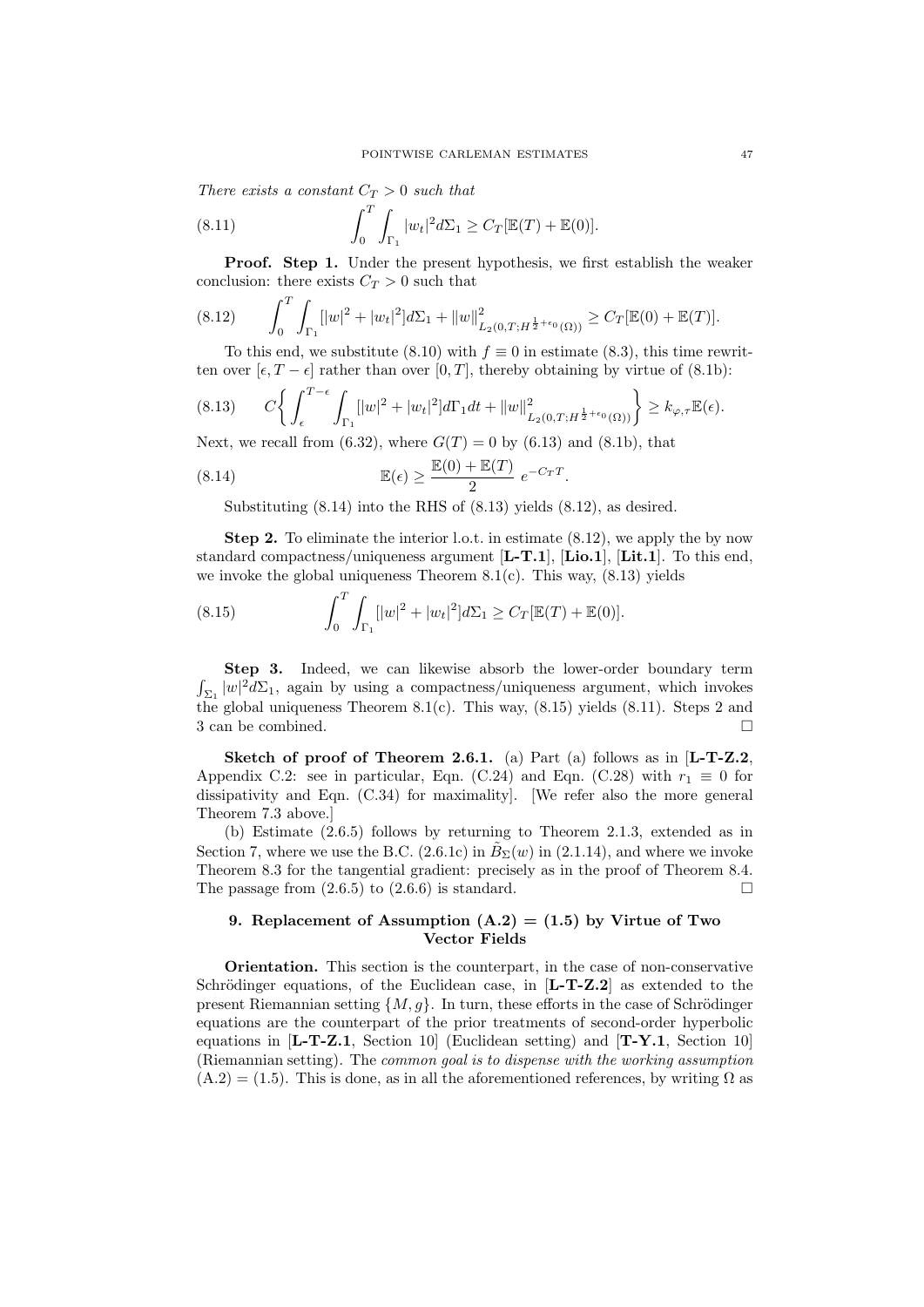the overlapping union of two "suitable" subdomains  $\Omega_1$  and  $\Omega_2$ , in correspondence of two functions  $d_k$ ,  $k = 1, 2$ , each strictly convex in  $\Omega$  and thus satisfying (1.4), where now, however, each  $d_k$  has no critical point on  $\Omega_k$ ,  $k = 1, 2$ . This way, two vector fields are employed.

9.1. Basic Setting Using Two Conservative Vector Fields as in (1.4). Statement of Main Results. Postulated setting. We divide the original open bounded set  $\Omega$  of M into two overlapping subdomains  $\Omega_1$  and  $\Omega_2$ :  $\Omega = \Omega_1 \cup \Omega_2$ ,  $\Omega_1 \cap \Omega_2 \neq \emptyset$ , chosen (in infinite many ways) as to fulfill all the conditions, in particular (a)–(b) below (following the setting of Section 1), as well as the conclusion (9.1.14) of Proposition 9.1.1. We assume that:

(a) there exist two functions  $d_k : \overline{\Omega} \to \mathbb{R}^+$  of class  $C^3$ ,  $k = 1, 2$ , which are strictly convex in the metric g. This means that the Hessian  $D^2 d_k$  of  $d_k$  (a twoorder tensor) satisfies  $D^2 d_k(X, X) > 0$ ,  $\forall x \in \overline{\Omega} \subset M$ ,  $\forall X \in M_x =$  the tangent space at x. By compactness of  $\Omega$ , we can always achieve that: There exists a constant  $\rho > 0$  such that

(9.1.1) 
$$
D^2 d_k(X, \overline{X}) \equiv \langle D_X(Dd_k), \overline{X} \rangle_g \ge \rho |X|_g^2, \quad \forall x \in \Omega, \forall X \in T_xM, k = 1, 2;
$$
  
and by translation we can achieve that

(9.1.2) 
$$
\min_{\overline{\Omega}} d_k(x) \ge m > 0, \qquad k = 1, 2;
$$

(b) each function  $d_k$  has no critical points on  $\overline{\Omega}_k$ ,  $k = 1, 2$ :

$$
(9.1.3)\qquad \qquad \inf_{\overline{\Omega}_k}|Dd_k|\geq 2p>0.
$$

Next, following Section 1, we define the functions

(9.1.4) 
$$
\varphi_k(x,t) = d_k(x) - c\left(t - \frac{T}{2}\right), \quad x \in \Omega, \ 0 \le t \le T; \ k = 1, 2,
$$

where, for  $T > 0$  preassigned arbitrary, the constant  $c = c_T$  is selected as to satisfy (9.1.5)  $cT^2 > 4 \max_{\overline{\Omega}} d_k(x) + 4\delta, \quad k = 1, 2,$ 

for some 
$$
\delta > 0
$$
 suitably small and kept fixed henceforth. Such functions  $\varphi_k$  have thus the following *properties*:

(i)

(9.1.6) 
$$
\varphi_k(x,0) = \varphi_k(x,T) = d_k(x) - c \frac{T^2}{4} \leq -\delta, \text{ uniformly in } x \in \overline{\Omega};
$$

(ii) there are  $t_0, t_1$ , with  $0 < t_0 < \frac{T}{2} < t_1 < T$ , such that

(9.1.7) 
$$
\min_{x \in \overline{\Omega}, t \in [t_0, t_1]} \varphi_k(x, t) \ge \sigma > 0, \quad 0 < \sigma < m,
$$

since  $\varphi_k(x, \frac{T}{2}) = d_k(x) \ge m > 0$  for all  $x \in \Omega$ .

Since  $T > 0$  is arbitrarily small but fixed, we see from  $(9.1.5)$  that w.l.o.g. we may take  $c \geq 1$ , so that  $c \geq \sqrt{c}$ . Accordingly, we define the functions

$$
(9.1.8) \qquad \varphi_k^*(x,t) \equiv d_k(x) - \sqrt{c} \left( t - \frac{T}{2} \right)^2, \ x \in \Omega; \ 0 \le t \le T; \ k = 1,2;
$$

so that, by  $(9.1.4)$ ,  $(9.1.8)$ , we have

(9.1.9) 
$$
\varphi_k^*(x,t) \ge \varphi_k(x,t), \ x \in \Omega; \ 0 \le t \le T; \ k = 1,2.
$$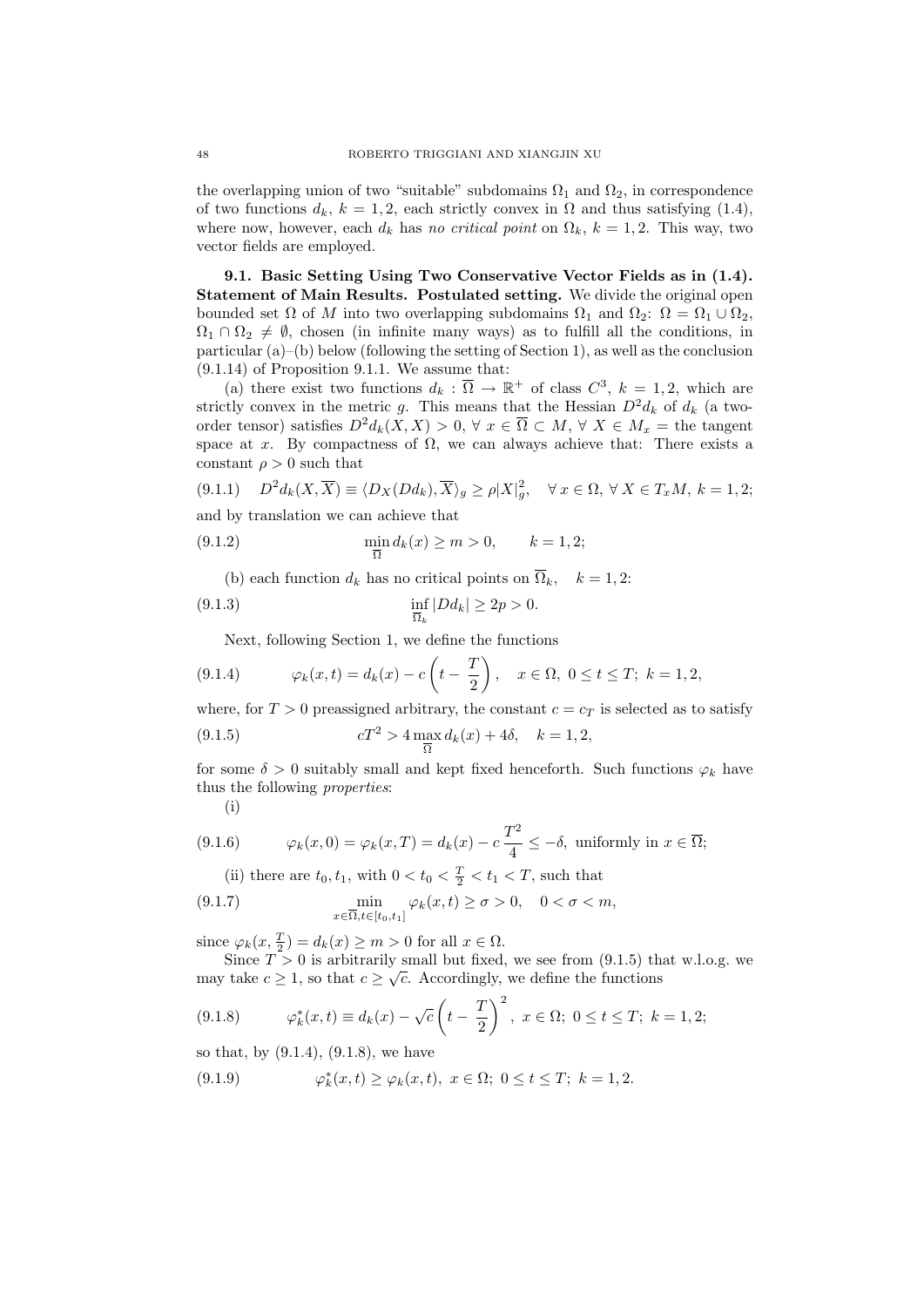Furthermore, we define the sets (subsets of the cylinder  $Q \equiv \Omega \times [0, T]$ ):

$$
(9.1.10) \quad Q_k(\sigma) \equiv \{(x,t) \in \Omega \times [0,T] : \varphi_k(x,t) \ge \sigma > 0\};
$$

(9.1.11)  $Q_k^*(\sigma^*)$  =  $\{(x,t) \in \Omega \times [0,T] : \varphi_k^*(x,t) \geq \sigma^* > 0\}; 0 \leq \sigma^* < \sigma < m,$ 

with constant  $\sigma^*$  selected as to satisfy  $0 < \sigma^* < \sigma < m$ .

Recalling (9.1.7), (9.1.10), and (9.1.11), we obtain (i)

(9.1.12a) 
$$
\Omega_k \times [t_0, t_1] \subset Q_k(\sigma) \subset Q_k^*(\sigma^*) \subset \Omega \times [0, T] \equiv Q;
$$

(ii)

(9.1.12b) by (9.1.6), at 
$$
t = 0
$$
 and  $t = T$ : no point of  $\Omega$  belongs to  $Q_k(\sigma)$ .

After the above setting, we may state the following result:

PROPOSITION 9.1.1. Consider the case (the worst case scenario of Remark 1.3) where—in the setting of the original Section  $1$ —the given strictly convex function  $d(x)$  (that is, satisfying (1.4)) has a critical point  $x_0$  on the boundary  $\Gamma_0$ :  $Dd(x_0)$  = 0,  $x_0 \in \Gamma_0$ . Assume further that such  $d(x)$  is given by

(9.1.13) 
$$
d(x) = \rho^2(x); \quad \rho(x) = dist_g(x, x_0), \quad x_0 \in \Gamma_0,
$$

as is the case for numerous illustrations given in Section 10. Let  $d_1(x) \equiv d(x) + d_2(x)$  $m, m > 0$ , in  $\Omega$  so that property (9.1.2) holds true in  $\Omega$ . Let  $Q_1^*(\sigma^*)$  be the corresponding set defined in (9.1.11) for some  $0 < \sigma^* < m$ .

Then, the following property holds true: by taking  $\sigma^*$  sufficiently close to m, we may always achieve that

(9.1.14) 
$$
\begin{cases} \nfor any (x, t) \in Q_1^*(\sigma^*) \ (defined by (9.1.11)), we then have \n\\ that |Dd_1(x)| \geq p > 0, \n\end{cases}
$$

for some constant  $p > 0$ . Moreover, we may then define a subset  $\Omega_1 \subset \Omega$  such that the required property (9.1.3) on  $\Omega_1$  holds true (in addition to (9.1.1) and (9.1.2)).

Remark 9.1.1. Proposition 9.1.1 extends with cosmetic modifications to the case where  $d(x)$  in (9.1.13) is taken to be  $d(x) = h(\rho(x))$  for a strictly increasing function  $h(r)$ ,  $h'(r) > 0$  with  $h(0) = 0$ .

**Proof.** Let  $d_1(x) \equiv d(x) + m$  on  $\Omega$ . For, as yet, any constant  $\sigma^*$ ,  $0 < \sigma^*$ m, we consider the boundary surface of the corresponding set  $Q_1^*(\sigma^*)$  defined by  $(9.1.11)$ ; that is, the level set

(9.1.15) 
$$
\varphi_1^*(x,t) \equiv \rho^2(x) - \sqrt{c} \left( t - \frac{T}{2} \right)^2 \equiv \sigma^* > 0.
$$

For  $t = \frac{T}{2}$ , this level set yields a surface S in  $\Omega$  of all points  $x \in \Omega$ , where distance For  $t = \frac{1}{2}$ , this level set yields a surface of in  $\Omega$  or all points  $x \in \Omega$ , where  $\rho(x) = \text{dist}_g(x, x_0)$  from the aforementioned critical point  $x_0 \in \Gamma_0$  is  $\sqrt{\sigma^*}$ .

(9.1.16) 
$$
\mathcal{S} \equiv \{x \in \Omega : \ \rho(x) = \text{dist}_{g}(x, x_{0}) = \sqrt{\sigma^{*}} > 0\}.
$$

On the other hand, for  $t \neq \frac{T}{2}$ ,  $0 < t \leq T$ , the points x on the boundary surface of the set  $Q_1^*(\sigma^*)$  defined by (9.1.15) are further away from the point  $x_0 \in \Gamma_0$ , at the larger distance

(9.1.17) 
$$
\rho(x) = \text{dist}_g(x, x_0) = \left\{ \sigma^* + \sqrt{c} \left( t - \frac{T}{2} \right)^2 \right\}^{\frac{1}{2}} > \sqrt{\sigma^*}
$$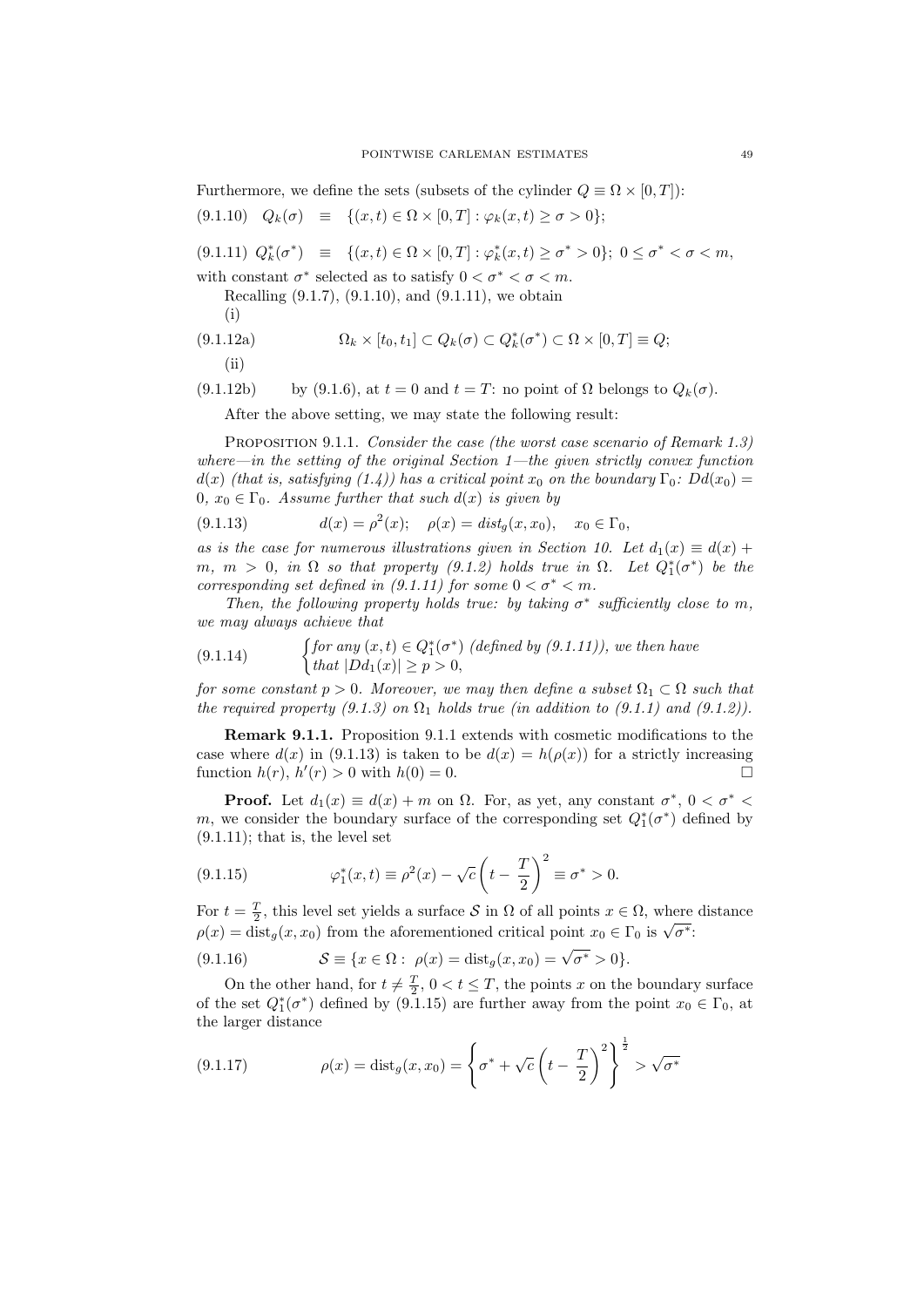from it. This means that the orthogonal projections of the time-space set  $Q_1^*(\sigma^*)$ (along the time axis) onto  $\Omega$  is a subset  $\mathcal{O}_1(\sigma^*)$ 

(9.1.18) 
$$
\operatorname{Proj}_t[Q_1^*(\sigma^*)] = \mathcal{O}_1(\sigma^*) \equiv x \in \Omega: \operatorname{dist}_g(x, x_0) \ge \sqrt{\sigma^*}
$$

of  $\Omega$ , having the following two properties: (i) the surface S is part of boundary of  $\mathcal{O}_1(\sigma^*)$  near  $x_0$ ; (ii) all of the points of  $\mathcal{O}_1(\sigma^*)$  lie on the side of S further away from  $x_0$ . With  $\sigma^* < m$  as selected in (9.1.11), we then define the sought-after set  $\Omega_1$  by

(9.1.19) 
$$
\Omega_1 \equiv \{x \in \Omega : \ \rho(x) = \text{dist}_g(x, x_0) \ge \sqrt{m}\} \subset \mathcal{O}_1(\sigma^*).
$$

On  $\Omega_1$  we have (recall  $Dd_1 = \nabla_q d_1 = Dd = \nabla_q d$ ) from (9.1.13):

$$
(9.1.20) \t on  $\Omega_1$ :  $|Dd_1(x)| = 2 \text{ dist}_g(x, x_0)|D(\text{dist}_g(x, x_0))|$
$$

≥ 2 √ (9.1.21) m ≡ 2p,

by invoking, in the last step, (9.1.19) Moreover, in the last step from (9.1.20) to  $(9.1.21)$  we have used that  $|D(\text{dist}_q(x, x_0)| \geq 1$ . One way to see this is as follows: in a geodesic frame of a neighborhood of x, one can choose the geodesic  $\gamma$  joining x and  $x_0$  as one axis of the above geodesic frame. This then gives  $D_\gamma(\text{dist}_g(x, x_0)) \equiv 1$ . In (9.1.21), the constant p is defined by  $p = \sqrt{m}$ . Thus, by choosing  $\sigma^*$  sufficiently close to m, we see via (9.1.18)–(9.1.21), that we can have  $|Dd_1(x)| \geq p$  on  $\mathcal{O}_1(\sigma^*)$ , since  $Dd_1$  is continuous. By definition of  $\mathcal{O}_1(\sigma^*)$  in (9.1.18), this conclusion is precisely  $(9.1.14)$ , as desired.

The main result of the present paper is the following Theorem 9.1.2, which extends all previous results: Theorem 2.1.1, Corollary 2.1.2, Theorem 2.1.3 of Section 2.

Theorem 9.1.2. All main results of Section 2—Theorem 2.1.1, Corollary 2.1.2, Theorem 2.1.3—continue to hold true with assumption  $(A.2) = (1.5)$  removed and replaced by the setting of the present Section 9 based on hypotheses  $(a) = (9.1.1)$ ,  $(b) = (9.1.3)$ , so that under  $(9.1.13)$ , Proposition 9.1.1, that is, property  $(9.1.14)$ holds true.

**Remark 9.1.2.** In (9.1.13) we could use, more generally,  $d(x) = h(\rho(x))$ , where  $h(r)$  has the properties:  $h(0) = 0, h'(r) > 0, r > 0$  (strict monotonicity).

9.2. Cut-off Functions  $\chi_k$  and Corresponding Sub-problems for  $w_k =$  $\chi_k w$ ,  $k = 1, 2$ . Cut-off functions  $\chi_k$ . Let  $\chi_k(t, x)$  be smooth functions,  $k =$ 1, 2. At this stage, it is not important to specify how the function  $\chi_k$  is constructed. Eventually, in the case of purely Neumann B.C. associated with  $(1.1)$ —as in (1.11)—the function  $\chi_k(t, x)$  will be the complicated function constructed in [L-T-Z.1, Section 10.2], which has the important feature, among others, of being only time-dependent (but not space-dependent) on a small interior layer of the boundary Γ. This latter goal is dictated by the Neumann B.C. and would not be necessary when dealing with the Dirichlet B.C. (1.10). At any rate, we only assume here at present that such cut-off functions fulfill the requirement

(9.2.1) 
$$
|\chi_k| \le \text{const, and } \chi_k(t, x) \equiv 1 \text{ on } Q_k(\sigma), k = 1, 2,
$$

which is one of the properties satisfied by the cut-off functions in  $[L-T-Z.1, Section$ 10.2].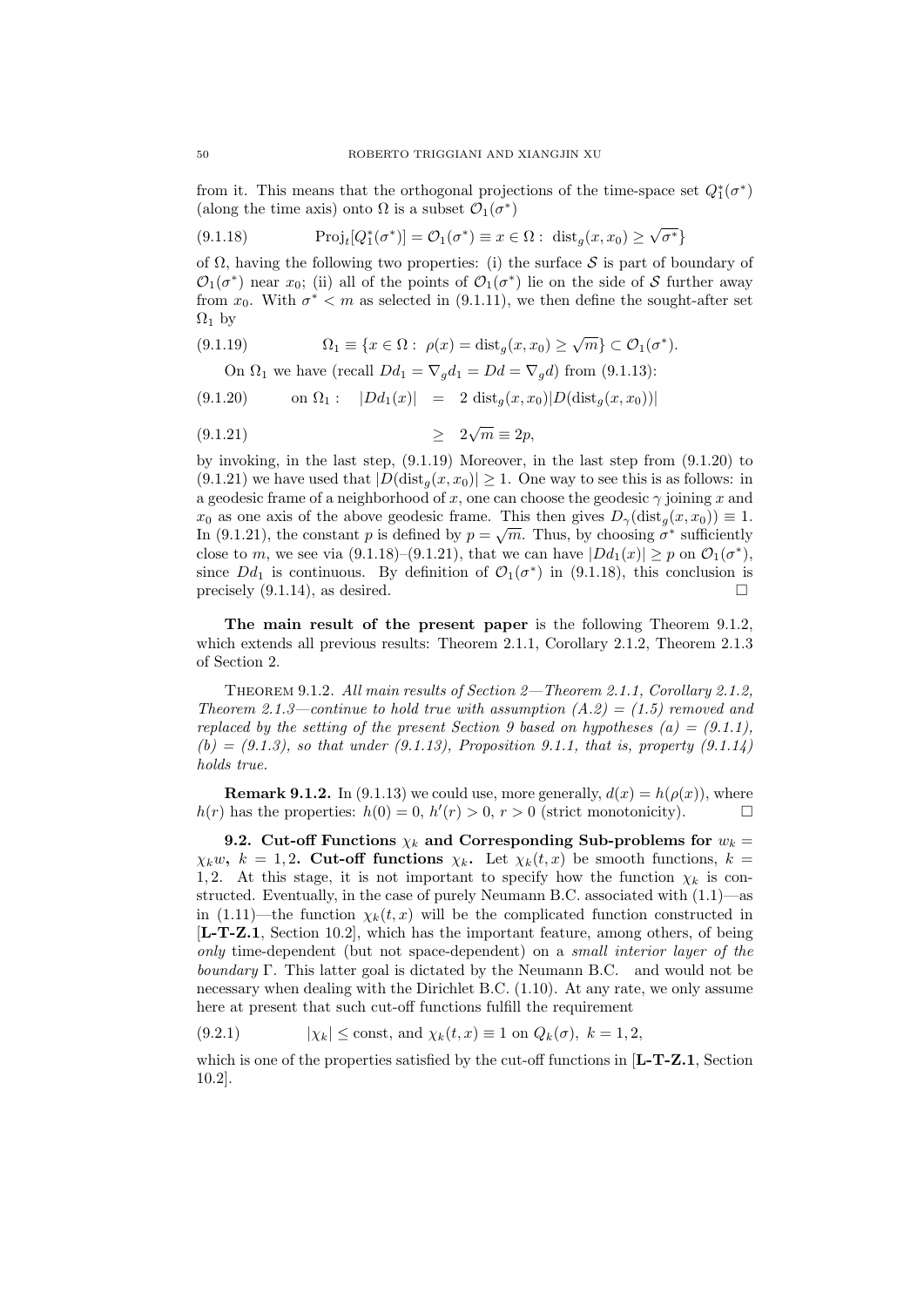**Dynamical systems for**  $w_k \equiv \chi_k w$ . Let  $w \in C^2(\mathbb{R}_t \times \Omega)$ ,  $\Omega \subset M$ , be a solution of (1.1). We introduce new variables on  $[0, T] \times \Omega$ :

$$
(9.2.2) \t w_k(t,x) \equiv \chi_k(t,x)w(t,x); \t f_k(t,x) \equiv \chi_k(t,x)f(t,x), \t k = 1,2.
$$

We then readily see that each term  $w_k$  satisfies the following problem:

(9.2.3a)  
\n
$$
\begin{cases}\n iw_{k,t} + \Delta w_k = F(w_k) + f_k + \mathcal{K}_k w; \quad i = \sqrt{-1}, \ k = 1, 2; \\
w_k(0, \cdot) \equiv w_{k,0} = \chi_k(0, \cdot) w(0, \cdot); \n\end{cases}
$$

(9.2.3b) 
$$
w_k(0, \cdot) \equiv w_{k,0} = \chi_k(0, \cdot) w(0, \cdot);
$$

$$
(9.2.3c) \t\t \mathcal{K}_k = \left[ i \frac{d}{dt} + \Delta - F, \chi_k \right] = \text{commutator active only on (supp } \chi_k),
$$

where F is defined in  $(1.2a)$  and satisfies estimate  $(1.2b)$ , so that we now obtain  $(9.2.4)$   $|F(w_k) + f_k + \mathcal{K}_k w|^2$ 

$$
\leq \quad c_T \left\{|Dw_k|^2 + |w_k|^2 + |f_k|^2 + (|Dw|^2 + |w|^2)|\mathrm{supp} \chi_k\right\}, \ (t,x) \in Q.
$$

Preliminary estimate: Counterpart of Corollary 4.2, Eqn. (4.13). As constructed above, each problem  $w_k$  in (9.2.3),  $k = 1, 2$ , satisfies the counterpart of Theorem 4.1, in particular estimate (4.10). We take (4.10) as our present starting point. Our next result is the counterpart of [L-T-Z.2, Proposition 9.2.1] in the case of the Schrödinger equation in the Euclidean setting. In turn, this result was the counterpart of  $[L-T-Z.1,$  Proposition 10.3.1], in the case of the generalized wave equation in the Euclidean setting, or  $[T-Y.1,$  Proposition 10.2.1] in the case of the Riemannian wave equation.

PROPOSITION 9.2.1. Let  $w \in C^2(\mathbb{R}_t \times \Omega)$ ,  $\Omega \subset M$ , be a solution of (1.1). Let the setting of Section 9.1 based on assumptions (a) =  $(9.1.1)$ , (b) =  $(9.1.3)$  be in force, so that, under (9.1.13), Proposition 9.1.1 holds true. Then, each problem (9.2.3),  $k = 1, 2$ , satisfies the following pointwise inequality for  $\epsilon > 0$  small and  $0 < \delta_0 < 1$ :

$$
(9.2.5)
$$

$$
B_{\Sigma}(w_{k}) + \left(1 + \frac{1}{\epsilon}\right) \left\{ C \int_{Q} e^{2\tau \varphi_{k}} |f_{k}|^{2} dQ + Ce^{2\tau \sigma} \int_{0}^{T} \mathbb{E}(t) dt \right\}
$$
  
\n
$$
\geq \left[ \delta_{0} \left( 2\rho\tau - \frac{\epsilon}{2} \right) - \left(1 + \frac{1}{\epsilon}\right) C_{T} \right] \int_{0}^{T} \int_{\Omega} e^{2\tau \varphi_{k}} \left[ |Dw_{k}|^{2} + |w_{k}|^{2} \right] d\Omega dt
$$
  
\n
$$
+ \left[ 4\rho (1 - \delta_{0}) p^{2} \tau^{3} + \mathcal{O}(\tau^{2}) \right] \int_{Q_{k}(\sigma)} e^{2\tau \varphi_{k}} |w_{k}|^{2} dx dt
$$
  
\n
$$
- \left( C_{d_{k},T} \right) \tau e^{-2\tau \sigma} [\mathbb{E}(T) + \mathbb{E}(0)].
$$

**Remark 9.2.1.** For  $\tau$  sufficiently large as to make  $[4\rho(1 - \delta_0)p^2\tau^3 + \mathcal{O}(\tau^2)],$ we reach one of our goals and drop the integral term involving  $|w_k|^2$  in (9.2.5).  $\Box$ 

**Proof.** Step 1. Here we shall show that  $w_k$  satisfies the following estimate (counterpart of (4.13))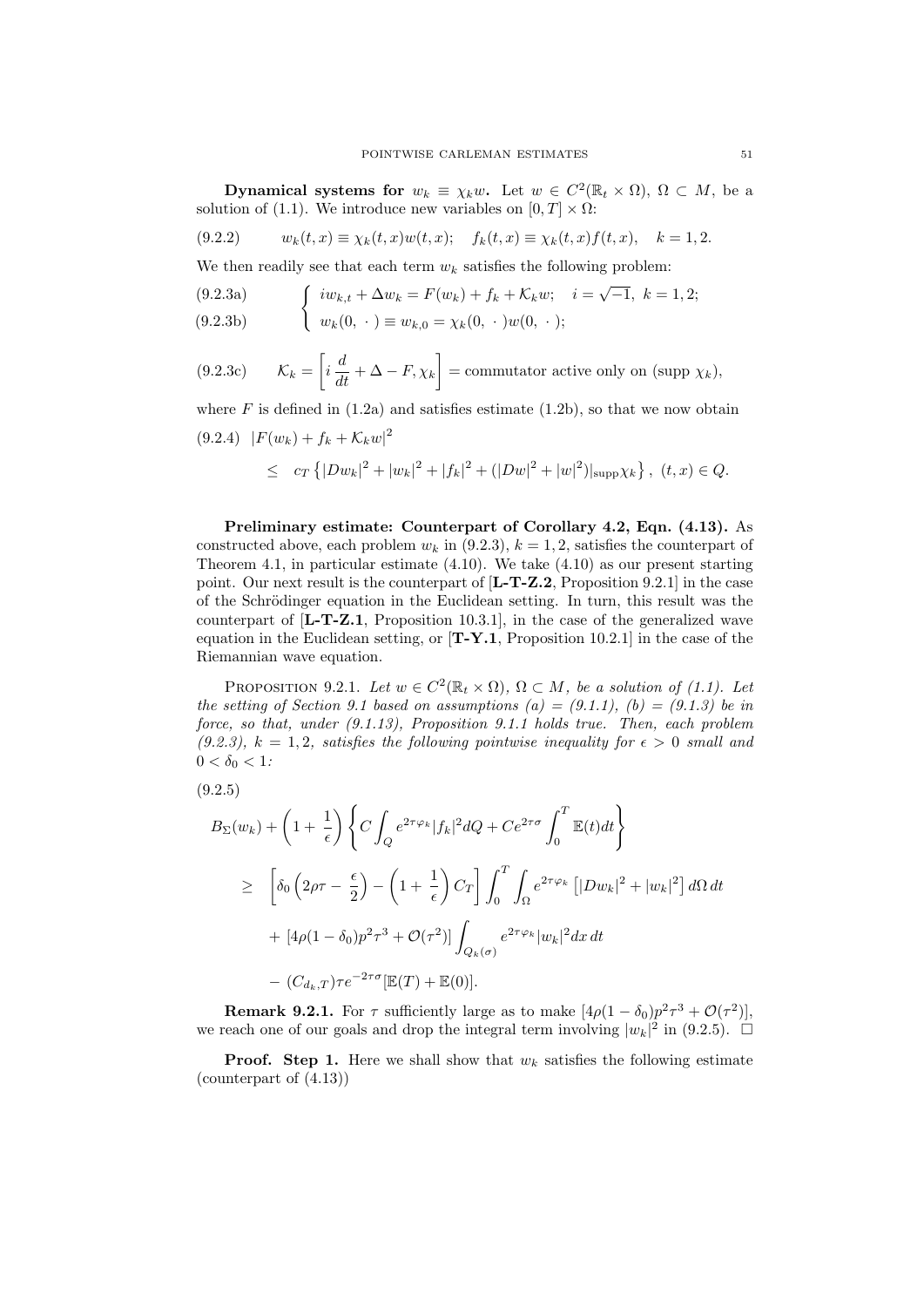$$
(9.2.6)\left(1+\frac{1}{\epsilon}\right)\theta_k^2\bigg|i\frac{\partial}{\partial t}w_k+\Delta w_k|^2-\frac{\partial \mathcal{M}_k}{\partial t}+\text{div } V_k
$$
  

$$
\geq \delta_0\left(2\rho\tau-\frac{\epsilon}{2}\right)\theta_k^2|Dw_k|^2+B_k(\tau)\theta_k^2|w_k|^2, \quad \forall (t,x)\in Q,
$$

where  $0 < \delta_0 < 1$  is a suitable constant, and where the coefficient  $B_k(\tau)$  in front of the lower-order term is defined by (recall (4.13)):

(9.2.7) 
$$
B_k(\tau) \equiv [4\rho \tau^3 (1 - \delta_0) |D d_k|^2 + \mathcal{O}(\tau^2)],
$$

and satisfies the estimate

(9.2.8a) 
$$
B_k(\tau) \geq [4\tau^3 \rho p^2 (1 - \delta_0) + \mathcal{O}(\tau^2)] \text{ in } Q_k^*(\sigma^*);
$$

(9.2.8b) 
$$
B_k(\tau) = \mathcal{O}(\tau^3) \qquad \text{in } [Q_k^*(\sigma^*)]^c,
$$

recalling the set (9.1.11), where  $[Q_k^*(\sigma^*)]^c$  is the complement of  $Q_k^*(\sigma^*)$  in  $[0,T] \times$  $\Omega \equiv Q.$ 

Indeed, we first write the present version of estimate (4.10), our present starting point, for  $w_k$ , involving also  $v_k = \theta_k w_k$  (see (3.2)):

$$
(9.2.9) \qquad \left(1 + \frac{1}{\epsilon}\right) \theta_k^2 \left|i \frac{\partial}{\partial t} w_k + \Delta w_k\right|^2 - \frac{\partial \mathcal{M}_k}{\partial t} + \text{div } V_k
$$

$$
\geq [4\tau \rho - \epsilon] |Dv_k|^2 + [4\tau^3 \rho |Dd_k|^2 + \mathcal{O}(\tau^2) |\theta_k^2| w_k|^2.
$$

Next, recalling estimate (4.18) on the passage from  $|Dv_k|^2$  to  $|Dw_k|^2$ :

$$
(9.2.10) \quad [4\tau\rho - \epsilon \|Dv_k|^2 \geq \left[2\tau\rho - \frac{\epsilon}{2}\right] \delta_0 \theta_k^2 |Dw_k|^2 - 4\tau^3 \rho \delta_0 |Dd_k|^2 \theta_k^2 |w_k|^2 + \epsilon \delta_0 \tau^2 |Dd_k|^2 \theta_k^2 |w_k|^2,
$$

and using  $(9.2.10)$  on the RHS of  $(9.2.9)$ , we obtain

$$
(9.2.11) \quad \text{RHS of } (9.2.9) \geq \left[2\tau\rho - \frac{\epsilon}{2}\right] \delta_0 \theta_k^2 |Dw_k|^2 + [4\tau^3 \rho |Dd_k|^2 (1 - \delta_0) + \mathcal{O}(\tau^2) |\theta_k^2| w_k|^2.
$$

Finally, recalling the definition (9.2.7) of  $B_k$  as well as  $|Dd_k| \geq p > 0$  from  $(9.1.3)$ , we see that  $(9.2.11)$  yields inequality  $(9.2.6)$ , with  $B_k$  subject to  $(9.2.8a)$  on  $Q_k^*(\sigma^*)$  and (9.2.8b) on its complement, as desired.

Step 2. Integrating the pointwise estimate (9.2.6) on all of  $(0, T] \times \Omega \equiv Q$ , we obtain via (9.2.3a),

$$
(9.2.12) \quad \left(1 + \frac{1}{\epsilon}\right) \int_0^T \int_{\Omega} e^{2\tau \varphi_k} |F(w_k) + f_k + \mathcal{K}_k w|^2 dQ
$$

$$
+ (C_{d_k,T}) \tau e^{-2\tau \delta} [\mathbb{E}_k(T) + \mathbb{E}_k(0)] + B_{\Sigma}(w_k)
$$

$$
\geq \delta_0 \left(2\rho\tau - \frac{\epsilon}{2}\right) \int_0^T \int_{\Omega} e^{2\tau \varphi_k} |Dw_k|^2 dQ
$$

$$
+ [4\rho(1 - \delta_0)p^2 \tau^3 + \mathcal{O}(\tau^2)] \int_0^T \int_{\Omega} \theta_k^2 |w_k|^2 dQ,
$$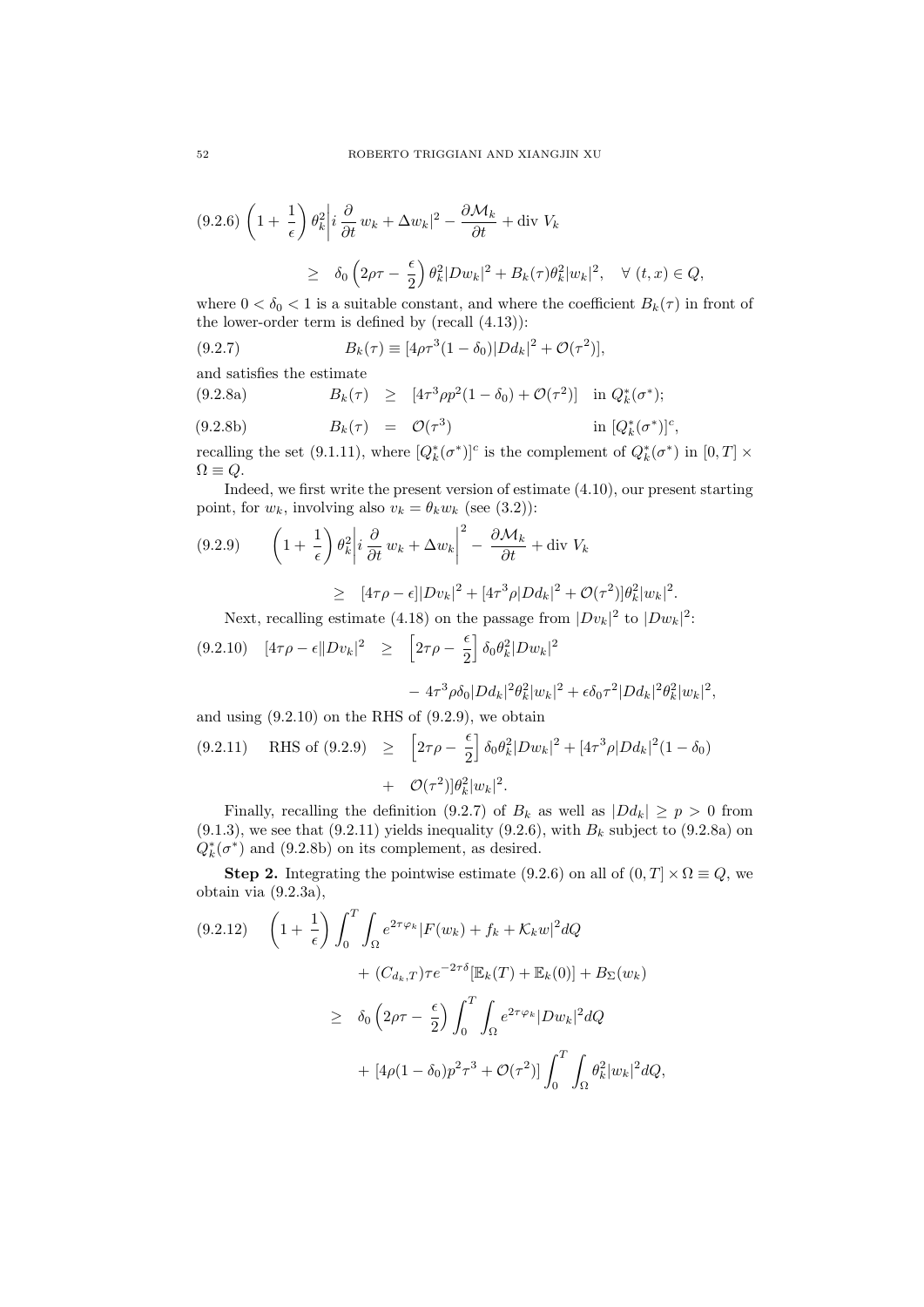counterpart of (5.5).

Step 3. Regarding the LHS of (9.2.12), the following estimate holds true:

$$
(9.2.13) \quad \int_0^T \int_{\Omega} e^{2\tau \varphi_k} |F(w_k) + f_k + \mathcal{K}_k w|^2 dQ
$$
  

$$
\leq C \int_Q e^{2\tau \varphi_k} |f_k|^2 dQ + c_T \int_Q e^{2\tau \varphi_k} [|Dw_k|^2 + |w_k|^2] dQ
$$
  

$$
+ c e^{2\tau \sigma} \int_0^T \mathbb{E}(t) dt.
$$

In fact, we recall (9.2.4) and obtain

$$
(9.2.14)
$$
  
\nLHS of (9.2.13)  
\n
$$
\leq c_T \left\{ \int_Q e^{2\tau \varphi_k} |f_k|^2 dQ + \int_{Q_k(\sigma)} e^{2\tau \varphi_k} [|Dw_k|^2 + |w_k|^2 + |Dw|^2 + |w|^2] dx dt + \int_{[Q_k(\sigma)]^c} e^{2\tau \varphi_k} [|Dw_k|^2 + |w_k|^2 + |Dw|^2 + |w|^2] dx dt \right\},\
$$

since  $Q = Q_k(\sigma) \cup [Q_k(\sigma)]^c$  by definition. On  $Q_k(\sigma)$ : we have  $\chi_k \equiv 1$ , by (9.2.1), hence  $w_k \equiv w$ . On  $[Q_k(\sigma)]^c$ : we use  $|Dw_k| \le c|Dw|$ ,  $|w_k| \le c|w|$  by (9.2.1) and, moreover,  $\varphi_k \leq \sigma$  by the definition (9.1.10) of  $Q_k(\sigma)$ , thus  $e^{2\tau \varphi_k} \leq e^{2\tau \sigma}$ . This way, (9.2.14) leads to (9.2.13) via (1.1).

Step 4. Regarding the last integral term on the RHS of  $(9.2.12)$ , we recall that  $\theta_k = e^{2\tau \varphi_k}$ , where  $\varphi_k \leq \varphi_k^*$  on Q by (9.1.9), and where  $\varphi_k^* \leq \sigma^*$  on  $[Q_k^*(\sigma^*)]^c$ by (9.1.11). Thus,  $\varphi_k \leq \sigma^*$  on  $[Q_k^*(\sigma^*)]^c$ . By definition,  $Q_k^*(\sigma^*) \cup [Q_k^*(\sigma^*)]^c \equiv Q$ . Hence,

$$
(9.2.15) \quad [4\rho(1 - \delta_0)p^2\tau^3 + \mathcal{O}(\tau^2)] \int_Q \theta_k^2 |w_k|^2 dQ
$$
  
\n
$$
\geq [4\rho(1 - \delta_0)p^2\tau^3 + \mathcal{O}(\tau^2)] \int_{Q_k^*(\sigma^*)} e^{2\tau\varphi_k} |w_k|^2 dx dt
$$
  
\n
$$
- c\tau^3 e^{2\tau\sigma^*} \int_{[Q_k^*(\sigma^*)]^c} |w_k|^2 dx dt
$$
  
\n
$$
(9.2.16) \quad \geq [4\rho(1 - \delta_0)p^2\tau^3 + \mathcal{O}(\tau^2)] \int_{Q_k(\sigma)} e^{2\tau\varphi_k} |w_k|^2 dx dt
$$
  
\n
$$
- c\tau^3 e^{2\tau\sigma^*} \int_Q |w|^2 dx dt,
$$

where in the last step, we have also used  $Q_k(\sigma) \subset Q_k^*(\sigma^*)$ , by  $(9.1.12a)$  and  $|\chi_k| \le$ const, by  $(9.2.1), k = 1, 2.$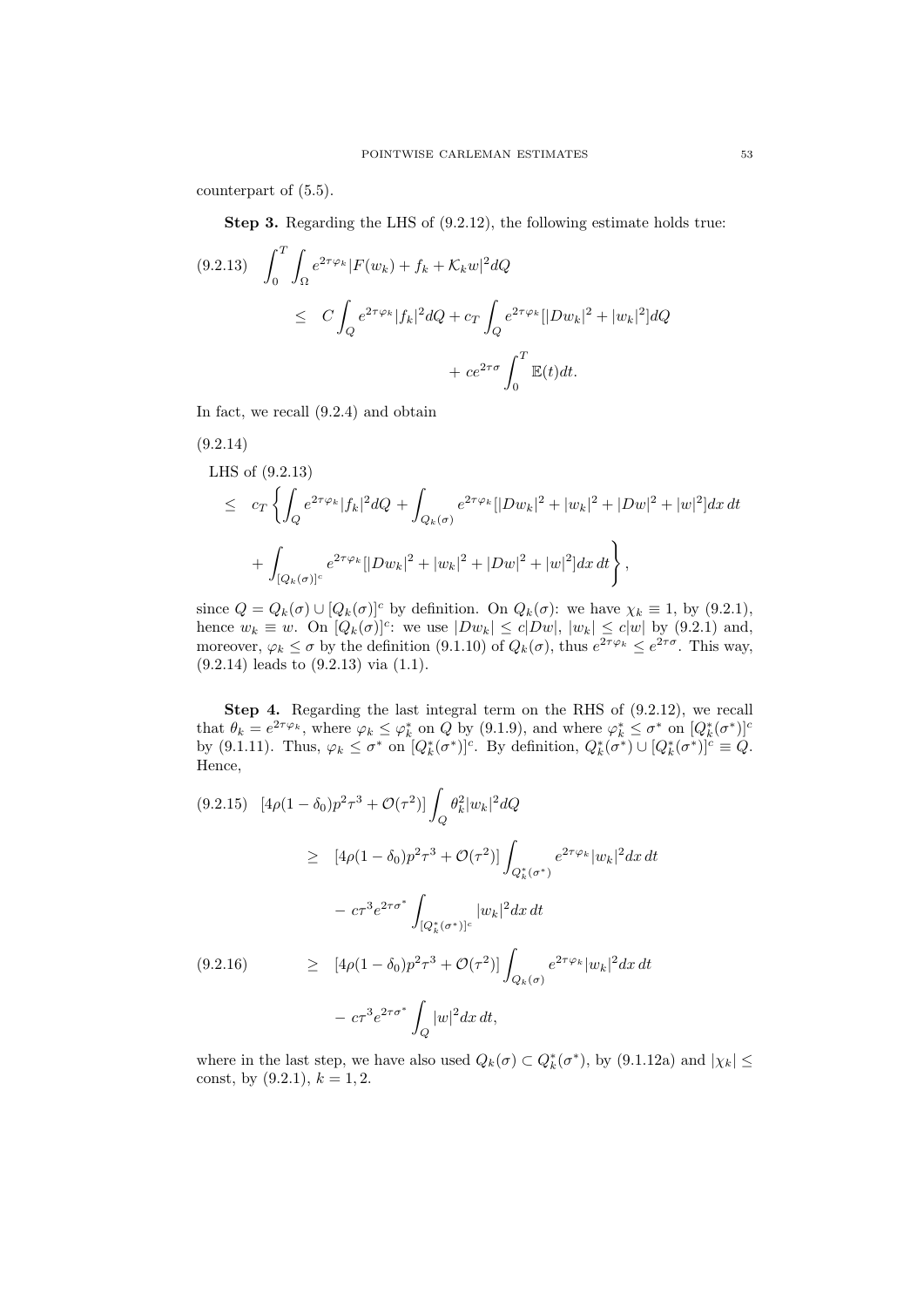**Step 5.** We return to inequality  $(9.2.12)$ . On its LHS we use estimate  $(9.2.13)$ ; on its RHS we invoke estimate (9.2.16). This way we obtain

$$
(9.2.17) \qquad \left(1 + \frac{1}{\epsilon}\right) \left\{C \int_Q e^{2\tau \varphi_k} |f_k|^2 dQ + c_T \int_Q e^{2\tau \varphi_k} [|Dw_k|^2 + |w_k|^2] dQ \right.
$$

$$
+ c\tau^3 e^{2\tau \sigma^*} \int_Q |w|^2 dQ + Ce^{2\tau \sigma} \int_0^T \mathbb{E}(t) dt \right\}
$$

$$
+ (C_{d_k,T})\tau e^{-2\tau \delta} [\mathbb{E}_k(T) + \mathbb{E}_k(0)] + B_{\Sigma}(w_k)
$$

$$
\geq \delta_0 \left(2\rho\tau - \frac{\epsilon}{2}\right) \int_0^T \int_\Omega e^{2\tau \varphi_k} |Dw_k|^2 dQ
$$

$$
+ [4\rho(1 - \delta_0)p^2 \tau^3 + \mathcal{O}(\tau^2)] \int_{Q_k(\sigma)} e^{2\tau \varphi_k} |w_k|^2 dx dt.
$$

But  $\tau^3 e^{2\tau \sigma^*} \leq ce^{2\tau \sigma}$  since  $\sigma^* < \sigma$  by (9.1.11): hence, on the LHS of (9.2.17), the third integral term containing  $\int_Q |w|^2 dQ$  is absorbed by the fourth integral term containing  $\int_0^T \mathbb{E}(t) dt$ :

(9.2.18) 
$$
C\tau^3 e^{2\tau\sigma^*} \int_Q |w|^2 dQ \leq C_1 e^{2\tau\sigma} \int_0^T \mathbb{E}(t) dt,
$$

 $E(t)$  defined in (1.9). Moreover,

(9.2.19) 
$$
[\mathbb{E}_k(T) + \mathbb{E}_k(0)] \le c[\mathbb{E}(T) + \mathbb{E}(0)], \text{ since } 0 \le \chi_k \le c.
$$

This way, by the last two estimates, we see that (9.2.17) yields (9.2.5) and Proposition 9.2.1 is established.  $\square$ 

Remark 9.2.2 (Alternative path over the use of property (9.1.14) of Proposition 9.1.1). Alternatively over the use of property (9.1.14) of Proposition 9.1.1, one may introduce an additional cut-off function  $\psi_k(x)$  such that

$$
\psi_k(x) = \begin{cases} 1 & \text{on } \Omega_k \\ 0 & \text{outside } \tilde{\Omega}_k \end{cases} \quad k = 1, 2,
$$

where  $\tilde{\Omega}_k$  is a slightly enlarged set over  $\Omega_k$  for which  $|Dd_k(x)| \geq p > 0$  on  $\tilde{\Omega}_k$ . This can always be achieved, for instance, if  $(9.1.14)$  holds true, since  $Dd_k$  is continuous. Then,  $w_k(t, x)$  and  $f_k(t, x)$  in (9.2.2) are replaced by

$$
\tilde{w}_k(t,x) = \psi_k(x)\chi_k(t,x)w(t,x) = \psi_k(x)w_x(t,x);
$$
  

$$
\tilde{f}_k(t,x) = \psi_k(x)\chi_k(t,x)w(t,x) = \psi_k(x)f_k(t,x).
$$

This yields corresponding  $\tilde{w}_k$ -problems in place of the (9.2.3)-problem for  $w_k$ . Regarding the critical term  $B_k(\tau)$  in (9.2.7), we distinguish two cases: (i) on  $\tilde{\Omega}_k$  we proceed as before in (9.2.8a), since  $|Dd_k(x)| \ge p > 0$  on  $\Omega_k$ ; (ii) in the complementary part  $\Omega/\tilde{\Omega}_k$ , we have that  $w_k \equiv 0$ .

Finally, given  $x \in \Omega$ , then  $x \in \Omega_k$  for some k, by  $\Omega = \Omega_1 \cup \Omega_2$ , and so  $|\nabla d_k(x)| \ge$  $p > 0$  for this k. Thus,  $Dd_1(x)$  and  $Dd_2(x)$  do not vanish simultaneously, we can combine the two cases.  $\Box$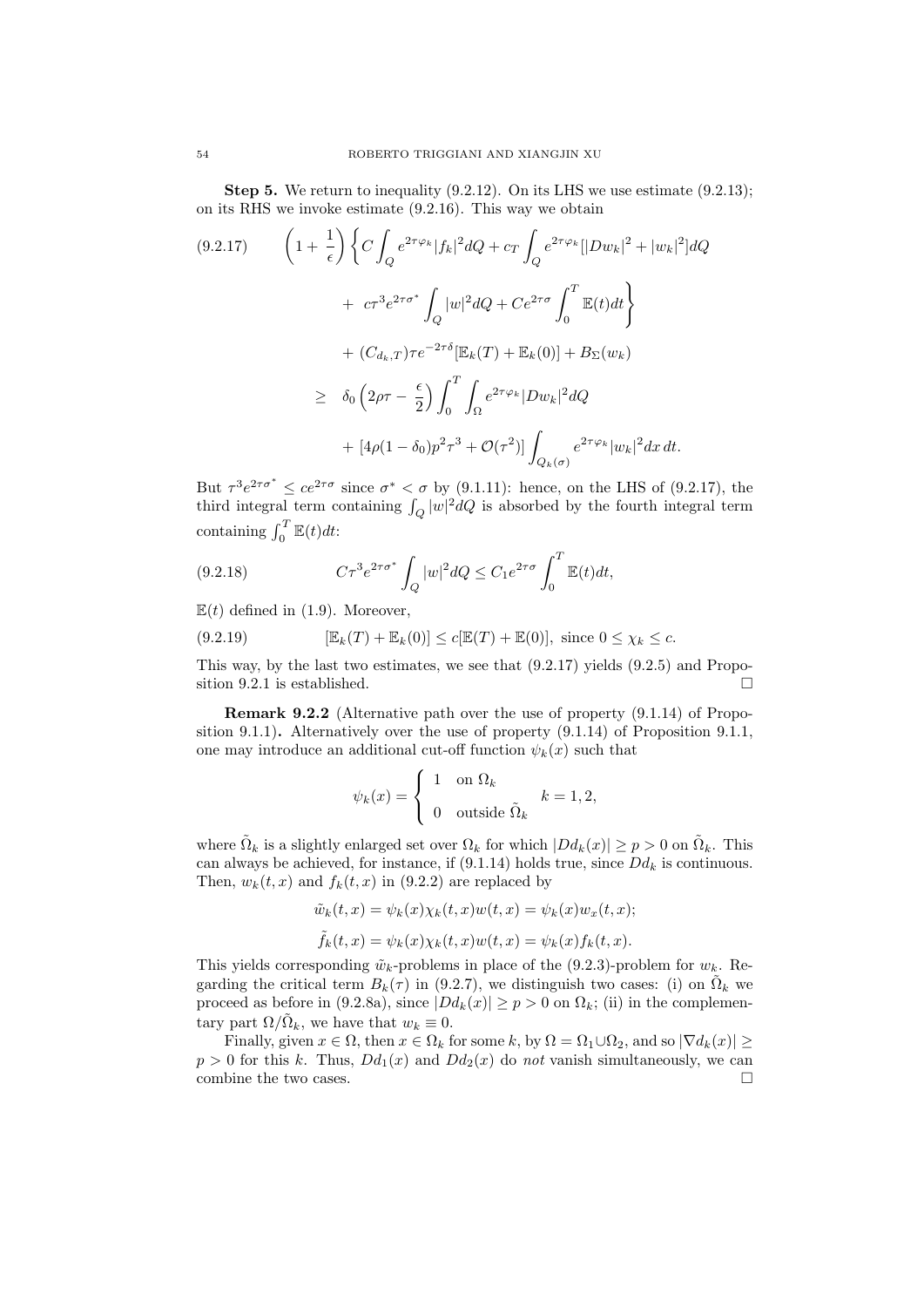9.3. Carleman Estimate, First Version, for the w-Problem. Building upon Proposition 9.2.1, we obtain the counterpart of Theorem 5.1, as in  $[L-T-Z.2]$ , Theorem 9.3.1].

THEOREM 9.3.1. Let  $T > 0$  and assume the setting of Section 9.1: in particular, assumptions (a) =  $(9.1.1)$  and (b) =  $(9.1.2)$ , so that under  $(9.1.13)$ , Proposition 9.1.1 holds true. Let  $w \in C^2(\mathbb{R}_t \times \Omega)$ ,  $\Omega \subset M$ , be a solution of Eqn. (1.1) [and no B.C.] under the standing assumption  $(1.2b)$  on F and  $(1.3)$  on f. Then: the following one-parameter family of estimates hold true for all  $\tau > 0$  sufficiently large and all  $\epsilon > 0$  small:

$$
(9.3.1a) \qquad B_{\Sigma}(w) + C \int_{Q} |f|^{2} dQ \geq \left[ \delta_{0} \left( 2\rho \tau - \frac{\epsilon}{2} \right) - \left( 1 + \frac{1}{\epsilon} \right) C_{T} \right] e^{2\tau \sigma} \int_{t_{0}}^{t_{1}} \mathbb{E}(t) dt
$$

$$
- C e^{2\tau \sigma} \int_{0}^{T} \mathbb{E}(t) dt - (C_{d,T}) \tau e^{-2\tau \delta} [\mathbb{E}(T) + \mathbb{E}(0)].
$$

(9.3.1b) 
$$
B_{\Sigma}(w) = \sum_{k=1}^{2} B_{\Sigma}(w_k); \ C_{d,T} = \sum_{k=1}^{2} C_{d_k,T}.
$$

**Proof.** Step 1. We recall property  $(9.1.7)$ :  $\varphi_k \ge \sigma > 0$  in  $[t_0, t_1] \times \Omega$ ; and, moreover, that  $[t_0, t_1] \times \Omega_k \subset Q_k(\sigma)$  by (9.1.12a), where  $w_k \equiv w$  on  $Q_k(\sigma)$ , since  $\chi_k \equiv 1$  here by (9.2.1). Thus we estimate the first integral terms on the RHS of  $(9.2.5)$  for  $k = 1, 2$ :

$$
(9.3.2) \qquad \sum_{k=1}^{2} \int_{0}^{T} \int_{\Omega} e^{2\tau \varphi_{k}} [|Dw_{k}|^{2} + |w_{k}|^{2}] d\Omega dt
$$
  
\n
$$
\geq \sum_{k=1}^{2} \int_{t_{0}}^{t_{1}} \int_{\Omega_{k}} e^{2\tau \sigma} [|Dw_{k}|^{2} + |w_{k}|^{2}] d\Omega_{k} dt
$$
  
\n
$$
= e^{2\tau \sigma} \sum_{k=1}^{2} \int_{t_{0}}^{t_{1}} \int_{\Omega_{k}} [|Dw|^{2} + |w|^{2}] d\Omega_{k} dt
$$
  
\n
$$
\geq e^{2\tau \sigma} \int_{t_{0}}^{t_{1}} \int_{\Omega} [|Dw|^{2} + |w|^{2}] d\Omega dt,
$$

where the last step follows, since the integral terms over  $\Omega_k$ ,  $k = 1, 2$ , collect also the contributions on the non-empty set  $\Omega_1 \cap \Omega_2$ , as assumed.

**Step 2.** With  $\tau$  sufficiently large as to have  $[4\rho(1-\delta_0)p^2\tau^3+\mathcal{O}(\tau^2)]>0$ , so that Remark 9.2.1 applies, we sum up Eqn.  $(9.2.5)$  of Proposition 9.2.1 for  $k = 1, 2$ , and obtain, by virtue of (9.3.2):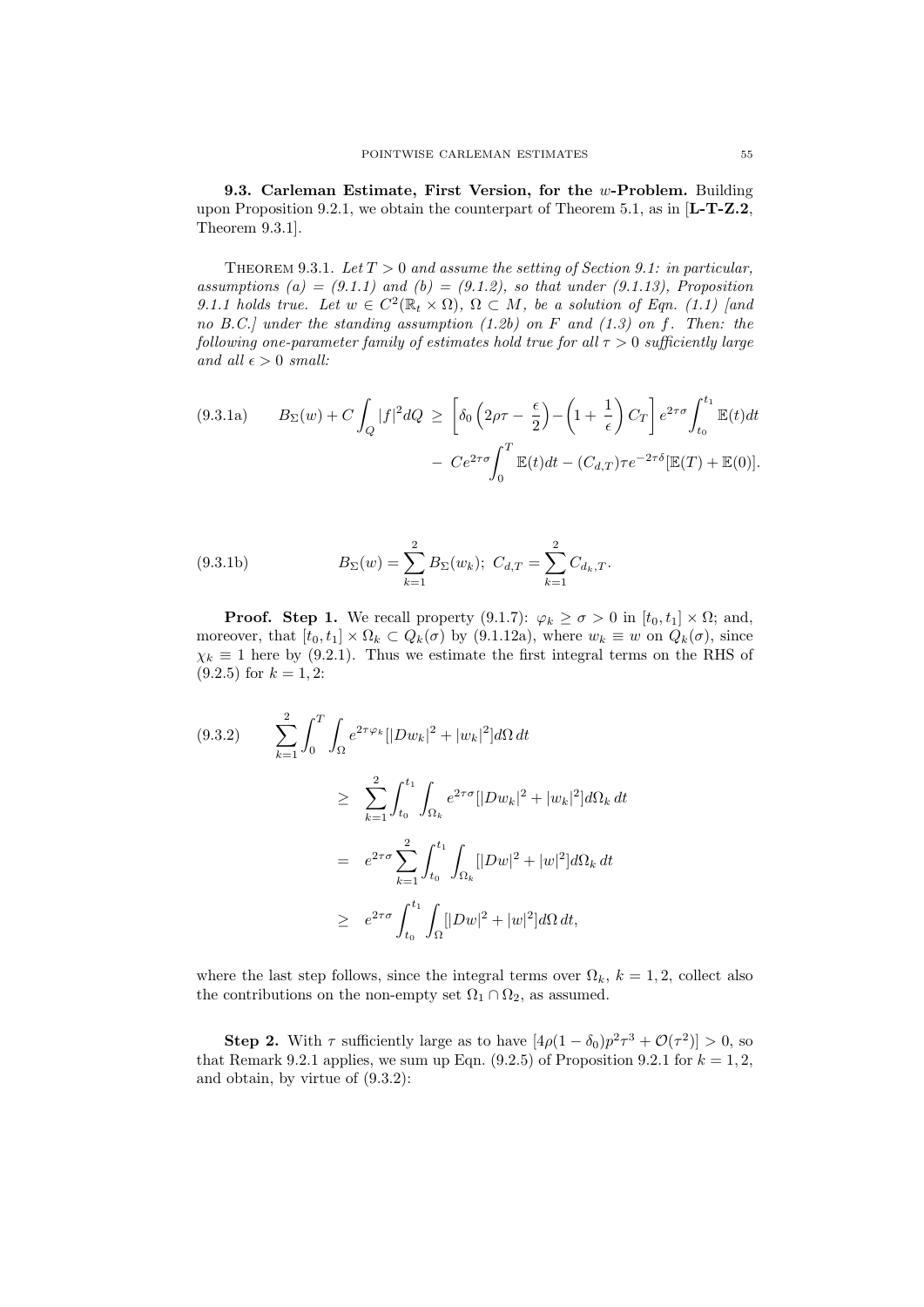$$
(9.3.3) \left(1+\frac{1}{\epsilon}\right) \left\{ C \sum_{k=1}^{2} \int_{Q} e^{2\tau \varphi_{k}} |f_{k}|^{2} dQ + Ce^{2\tau \sigma} \int_{0}^{T} \mathbb{E}(t) dt \right\} + \sum_{k=1}^{2} B_{\Sigma}(w_{k})
$$
  
\n
$$
\geq \left[ \delta_{0} \left( 2\rho\tau - \frac{\epsilon}{2} \right) - \left( 1 + \frac{1}{\epsilon} \right) C_{T} \right] e^{2\tau \sigma} \int_{t_{0}}^{t_{1}} \int_{\Omega} [|Dw|^{2} + |w|^{2}] d\Omega dt
$$
  
\n
$$
- \tau \left( \sum_{k=1}^{2} C_{d_{k},T} \right) e^{-2\tau \delta} [\mathbb{E}(T) + \mathbb{E}(0)],
$$

and (9.3.1) is established, via (1.9) for  $\mathbb{E}(t)$ .

Final Remark. To obtain the desired Theorem 9.1.1, one proceeds precisely as in [L-T-Z.1, Sections 10.4–10.7], which admit a faithful counterpart mutatis mutandis from second-order hyperbolic equations to Schrödinger equations. Therefore, this part of the argument will not be repeated.

#### 10. Assumption (A.1): Classes of Strictly Convex Functions on  $\{M, g\}$

In this section, we provide classes of examples of strictly convex functions on the Riemannian manifold  $\{M, q\}$ ; that is, satisfying assumption  $(A.1) = (1.4)$ . Two main cases will be emphasized.

Subsection 10.1 is devoted to the case arising from Schrödinger equations with variable coefficient (in space) principal part, which are defined on a Euclidean bounded domain  $\Omega \subset \mathbb{R}^n$ . Here, then, the Riemannian manifold is  $\{\mathbb{R}^n, g\}$ , where the metric g is derived from the coefficients  $a_{ij}(x)$  of the basic differential operator; in fact,  $[g_{ij}(x)] = [a_{ij}(x)]^{-1}$ . For this case—a primary reason for studying Schrödinger equations on a Riemannian manifold—several classes of examples of strictly convex functions were already given explicitly in prior references  $[T-Y.1]$ ,  $[L-T-Y.1], [Y.1], [Y.2].$ 

Subsection 10.2 considers instead additional genuine Riemannian manifolds  ${M, g}, M \neq \mathbb{R}^n$ .

## 10.1. Variable Coefficient Schrödinger Equations Defined on a Bounded Euclidean Domain. Schrödinger equations on a Euclidean do**main.** In this section,  $\tilde{\Omega}$  is an open bounded domain in  $\mathbb{R}^n$ , with boundary  $\partial \tilde{\Omega} = \tilde{\Gamma}$ of class, say,  $C^2$ . Let  $x = [x_1, x_2, \ldots, x_n]$ , and let

$$
(10.1.1) \quad \mathcal{A}w = -\sum_{i,j=1}^n \frac{\partial}{\partial x_i} \left( a_{ij}(x) \frac{\partial w}{\partial x_j} \right); \sum_{i,j=1}^n a_{ij}(x) \xi_i \xi_j \ge a \sum_{i=1}^n \xi_i^2, \quad x \in \tilde{\Omega},
$$

be a second-order differential operator, with real coefficients  $a_{ij} = a_{ji}$  of class  $C<sup>1</sup>$ , see Remark 10.1.1 below, satisfying the uniform ellipticity condition for some positive constant  $a > 0$ . Thus, we can extend  $a_{ij}(x)$  smoothly to all of  $\mathbb{R}^n$ , so that the matrices

$$
(10.1.2) \quad A(x) = (a_{ij}(x)); \quad G(x) = [A(x)]^{-1} = (g_{ij}(x)), \ i, j = 1, \dots, n, \ x \in \mathbb{R}^n
$$

are positive definite on any  $x \in \mathbb{R}^n$ .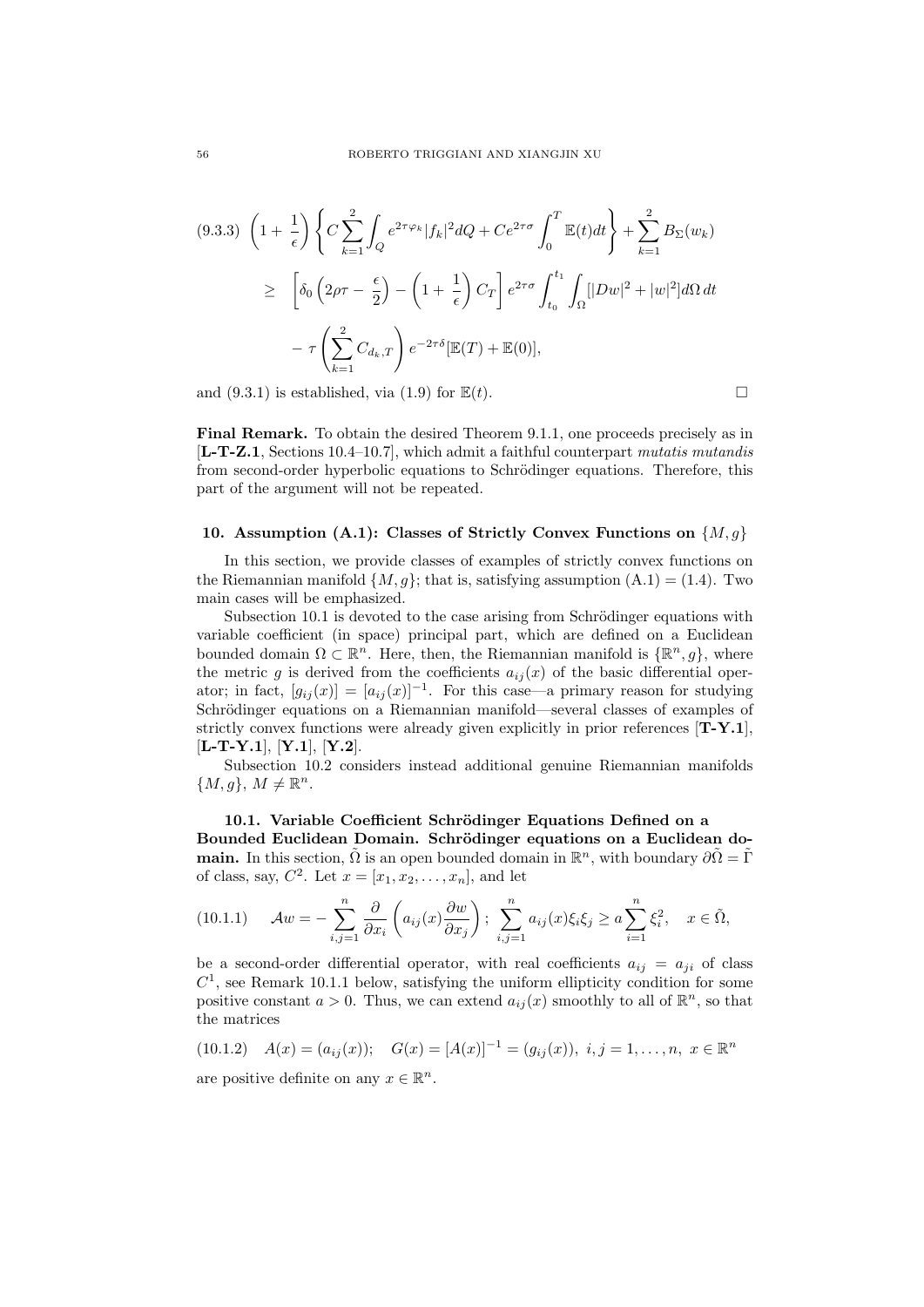Let  $\tilde{F}$  be a linear, first-order differential operator:  $\tilde{F}(w) = \tilde{R}(t,x) \cdot \nabla_0 w +$  $r(t, x)$ w, satisfying

(10.1.3) 
$$
|\tilde{F}(w)| \le C_T [|\nabla_0 w|^2 + |w|^2], \quad t, x \in \tilde{Q} = (0, T] \times \tilde{\Omega} \text{ a.e.},
$$

where  $\nabla_0$  is the gradient in  $\mathbb{R}^n$  and " · " is the  $\mathbb{R}^n$ -inner product. The corresponding Schrödinger equation on  $\Omega$  is

(10.1.4) 
$$
iw_t + \mathcal{A}w = \tilde{F}(w) \quad \text{in } \tilde{Q}
$$

to be supplemented by the initial condition and by boundary conditions.

**Riemannian metric.** Let  $\mathbb{R}^n$  have the usual topology with natural coordinate system  $x = [x_1, x_2, \dots, x_n]$ . For each  $x \in \mathbb{R}^n$ , define the inner product and the norm on the tangent space  $\mathbb{C}_x^n = \mathbb{C}^n$  by

(10.1.5) 
$$
g(X,Y) = \langle X,Y \rangle_g = \sum_{i,j=1}^n g_{ij}(x) \alpha_i \overline{\beta}_j;
$$

(10.1.6) 
$$
|X|_g = [\langle X, Y \rangle_g]^{\frac{1}{2}}, \quad X = \sum_{i=1}^n \alpha_i \frac{\partial}{\partial x_i}, \quad Y = \sum_{i=1}^n \beta_i \frac{\partial}{\partial x_i} \in \mathbb{C}_x^n.
$$

It is easily checked that  $(\mathbb{R}^n, g)$  is a complete Riemannian manifold with the Riemannian metric  $g = \sum_{i,j=1}^n g_{ij} dx_i dx_j$ . (If  $A(x) = I$ , i.e.,  $A = -\Delta$ , then  $G(x) =$ I and g is the Euclidean  $\mathbb{R}^n$ -metric.) One also has [Y.2, Eqn. (2.2.11), p. 393]

(10.1.7) 
$$
Aw = -\Delta_g w + (Df)(w); \quad f(x) = \frac{1}{2} \ln \det[a_{ij}(x)],
$$

where  $\Delta_q$  is the corresponding Laplace-Beltrami operator; that is, under the change of metric, from the original Euclidean metric to  $g$ , we have that the second-order elliptic operator (10.1.1) becomes  $\Delta_g$  on  $(\mathbb{R}^n, g)$ , modulo a first-order term. Thus, Eqn.  $(10.1.4)$  is turned into Eqn.  $(1.1)$ , where  $(1.2b)$  is satisfied.

**Remark 10.1.1.** Let the coefficients  $a_{ij}$  in (10.1.1) be of class  $C^1$ , as assumed. Then the entries  $g_{ij}$  in (10.1.2) are of class  $C^1$  as well. Thus, the connection coefficients (Christoffel symbols)  $\Gamma_{ik}^{\ell}$ , see [**Do.1**, p. 54], are of class  $C^0$ . The geodesic solutions to a corresponding second-order, nonlinear ordinary differential equation [Do.1, p. 62] are then of class  $C^2$ . Thus, the square of the distance function  $\text{dist}_g^2(x, x_0)$  is in  $C^2$ . Typically, but by no means always, the required strictly convex function is taken to be  $dist_g^2(x, x_0)$ , under suitable assumptions on the sectional curvature. See below. We also notice that in our case, where the manifolds are complete, the geodesics exist globally.

Classes of examples of strictly convex functions  $d(x)$  in the Riemannian metric g. Several classes of  $(a_{ij}(x))$  yielding strictly convex functions  $d(x)$  in the metric g induced by  $(g_{ij}(x)) = (a_{ij}(x))^{-1}$  on all of  $\mathbb{R}^n$  are given in [**L-T-Y.1**],  $[T-Y.1]$ ,  $[Y.1]$ ,  $[Y.2]$ . Thus, any (sufficiently smooth) open bounded domain may be taken. Often, Green-Wu's [G-W.1] theorem is invoked, see Theorem 10.2.2.2 below. This assortment of examples can also be derived from the more systematic treatment of Section 10.2 to follow.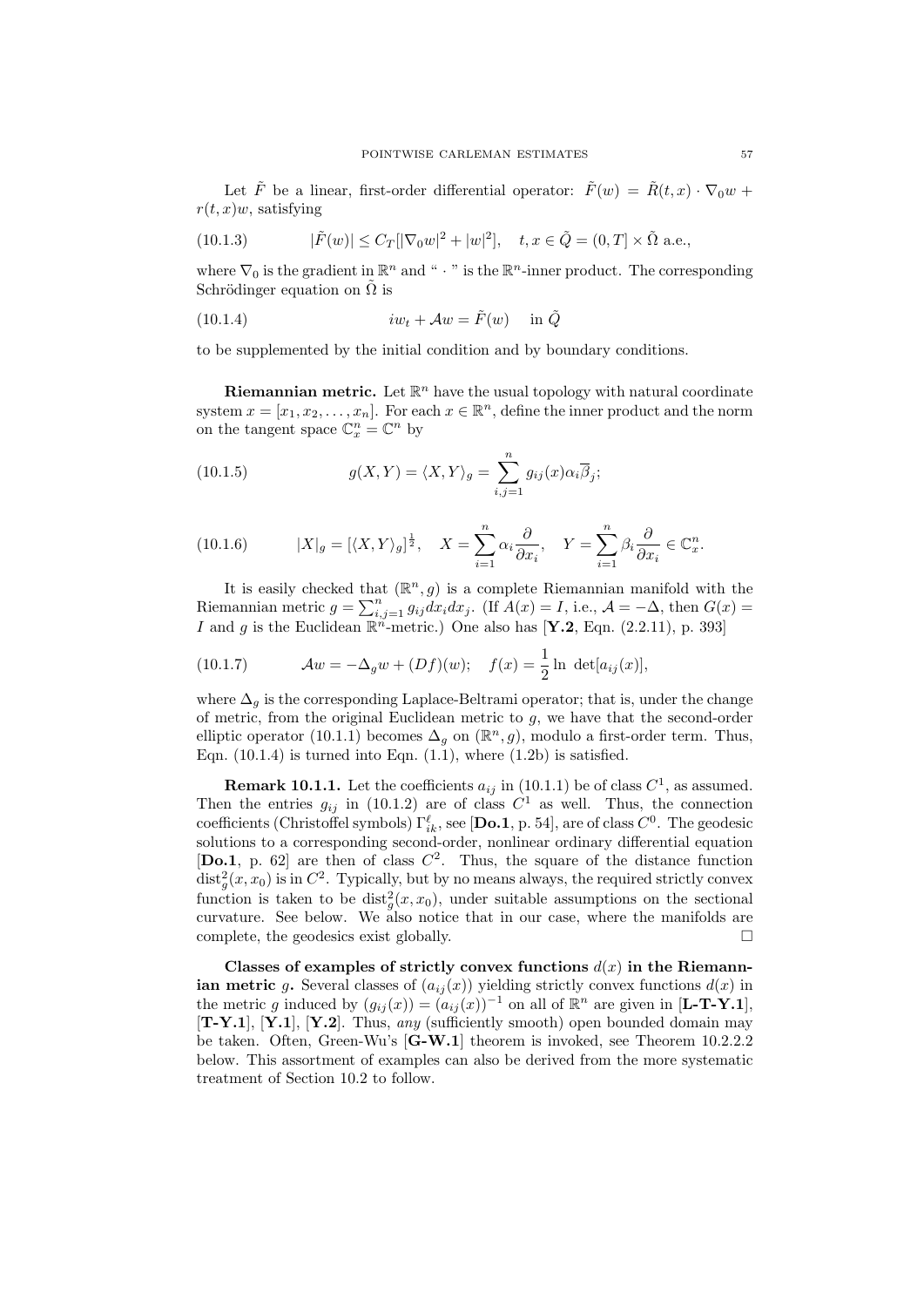10.2. The General Riemannian Case  $\{M, g\}$ . Orientation. In this subsection, we provide classes of examples of strictly convex functions (that is, satisfying  $(A.1)$  on a general Riemannian manifold  $\{M, g\}$ . To this end, we shall proceed according to the following strategy:

(i) At first, in Subsection 10.2.1, we provide strictly convex functions  $d(x)$  on three canonical Riemannian manifolds: the sphere  $(S<sup>n</sup>, can)$ ; the Euclidean space  $(\mathbb{R}^n, \text{can})$ ; the hyperbolic space  $(H^n, \text{can})$ , with canonical metrics. These are the typical manifolds with constant sectional curvature K: respectively,  $K > 0$ ,  $K = 0$ ,  $K < 0$ . In these three canonical cases, the required strictly convex function  $d(x)$  is constructed as a composition  $d(x) = h(\rho(x))$  of s suitable function  $h(\cdot)$  and the underlying distance function  $\rho(x) = \text{dist}_g(x, x_0), x_0 \in M$ .

(ii) Subsequently, the Hessian Comparison Theorem is invoked and used to further enlarge the class of examples in point (i), by making a comparison with the three canonical cases.

10.2.1. Riemannian Manifolds with Constant Sectional Curvature:  $(S<sup>n</sup>, can)$ ,  $(\mathbf{R}^n, can), \ (\mathbf{H}^n, can).$  Let  $(\mathbf{S}^n, can), (\mathbf{R}^n, can), (\mathbf{H}^n, can)$  be the sphere, the Euclidean space, the hyperbolic space, with canonical metrics. These are the typical manifold with constant sectional curvature. We shall use the notation  $(M, g)$  to denote any one of them with everywhere constant sectional curvature  $K$ . Given  $x_0 \in M$ , denote  $\rho = \rho(x) = \text{dist}(x, x_0)$  the distance function from  $x_0$  to x with respect to the metric g. From  $[\mathbf{W}\text{-}\mathbf{S}\text{-}\mathbf{Y}\text{-}\mathbf{1}]$ , we have

(10.2.1.1a)  
\n
$$
\int \sqrt{K} \cot \left(\sqrt{K} \rho(x)\right) |Y|_g^2, \qquad K > 0;
$$
\n(10.2.1.1b)  
\n
$$
D^2 \rho(Y|Y) = \int \frac{1}{1-|Y|^2} \mu(x) \rho(x) \, dx
$$
\n
$$
K = 0.
$$

(10.2.1.1b) 
$$
D^2 \rho(Y, Y) = \begin{cases} \frac{1}{\rho(x)} |Y|_g^2, & K = 0; \\ \sqrt{-K} \coth \left( \sqrt{-K} \rho(x) \right) |Y|_g^2, & K < 0, \end{cases}
$$

for all  $Y \in T_xM$  and  $Y \perp (D\rho)(x)$ .

Next, let  $h(t)$  be a  $C^{\infty}$  function on **R**. Let X be a vector field on  $(M, g)$ . Write  $X = \langle X, D\rho \rangle_g D\rho + Y$ , where  $Y \perp D\rho$ . We have

(10.2.1.2) 
$$
D^2h(\rho)(X,X) = \langle D_X(Dh(\rho)),X\rangle_g.
$$

We compute  $D(h(\rho)) = h'(\rho)D\rho$  and hence:

(10.2.1.3) 
$$
D_X(Dh(\rho)) = D_X(h'(\rho)D\rho) = X(h'(\rho))D\rho + h'(\rho)D_X(D\rho)
$$
  
=  $h''(\rho)\langle D\rho, X\rangle D\rho + h'(\rho)D_X(D\rho)$ .

Substituting (10.2.1.3) in (10.2.1.2) yields

$$
(10.2.1.4) \tD2h(\rho)(X,X) = h'(\rho)D2\rho(X,X) + h''(\rho)\langle X,D\rho\rangle_g^2
$$

(10.2.1.5) 
$$
= h'(\rho)D^2\rho(Y,Y) + h''(\rho)\langle X,D\rho\rangle_g^2,
$$

where in the last step we have used the identity  $D^2 \rho(X,X) = D^2 \rho(Y,Y)$ , where  $X = \langle X, D\rho \rangle_a D\rho + Y, Y \perp D\rho$ . Indeed, we preliminarily have

$$
D^2 \rho(X, X) = D^2 \rho(\langle X, D\rho \rangle D\rho + Y, \langle X, D\rho \rangle D\rho + Y)
$$
  
= 
$$
D^2 \rho(Y, Y) + 2D^2 \rho(Y, D\rho) \langle X, D\rho \rangle + D^2 \rho(D\rho, D\rho) \langle X, D\rho \rangle^2,
$$

where  $D_{D\rho}(D\rho) = 0$  so that  $D^2 \rho(D\rho, D\rho) = \langle D_{D\rho}(D\rho), D\rho \rangle = 0$  and  $D^2 \rho(D\rho, Y) =$  $\langle D_{D\rho}(D\rho), Y \rangle \equiv 0$ , and the claim is proved.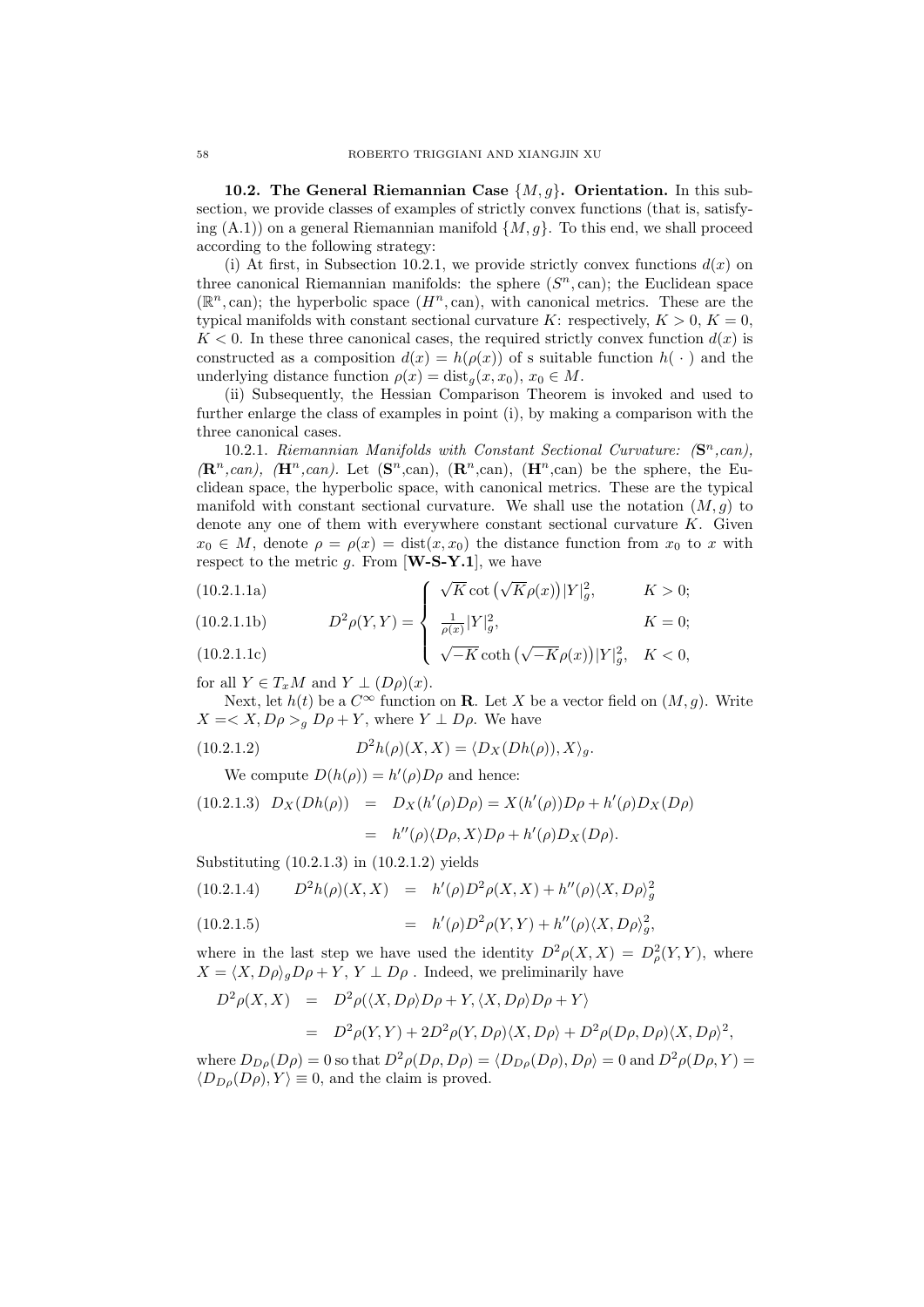We can choose special  $C^{\infty}$  function  $h(t)$  to get strictly convex function  $d(x)$  $h(\rho(x)).$ 

**Example 10.2.1.1. Square of distance function:**  $d(x) = \frac{1}{2} \text{ dist}^2(x, x_0) = \frac{1}{2} \rho^2(x)$ . Now we have  $h(t) = \frac{1}{2}t^2$ . From (10.2.1.5) with such  $h(\cdot)$  we obtain, invoking also  $(10.2.1.1)$ :

$$
D^{2}d(X, X) = \rho(x)D^{2}\rho(Y, Y) + \langle X, D\rho \rangle_{g}^{2}
$$

(10.2.1.6a)  
\n
$$
\int (\sqrt{K}\rho(x)) \cot(\sqrt{K}\rho(x)) |Y|_g^2 + \langle X, D\rho \rangle_g^2, \qquad K > 0;
$$
\n(10.2.1.6b)  
\n
$$
= \int |Y|^2 + \langle X, D\rho \rangle_g^2 \qquad K = 0;
$$

(10.2.1.6b) 
$$
= \left\{ |Y|_g^2 + \langle X, D\rho \rangle_g^2, \right. \qquad K = 0;
$$

(10.2.1.6c) 
$$
\left( \sqrt{-K} \rho(x) \right) \coth(\sqrt{-K} \rho(x)) |Y|_g^2 + \langle X, D\rho \rangle_g^2, \quad K < 0.
$$

Next, we restrict  $\rho(x) = \text{dist}(x, x_0)$  as follows: (10.2.1.7)

$$
\rho(x) = \text{dist}(x, x_0) \le \frac{\beta}{\sqrt{K}} < \frac{\pi}{2\sqrt{K}}, \text{ or } 0 < \sqrt{K}\rho(x) \le \beta < \frac{\pi}{2} \text{ on } (\mathbf{S}^n, \text{can});
$$

so that  $\frac{\sqrt{K}\rho}{\sin(\sqrt{K}\rho)} \ge 1$  and  $\cos(\sqrt{K}\rho(x)) \ge \cos \beta > 0$ . Then (10.2.1.6a) yields

(10.2.1.8) 
$$
Dd^{2}(X, X) \geq \cos(\sqrt{K}\rho)[|Y|_{g}^{2} + \langle X, D\rho\rangle_{g}^{2}]
$$

$$
\geq (\cos\beta)|X|_{g}^{2}, \quad K > 0, \quad \cos\beta > 0,
$$

under (10.2.1.7), since  $X = \langle X, D\rho \rangle_a D\rho + Y$ ,  $Y \perp D\rho$ . Similarly, for this same orthogonality relation, (10.2.1.5b) yields

(10.2.1.9) 
$$
D^2 d(X, X) = |X|_g^2, \qquad K = 0.
$$

Finally, as to (10.2.1.6c), since  $f(x) = \frac{x}{\tan h(x)} \to +\infty$  as  $x \to +\infty$ , and  $f(x) \to 1$ as  $x \to 0$  by L'Hopital's Rule, we have  $\min_{x>0} f(x) = f(0) = 1$ . Hence, (10.2.1.6c) yields once more by the orthogonality property

(10.2.1.10) 
$$
D^2 d(X, X) \ge |Y|_g^2 + \langle X, D\rho \rangle_g^2 = |X|_g^2, \quad K < 0.
$$

**Conclusion.** The function  $d(x) = \frac{1}{2}\rho^2(x) = \frac{1}{2}$  dist<sup>2</sup> $(x, x_0)$  is strictly convex on  $(\mathbb{R}^n, \text{can})$ , where  $K = 0$ , and on  $(\mathbf{H}^n, \text{can})$ , where  $K < 0$ , by  $(10.2.1.9)$  and (10.2.1.10); moreover,  $d(x) = \frac{1}{2}\rho^2(x)$  is strictly convex also on  $(\mathbf{S}^n, \text{can})$ , where  $K > 0$ , by (10.2.1.8), provided that it satisfies (10.2.1.7).

**Example 10.2.1.2.** ([Y.2, Proposition 2.1] As in [Y.2], we choose the  $C^{\infty}$ function  $h(t)$  as

$$
(10.2.1.11a) \qquad \qquad \int \ -\cos(\sqrt{K}t), \quad K > 0;
$$

(10.2.1.11b)  

$$
h(t) = \begin{cases} \frac{1}{2}t^2, & K = 0; \end{cases}
$$

$$
(10.2.1.11c) \qquad \qquad \begin{array}{c} \text{c} \\ \cosh(\sqrt{-K}t), \quad K < 0. \end{array}
$$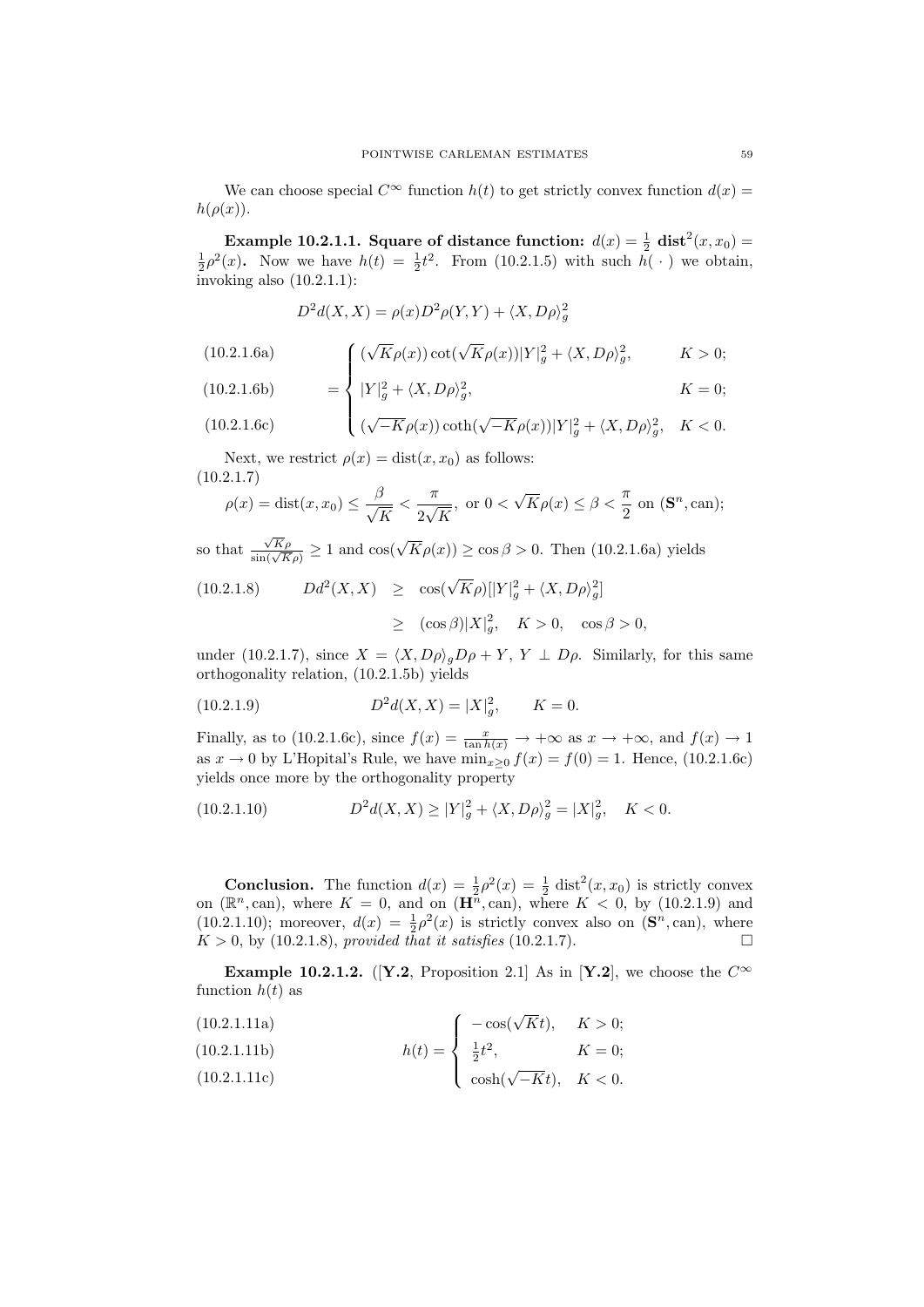For  $d(x) = h(\rho(x))$ , from (10.2.1.5), using first (10.2.1.5), and then (10.2.1.1a-b-c), we obtain

$$
D^{2}h(\rho)(X,X) = D^{2}d(X,X) = h'(\rho)D^{2}\rho(Y,Y) + h''(\rho)\langle X,D\rho \rangle_{g}^{2}
$$

(10.2.1.12a)  $\sqrt{ }$  $K \cos(\sqrt{K}\rho(x))|X|_g^2, \qquad K > 0;$ 

(10.2.1.12b) (10.2.1.12c) = |X| 2 g , K = 0; <sup>−</sup><sup>K</sup> cosh(<sup>√</sup> −Kρ(x))|X| 2 g , K < 0,

where in the last step we have used once more the orthogonality relation used in obtaining (10.2.1.8).

 $i$ From (10.2.1.12a), under the same restriction as in (10.2.1.7), so that  $\lim_{\zeta \to 0}$  (10.2.1.12a), under the same restriction as in (10.2.1.1), so that  $\cos(\sqrt{K}\rho(x)) \ge \cos \beta > 0$ , for some  $0 < \beta < \frac{\pi}{2}$ , we obtain (10.2.1.13a), while for  $(10.2.1.13c)$  we use  $\cosh x \ge 1$ . We obtain from  $(10.2.1.12)$ :

(10.2.1.13a)  
\n(10.2.1.13b)  
\n
$$
D^2 d(X,X) \begin{cases}\n\ge (\cos \beta)|X|_g^2, & K > 0, \cos \beta > 0; \\
= |X|_g^2, & K = 0;\n\end{cases}
$$

(10.2.1.13c) 
$$
\geq (-K)|X|_g^2, \quad K < 0.
$$

**Conclusion.** From the above we can see that:  $d(x) = h(\rho(x))$  is a strictly convex function on  $(\mathbb{R}^n, \text{can})$  where  $K = 0$ ; and  $(\mathbb{H}^n, \text{can})$ , where  $K < 0$ , by  $(10.2.1.13b)$  and  $(10.2.1.13c)$ ; moreover,  $d(x) = h(\rho(x))$  is strictly convex also on  $(\mathbf{S}^n, \text{can})$ , where  $K > 0$ , by (10.2.1.13a) provided that it satisfies (10.2.1.7).

10.2.2. Two General Results of the Existence of Strictly Convex Functions. We report here two known results: one of recent origin and valid on 2-dimensional manifolds dim  $n = 2$ , and one very established and well known.

THEOREM 10.2.2.1 ([B-G-L.1] Strictly convex function in 2-D case via curvature flows). Let  $\overline{\Omega}$  be a two-dimensional, smooth, compact, Riemannian surface whose boundary  $\partial\Omega$  has positive second fundamental form. Assume there are no closed geodesics in  $\Omega$ , then there exists a  $C^2$  strictly convex function in  $\overline{\Omega}$ .

This theorem is proved in [B-G-L.1] by using a nonlinear parabolic equation which arises in a quite unrelated geometric problem of curve-shortening flows.

THEOREM 10.2.2.2 (Theorem 1(a) in  $[G-W.1]$ ). Complete non-compact manifold with positive sectional curvature] If  $M$  is a complete, non-compact, Riemannian manifold of everywhere positive sectional curvature, then there exists a  $C^{\infty}$  Lipschitz continuous strictly convex exhaustion function on M.

Here a function  $f : M \to \mathbf{R}$  is an exhaustion function if for every  $\lambda \in \mathbf{R}$ ,  $f^{-1}((-\infty,\lambda])$  is a compact subset of M.

10.2.3. The Hessian Comparison Theorem.

THEOREM 10.2.3.1. ( $[S-Y.1,$  Theorem 1.1]). Let  $M_1$  and  $M_2$  be two n-dimensional, complete, Riemannian manifolds. Assume that  $\gamma_j : [0, a] \to M_j$   $(j = 1, 2)$ are two geodesics parameterized by arc length, and  $\gamma_i$  does not intersect the cut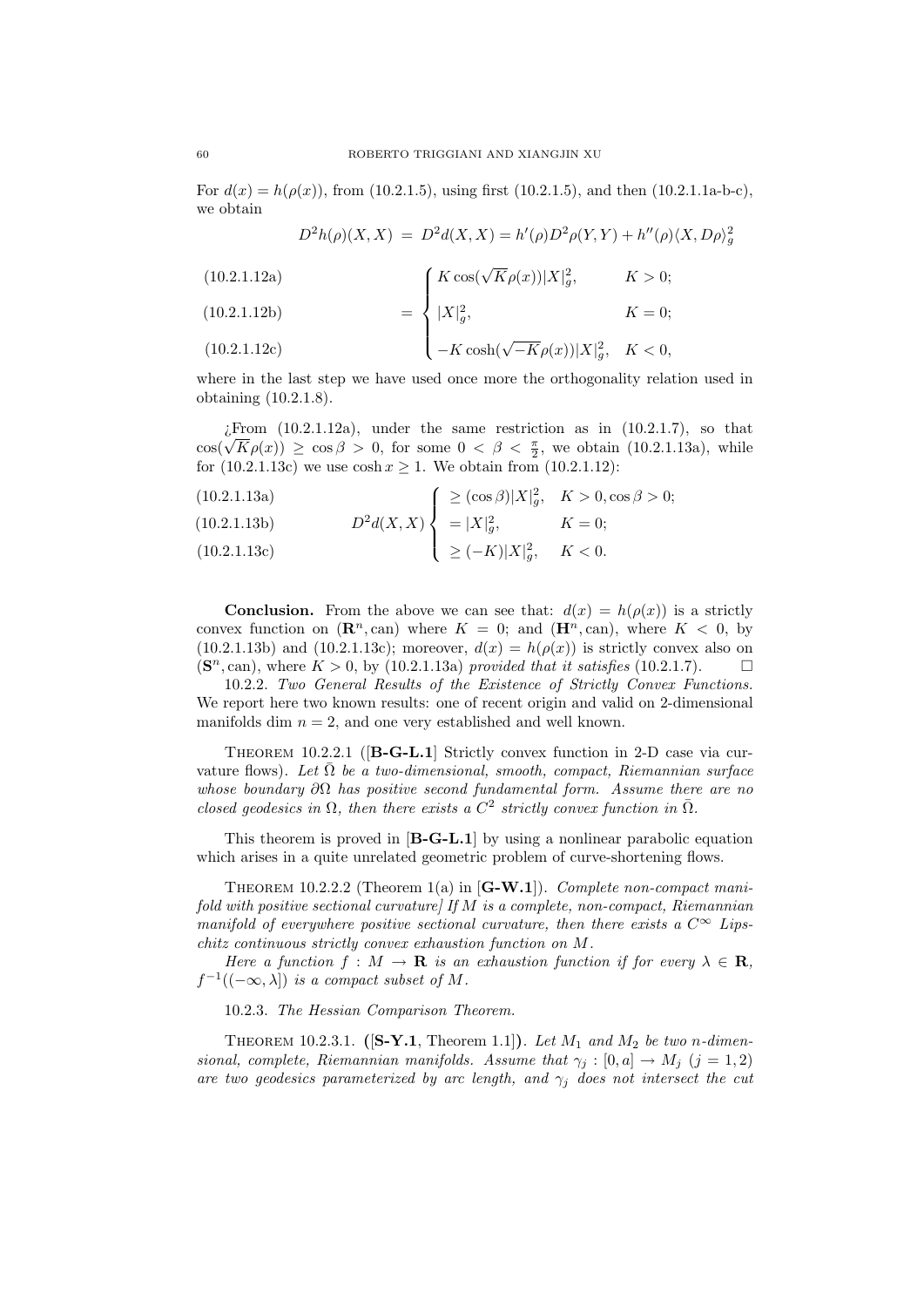locus of  $\gamma_j(0)$ . Let  $\rho_j$  be the distance function from  $\gamma_j(0)$  on  $M_j$ , and let  $K_j$  be the sectional curvature of  $M_i$ . Assume that at  $\gamma_1(t)$  and  $\gamma_2(t)$ ,  $0 \le t \le a$ , we have

$$
K_1\left(X_1, \frac{\partial}{\partial \gamma_1}\right) \ge K_2\left(X_2, \frac{\partial}{\partial \gamma_2}\right),\,
$$

where  $X_j$  is any unit vector in  $T_{\gamma_j(t)}M_j$  perpendicular to  $\frac{\partial}{\partial \gamma_j}$ . Then

$$
D^2 \rho_1(X_1, X_1) \le D^2 \rho_2(X_2, X_2),
$$

where  $X_j \in T_{\gamma_j(a)}M_j$  with  $\langle x_j, \frac{\partial}{\partial \gamma_j} \rangle (\gamma_j(a)) = 0$  and  $|X_j| = 1$ .

Using the Hessian Comparison Theorem, we obtain the following results:

PROPOSITION 10.2.3.2 (Square of distance function). If all sectional curvatures of  $(M, g)$  have an upper bound K, then:

(i) if  $K > 0$ :  $d(x) = \frac{1}{2} \text{dist}^2(x, x_0)$  is a strictly convex function on M when  $dist(x, x_0) < \frac{\pi}{2}$  $\frac{\pi}{2\sqrt{K}}$ ,  $\forall x_0 \in M$ ;

(ii) if  $K \leq 0$ :  $d(x) = \frac{1}{2} \text{dist}^2(x, x_0)$  is a strictly convex function on M, where M is simply connected.

PROPOSITION 10.2.3.3  $(h(t)$  as in Example 10.2.1.2). Let  $h(t)$  be defined by (10.2.1.11). If all sectional curvatures of  $(M, g)$  have an upper bound K, then:

(i) if  $K > 0$ :  $d(x) = h(\rho(x))$  is a strictly convex function on M when  $dist(x, x_0)$ π  $\frac{\pi}{2\sqrt{K}}$ ,  $\forall x_0 \in M$ ;

(ii) if  $K \leq 0$ :  $d(x) = h(\rho(x))$  is a strictly convex function on M, where M is simply connected.

**Proof.** (i) If  $K > 0$ , we apply the Hessian Comparison Theorem to  $d(x) =$  $\frac{1}{2}$ dist<sup>2</sup>(x, x<sub>0</sub>) (or  $h(\rho(x))$ ) for (M, g) and the sphere (S<sup>n</sup>, can) with sectional curvature  $= K$ , and obtain the result.

(ii) If  $K \leq 0$  and M is simply connected, we have that M is homeomorphic to  $\mathbb{R}^n$  (see Remark 10.2.3.1 below), apply the Hessian Comparison Theorem to  $d(x) = \frac{1}{2}$ dist<sup>2</sup> $(x, x_0)$  (or  $h(\rho(x))$ ) for  $(M, g)$  and the Euclidean space  $(\mathbb{R}^n, \text{can})$ with sectional curvature  $= 0$  and obtain the result.

**Remark 10.2.3.1.** When  $K \leq 0$ , the reason why we require M to be simply connected is in order to eliminate examples such as a flat torus or  $H_n/G$  [ ]. Indeed, when M is simply connected and has  $K \leq 0$ , then M is homeomorphic to  $\mathbb{R}^n$  by the exponential map  $\exp_{x_0}: T_{x_0}M \equiv \mathbb{R}^n \to M.$ 

10.3. Examples of Strictly Convex Functions  $d(x)$  Satisfying the Ge- $\textbf{ometrical Condition (2.1.7): } \langle Dd, \nu \rangle|_{\Gamma_{0}} = \frac{\partial d}{\partial \nu}|_{\Gamma_{0}} = 0.$ 

10.3.1. Geodesic Flat Boundary. Let  $(M, g)$  be a complete Riemannian manifold with metric g. Let  $\Omega$  be an open, bounded, connected subset of M with smooth boundary (say, of class  $C^2$ )  $\partial\Omega = \Gamma = \overline{\Gamma_0 \cup \Gamma_1}$ ,  $\Gamma_0 \cap \Gamma_1 = \emptyset$ .

DEFINITION 10.3.1.1. An open subset  $\Gamma_0$  of the boundary  $\Gamma$  is called "locally geodesic flat" if for any two close points  $x_1, x_2 \in \Gamma_0$ , the unique geodesic  $\gamma(t)$  joining  $x_1$  and  $x_2$  with respect to the metric g is contained in  $\Gamma_0$ .

Now assume that  $\Omega$  is chosen as to satisfy Proposition 10.2.3.2 or 10.2.3.3, and Γ<sup>0</sup> be a locally geodesic flat connected part of boundary ∂Ω. In order to define the strictly convex function  $d(x)$ , we need only to choose a suitable point  $x_0$ . Choose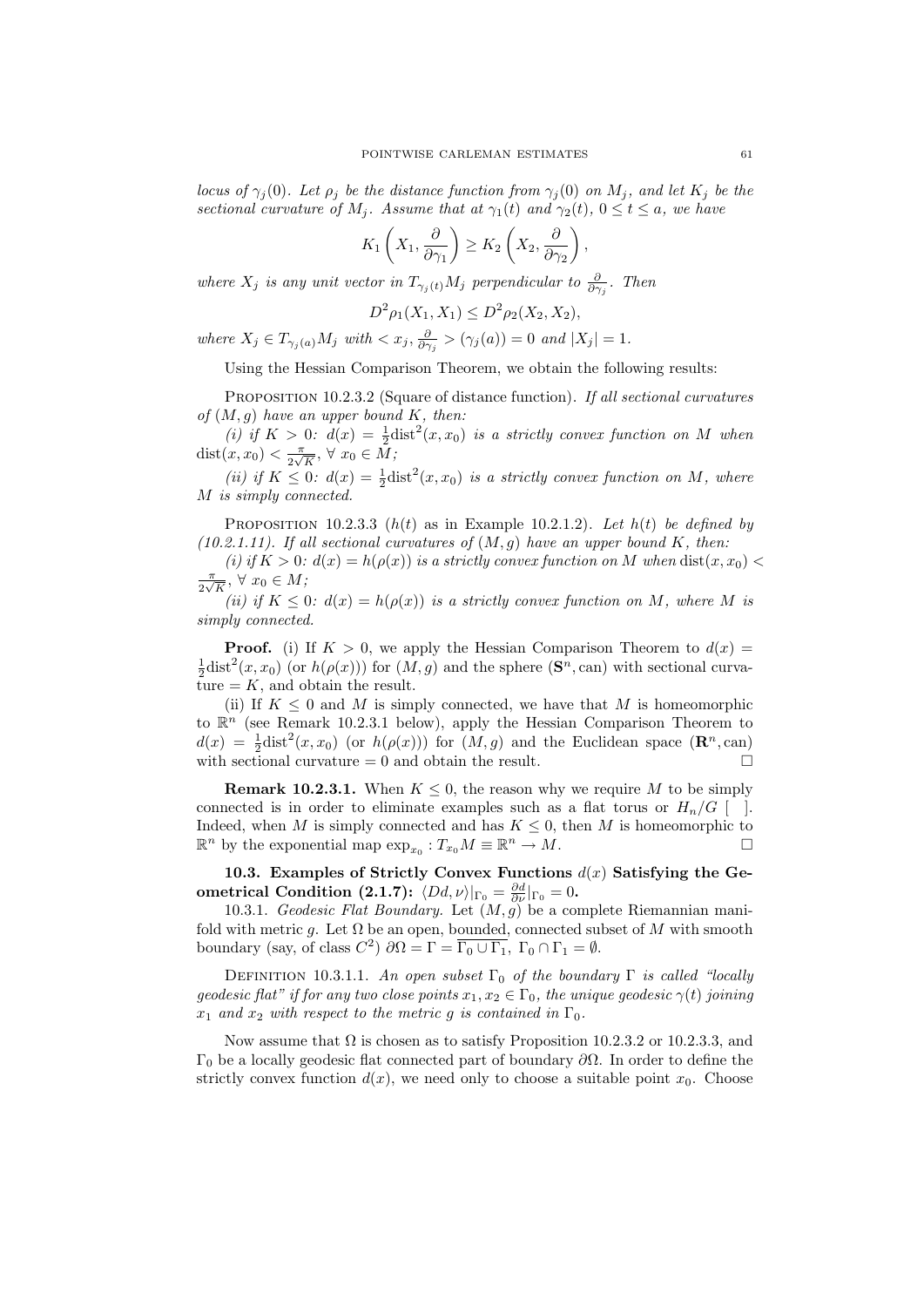$x_0 \in M \backslash \overline{\Omega}$  such that  $x_0$  is on a locally geodesic flat hypersurface S of M which includes  $\Gamma_0$  as a subset.

Define first  $\rho(x) = \text{dist}(x, x_0) \,\forall x \in \Omega$ , and then define  $d(x) = h(\rho(x))$  as in Proposition 10.2.3.2 or 10.2.3.3. We then know that  $d(x)$  is a strictly convex function on  $\Omega$ .

Next we check that  $\frac{\partial d}{\partial \nu}|_{\Gamma_0} = 0$ : Using a geodesic frame on a neighborhood of *S*, one has  $\frac{\partial \rho(x)}{\partial \nu} = 0$ ,  $\forall x \in S$ . Hence

$$
\frac{\partial d(x)}{\partial \nu} = \frac{\partial h(\rho(x))}{\partial \nu} = h'(\rho)\frac{\partial \rho(x)}{\partial \nu} = 0, \qquad \forall x \in \Gamma_0,
$$

as desired.

**Remark 10.3.1.1.** In the Euclidean setting  $\mathbb{R}^n$ , we can choose  $\Gamma_0$  to be an open subset of a hyperplane and define  $d(x) = ||x - x_0||^2$  with  $x_0$  on the hyperplane but away from  $\Gamma_0$  to get  $\frac{\partial d}{\partial \nu} = 2(x - x_0) \cdot \nu = 0$  on  $\Gamma_0$  [**L-T-Z.1**, p. 288]. The present concept of "geodesic flat boundary" is a natural generalization of the Euclidean case.

10.3.2. Strictly Convex Function  $d(x)$ , as a Perturbation of  $d_0$  with  $\frac{\partial d_0}{\partial \nu}|_{\Gamma_0} \leq 0$ . Let  $(M, g)$  be an *n*-dimensional Riemannian manifold with Levi-Civita connection D. Let  $\Omega$  be an open, bounded, connected subset of M with smooth boundary (say, of class  $C^2$ )  $\partial\Omega = \Gamma = \overline{\Gamma_0 \cup \Gamma_1}$ ,  $\Gamma_0 \cap \Gamma_1 = \emptyset$ . The portion  $\Gamma_0$  of  $\partial\Omega$  is defined as follows: Let  $\ell : M \to \mathbf{R}$  be a function of class  $C^2$ . Then we define

(10.3.2.1) 
$$
\Gamma_0 = \{x \in \partial\Omega : \ell(x) = 0\} \text{ with } D\ell = \text{grad}_g \ell \neq 0, \text{ on } \Gamma_0.
$$

THEOREM 10.3.2.1.  $([T-Y.1,$  Theorem B.1]). In above setting, assume that: (i)(Convexity of  $\ell$  near  $\Gamma_0$ )  $D^2\ell(X,X)(x) \geq 0$ ,  $\forall x \in \Gamma_0$ ,  $\forall X \in T_xM$ ;

(ii) there exists a function  $d_0 : \overline{\Omega} \to \mathbf{R}$  of class  $C^2$ , such that  $(ii_1)$ 

 $D^2 d_0(X,X)(x) \ge \rho_0 |X|_g^2$ , where  $\rho_0 > 0$ ,  $\forall x \in \Gamma_0$ ,  $\forall X \in T_xM$ ;  $(ii<sub>2</sub>)$  $\partial d_0$ ∂ν  $\Bigg|_{\Gamma_0}$  $=\langle Dd_0, \nu \rangle_g \leq 0, \qquad on \; \Gamma_0.$ 

Then, there exists a function  $d : M \to \mathbf{R}$  of class  $C^2$  (which is explicitly constructed in a layer (collar) of  $\Gamma_0$ , the critical set, Remark 1.4), such that it satisfies the following two conditions:

(a)  $\frac{\partial d}{\partial \nu} |_{\Gamma_0} = \langle Dd, \nu \rangle_g = 0, \quad on \Gamma_0;$ (b)  $\tilde{D}^2 d(X,X)(x) \geq (\rho_0 - \epsilon) |X|_g^2, \quad \forall x \in \Gamma_0, \quad \forall X \in T_xM,$ 

where  $\epsilon > 0$  is arbitrarily small.

The function  $d(x)$  is explicitly constructed near  $\Gamma_0$ , within  $\Omega$ , as a perturbation of the original function  $d_0$  assumed in *(ii)* above. For details of proof, we refer to [T-Y.1, Appendix B].

## Appendix A: The Most General Form Allowed for the Coefficient  $P(t, x)$  of the Gradient Term Dw in (1.1), through Changes of Variables and Time and Space Scaling

This is a summarized counterpart of [L-T-Z.2, Appendix A]. The purpose is likewise two-fold: (i) to give the most general form allowed here by the coefficient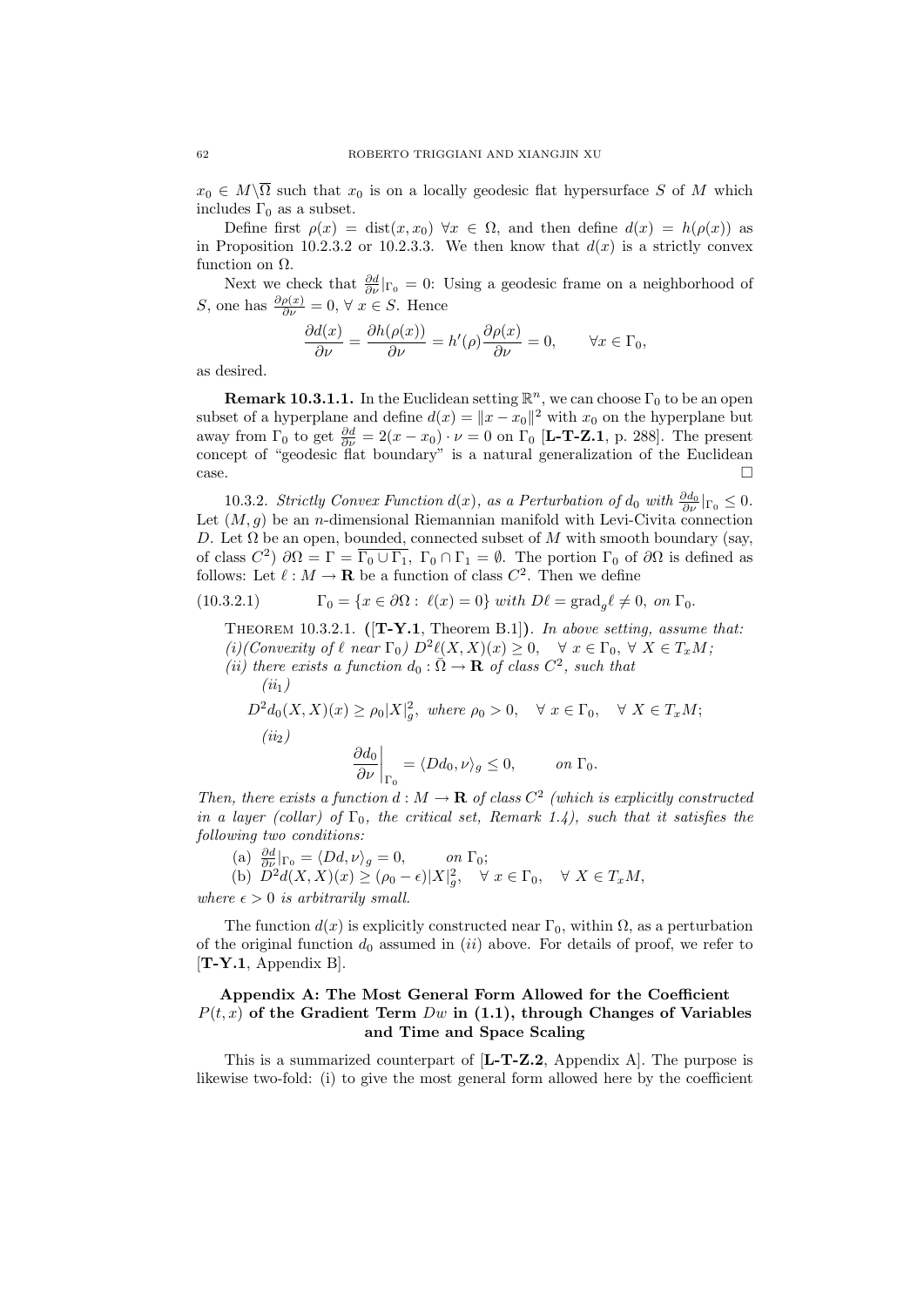$P(t, x)$  in (1.2b); (ii) to ascertain what version we can assume in the text without loss of generality. The same suitable changes of variables and time-space scaling displayed in [L-T-Z.1, Appendix A] in the Euclidean setting continue to hold true in the present Riemannian setting.

(i) Case dim  $\Omega \equiv 1$ . In this case, we have the following claim [L-T-Z.1, Theorem A.1].

THEOREM A.1. The one-dimensional Schrödinger equation

$$
iw_t + \Delta w = F(w) = q_1(t, x)Dw + q_0(t, x)w; \ \Delta w = D_{\partial/\partial x}(Dw),
$$

under the assumptions

(A.1) 
$$
q_0, q_1, q_{1t}, |Dq_1| \in L_{\infty}(Q)
$$

is transformed into the new form

(A.2) 
$$
i\tilde{w}_t + \Delta \tilde{w} = \tilde{q}_0(t, x)\tilde{w}; \quad \tilde{q}_0 \equiv q_0 - \frac{i}{2}\pi_t + \frac{1}{4}(D\pi)^2 - \frac{1}{2}\Delta \pi \in L_\infty(Q),
$$

with no first-order term, by means of the transformation

(A.3) 
$$
\tilde{w}(t,x) \equiv e^{-\frac{1}{2}\pi(t,x)}w(t,x); \quad \pi(t,x) = \int_0^x q_1(t,\xi)d\xi,
$$

so that  $D\pi = q_1$ ,  $\Delta \pi = Dq_1$ . A-fortiori, assumption (A.3) is then satisfied.

(ii) Case dim  $\Omega \geq 2$ . In this case, as in [L-T-Z.2, Appendix A, Theorem A.2], and with the same proof, we have the following result:

THEOREM A.2. Let dim  $\Omega \geq 2$ , and consider the Schrödinger equation (1.1), as specialized with vector field  $P(t, x) = D\pi(t, x) - iR_1(t, x)$ :

(A.4) 
$$
iw_t + \Delta w = \langle (D\pi(t,x) - iR_1(t,x), Dw \rangle + q_0(t,x)w,
$$

 $\pi(t, x)$  being a real-valued function on M and  $R_1(t, x)$  being a real-valued vector field on M, subject to the assumptions

(A.5) 
$$
\pi_t
$$
,  $|D\pi|$ ,  $\Delta \pi$ ,  $|R_1|$ ,  $q_0 \in L_{\infty}(Q)$ .

 $(i)$  **Equation**. Then, after performing the change of variable

(A.6) 
$$
\tilde{w}(t,x) = e^{-\frac{1}{2}\pi(t,x)}w(t,x),
$$

the original Eqn.  $(A.\mathcal{L})$  is transformed into the new form

(A.7) 
$$
i\tilde{w}_t + \Delta \tilde{w} = -i\langle R_1(t, x), D\tilde{w}\rangle + \tilde{q}_0(t, x)\tilde{w},
$$

that is, with the purely imaginary vector field  $-iR_1(t, x)$  to take the inner product against the first-order (in space) vector field  $D\tilde{w}$ .

(ii) **Boundary conditions.** Moreover, the transformation  $w \to \tilde{w}$  in (A.6) changes the boundary conditions

(A.8) 
$$
\langle Dw, \nu \rangle + \beta w = 0;
$$
 respectively,  $\langle Dw, \nu \rangle + w_t = g$  on  $\Sigma$ ,

for w, into the boundary conditions

(A.9) 
$$
\langle D\tilde{w}, \nu \rangle + \left(\frac{1}{2} \langle D\pi, \nu \rangle + \beta\right) \tilde{w} \equiv 0;
$$

respectively,

$$
\langle D\tilde{w}, \nu \rangle + \tilde{w}_t + \left(\frac{1}{2}\langle D\pi, \nu \rangle + \pi_t\right)\tilde{w} = e^{-\frac{\pi}{2}}g,
$$

for  $\tilde{w}$ .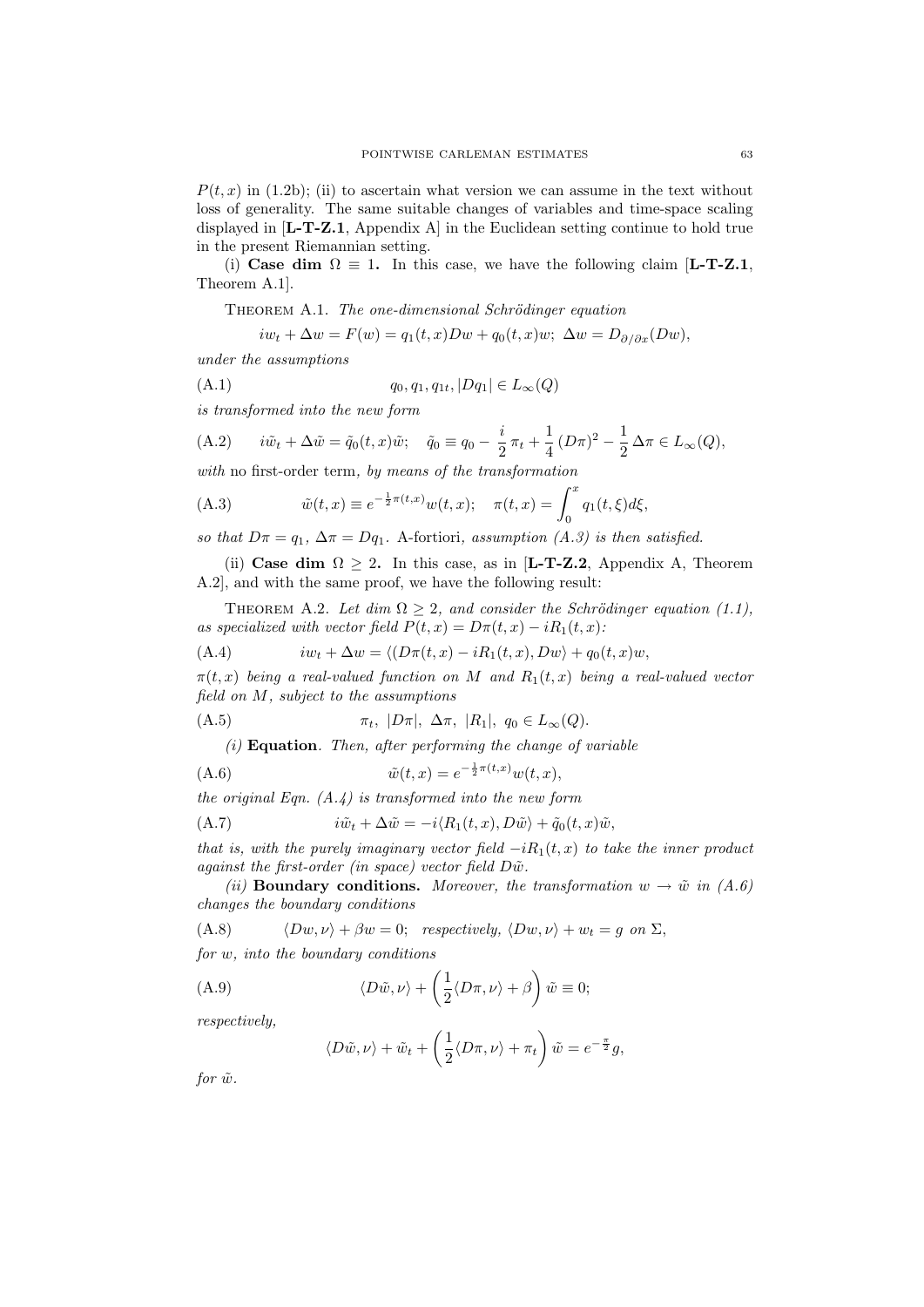Time/space scaling are given in [L-T-Z.2, Appendix A, Proposition A.6].

#### References

- [B-G-L.1] S. Betelu, R. Gulliver, and W. Littman, Boundary control of PDEs via curvature flows: The view from the boundary, II. Appl. Math. Optim.  $46(2-3)$  (2002), 167-178.
- [C-H.1] R. Courant and D. Hilbert, Methods of Mathematical Physics, Vol. 2, Wiley Interscience, New York, 1962.
- [Do.1] M. P. Do Carmo, Riemannian Geometry, Birkhäuser, Boston, 1992.
- [Du.1] G. F. Duff, Partial Differential Equations, University of Toronto Press, 1956.
- [G-L.1] R. Gulliver and W. Littman, Chord uniqueness and controllability: A view from the boundary, Contemporary Mathematics, AMS 268 (2000), 145–176.
- [G-L-L-T.1] R. Gulliver I. Lasiecka, W. Littman, R. Triggiani, The case for differential geometry in the control of single and coupled PDEs: The structural acoustic chamber, in Geometric Methods in Inverse Problems and PDE Control, the IMA Volumes in Mathematics and its Applications, Vol. 137 (2000). Editors: C. Crooke, et al.
- [G-W.1] R. E. Greene and H.-H. Wu,  $C^{\infty}$  convex functions and manifolds of positive curvature, Acta Math. 137(3–4) (1976), 209–245.
- [He.1] E. Hebey, Sobolev Spaces on Riemannian Manifolds, Lecture Notes in Mathematics, Springer-Verlag, Berlin, 1996.
- [Ho.1] L. Hörmander, The Analysis of Linear Partial Differential Operators, III, Springer-Verlag, 1985.
- [H-L.1] M. A. Horn and W. Littman, Boundary control of a Schrödinger equation with nonconstant principal part, in Control of Partial Differential Equations, E. Casas (ed.), Lecture Notes in Pure and Applied Mathematics 174 (1996), 101–106.
- [H-L.2] M. A. Horn and W. Littman, Local smoothing properties of a Schrödinger equation with non-constant principal part, Modelling and Optimization of Distributed Parameter Systems, M. Malanorvski, Z. Nahorski, and M. Preszynska (eds.), Chapman and Hall (1996), 104–110.
- [Is.1] V. Isakov, Carleman type estimates in anisotropic case and applications, J. Diff. Eqns. 105(2) (1993), 217–238.
- [Is.2] V. Isakov, Inverse Problems for PDE, Springer-Verlag, Applied Mathematical Sciences 127.
- [I-Y.1] V. Isakov and M. Yamamoto, Carleman estimates with Neumann boundary conditions and its application to observability inequalities and inverse hyperbolic problems, in Contemporary Mathematics, AMS, 268 (2000), 191–226.
- [K-K.1] M. Kazemi and M. V. Klibanov, Stability estimates for ill-posed Cauchy problems involving hyperbolic equations and inequalities, Applicable Analysis 50 (1993), 93–102.
- [K-T.1] M. V. Klibanov and A. A. Timonov, Carleman Estimates for Coefficients Inverse Problems and Numerical Applications, VSP, Utrecht-Boston, 2004.
- [L-M.1] J. L. Lions and E. Magenes, Nonhomogeneous Boundary Value Problems and Applications, Vol. I & II, Springer-Verlag, 1972.
- [La-Ta.1] I. Lasiecka and D. Tataru, Uniform boundary stabilization of semilinear wave equations with nonlinear boundary damping, Diff. Int. Eqns. 6 (1993), 507-533.
- [L-T.1] I. Lasiecka and R. Triggiani, Exact controllability of the wave equation with Neumann boundary control, Appl. Math. & Optim. 19 (1989), 243–290.
- [L-T.2] I. Lasiecka and R. Triggiani, Uniform stabilization of the wave equation with Dirichlet and Neumann feedback control without geometrical conditions, Appl. Math. Optimiz. 25 (1992), 189–224.
- [L-T.3] I. Lasiecka and R. Triggiani, Optimal regularity, exact controllability and uniform stabilization of the Schrödinger equation, *Differential and Integral Equations* 5 (1992), 521–537.
- [L-T.4] I. Lasiecka and R. Triggiani, Carleman estimates and exact boundary controllability for a system of coupled, nonconservative second-order hyperbolic equations, Partial Differential Equations Methods in Control, Lecture Notes in Pure and Applied Analysis, Marcel Dekker, 188 (1997), 215–245.
- [L-T.5] I. Lasiecka and R. Triggiani, Control Theory for Partial Differential Equations: Continuous and Approximation Theories, Volume II: Abstract Hyperbolic-Like Systems over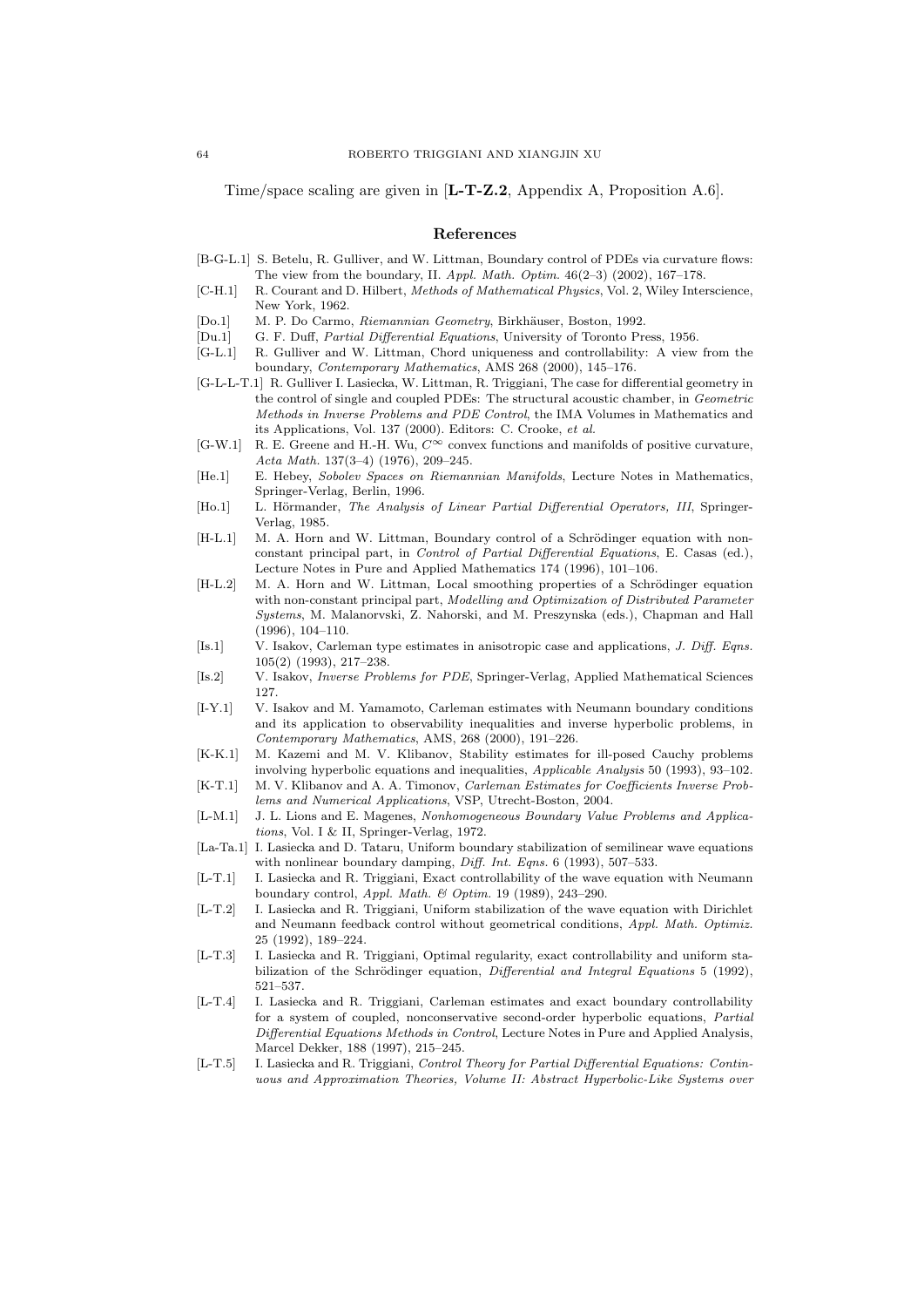a Finite Time Horizon (422 pp.), Encyclopedia of Mathematics and its Applications, Cambridge University Press, January 2000.

- [L-T.6] I. Lasiecka and R. Triggiani, Well-posedness and sharp uniform decay rates at the  $L_2(\Omega)$ level of the Schrödinger equation with nonlinear boundary dissipation,  $J. Evol. Eqns$ . to appear.
- [L-T-Y.1] I. Lasiecka, R. Triggiani, and P. F. Yao, Inverse/observability estimates for second-order hyperbolic equations with variable coefficients, J. Math. Anal. Appl. 135 (1999), 13–57.
- [L-T-Y.2] I. Lasiecka, R. Triggiani, and P. F. Yao, Carleman estimates for a plate equation on a Riemannian manifold with energy level terms, Analysis and Applications, Chapter 15, 199–236, ISAAC, Kluwer.
- [L-T-Z.1] I. Lasiecka, R. Triggiani, and X. Zhang, Nonconservative wave equations with unobserved Neumann B.C.: Global uniqueness and observability in one shot, in Differential Geometric Methods in the Control of Partial Differential Equations (R. Gulliver, W. Littman, and R. Triggiani, eds.), Contemporary Mathematics, Vol. 263, American Mathematical Society, Providence, RI (2000), 227–326.
- [L-T-Z.2] I. Lasiecka, R. Triggiani, and X. Zhang, Global Uniqueness, Observability and Stabilization of Nonconservative Schrödinger Equations via Pointwise Carleman Estimates. Part I:  $H^1(\Omega)$ -estimates, *J. Inverse and Ill-Posed Problems* 12(1) (2004), 1–81. Part II: J. Inverse and Ill-Posed Problems 12(2) (2004), 182–231.
- [L-R-S.1] M. M. Lavrentev, V. G. Romanov, and S. P. Shishataski, Ill-Posed Problems of Mathematical Physics and Analysis, American Mathematical Society, Vol. 64, 1986.
- [Leb.1] J. Lebeau, Controle de l'equatio de Schrödinger, J. Math. Pures et Appl. 71 (1992), 267–291.
- [Le.1] J. M. Lee, Riemannian Manifolds: An Introduction to Curvature, Springer-Verlag, 1997.
- [Lio.1] J. L. Lions, *Controllabilité Exacte Perturbations et Stabilisation de Systemes Distribues*, Vol. 1, Masson, Paris, 1988.
- [Lit.1] W. Littman, Near optimal time boundary controllability for a class of hyperbolic equations, Lecture Notes in Control and Information Sciences, Vol. 97, pp. 307–312, Springer-Verlag, 1987.
- [Lit.2] W. Littman, Remarks on global uniqueness theorems for partial differential equations, in Contemporary Mathematics, Vol. 268, AMS, 363–372.
- [Li-Ta.1] W. Littman and S. Taylor, Smoothing evolution equations and boundary control theory, J. d'Analyse Mathematique 59 (1992), 117–131.
- [Ma.1] E. Machtyngier, Controlabilit´e exact et stabilisation frontiere de l'equation de Schrödinger, C. R. Acad. Sc. Paris 310 (1990), 801-806.
- [R-S.1] M. Reed and B. Simon, Methods of Modern Mathematical Physics, II: Fourier Analysis. Self-Adjointness, Academic Press, 1975.
- [S-Y.1] R. Schoen and S. T. Yau, Lectures on Differential Geometry, International Press, Boston 1994.
- [Ta.1] D. Tataru, A-priori estimates of Carleman type in domains with boundary, J. Math. Pure et Appl. 73 (1994), 355–387.
- [Ta.2] D. Tataru, Boundary controllability of conservative PDEs, Appl. Math. & Optim. 31 (1995), 257–295.
- [Ta.3] D. Tataru, Unique continuation for solutions to PDE's: Between Hörmander's theorem and Holmgren's theorem, Comm. Part. Diff. Eqns. 20(5&6) (1995), 855–884.
- [Ta.4] D. Tataru, Carleman estimates and unique continuation for solutions to boundary value problems, J. Math. Pures et Appl. 75 (1996), 367–408.
- [Ta.5] D. Tataru, Carleman estimates, unique continuation and controllability for anisotropic PDEs, in Contemporary Mathematics, Vol. 209 (1997), 267–279; S. Cox and I. Lasiecka, Editors.
- [Ta.6] D. Tataru, Unique continuation problems for partial differential equations, in Geometric Methods in Inverse Problems and PDE Control (2004), 239–256; The IMA Volumes in Mathematics and its Applications, Vol. 137, Springer, Editors: C. Croke, I. Lasiecka, G. Uhlmann, and M. Vogelius.
- [Tr.1] R. Triggiani, Exact boundary controllability on  $L_2(\Omega) \times H^{-1}(\Omega)$  of the wve equation with Dirichlet boundary control acting on a portion of the boundary, Appl. Math. & Optim. 18 (1988), 241–277. Preliminary version in LNCIS, Vol. 102, Springer-Verlag,